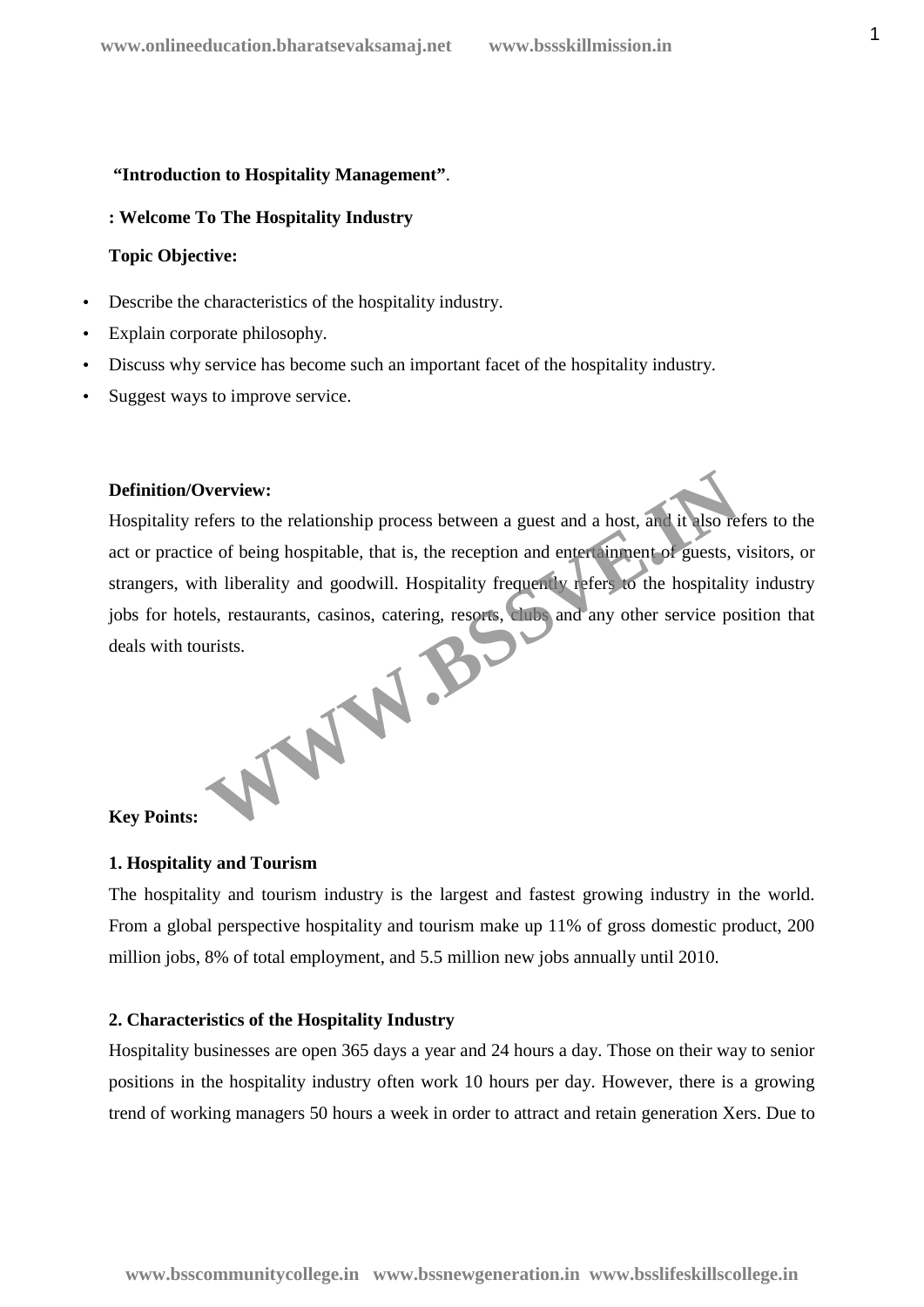the industry running 24 hours per day, it relies heavily on shift work, which often involves 8 hour shifts including 11 p.m. to 7 a.m., also known as the graveyard shift. One essential difference between the hospitality business and other business sectors is that we produce guest satisfactionan ephemeral product or, as they say in the services literature, an intangible. The guest cannot test drive a nights stay, kick the tires prior to boarding a shuttle, or taste the steak before dining. Our product is for the guests use not for possession. Even more unique, for us to produce this product we must get the guests input.

# **3. Corporate Philosophy**

We have seen a change in current philosophy from one of managers planning, organizing, implementing, and measuring performance to that of managers counseling associates, giving them resources, and helping them to develop and think for themselves. The outcome is a more participative management style, which results in associate empowerment, increased productivity, and guest and employee satisfaction. Corporate philosophy has strong links to quality leadership and the total quality management (TQM) process. Corporate philosophy embraces the values of the organization, including ethics, morals, fairness, and equality. The new paradigm in corporate American hospitality is the shift in emphasis from the production aspect of our business to the focus on guest-related services. The philosophy of Whatever it takes is winning over Its not my job. Successful organizations are those that are able to impart corporate philosophies to employees and guests alike. Spirit to serve comes from deep-rooted values. Service should be a commitment to continuous improvement and overcoming adversity. The corporate culture is the overall style or feel of a company. A companys culture governs how people relate to one another and their jobs. It can be summed up with the phrase This is how we do things around here. It is a good idea to align you with a corporation that blends with your personal culture, values, and style. A goal is a broad statement of what a company or department wishes to accomplish. A goal is a quantification of the mission in measurable terms. Goals can be written for each department on a variety of topics from alcohol training to reduction of employee turnover. Today, most corporations involve their employees in goal setting. This not only ties in total quality management, but also encourages employees to buy into the process and increases the likelihood that goals may even be exceeded. en a change in current philosophy from one of managers planning<br>g, and measuring performance to that of managers counseling associates, and helping them to develop and think for themselves. The outcome<br>management style, wh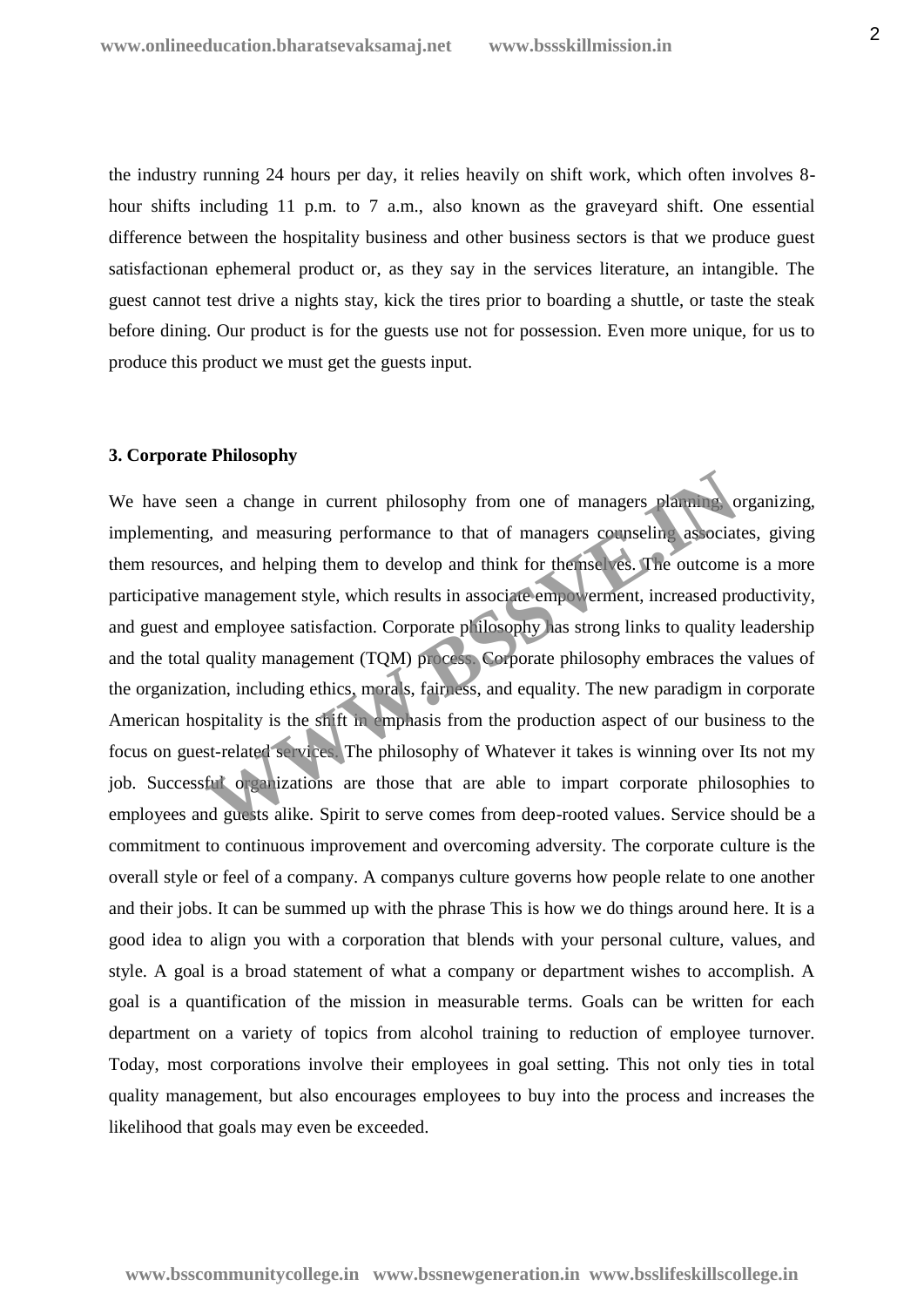The Focus on Service Giving good service is a difficult task; our educational system does not seem to teach service and few businesses give enough priority to education and training in service. Service providers are often not motivated to give good service. The seven deadly sins of service are:

- Apathy
- Brush-off
- Coldness
- Condescension
- Robotics
- Rule book
- Runaround Review

Money magazines article entitled The Six Rudest Restaurants in America. The author of this article also identifies the most common insults to guests. Examine some of the various service examples and philosophies of successful companies such as Ritz-Carlton and Disney.

#### **4. Success in Service**

To achieve success exceptional service is required. The satisfaction of external customers ultimately measures a companys success since they are the people who are willing to pay for its services. To ensure success, one must also ensure guest loyalty. Existe anticle entitled The Six Rudest Restaurants in America. The authentifies the most common insults to guests. Examine some of the various philosophies of successful companies such as Ritz-Carlton and Disney.<br>Service<br>s

#### **5. Moments of Truth**

Every hospitality organization encounters hundreds of moments of truth every day. This challenges employees to maintain their quality service. Service commitment is a total organizational approach that makes the quality of service as perceived by the customer, the number one driving force for the operation of the business.

The Educational Foundation of the National Restaurant Association (NRA) developed programs to enhance hospitality students professional development. One of their courses is foodservice leadership.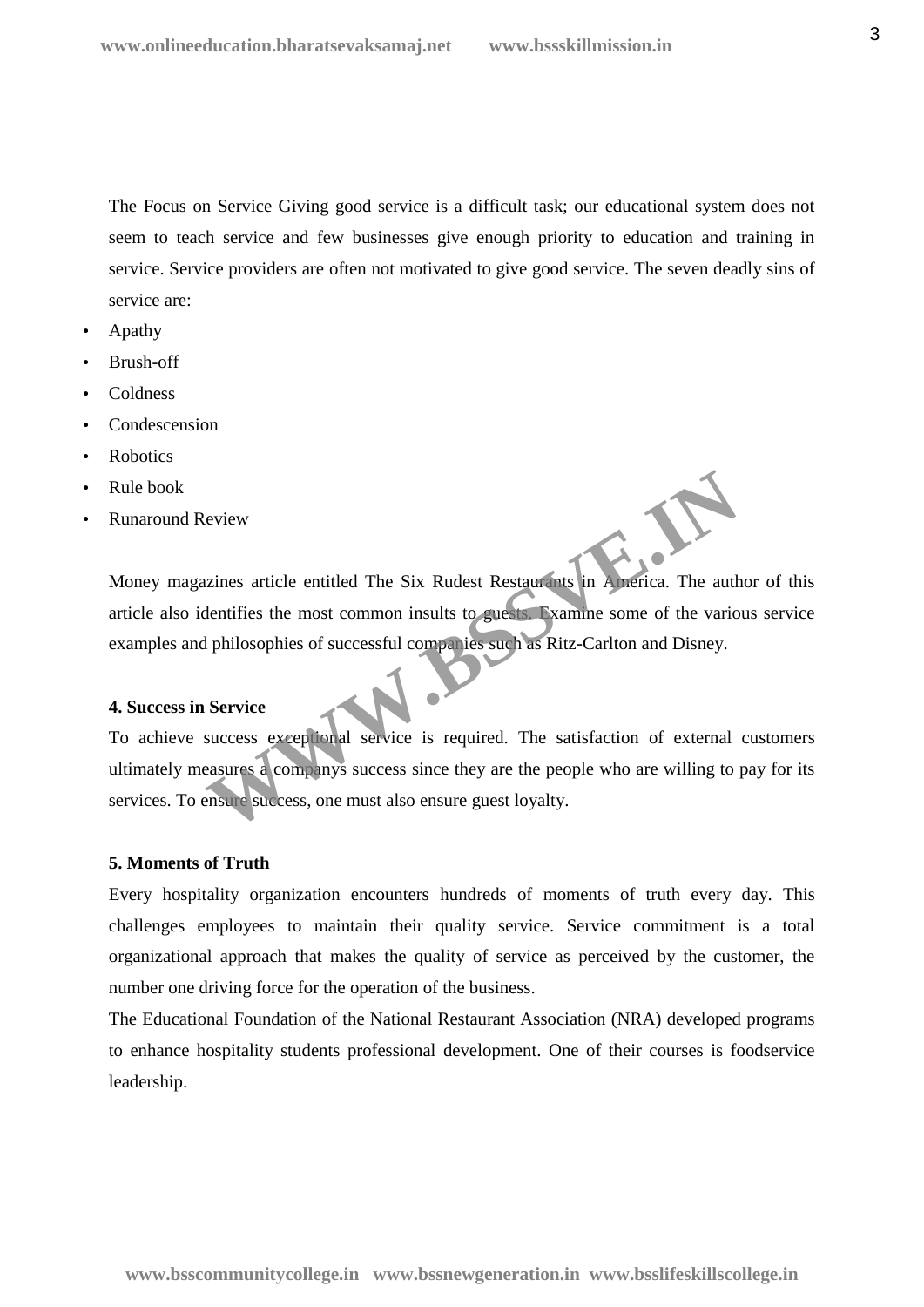## **6. Service and Total Quality Management**

In the area of service, TQM is a participatory process that empowers all levels of employees to work in groups to establish guest service expectations and determine the best way to meet or exceed those expectations. TQM is very effective if everyone gets involved. The Malcolm Baldrige National Quality Award is the highest level of national recognition for quality that a U.S. company can receive. The award promotes an understanding of quality excellence, greater awareness of quality as a critical competitive element, and the sharing of quality information and strategies. The Ritz-Carlton Hotel Company, winner of the 1992 and 1999 Malcolm Baldrige National Quality Award, was founded on principles of groundbreaking levels of customer service. The essence of this philosophy was refined into a set of core values collectively called the Gold Standards.

# **7. The Disney Approach to Guest Service**

When Walt Disney conceived the idea to build Disneyland, he established a simple philosophical approach to this theme park business, based on the tenants of quality, service, and show. To reinforce the service concept, Disney has guests not customers, and cast members not employees. Theses terms set the expectations for how guests will be served and cared for while at the park or resort. Mards.<br> **WApproach to Guest Service**<br>
Disney conceived the idea to build Disneyland, he saidlished a simple phit<br>
this theme park business, based on the tenants of quality, service, and<br>
service concept, Disney has guests

This commitment to service means:

- Disney clearly understands its product and the meaning of its brand
- It looks at the business from the guests perspective
- Cast members consider it their personal responsibility to create an exceptional experience for every individual who enters their gates.

Disney cast members are also empowered to make changes to improve service. These measures are supplemented by financial controls and mystery chops that allow Disney to focus resources on increasing guest satisfaction. Disneys ability to create a special brand of magic requires the talents of thousands of people fulfilling many different roles. Disney Service Model: It begins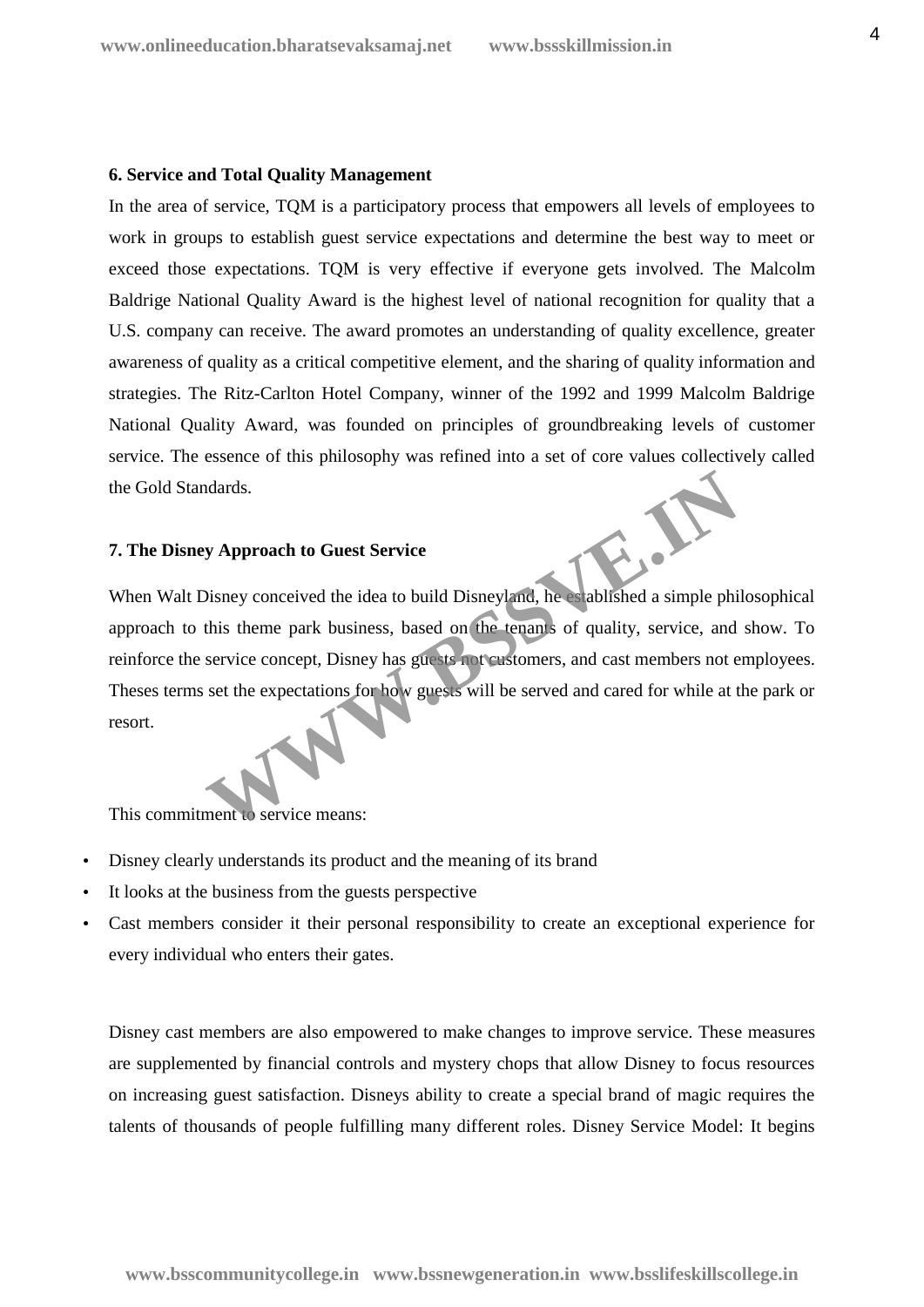with Smile. Make Eye contact. Respect and welcome all guests. Value the magic. Initiate guest contact. Create service solutions. End with a thank you

# **Topic Objective:**

At the end of this topic student would be able to:

- Identify some of the possible career paths available in the hospitality industry.
- Establish career goals.
- Assess your own strengths and weaknesses.
- Describe some of the potential careers in the hospitality and tourism industry. W.BSSV.
- Discuss aspects of professionalism.
- Write a rsum.
- Prepare for an interview.

# **Definition/Overview:**

The concept of career paths describes the career progression available in each segment of the hospitality industry. In the hospitality industry one needs to have experience in several areas before becoming a general manager, director of human resources, catering manager, meeting planner, or director of marketing. For example, the career path to general manager may go through food and beverage, rooms division, marketing, human resources, or more likely, a combination of these, because it is better to have experience in several areas (cross training). This same practice is true for restaurants.

A graduate with service experience will need to spend a few years in the kitchen learning each station, then bartend for a few months, before becoming an opening or closing assistant manager, or a general manager, regional manager, vice president, or president. Be prepared and be ready for your opportunity!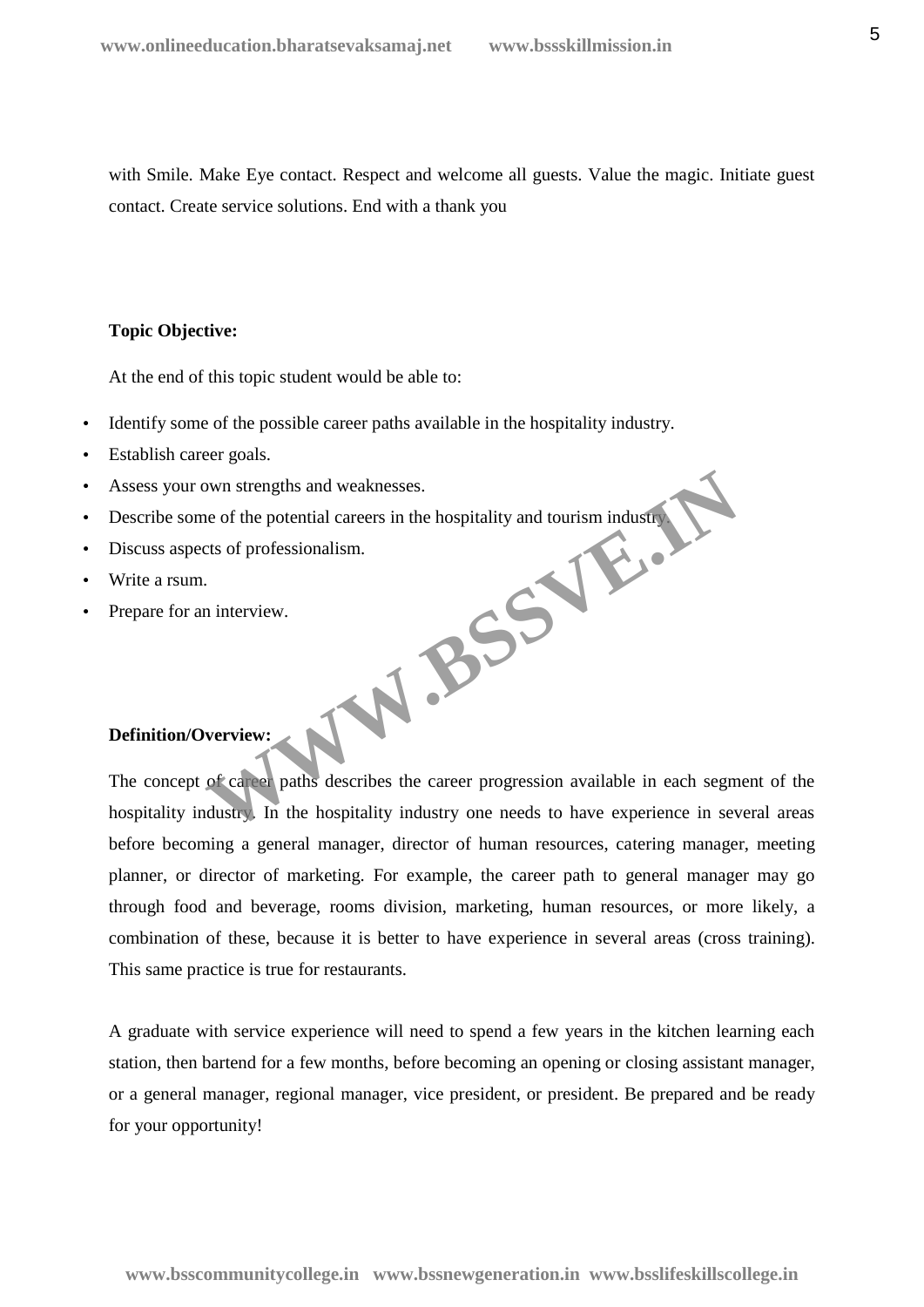The hospitality industry is an exciting and dynamic industry with tremendous growth potential, especially when the economy is strong. Ensuring that guests receive outstanding service is a goal of hospitality corporations. This is a business that gets in your blood! It is fun and exciting, and seldom dull, and almost everyone can succeed in the hospitality industry.

#### **Key Points:**

# **1. Personal characteristics for success in the hospitality industry**

Honesty Willingness to work long hours in varied shifts Willingness to work hard Ability to cope with stress Team player Good decision-making skills Good communication skills Dedicated to exceptional service Desire to succeed Leadership Ambitious Desire to exceed guest expectations Recruiters look for service-oriented people with good work experience, involvement in on-campus and professional organizations, positive attitude, and a good grade point average (GPA). maracteristics for success in the hospitality mutstry<br>
lingness to work long hours in varied shifts Willingness to work<br>
Itess Team player Good decision-making skills Good communicat<br>
exceptional service Desire to succeed

#### **2. Self Assessment**

The purpose of doing a self-assessment is to assess our strengths and weaknesses and determine what we need to improve in order to reach our goals. Self-assessment helps by establishing where we are now and the links to where we want to go. In a self-assessment we make a list of those things that are positive attributes about ourselves. We also make a list of areas where we might want to make improvements. Your personal philosophy is your beliefs and the way you treat others and your work. It will determine who you are and what you stand for.

#### **3. Professional Norms & Manners**

Every profession has its norms. In our profession being on time is critical because guests do not want to wait for services. Several companies, including Marriott International, have a policy of requiring associates to clock in 10 minutes before or clock out 10minutes after their shift. We need to be professional in our appearance, specifically our dress and attire. You may have noticed that several hospitality and tourism associates wear a uniform; this is a part of their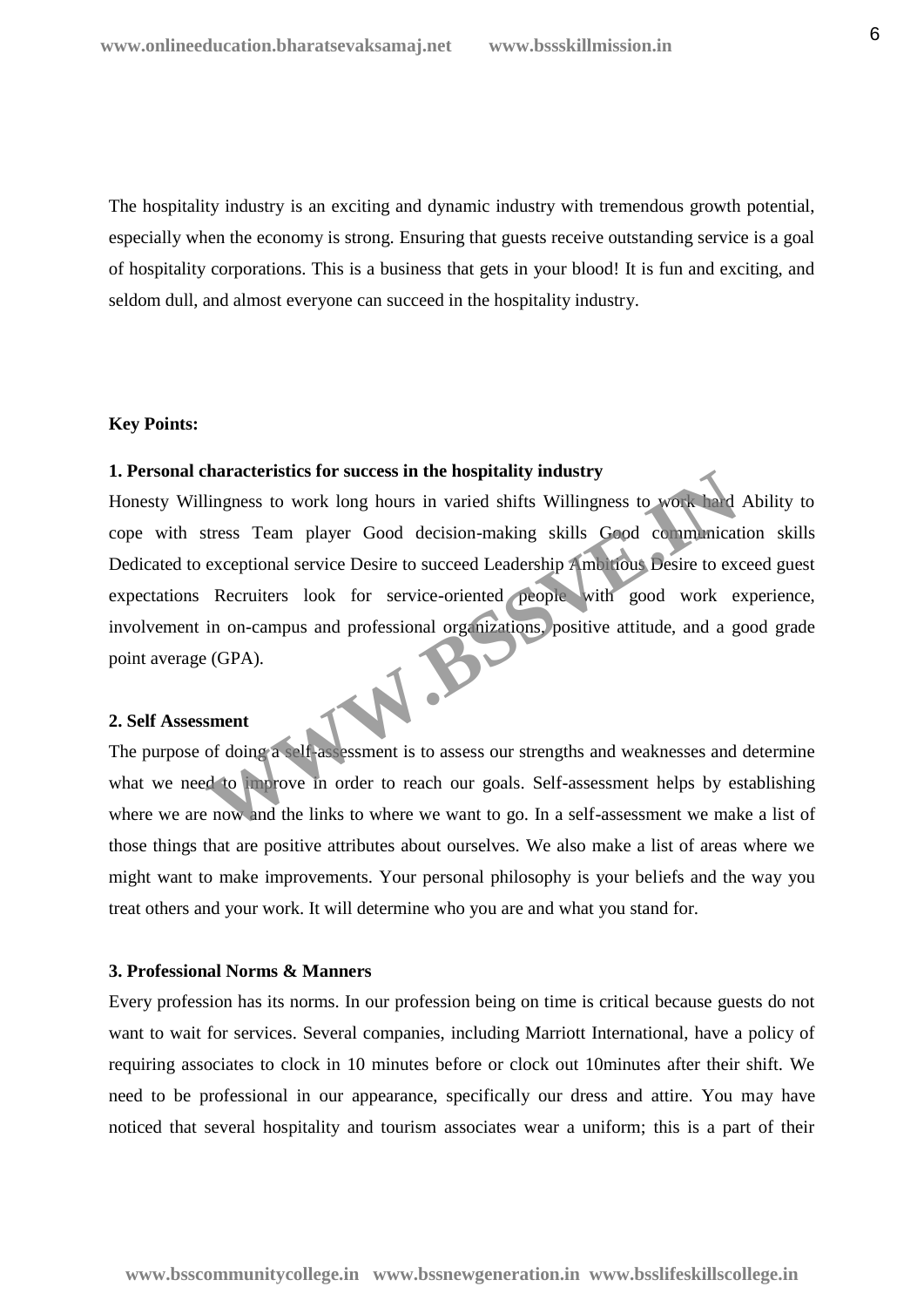profession. Female managers wear a business suit (pants or skirt) with a blouse and polished dress shoes. Male managers wear a business suit with a shirt and tie and polished dress shoes. When going for an interview, you should dress in a business suit. Men should wear powerful color ties (i.e., red or blue is bestnever yellow). Be discrete; limit rings, no body piercing, and no heavy cologne. Women should not wear too much makeup or jewelry. Etiquette is about how we behave in a given setting. In the hospitality business setting ware expected to abide by certain norms. For example, it is important to send a personal, handwritten note of thanks to the person who interviewed you. Not only does it make a good impression; it says that you are courteous. How we behave among others at business lunch or dinner says a lot about our preparedness for a successful career. Do you have good table manners? Or do you behave inappropriately? Do you treat others with dignity and respect? It is important to get involved with on-campus and professional hospitality and tourism organizations. Becoming involved will show your commitment to your chosen career and lead you to meet interesting peers and industry professionals who can potentially help you along the career path you have decided to take. In addition, you will develop leadership and organizational skills that will help you in your career. with dignity and respect? It is important to get involved with on-ca<br>hospitality and tourism organizations. Becoming involved will st<br>to your chosen career and lead you to meet in eresting peers and<br>who can potentially hel

William Fishers advice to hospitality students who want to progress in a career in the Hospitality industry:

- Know yourself.
- Know your immediate objectives.
- Establish a time frame.
- Remember names.
- Be an inside volunteer.
- Be an outside volunteer.
- Follow up.
- Develop a reputation for getting results.
- Maintain a sense of humor.

## **4. Ethics**

Ethics is a set of moral principles and values that people use to answer questions about right and wrong. Ethics and morals have become an integral part of hospitality decisions, from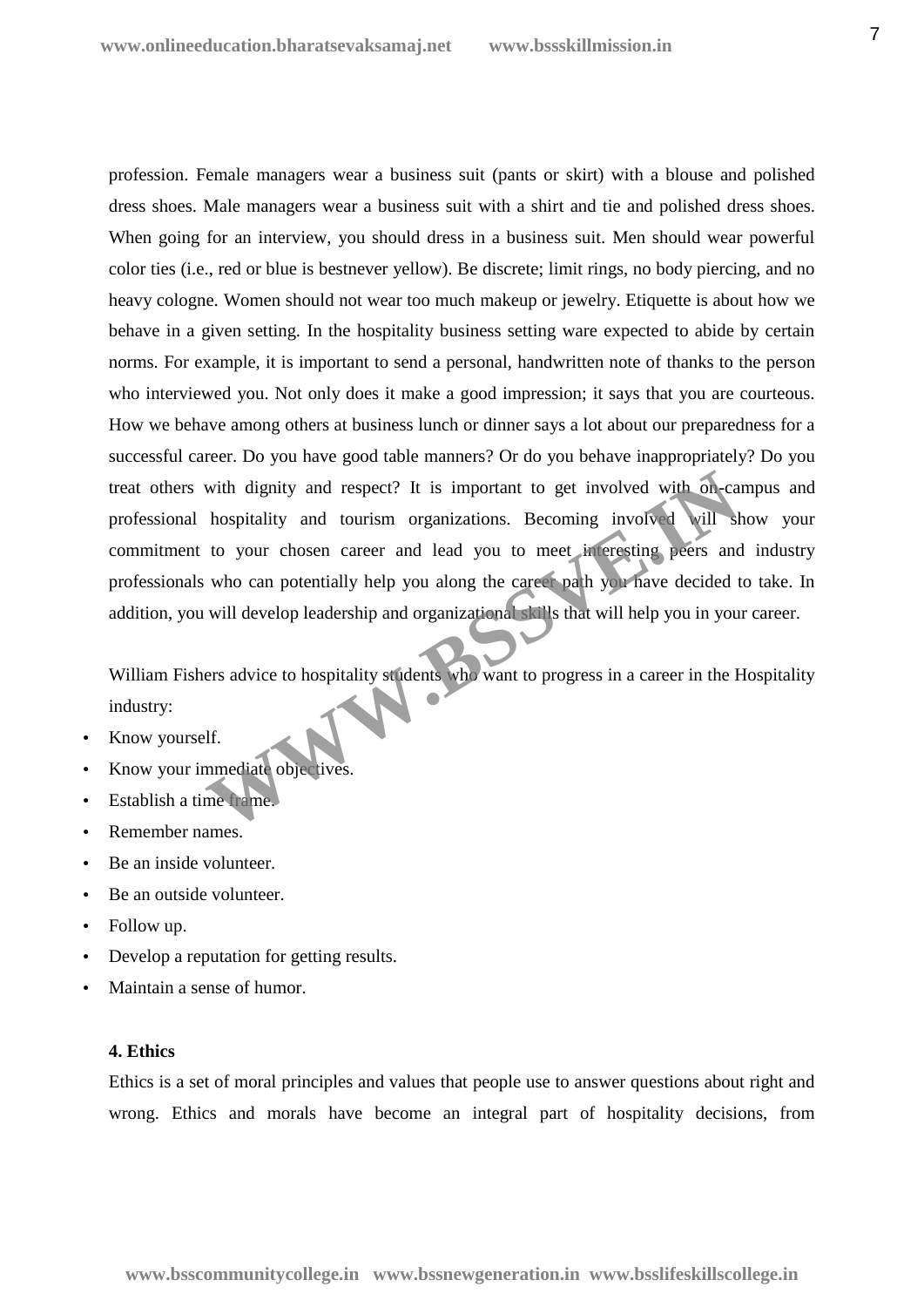employment (equal opportunity and affirmative action) to truth in menus. Many corporations and businesses have developed a code of ethics that all employees use to make decisions. This became necessary because too many managers were making decisions without regard to the impact of such decisions on others.

Ethics are about living our lives with honesty and integrity, starting with personal knowledge of ourselves. Integrity is often developed over time by the decisions and13choices we make, which should be in line with our fundamental beliefs. We cannot do this unless we know what our fundamental beliefs are. This takes reflection and honesty. Career planning is personal and requires self-knowledge. Planning implies action. Wean look at ourselves, look at the various companies, and make a good match. Ethical dilemmas are not always simply choosing between right and wrong. Three key categories of questions need to be answered when making decisions: Is it legal? Will I be violating civil law or company policy? Also, will I get fired if accept it, allow it, or do it? Is it balanced? Is it fair to all concerned in both the short term and the long term? Does it promote win-win relationships? How will it make me feel about myself? Will it make me proud? Would I feel good if my family knew about it? Experience of the property of the Atkins distribution and obesity to the Atkins distribution in the anti-<br>
Western the Atkins distribution of the anti-<br>
Western Common Common Common Control of the anti-<br>
Western Common Com

Ethics is broadly concerned with how persons or organizations act, or should act, in relations to others. The breakdown of socially acceptable behavior appears to be universal problem. Whatever the cause, this has Several issues are related to social responsibility in business. They range from truth in menu, nutrition, and obesity to the Atkins diet, recycling, and Ronald McDonald House. Social responsibility goes beyond doing away with no biodegradable fast food containers to becoming involved in the community in which a company or one of its hospitality or tourism operations is located. This is known as giving back to the communitys affected business, government, and society.

# **5. Careers in Travel and Tourism**

Travel includes air, sea, rail, and automobile. In addition, tourism also includes the attractions and places that people visit. The airline industry has a number of career opportunities for college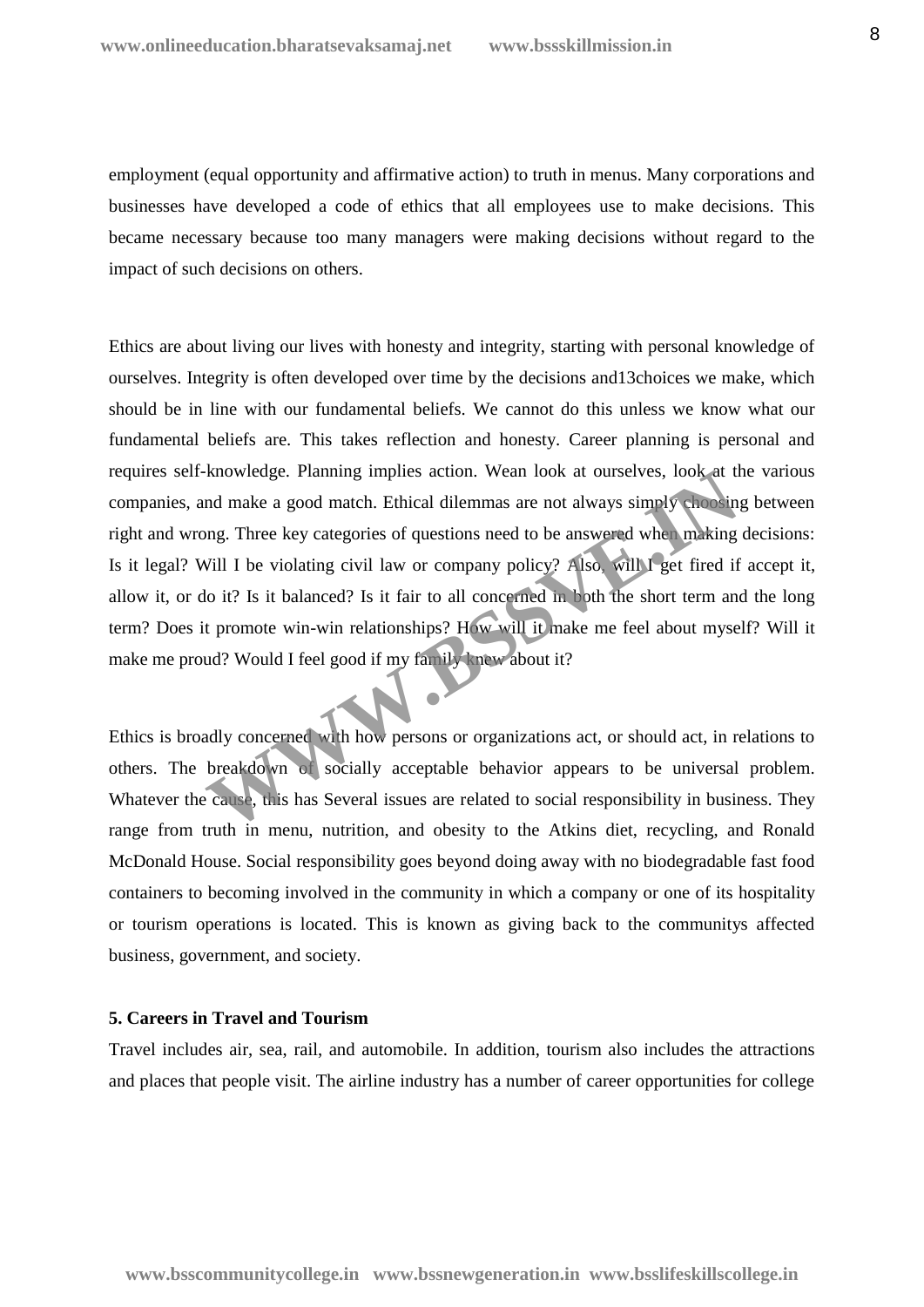graduates. From flight deck to operations, from marketing to accounting and finance to flight attendant, there are plenty of career opportunities.

The cruise industry has a limited number of onboard positions, such as cruise director and hotel manager. Most ships have foreign crews because they can avoid American laws on things like overtime.

The restaurant industry employs over 12 million people in 878,000 locations and continues to grow. It is projected that in the year 2010 the industry will have one million locations and employs 13 million people. Due to the number of restaurants, careers are readily available. The key is determining which aspect of the restaurant is most favorable to you. The typical restaurant career leads to kitchen manager, bar manager, restaurant manager, general manager, vice president, president, and owner. During the college years, it is best to gain experience in as many areas of the restaurant as possible. Because most food and beverage service jobs are part time, it is easy to fit them around your school schedule.

One may start out as a food runner, primarily delivering meals to guests, or a bus person, cleaning tables of used dishes; sticking with the job can result in advancement to a food server Another aspect of the restaurant industry that appeals to many is the career of kitchen manager of chef. Since the food served in a restaurant is the primary reason guests continue to patronize the restaurant, it is up to the chef to be sure that the guests receive a meal that meets or exceeds their expectations. Most chefs start out as prep cooks to gain experience. to kitchen manager, bar manager, restaurant manager, general manager<br>
Sident, and owner. During the college years, it is best to gain conclience is<br>
estaurant as possible. Because most food and beverage service jobs are pr

The salary of a chef greatly depends on the location and type of restaurant he or she works in. Chefs in high-end restaurant can make as much as \$58,000 with executive chefs in very famous restaurants earning much more up to and over \$100,000 if they are in the top group of superstars. Some chefs go on to own their own restaurants. Restaurant managers have a variety of tasks to perform. Not only do they oversee the daily activities in the restaurant, but they must also be proficient in all areas of the establishment, from the kitchen to the host stand to visiting tables. One of a managers toughest tasks is employee retention as turnover in the industry is incredibly high. Restaurant managers and general managers can earn from about \$55,000 to \$150,000 depending on the size, volume, and amount of bonus. Managed services are a \$25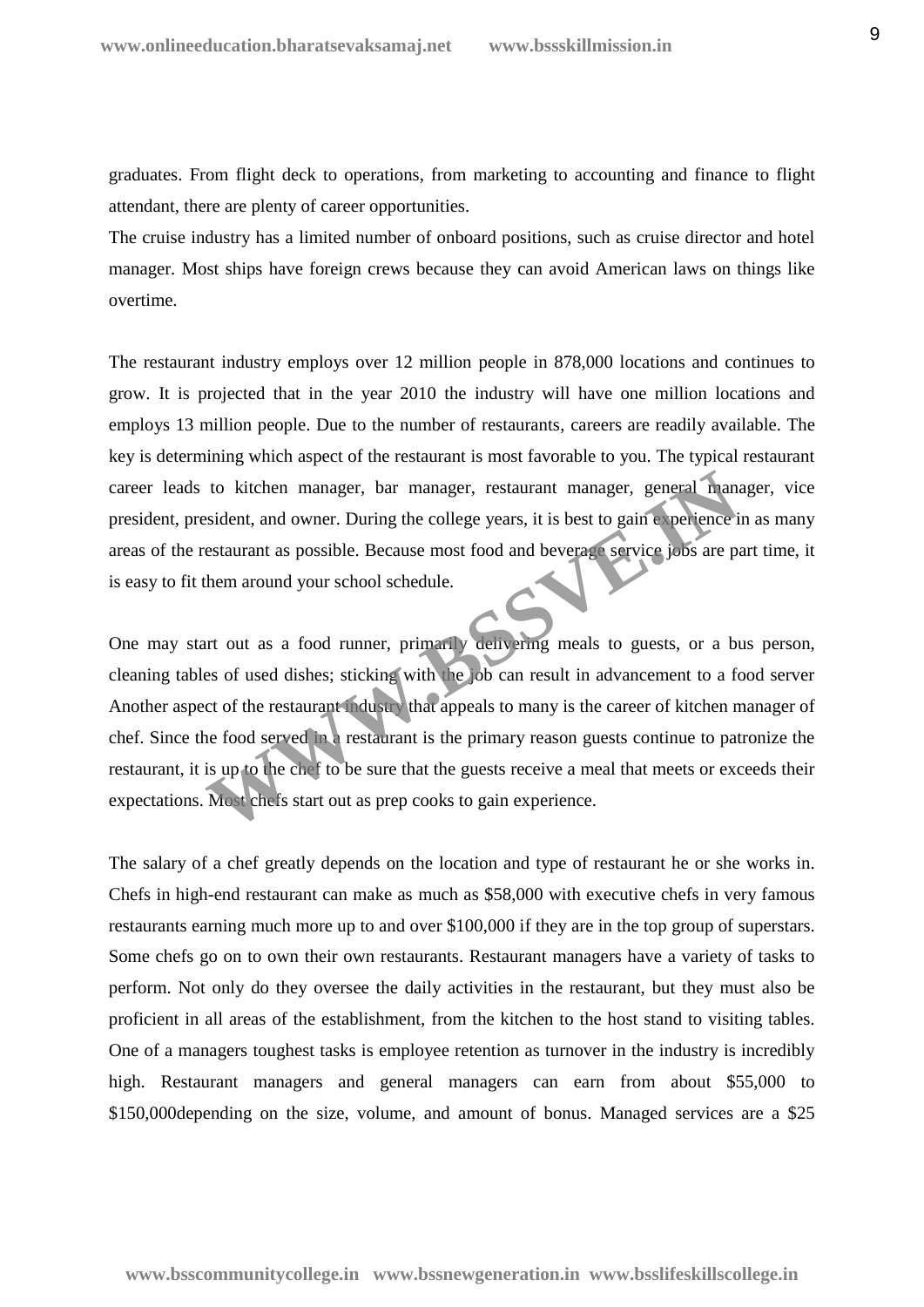billion industry that serves more than 19,500 sites nationwide. Managed services focus not only on pleasing a guest, but because they are usually housed in a facility where the main business is not foodservice, it is also important to please the owner of the establishment, also known as the client. Managed services consist of many different arenas. They include airlines; military, elementary, and secondary schools; colleges and universities; health care facilities; business and industry; and leisure, recreation, and assisted living communities. Each avenue requires different types of managed services, but the overall service provided is similar. Two of the biggest companies in the managed services industry are Sodexho and ARAMARK. Currently Sodexho is the largest managed services company in North America and the world.

## **6. Careers in Lodging**

There are about 3.5 million hotel rooms in thousands of hotels in North America, and more abroad, so one can imagine the career paths in the lodging sector of the hospitality and tourism industry. Gaining valuable experience in a variety of hotel departments during college will enable you to join a management-training program with a major hotel company after graduation. The salary levels for the trainee management program start at about \$34,000. Assistant department managers make about \$38,000, department managers range between \$38,000and \$54,000, food and beverage managers earn \$44,000 to \$55,000, and food and beverage directors range from \$65,000 to \$90,000, depending on the size and location of the hotel. The salary levels for the rooms division have a wide range: A reservations manager makes about \$35,000 to \$40,000, a front office manager \$40,000 to \$55,000, an executive housekeeper \$45,000 to \$70,000, and a director of rooms division \$70,000 to\$90,000, depending on the size and location of the hotel. **Example 18 and Solution** 1 and S5 million hotel rooms in thousands of hotels in North America,<br>the can imagine the career paths in the lodging sector of the hospitality are<br>ining valuable experience in a variety of hotel

## **7. Careers in Club Management**

Club managers share many of the same responsibilities as hotel managers. They are in charge of preparing budgets and forecasting future sales, as well as monitoring restaurants on the property and the various internal departments such as human resources and making sure maintenance work is done properly. The club manager is responsible for the overall well-being of the club. The Club Managers Association, www.cmaa.org, is the professional association that grants club managers certification and other membership benefits, such as development and networking.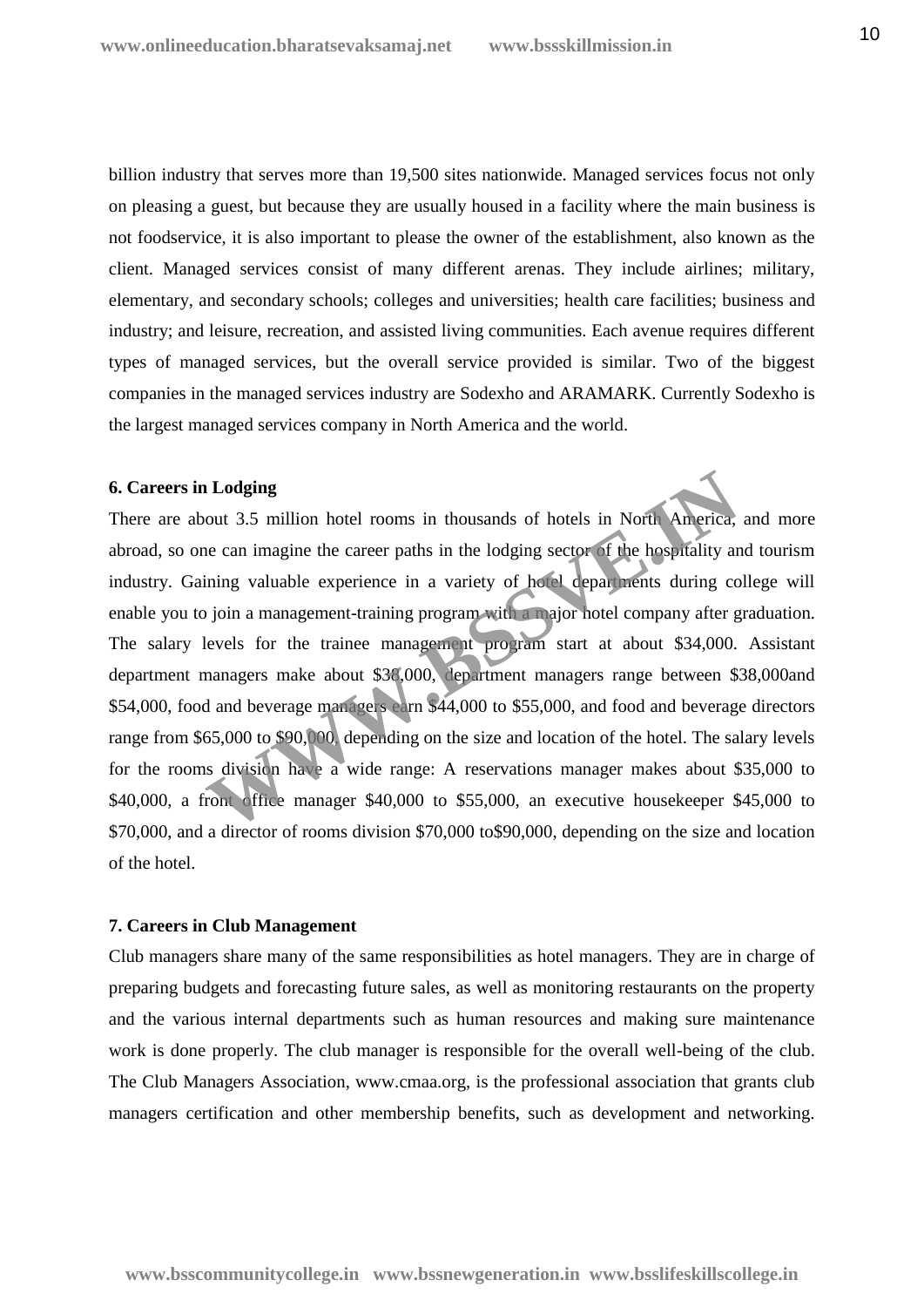Club management is different from hotel management in that the guests at a club are members and typically pay for their memberships. Because of this, many feel a much stronger tie to the club and therefore expect a higher level of service. Of the many types of clubs within the club management industry, the most predominant are golf, country, city, athletic, and yacht clubs. Country clubs are the most common.

## **8. Careers in Conventions and Expositions**

Convention planners coordinate meetings, conventions, and special events for very large groups of people. They are similar to event planners in the types of organization and skills they require; yet the activities are on a much larger scale. Convention managers are in constant communication with all aspects of the event. From the catering staff to the speakers bureau to the trade staff, such as the electricians and laborers who set up and take down equipment, convention managers must be keenly aware of everything happening around them. They are also usually responsible for hiring outside sources to come in and do various tasks, such as sound, lighting, and equipment setup where necessary, as well as catering if needed.

The job title of meeting planner can go under many headings, including event planner, meeting manager, conference coordinator, and convention planner. The meeting planners duties may include establishing a site for an event; making travel, hotel and food arrangements; and planning the program and overseeing registration. Events can range from negotiation and coordinating of a worldwide event to a small, in-house meeting in which few people are involved. While some professional companies have employees on staff that serves as meeting planners, many organizations hire from outside the company and call on firms that specialize in meeting planning. The meeting planning profession was recognized as a career only a few years ago. As companies began to expand, the need for meeting planning became evident. on with all aspects of the event. From the catering staff to the speakers bured as the electricians and laborers who set up and take down equipment, court is the keenly aware of everything happening around them. They are a

#### **9. Event Management**

Many different careers fall under the category of event management. Two of the most popular and well known are wedding planning and party planning. More and more brides are hiring wedding consultants, or bridal consultants, to help them plan their big day. Wedding planners need most of the business skills acquired by students in colleges and universities. In recent years,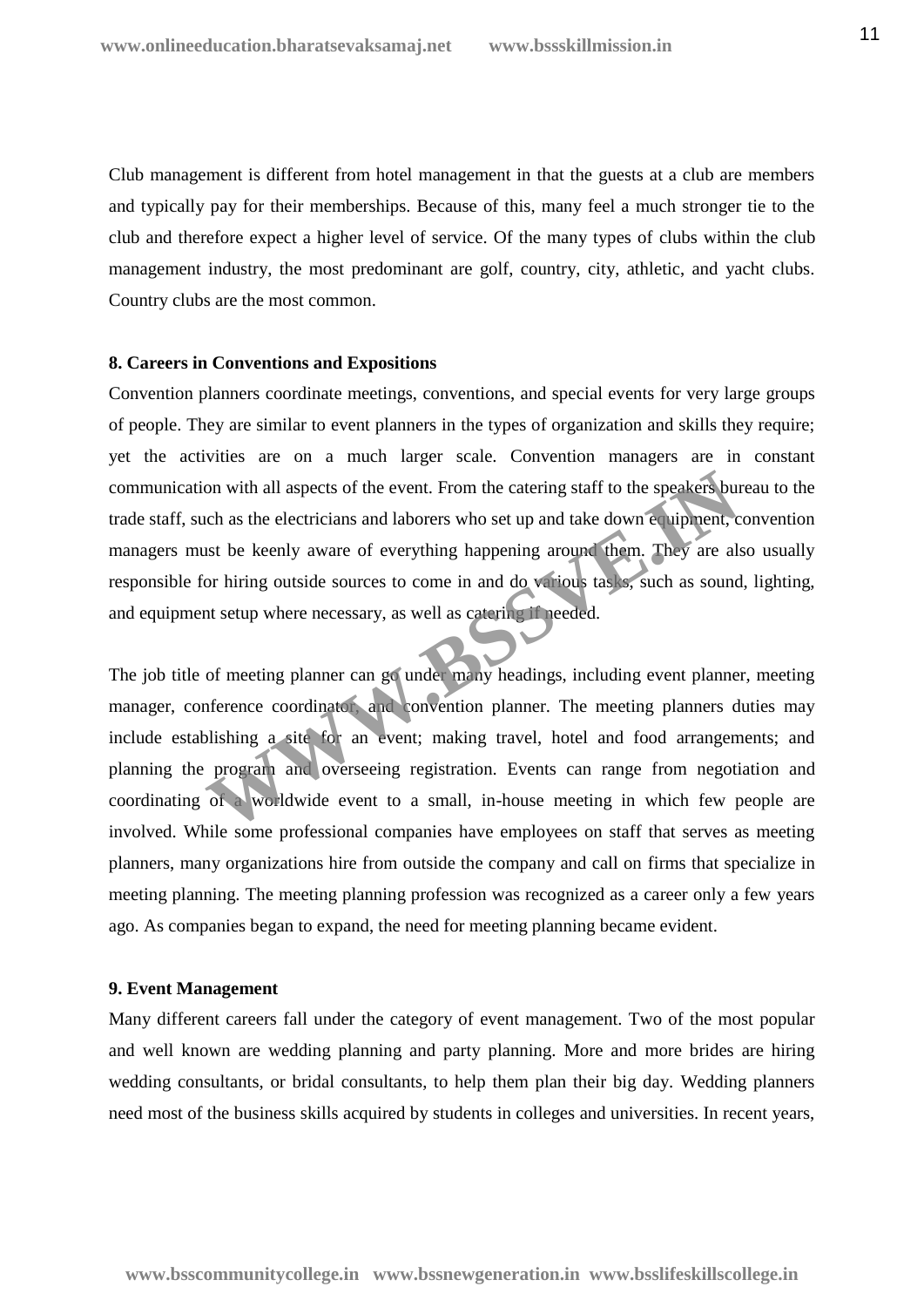many operations have developed certification and training programs. An example of one such program is the Association of Bridal Consultants, or ABC. The program consists of a variety of courses that can be taken individually or all atone time. The courses lead to professional designations such as Professional Bridal Consultant, Accredited Bridal Consultant, and Master Bridal Consultant. It takes at least six years to reach the senior level.

# **10. Catering**

Catering offers a career choice for the entrepreneur. Catering is like the restaurant business; it is relatively easy to get into, but it is not easy to make a profit. Students should work for catering companies during college to gain as much experience as possible in setting up the functions and serving or prepping cooking.

About 230,000 recreation workers are employed in the United States. In comparison toothier jobs, the field of recreation has a very high number of part-time, seasonal, and volunteer jobs. However, excellent careers can be developed through hard work and dedication.

#### **11. Amusement and Theme Parks**

The theme park industry provides a wide variety of jobs to employees with varying skill levels. Regardless of your position, it is important to remember that patrons to a theme park are at the establishment to have a good time, and they expect friendly, fun-loving workers to be on staff. There are over 350,000 workers in the theme park industry. These employees come to work every day because they enjoy being surrounded by people who are enjoying a fun and exciting experience. epping cooking.<br>
00 recreation workers are employed in the United States. In compariso<br>
d of recreation has a very high number of part-time, versonal, and volum<br>
cellent careers can be developed through hard work and verti

## **12. The Gaming Industry**

In the past 25 years, the gaming industry in the United States has seen huge growth. Gambling, once considered illegal in almost every state, is now accessible throughout the country. Eleven states have commercial casino gambling and 29 states authorize Native American casino-style gaming. Gaming is now also available worldwide, even further expanding the opportunities for employment in the industry.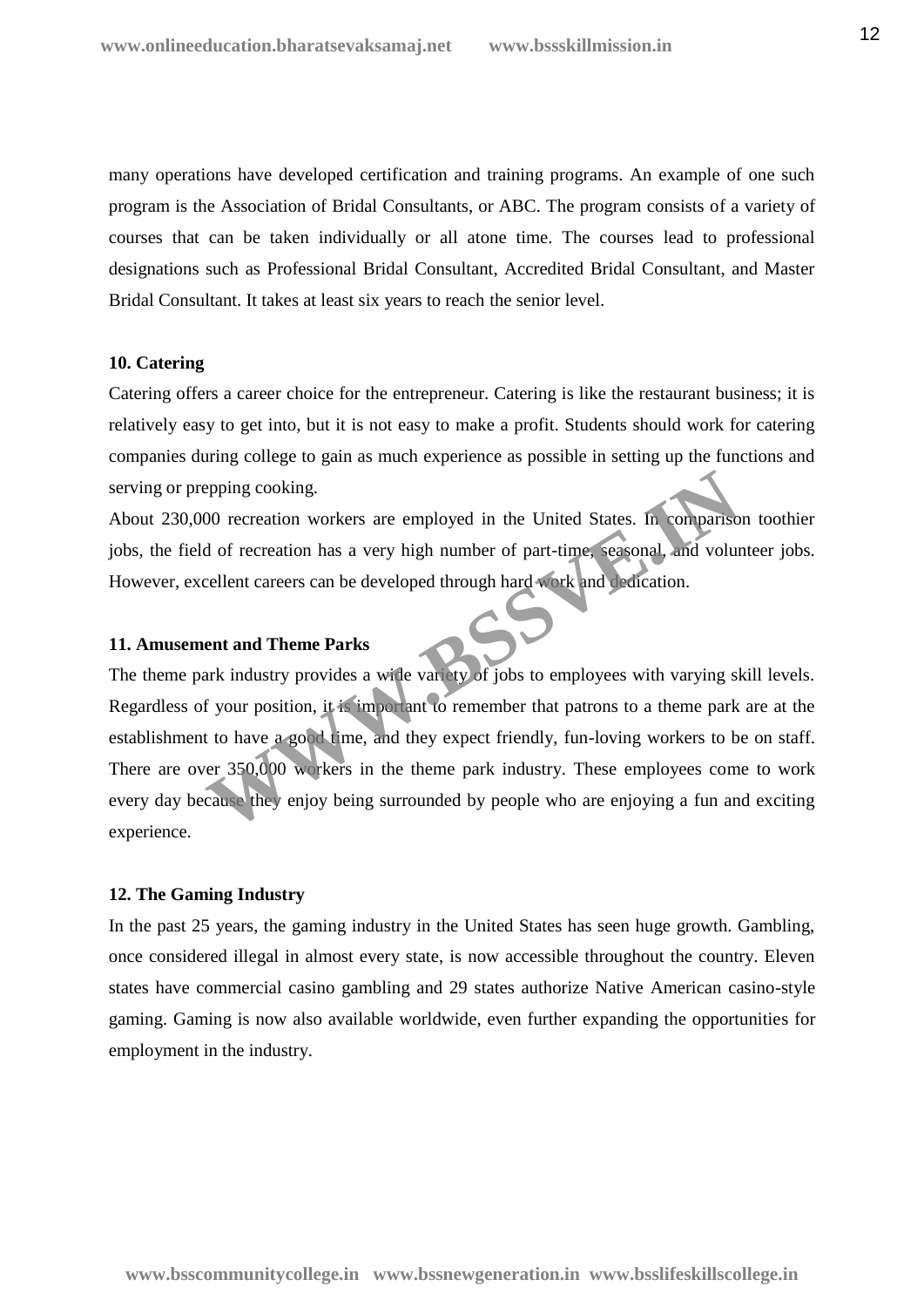# **13. Job Interviews**

No matter how many interviews we do, most people still get butterflies in the stomach when faced with another one. These feelings are natural because we are on edge about a face-to-face meeting that could have a major impact on our career and lives:

- Taking on the butterflies or controlling nervousness are all natural aspects of interviewing.
- Basic things to know and prepare for revolve around answering the question, Why should the company hire you?
- Identify personal skills with those associated with the job.
- Do your homework on the company, its size, location, and structure. From this, come up with a few questions of your own.22
- Other points to consider include dress code, punctuality, and common courtesy.

# **14. How to Interview**

14. How to Interview<br>Follow the 10-step approach to polish your interviewing skills:

- Ask yourself how well you fit the jobs for which youre interviewing.
- A good way to begin is to match your skills and qualifications to those required for that position.
- Once you have completed your list, you will probably be surprised at how many items there are. to consider include dress code, punctuality, and common courtesy<br> **Merview**<br>
D-step approach to polish your interviewing skills:<br>
how well you fit the jobs for which you're interviewing.<br>
to begin is to match your skills a
- Do your homework on the company.
- Be ready to ask questions of the interviewer.
- Stage a number of dress rehearsals with someone else.
- Dress in a businesslike manner.
- Arrive early; if possible, go to the locations once before the interview to be certain you know where it is.
- At the close of the interview, thank the interviewer for the opportunity to discuss your qualifications.
- Write a thank you note to the interviewer, reinforcing the reasons why you feel you could perform well on that job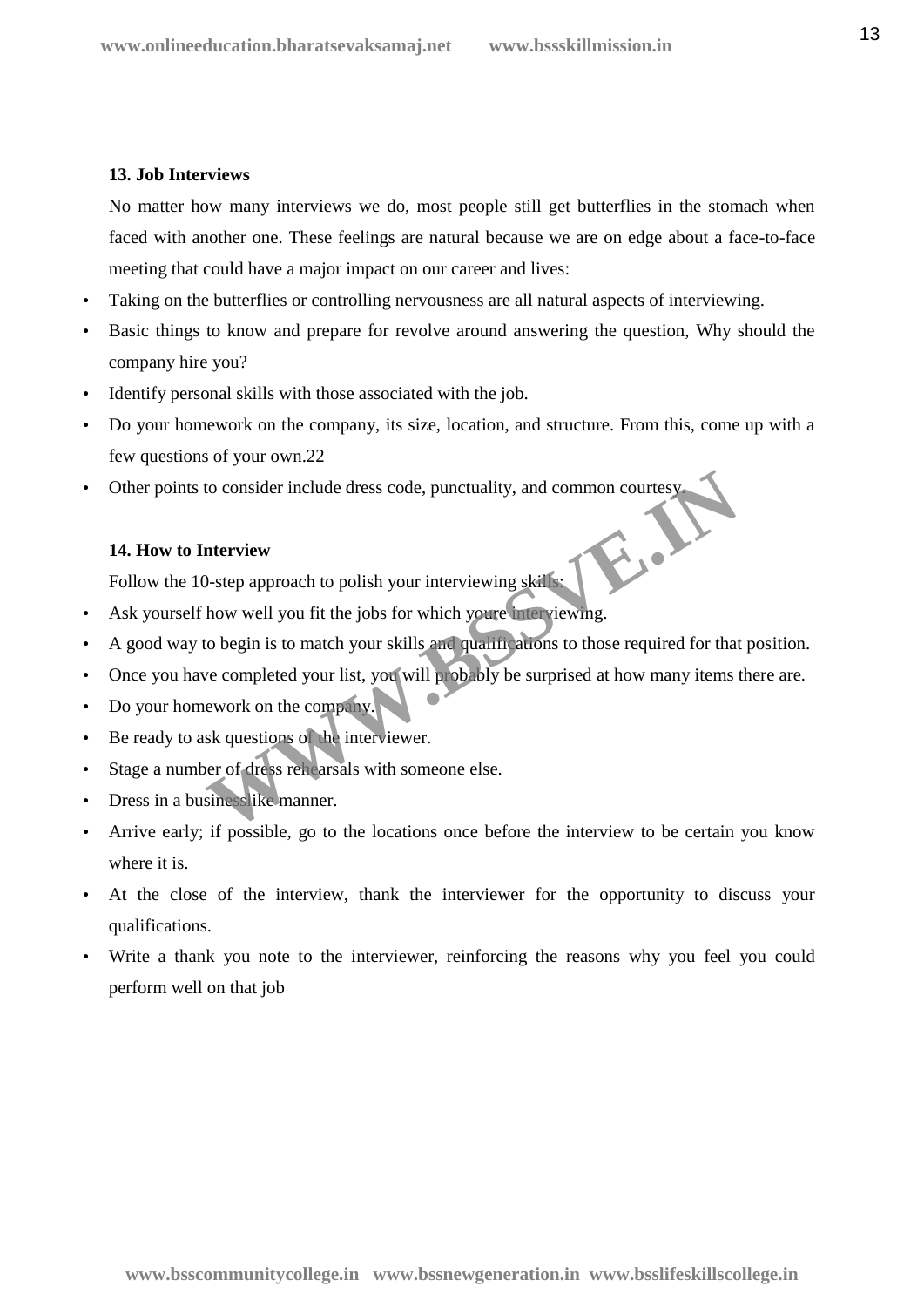**WWW.BSSVE.IN**

# **Topic Objective:**

At the end of this topic student would be able to:

- Define tourism.
- Outline the important international and domestic tourism organizations.
- Describe the economic impact of tourism.
- Identify promoters of tourism.
- List reasons why people travel.
- Describe the socio cultural impact of tourism.
- Describe ecotourism

# **Definition/Overview:**

The WTOs definition of tourism is Tourism comprises the activities of persons traveling to and staying in places outside their usual environment for not more than one consecutive year for leisure, business, and other purposes.

Tourism means different things to different people. To simplify tourism, it is sometimes categorized in terms of the following factors:

- Geography: International, regional, national, state, provincial, country, city.
- Ownership: Government, quasi-government, private.
- Function: Regulators, suppliers, marketers, developers, consultants, researchers, educators, publishers, professional associations, trade organizations, consumer organizations.
- Industry: Transportation (air, bus, rail, auto, cruise), travel agents, tour wholesalers, lodging, attractions, recreation.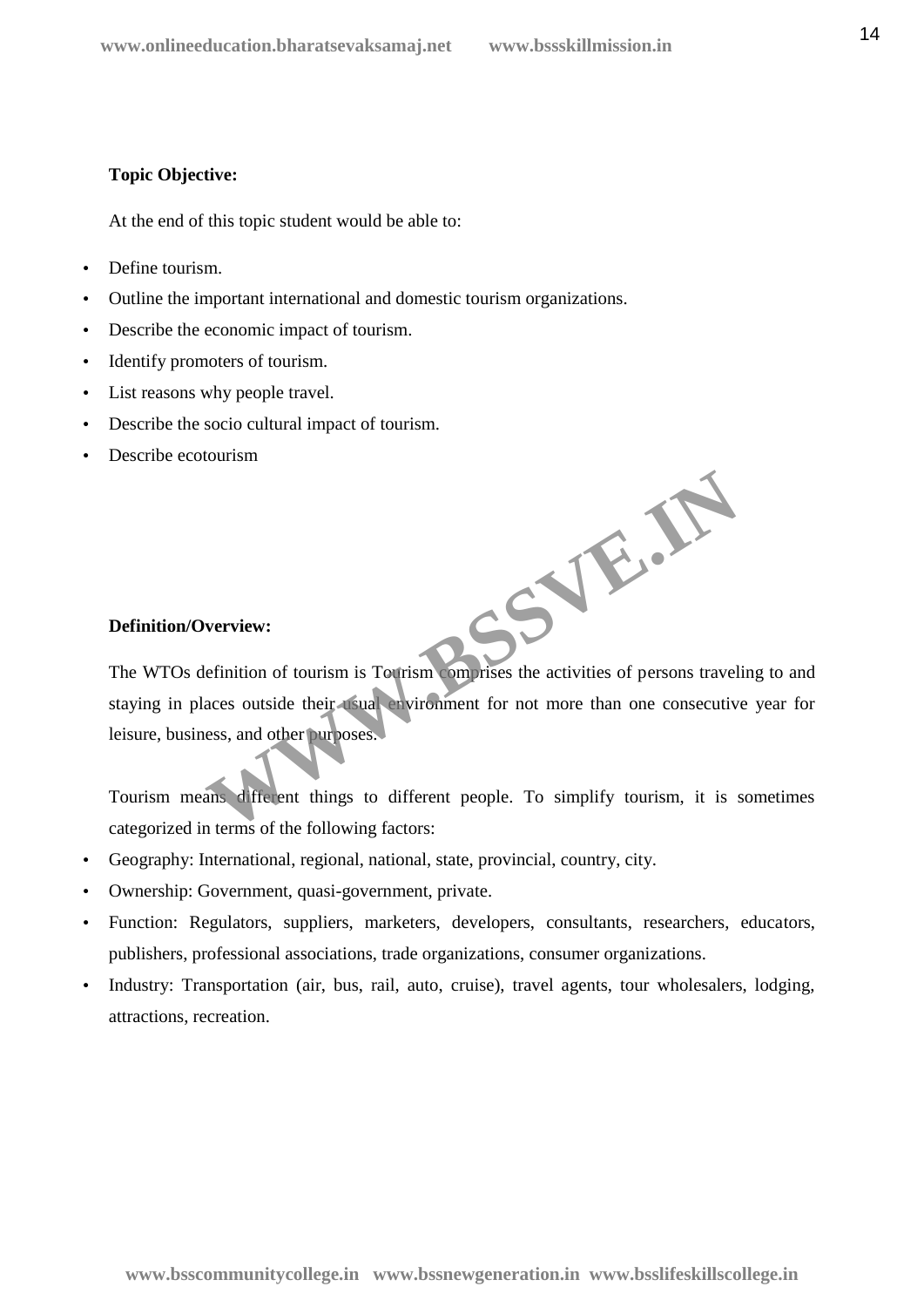# **Key Points:**

# **1. The Largest Industry of the World**

Tourism is a dynamic, evolving, consumer-driven force and is the worlds largest industry when all its interrelated components are placed under one umbrella: travel; lodging; conventions, expositions, meetings, events; restaurants, managed services; and recreation. Tourism plays a foundational role in framing the various services that hospitality companies perform. The leading international organization in the field of travel and tourism, the World Tourism Organization (WTO), is vested by the United Nations with a central and decisive role in promoting the development of responsible, sustainable, and universally accessible tourism, with the aim of contributing to economic development, international understanding, peace, prosperity, and universal respect for, and observance of, human rights and fundamental freedom. At the start of the new millennium, tourism is firmly established as the number one industry in many countries and the fastest growing economic sector in terms of foreign exchange earnings and job creation. Tourism has become one of the worlds most important sources of employment. It stimulates enormous investment in infrastructure most of which helps to improve the living conditions of residents as well as tourists. The WTO encourages governments, in partnership with the private sector, local authorities, and nongovernmental organizations, to play a vital role in tourism. The WTO helps countries to maximize the positive impacts of tourism, while minimizing its possible negative consequences on the environment and societies. Tourism, the worlds largest industry, offers the greatest global employment prospects. This trend is caused by the following factors: to economic development, international understanding, peace, prosp<br>pect for, and observance of, human rights and fundamental freedom. At<br>ennium, tourism is firmly established as the number one industry in many<br>st growing e

- The opening of borders: Despite security concerns, we can travel to more countries now than 10 years ago. The United States has a visa waiver program with 28 European countries
- An increase in disposable income and vacations.
- Reasonably priced airfares.
- An increase in the number of people with more time and money.
- More people with the urge to travel.

Despite terrorism attacks and a weak economic recovery, the long-term prospects for tourism appear to be good. Tourism 2020 Vision is the World Tourism Organizations (WTOs) long-term forecast and assessment of the development of tourism for the first 20years of the new millennium. WTOs Tourism 2020 Vision forecasts that international arrivals are expected to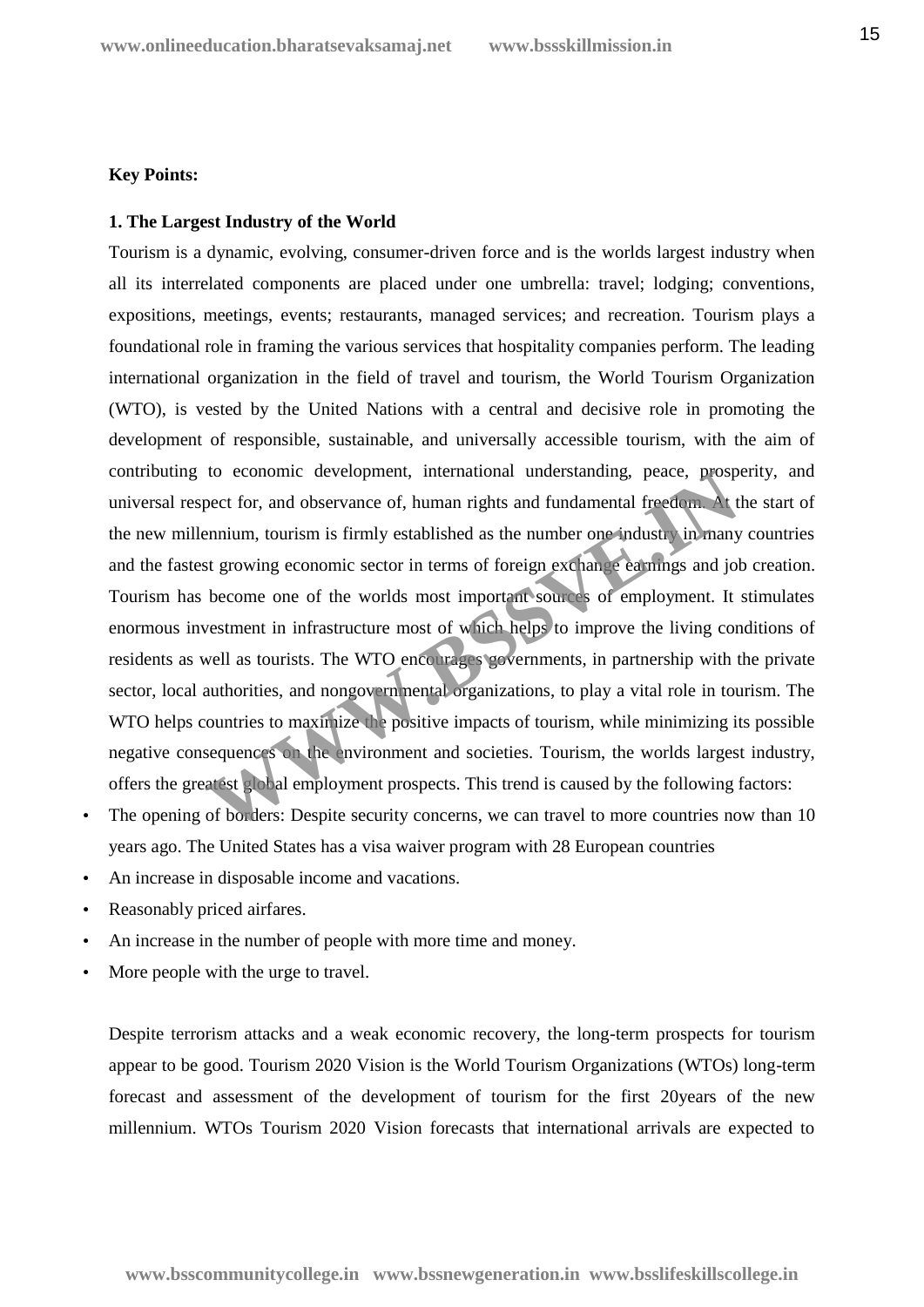reach over 1.56 billion by the year 2020. Of these, 1.2 billion will be intraregional and 0.4 billion will be long-hauled travelers. The total tourist arrivals by region show that by 2020 the top three receiving regions will be Europe (717 million tourists), East Asia and the Pacific (297 million), and the Americas (282 million), followed by Africa, the Middle East, and South Asia.

## **2. Air Travel**

Over the past few yearswith the exception of Southwest, Airtran, and Jet Bluemajor U.S. airlines have lost billions of dollars. One reason is competition from low-cost domestic and international airlines. Since September 11, 2001, business travelers continue to spend less, and airlines pension, fuel, and security costs have risen. The major airlines are laying off employees, delaying delivery of new jets, and closing some hubs, reservations, and maintenance centers in efforts to reduce costs. The major U.S. airlines have formed strategic alliances with partner airlines to provide passengers with easier ticket purchases and transportation to destinations in countries not served by U.S. airlines. Some examples are Tampa Florida to Hong Kong; American Airlines to Los Angeles; and Cathay Pacific to Hong Kong. Alliances of this nature will allow airlines access to each others feeder markets and to resources that will enable them to flourish in what will ultimately be a worldwide deregulation. To remain efficient and cost effective, major U.S. airlines have adopted a hub-and-spoke system, which enables passengers to travel from one smaller city to another smaller city via a hub or even two hubs. The two main benefits of the hub-and-spoke system are: 1) airlines can serve more cities at lower costs; and 2) airlines can maximize passenger loads from small cities, thereby saving fuel. very of new jets, and closing some hubs, reservations, and maintenance<br>duce costs. The major U.S. airlines have formed strategic aliances wi<br>ovide passengers with easier ticket purchases and transportation to destit<br>t serv

#### **3. Cruise Ships**

More than 200 cruise lines offer a variety of wonderful vacations, from a Carnival cruise to freighters that carry only a few passengers. Travelers associate a certain romance with cruising to exotic locations and being pampered all day. Being on a cruise ship is like being on a floating resort. Various types of entertainment from exercise classes to cabarets to charm classes to shuffle board tournaments and all night dancing are available; thus, there is plenty for travelers to do. The nationality of the ships crew contributes to its ambiance. The cruise market has increased dramatically in recent years. About 9 million Americans cruise each year. Rates vary from a starting point of \$85 per person per day on Carnival Cruise Lines to \$700 on the Radisson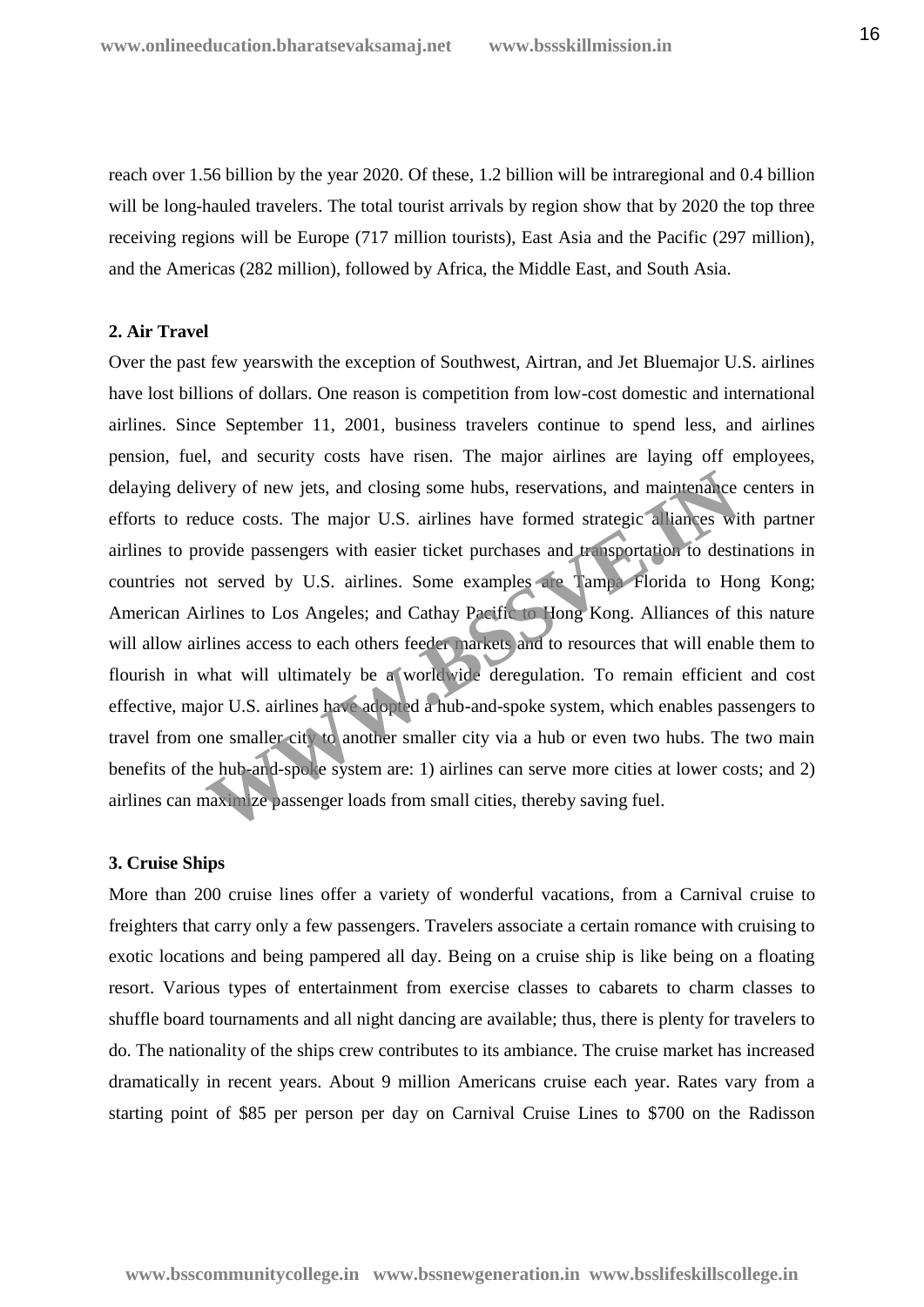Diamond. Rates are typically quoted27per Diem (per day) and are cruise-only figures, based on double occupancy. No two ships are alike. Each has its own personality and character. The nationality of the ships officers and staff contributes greatly to the ships ambiance. In 2005 alone, about 8.4 million passengers vacationed on a ship. Many passengers are remarkably loyal to their particular vessel; as many as half of the passengers on a cruise may be repeat guests. Most cruise ships sail under foreign flag because they were built for the following reasons:

- U.S. labor costs for ships, officer, and crew, in addition to maritime unions, are too high to compete in world market.
- U.S. ships are not permitted to operate casino-type gambling.
- Many foreign shipyards are government-subsidized to keep workers employed, thereby lowering construction costs.
- Segmenting the Cruise Market

Generally people with incomes in the \$30,000 to \$60,000 range, interested in an average cost per person of \$85 to \$175 per day, depending on the location and size of the cabin. Middle market: Generally people with incomes in the \$60,000 to \$80,000 range, interested in an average cost per person of \$175 to \$350 per day. These ships are capable of accommodating 750 to 1,000 passengers. Among the cruise lines in the middle market are Princess Cruises, Norwegian Cruise Lines, Royal Caribbean, Holland America Lines,Windstar Cruises, Cunard Lines, and Celebrity Cruises. Luxury market: Generally people with incomes higher than \$80,000, interested in an average costs per person of more than \$350 per day. In the market, the ships tend to be smaller, averaging about 700 passengers, with superior appointments and service. Currently, the ships considered to be in the top 2% are the Seabourn Spirit, SeabournLegend, Seabourn Pride, Crystal Cruises, Crystal Harmony, Radisson Diamond, and Silversea Silver Wind. These six-star vessels have sophisticated cuisine, excellent service, far-reaching and imaginative itineraries, and highly satisfying overall cruise experiences. costs.<br>
the Cruise Market<br>
ople with incomes in the \$30,000 to \$60,000 range, interested in an averag<br>
5 to \$175 per day, depending on the location and size of the cabin. Midd<br>
ople with incomes in the \$60,000 co \$80,000 r

In addition, cruise ships sail under foreign flags (called flags of convenience) because registering these ships in countries such as Panama, the Bahamas, and Liberia means fewer and more lax regulations and little or no taxation. About 4 million people took cruises in 1993. Employment positions for Americans are mainly confined to shore-based activities such as sales and marketing.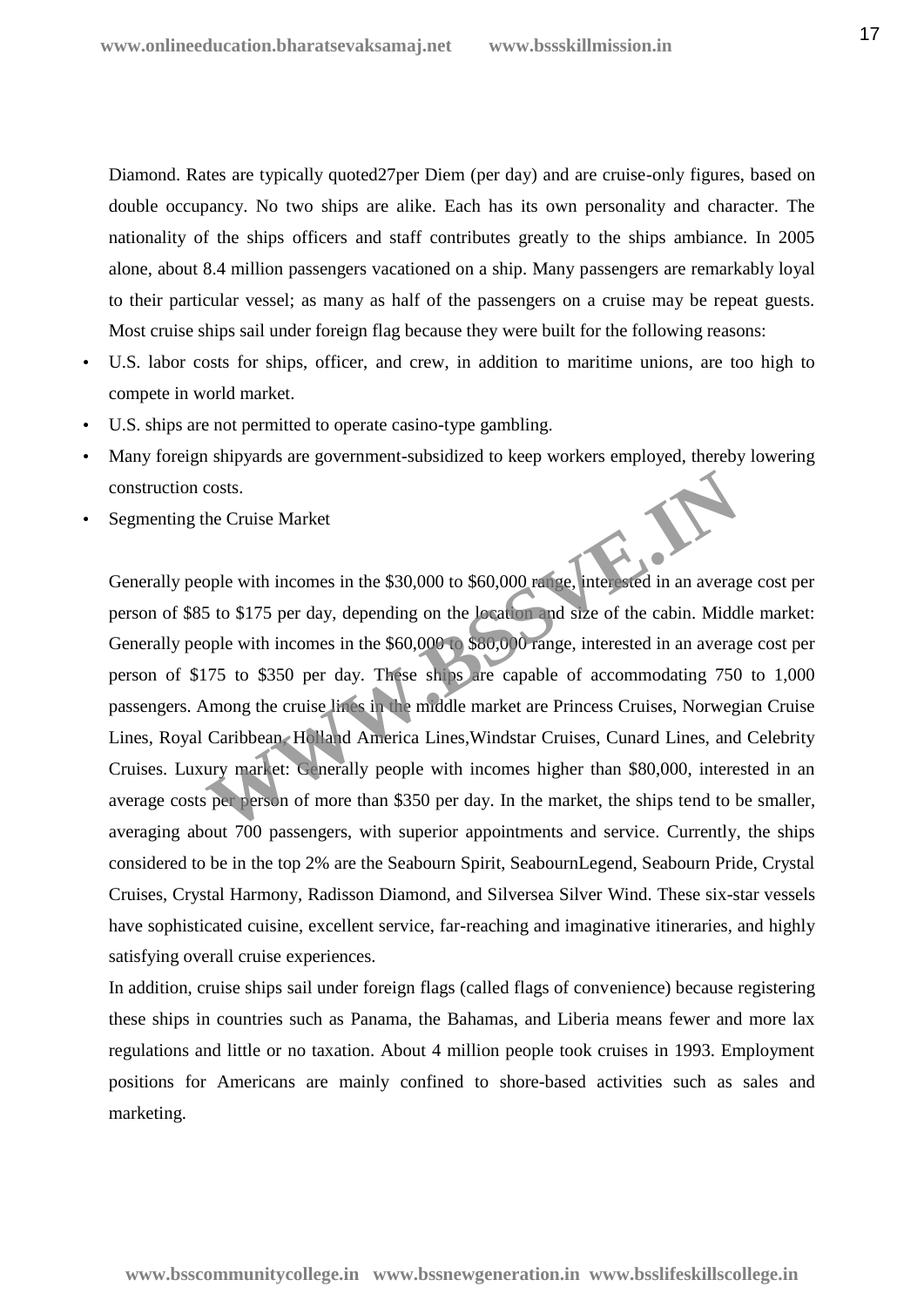#### **4. Tourism Organizations**

Governments are involved in tourism decisions because tourism involves travel across international boundaries. Governments regulate the entrance and exit of foreign nationals. They become involved in the decision surrounding national parks, heritage, preservation, and environmental protection, as well as the cultural and social aspects of tourism. Tourism is to some extent an international ambassador, fostering goodwill and closer intercultural understanding among the peoples of the world.

## **5. International Organizations**

The World Tourism Organization (WTO) is the most widely recognized organization in Tourism today. The WTO is the only organization that represents all national and official tourism interest among its allied members. The International Air Transportation Association (IATA) is a global organization that regulates almost all international airlines. The purpose of the IATA is to facilitate the movement of people and goods, regulate waybills and baggage checks, permit rapid booking and connections, and maintain fares and rates. The International Civil Aviation Organization (ICAO) is made up of more than 80 governments. It coordinates the development of all aspects of civil aviation, specifically with regard to the formulation of international standards and practices. The World Bank (WB) lends substantial sums of money for tourism development. The International Bank Reconstruction and Development serves a purpose similar to the WB. The United Nations Development Program (UNDP) assists countries with variety of development activities. ourism Organization (WTO) is the most widely recognized organization in<br>TO is the only organization that represents all national and of relations<br>ied members. The International Air Transportation (Association (IATA) is<br>tha

The Organization for Economic Cooperation and Development (OECD) was established in 1960. Its purpose is to: 1) achieve economic growth and employment in member countries while maintaining financial stability; 2) contribute to sound economic expansion in member and nonmember countries; and 3) contribute to the expansion of world trade on a multilateral, nondiscrimination basis. The OECD studies various aspects of tourism and makes recommendations to governments through an annual report entitled Tourism Policy and International Tourism in OECD Member Countries. Other Organizations Other organizations with similar interests include the Asian Development Bank, the Overseas Private Investment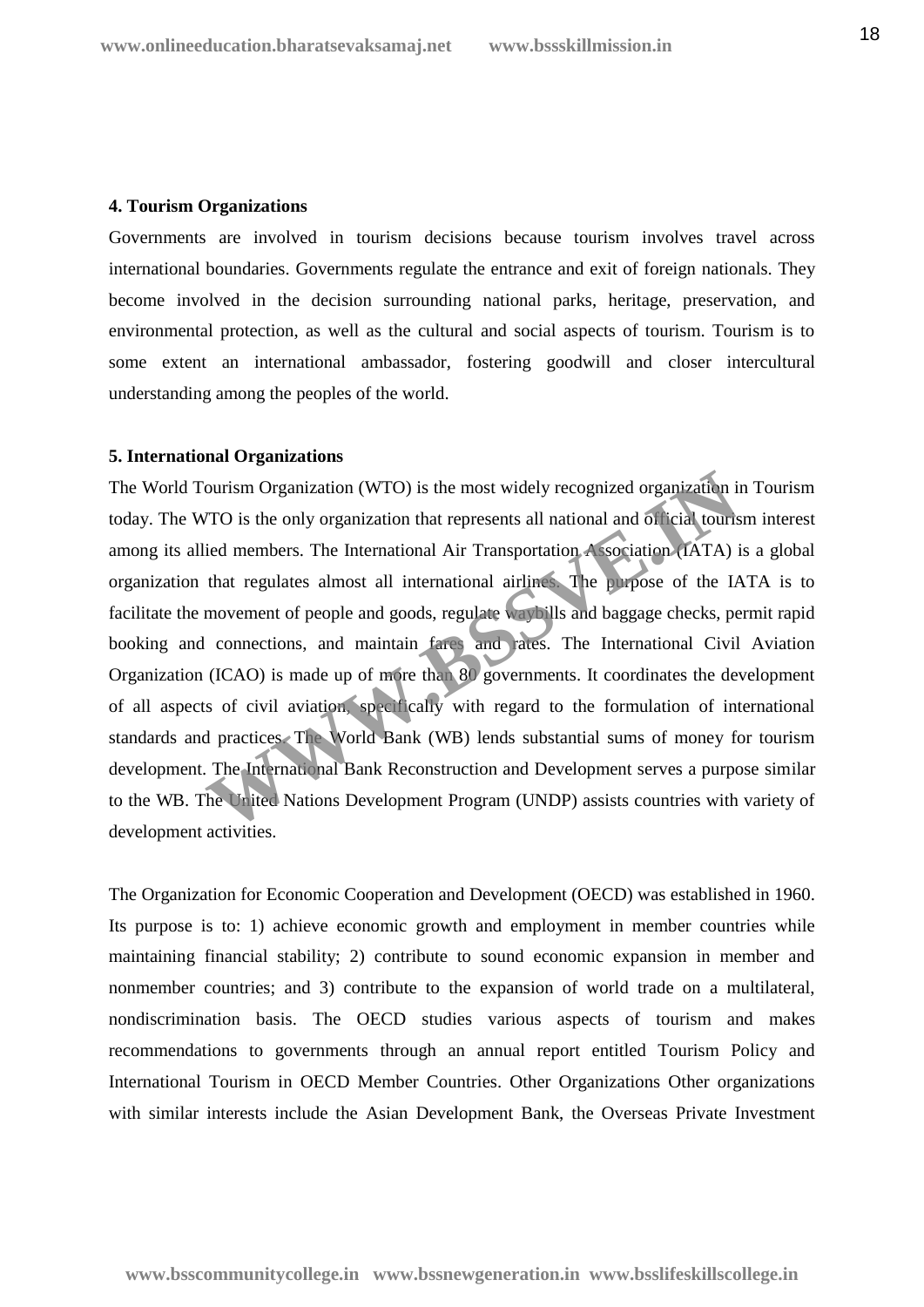Corporation, the Inter-American Development Bank, and the Agency for International Development. The Pacific Area Travel Association (PATA) unites its 34 member countries toward the goal of excellence in travel and tourism growth. Concentrated successful efforts have focused on research, development, education, and marketing. Many countries have a minister of tourism, which is a cabinet-level position that can advocate tourism development, marketing, and management through the National Tourism Organization (NTO).

Unfortunately, the United States does not even have senior-level government official for tourism. Instead, an organization known as the Travel Industry of America (TIA) is the main body for the promotion and development of tourism in the United States. TIA addresses common interests and concerns of all components of the U.S. travel industry. It focuses on unifying the goals of the industry, coordinating private sector efforts, monitoring government policies that affect travel and tourism, and supporting research and analysis. The TIA was founded in 1941. A study commissioned by the World Travel and Tourism Council determined that the total demand for travel and tourism will be \$ 2,571 billion by 2010, or more than 10% of the worlds gross national product (GNP).International arrivals, according to the WTO, will reach 1 billion in 2010 and 1.6 billion by 2020, more than triple the 475 million people who traveled abroad in 1992. In 2004,an estimated 46.1 million overseas residents visited the United States and spent nearly\$74.5 billion. Nearly every state publishes its tourism economic impact study; for example, New York is \$38.5 billion, Florida \$51.7 billion, Texas \$33 billion, California just over \$53 billion, and Hawaii \$23 billion (its largest industry).Tourism employs one out of every 10 workers; travel and tourism is the worlds largest employer and industry. A travel agent serves as a middleperson who acts as a travel counselor and sells on behalf of airlines, cruises lines, bus and rail transportation, hotels, and auto rentals companies. Agents may sell individual parts of the overall system or several elements, such as air and cruise tickets. The agent acts as a broker, bringing together the client (buyer) and the supplier (seller). An agent has quick access to schedules, fares, and advice for clients information about various destinations. The American Society of Travel Agents (ASTA) is the worlds largest travel trade association, with over 20,000 members in more than 165 countries. of all components of the U.S. travel industry. It focuses on unifying the gendinating private sector efforts, monitoring government polices that af<br>and supporting research and analysis. The TIA was founded in 1941<br>d by the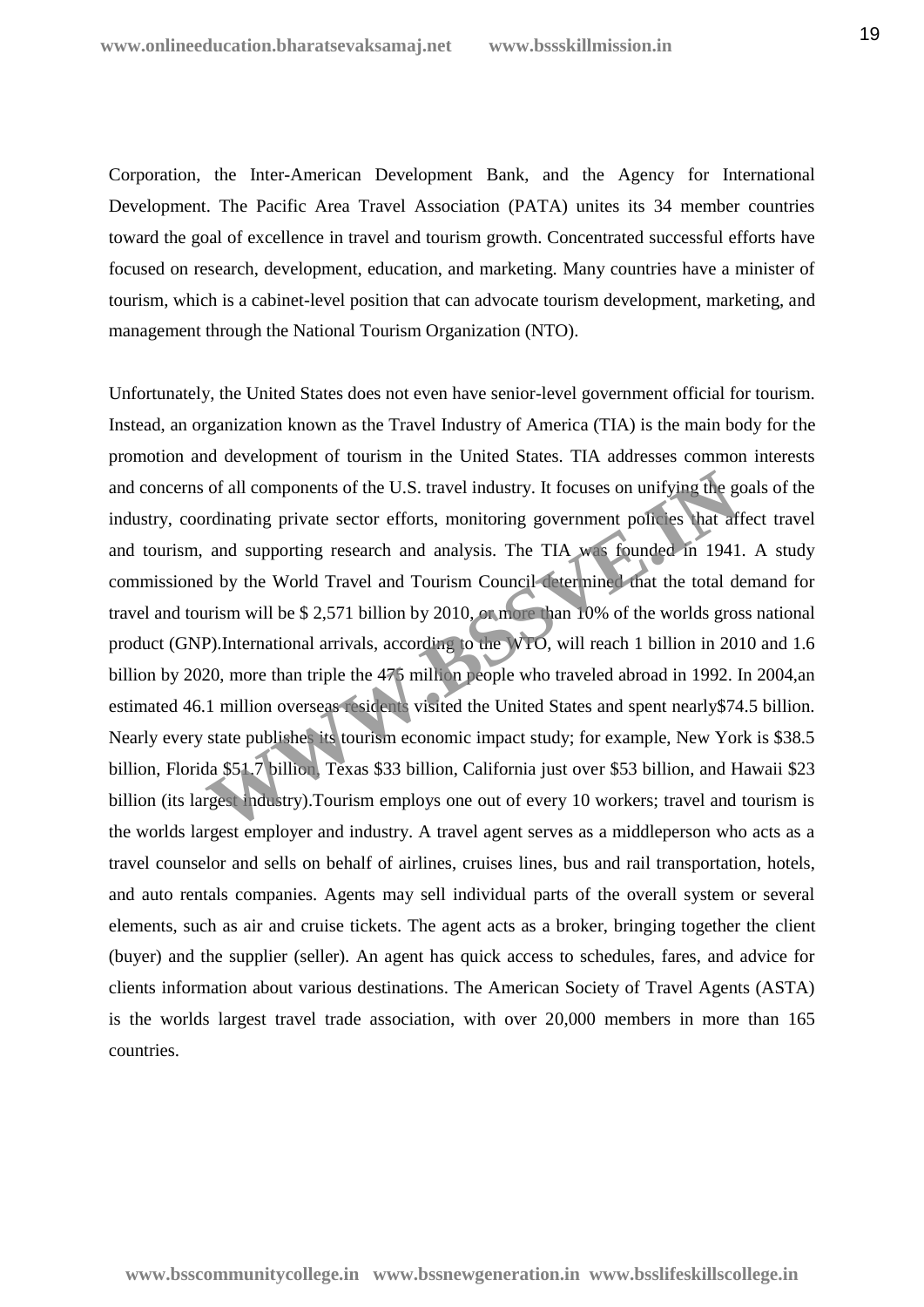The Airlines Reporting Corporation (ARC) reports that a travel agencys weekly sales are about\$38,989. According to Travel Weekly Magazine, the top 50 travel agencies in terms of sales generated (approximately \$25 million in revenue) represent 30% of total agency sales. Agents use computer reservations systems (CRS) to access availability and make bookings. In the United States the main vendors are Sabre, Apollo, World-span, System One, and Galileo. Sabre owns a 70% share of Travelocity, the online site. Cendant Corporation owns Galileo, which forms the hub of Cendants travel related business of hotels, car rental, and vacation ownership. World span is jointly owned by Delta, Northwest, and American Airlines; World span manages50% of all online bookings worldwide.

According to ASTA, a travel agent is more than a ticket seller. Agents serve their clients in the following ways:

- Arranging transportation by air, sea, bus, car rental, etc. Preparing individual itineraries, personally escorted tours, group tours, and prepared package tours.
- Arranging for hotel, motel, and resort accommodations; meals; sightseeing tours; transfers of passengers and luggage between terminals and hotels; and special features such as tickets for music festivals, theater, etc. ASTA, a travel agent is more than a ticket seller. Agents serve their clies<br>
ys:<br>
ansportation by air, sea, bus, car rental, etc. Pre aring individual is<br>
corted tours, group tours, and prepared package tours.<br>
In the mode
- Handling and advising on many details involved with travel, such as insurance, travelers checks, foreign currency exchange, documentary requirements, and immunizations and other inoculations.
- Using professional know-how and experience (e.g., schedules of air, train, and bus connections, rates of hotels, quality of accommodations, etc.).
- Arranging reservations for special-interest activities, such as group tours, conventions, business travel, gourmet tours, sporting trips, etc.

Travel agents once gained most of their income from airline and cruise line commissions. However, travel agencies have seen air travel commissions, their primary source of income, decline since commission caps were first imposed. The airlines have now eliminated commissions, so agencies are charging a fee for their services to offset the costs involved in providing those services. Out of necessity, travel agents have become more specialized to make up for the loss of commission revenue from the airlines. Some have specialized in the booking of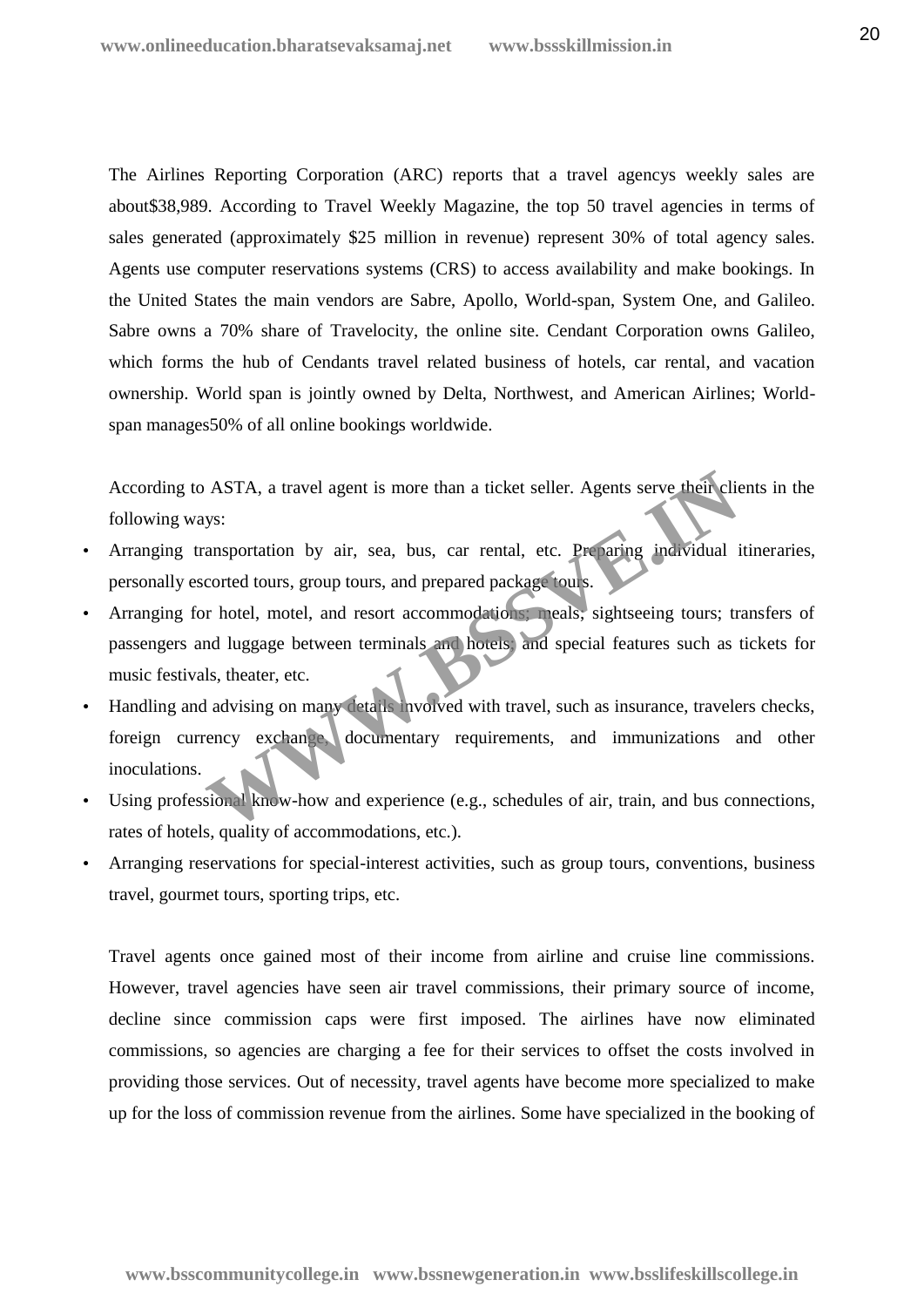cruises because they still are paying between 10 and 15% of the price of the cabin booked. Others have expanded their product offerings by including meeting and event planning and management.

There are a number of large and successful travel corporations, the largest being American Express (AMEX) is a corporation that has a travel services division with locations worldwide. Each location is licensed and bonded with the International Air Transportation Association (IATA), which provides travel services and tickets through the corporation. The travel service division provides other services, including foreign currencies, AMEX travelers checks in different currencies, and gift checks. The majority of American Express Travel Services revenues is generated in business travel through corporate accounts. The airlines give the travel agency an override to portion with the corporate clients. The business contract is individually set up, based on annual travel expenses. AMEX chooses their airline vendors according to who gives the largest override percentage and whose negotiated rates are most appealing. The same policy applies to other vendors in the industry, such as cruise lines. Example 10 and the state of the state of the state of the state of the state of the state of the state of the state of the state of the state of the state of the state of the state of the state of the state of the state of

# **6. Corporate Travel Management**

A corporate travel manager is a type of entrepreneur working within the framework of a large corporation. Interested agencies are invited to submit bids to the corporate travel manager for consideration by the corporation. An interesting trend in corporate travel is agent less booking via electronic mail (e-mail).Travel is initiated at the keyboard, not at the switchboard. Increasingly, technologically savvy corporations are making travel bookings via e-mail. Travelers often have culturally based expectations for the travel experience that may or may not be met by international travel. Current research is focusing on the impact of the travelers culture on expectations for service, as well as ways to assess customer expectations and evaluate customer satisfaction. Service providers in destination locations are making efforts to meet the needs of diverse populations of travelers. Satisfaction, or dissatisfaction, with the travel experience, of course, depends on how it is viewed by the traveler.

Travel is an experience, not a tangible object the general economic climate, terrorism, SARS, and businesses reducing their travel budgets have negatively affected business travel. From a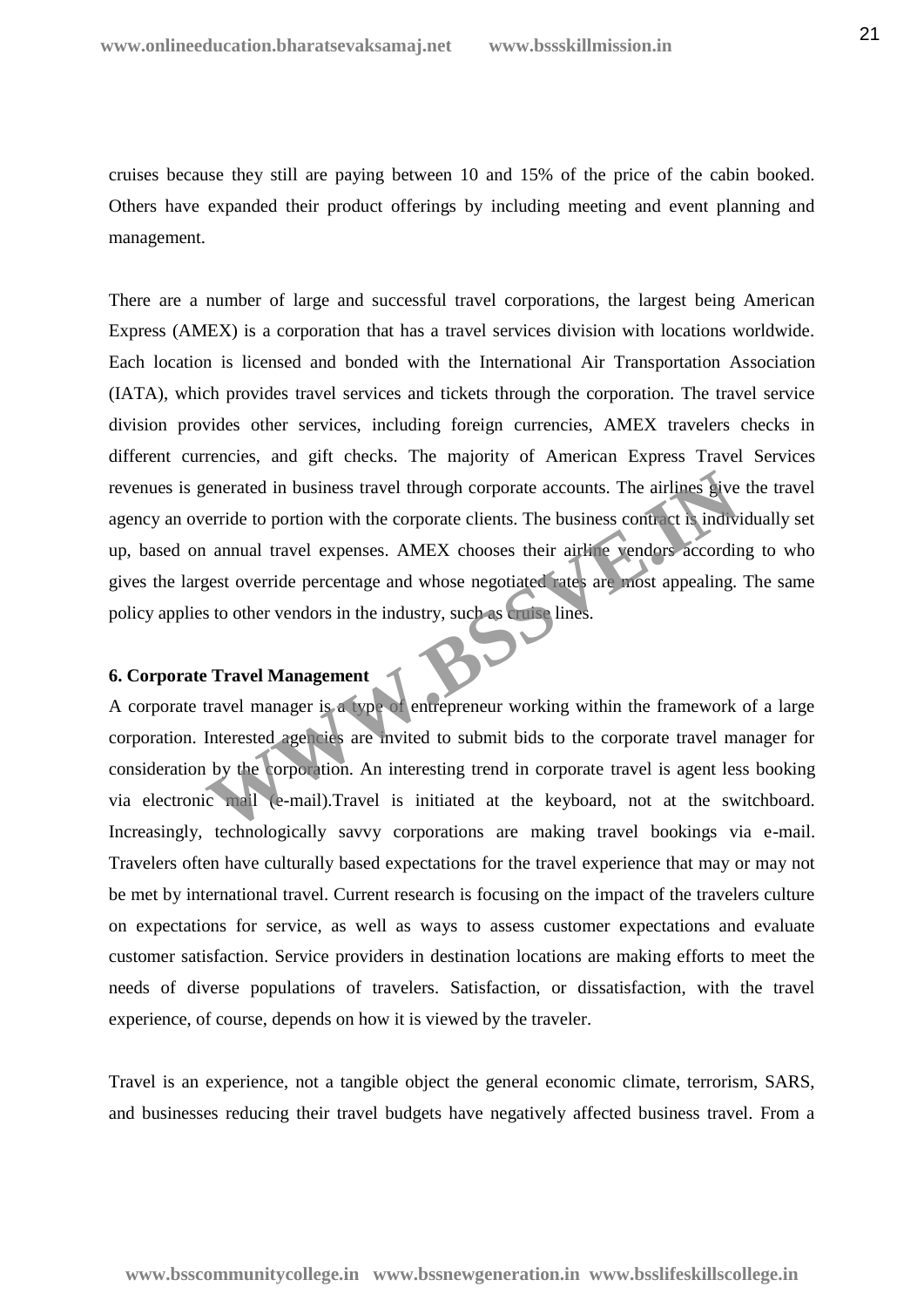social and cultural perspective, tourism can have both positive and negative impacts on communities. Travel has contributed to international understanding. Provided that the number of tourists is manageable and that they respect the host communities, socio-cultural norms, and values, tourism provides opportunity for a number of social interactions. However, socio-cultural problems can arise from tourism. Tourism can dilute the culture of a country by the introduction of mass cultural norms. In many cases, there is little meaningful social interaction between the tourist and the native culture. Often nonnative hold the senior and management level positions in the hotel, while lower level positions are open to the native population.

## **7. Tourism Pollution**

The term tourism pollution refers to the negative impact of tourism. Tourism brings new revenue to the area and creates/maintains higher levels of employment. It is not likely to have a significant impact in developed countries where economy is well established. In developing countries, tourism is a major contributor to the GNP. The increasing numbers of tourists visiting destinations has heightened concern for the environment, physical resources, and socio-cultural degradation. The response of tourism officials has been to propose that all tourism be sustainable. The concept of sustainable tourism places a broad based obligation on societyespecially those involved with tourism policy, planning, and development. Federal, state, and local governments need to harmonize tourism and tourism development by improving the quality of its environment and resourcesphysical and socio-cultural. Ecotourism is focused more on individual values; it is tourism with a conscience, sharing many of the same aspirations of sustainable tourism. The International Ecotourism Society (TIES) defines ecotourism as responsible travel to natural areas that conserves the environment and improves the well-being of local people. Those who implement and participate in ecotourism activities should follow the following principles: rism pollution refers to the negative impact of tourism. Tourism brings ne<br>and creates/maintains higher levels of employment. It is not likely the<br>mpact in developed countries where economy is well established. In d<br>urism

- Minimize impact
- Build environmental and cultural awareness and respect.
- Provide positive experiences for both visitors and hosts.
- Provide direct financial benefits for conservation.
- Provide financial benefits and empowerment for local people.
- Raise sensitivity to host countries political, environmental, and social climate.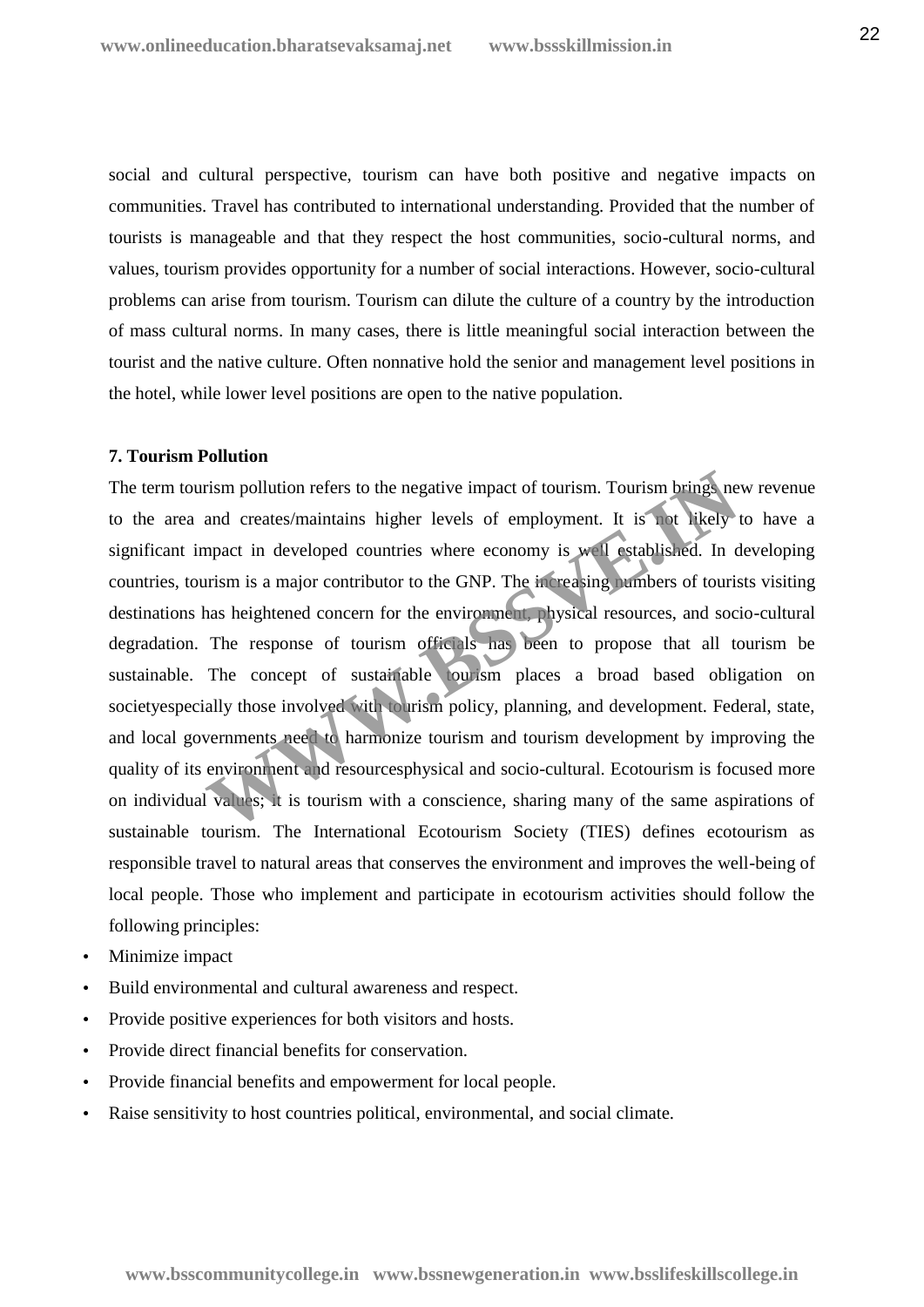#### 8. **Trends in Tourism and Travel**

Trends in tourism and travel include: the continued growth of ecotourism, sustainable and heritage tourism, and number of tourists; importance of tourism as both an economic and social cultural force; promotion and development of tourism; franchising of travel agencies; technology; Internet bookings; boutique airlines and low-cost, no-frills airlines; the cruise industry; and concern for the health and safety of travelers. Answers will vary. The CVBs are largely funded by the transient occupancy tax (TOT) that is charged to hotel guests. In most cities, the TOT ranges from 8 to 18%.

The balance of the funding comes from membership dues and promotional activities. You need to collect information regarding the current TOT percentage being charged to hotel guests and then determine whether increasing the current TOT would still be within the range of8 to 18%. In addition, you will have to assess the resistance of the increased TOT if any, will be from guests traveling to your city. Show portions of the movie A Room with a View or another movie depicting the custom of the Grande Tour of Europe to finish the education of a young lady or gentleman. Have students discuss how the style of travel and the conduct and motivation of tourists have changed or have not changed over the years. An alternative method for this exercise would be to have students watch various movies (by choice or assigned) revolving around travel and tourism. Ask them to report what they have observed with regard to style of travel and how the conduct and motivation of tourists have changed or have not changed over the years. or the funding comes from membership dues and promotional activities.<br>
Sormation regarding the current TOT percentage being charged to hotel<br>
he whether increasing the current TOT would still be within the range of<br>
you wi

# **Topic Objective:**

At the end of this topic student would be able to:

- U.S. labor costs for ships, officer, and crew, in addition to maritime unions, are too high to compete in world market.
- U.S. ships are not permitted to operate casino-type gambling.
- Many foreign shipyards are government-subsidized to keep workers employed, thereby lowering construction costs.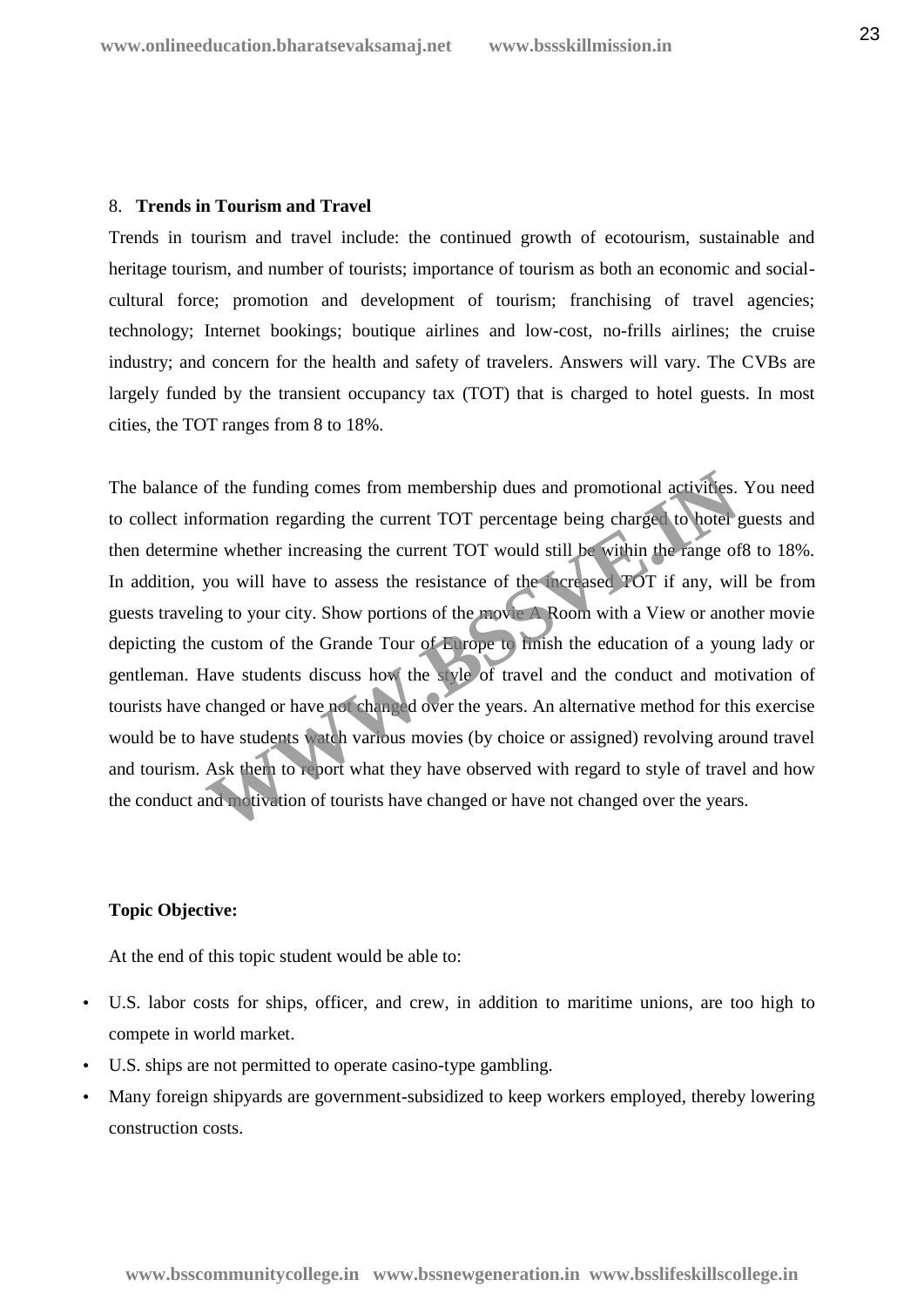Segmenting the Cruise Market

#### **Definition/Overview:**

A hotel is an establishment that provides paid lodging on a short-term basis. The provision of basic accommodation, in times past, consisting only of a room with a bed, a cupboard, a small table and a washstand has largely been replaced by rooms with modern facilities, including en suite bathrooms and air conditioning or climate control.

Franchising and management contract are the two main driving forces in the development and operation of the hotel business. Hotels in North America began as inns or taverns. Taverns were common in all of the colonies and were a focal point of the community. They were common in both towns and along communication routes and were known as turnpikes. Many early hotels were lavishly furnished. The first hotel to open in the United States was the City Hotel (70 rooms) in New York City. The Tremont Hotel (170rooms) in Boston, Massachusetts, was the first hotel to have bell persons, front desk employees, locks on rooms, and free soap for guests. Perhaps because there was no royalty in the New World, hotels emerged as people palaces. ms and air conditioning or climate control.<br>
and management contract are the two main driving forces in the develop<br>
the hotel business. Hotels in North America began as in foor taverns. Tay<br>
all of the colonies and were a

### **Key Points:**

#### 1. **Traveling and Modern Hotel Industry**

Transportation changed the nature of the hotel industry. With the advent of increasing mobility, most hotels were partnerships and franchise businesses. The first motel was opened in California in 1925.During the Depression (1930s), many hotel owners defaulted on mortgages. This led banks to be wary of lending money for hotel developers. As a result, few downtown hotels were built after World War II. The increased use of automobiles stimulated a wave of hotel and motel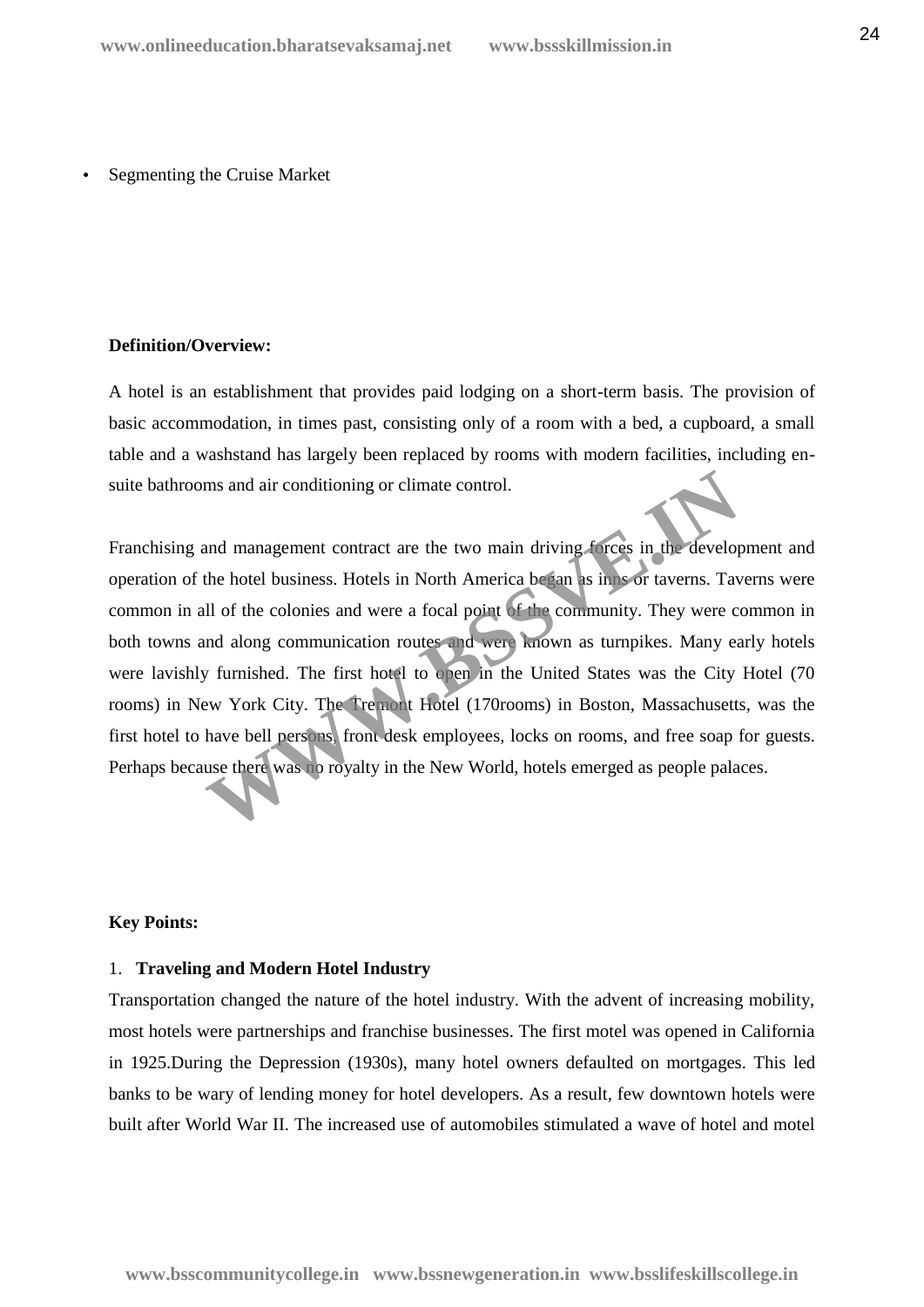construction during the 1940s, 1950s, and 1960s. Similarly, air travel served to create the need for development and redevelopment of city hotels and destination resorts. The economic upturn of the 1950s meant that there was more disposable income for travel and tourism. This increase in consumption led to the industry moving from small, independently owned properties to the concept of development by franchising, partnerships, leasing, and management contracts.

#### 2. **Franchising**

Franchising in the hospitality industry is a concept that allows a company to expand more quickly by using other peoples money, than if it had to acquire its own financing. The company or franchisor grants certain rights, for example, to use its trademark, signs, proven operating systems, operating procedures and possibly reservations system, marketing know-how, purchasing discounts, etc., for a fee in return. In return, the franchisee agrees by signing the franchise agreement to operate the restaurant and hotel in accordance with the guidelines set by the franchisor. Franchising hotels in the United States began in 1907, when the Ritz Development Company franchised the Ritz-Carlton name in New York City. Howard Johnson began franchising his hotels in 1927. erating procedures and possibly reservations system, marketing k<br>iscounts, etc., for a fee in return. In return, the franchisee a reces by si<br>eement to operate the restaurant and hotel in accordance with the guideli<br>or. Fr

This allowed for rapid expansion first on the East Coastland later in the Midwest and finally in the mid-1960s into California. Holiday Inns (now a part of Intercontinental Hotel Corporations), one of the largest lodging enterprises in the world, also grew by the strategy of franchising. Challenges to the franchise arrangement include the maintenance of quality standards and the financial stability of the franchisee. Franchise fees can vary tremendously and are often negotiated between the franchiser and the franchisee. The average agreement is 3%to 4% of room revenue. North America is host to more than 180 hotel brand extensions and franchised brands. Franchising remains a mostly North American activity, with limited opportunities in international markets. This is because the capital needed to drive hotel franchising that was once plentiful is now less accessible. Referral associations offer similar benefits to properties as franchises, but for a lowermost. Hotels and motels with a referral association share a centralized reservation system and a common image, logo or advertising slogan. In addition, referrals may offer group buying discounts to members, as well as management training and continuing education programs. Each independent hotel refers guests to each of the other member hotels.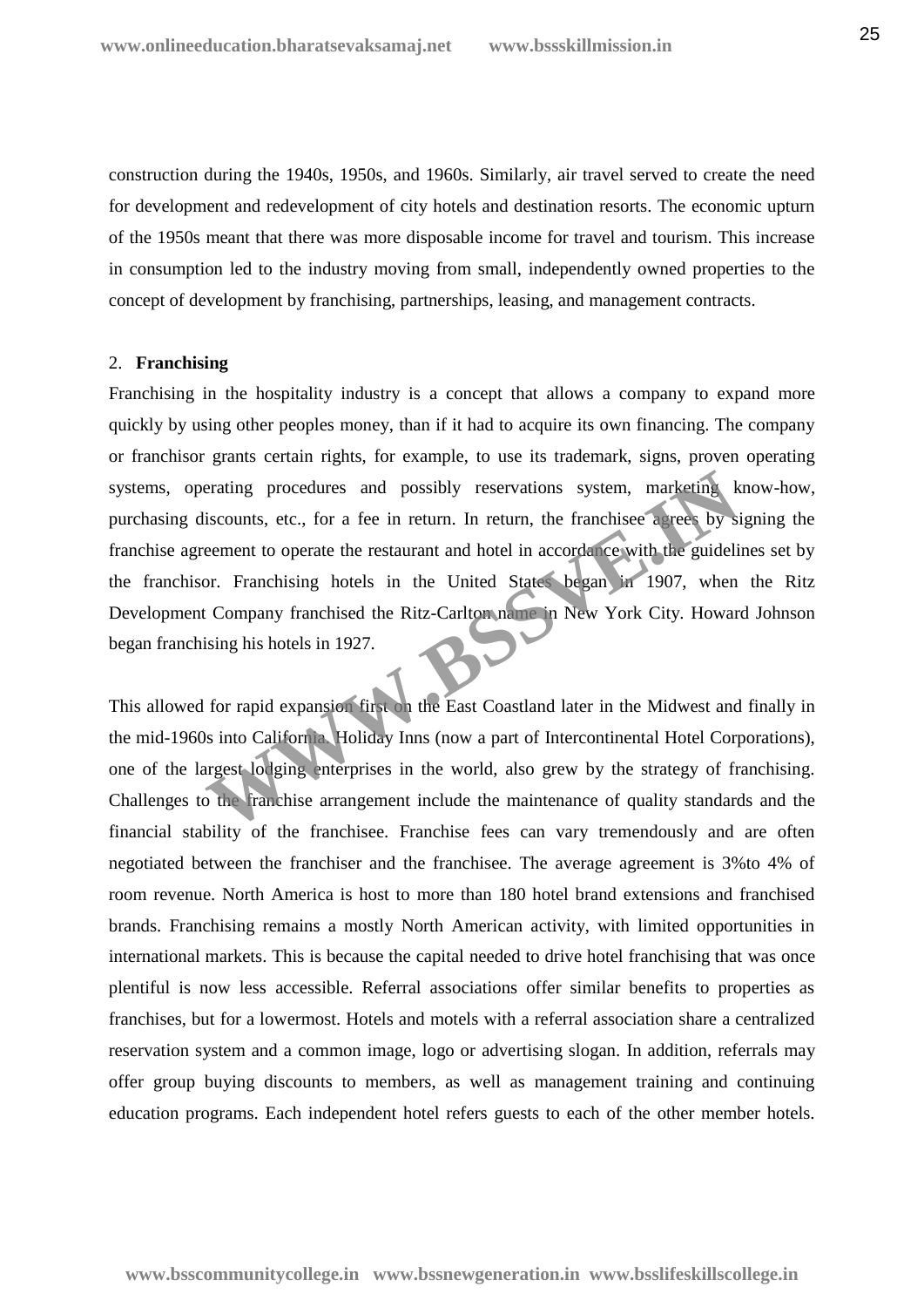Hotels and motels pay an initial fee to join a referral association. Size and appearance standards are less stringent than a franchise agreement; hence, guests may find more variation between the facilities than with a franchise member. Management contracts have been responsible for the hotel industrys rapid growth since the 1970s.

They became popular among hotel corporations because little or no up-front financing or equity is involved. Even if the hotel corporation is involved in the construction of the hotel, ownership generally reverts to a large insurance company. The management contact usually allows for the hotel company to manage the property for a period of 5, 10, or 20 years. In return, the company receives a management fee determined as a percentage of gross or net operating profits usually about 2 to 4.5% of gross revenues. Lower fees in the 2% range are more prevalent today, with an increase in the incentive fee based on profitability. Resort hotels developed initially with the growth of rail travel, which enabled the city dwellers to travel to vacation areas conveniently and at a reasonable expense. Many resorts began as seasonal ventures, but, with the increase of air and automobile travel, many resorts have become year-round destinations. Today, there are numerous resort hotel properties that cater to the needs of many segments of the population. Some resorts are family friendly whereas others seek to create a quiet get-away for the adult. Many resorts actively work to attract conventions and conferences to increase occupancy, especially in the off-season. Vacation ownership is the fastest growing segment of the U.S. travel and tourism industry, increasing in popularity at the rate of about 15% each year. Vacation ownership is a politically correct term for the time-share. Essentially vacation ownership means a person purchases the use of a unit similar to a condominium for blocks of times, usually in weeks. Resort Condominium International (RCI) defines a time-share as a two-bedroom suite that is owned, rather than a hotel room that is rented for a transient night. A vacation club, on the other hand, is a travel and use product. Consumers earn points toward vacation benefits. Flexibility is a key advantage of this type of program. Hotel companies have found this segment of the industry to be extremely lucrative. As a result, many leading hoteliers are entering into it. Fees such as yearly maintenance fees are required in addition to vacation ownership charges. Time-share programs are usually divided into weekly intervals. 5% of gross revenues. Lower fees in the 2% range are more prevalent lodate incentive fee based on profitability. Resort hotels developed initially all travel, which enabled the city dwellers to travel to warition areas con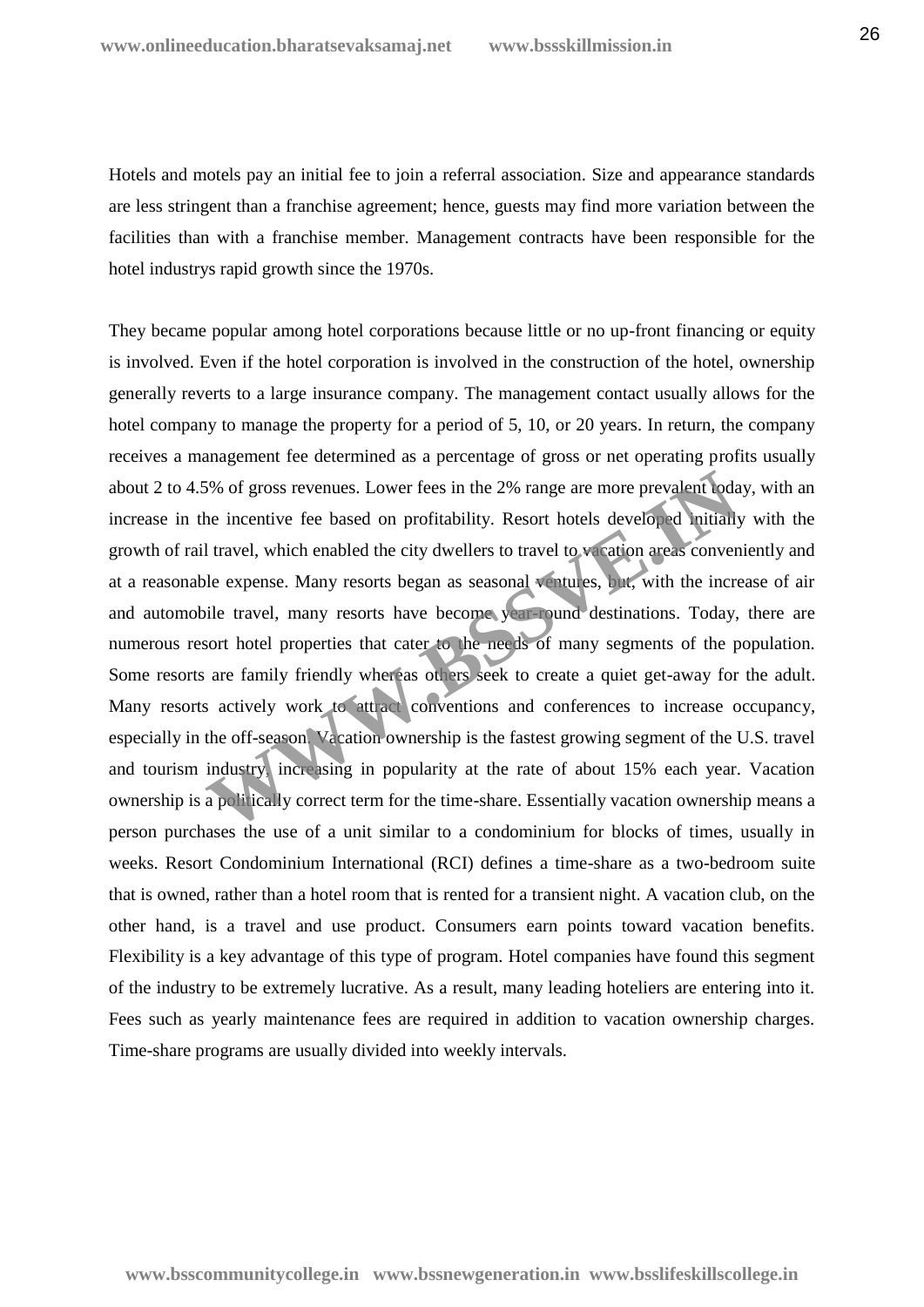Fixed unit, fixed-week deeded and right to use plans are two ways scheduling can be arranged. Vacation clubs provide more flexibility to consumers as they allow members to use multiple resorts. The World Tourism Organizations (ETO) has called time-shares one of the fastest growing sectors of the travel and tourism industry. Roughly 3% of all U.S. households own vacation ownership. RCI estimates that the figure could rise to 10% within the next decade for households with incomes of more than \$50,000. Reno, Nevada, and Atlantic City, New Jersey, are now expanding. Legalized gambling has now expanded into 16 states, in part because of legislative changes and in part because of operations on Native American reservations. Recreation and entertainment have provided the biggest boost to consumer spending and have in turn led to an upswing in the industry. Factors influencing this development include the need for increased revenue, jobs economic development, and stimulation of tourism. Casinos attract guests with low room rates, subsidized food and beverage, and major entertainment stars. The main hotel-casino companies are: the Promus Group, Hilton Hotels, ITT Sheraton (Caesars Palace), the Mirage, MGM Grand, Luxor, etc. To combat loss of market share due to competition, Las Vegas has positioned itself as a family entertainment destination, highlighted by theme properties. Exercise de Saloisier de Maria de Saloisier de Maria de Saloisier de Maria de Maria de Maria de Saloisier de Maria de Maria de Maria de Maria de Maria de Maria de Maria de Maria de Maria de Maria de Maria de Maria de Maria

#### **3. Boutique Hotels**

Boutique hotels offer a different lodging experience compared to mid-size chain hotels. Boutique hotels have a unique architecture, style, dcor, and size.

## **4. Extended-Stay Hotels**

These hotels provide accommodations to guest staying longer than five days. Rates are usually decreased based on the length of the stay. Guests are usually a mix of guests: Professionals, business people, and families who are relocating. Extended-stay hotels offer full-kitchen facilities and shopping services or a convenience store on the premises.

#### **5. All-Suite Extended-Stay Hotels**

All-suite extended-stay hotels usually offer more space per room for the same rate as a regular hotel in the same price range. The additional space is usually dedicated as a lounge or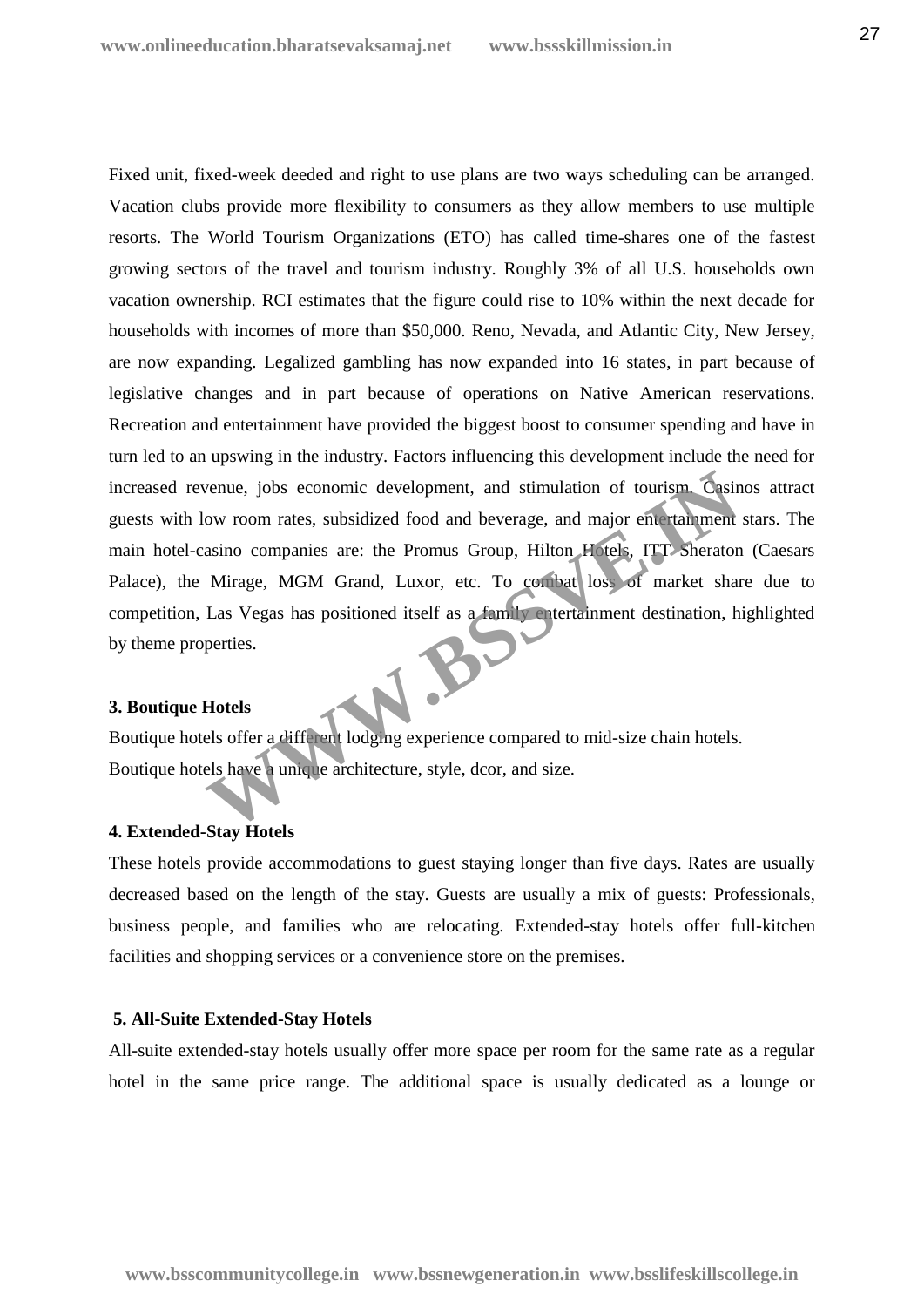kitchenette, or both, within the room. These hotels are attractive to guests who may be relocating, attending training seminars, or are on work-related projects.

## **6. Bed and Breakfast Inns**

Bed and breakfast operations offer variety in accommodation and in cost. Although not all B&Bs are owner occupied, they provide an alternative to the traditional lodging experience.

## **7. Hotel Integration**

Vertical integration is a relatively new trend. Companies realized that guests have needs at various levels. By offering more than one type of accommodation, hotel companies can serve guests within various segments.

# **8. Best, Biggest, and Most Unusual Hotels and Chains**

The Oriental Hotel in Bangkok, Thailand, has been rated number one in the world; so too has the Regent of Hong Kong, the Mandarin Oriental of Hong Kong, and the Connaught of London. The largest hotel in the world was the 5,505-room MGM Grand in Las Vegas. This, however, has been surpassed by the new Venetian Hotel, also in Las Vegas, with its 6,172 rooms. various segments.<br> **Exact, and Most Unusual Hotels and Chains**<br>
Hotel in Bangkok, Thailand, has been rated number one in the world; so to<br>
in the world was the 5,505-room MOM. Grand in Las Vegas. This, hose<br>
d by the new V

**9. The Best Hotel Chains:** The Ritz-Carlton and the Canadian-owned and operated Four Seasons are generally rated the highest quality chain hotels.

**10. The Most Unusual Hotels:** Among the worlds most unusual hotels are ones like The Treetops Hotel in one of Kenyas wild animal parks. The uniqueness of the hotel is that it is built on tops of tress overlooking a wild animal watering hole in the park. Another magnificent spectacle is the Ice Hotel, situated on the shores of the Torne River in the old village of Jukkasjsvi in Swedish Lapland.

#### **11. International Perspective**

The global economy is segmented into large trading blocks such as the European Economic Community (EEC) and the North American Free Trade Agreement (NAFTA). Such agreements reduce limitations on the transfer of goods and labor. This can lead to increased travel, tourism,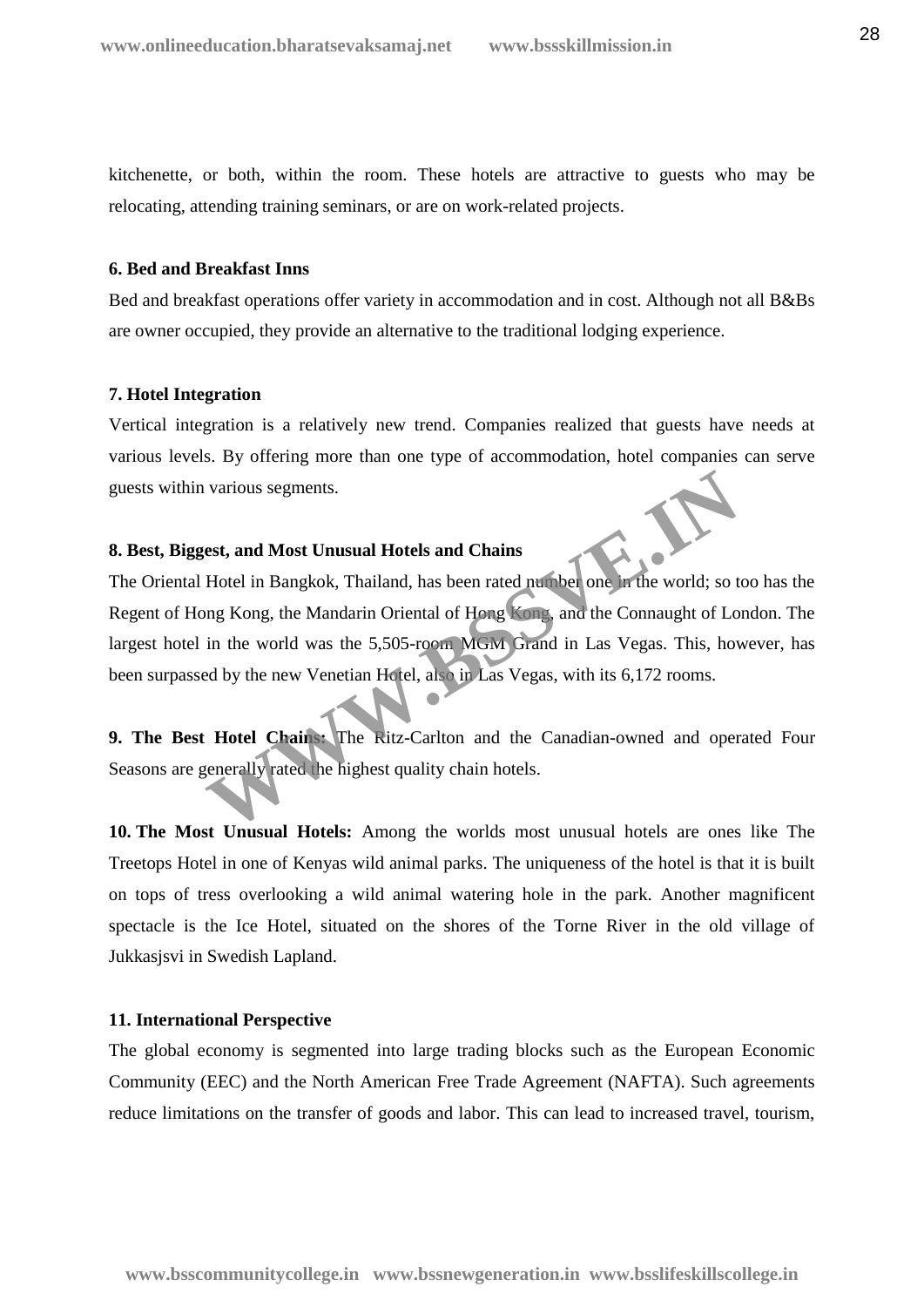commerce, and industry. Growth is expected to continue under the EEC and NAFTA. The Pacific Rim is also growing dramatically in the realm of tourism. For many nations, once political stability has been established and maintained, hotel and tourism development follows closely.

# **12. Trends**

Trends in hotel development include capacity control; safety and security; assets and

Capital; technology; new management; globalization; consolidation; diversification within segments of the lodging industry; rapid growth in vacation ownership; increase in the number of spas and treatments offered; gaming; and multiuse hotels such as with residences, spas, and recreational facilities.

- In Section 2 of this course you will cover these topics:
	- Rooms Division Operations
	- Food And Beverage Operations
	- The Restaurant Business
	- Restaurant Operations

You may take as much time as you want to complete the topic coverd in section 2. There is no time limit to finish any Section, However you must finish All Sections before semester end date. Pacifities.<br>
2 of this course you will cover these topics<br>
Division Operations<br>
alurant Business<br>
at Operations<br>
alurant Business<br>
and Division Complete the topic coverd in section 2.<br>
time I and to finish any Section, How

If you want to continue remaining courses later, you may save the course and leave. You can continue later as per your convenience and this course will be avalible in your area to save and continue later

# **Topic Objective:**

At the end of this topic student would be able to:

- Outline the duties and responsibilities of key executives and department heads.
- Draw an organizational chart of the rooms division of a hotel and identify the extra committee members.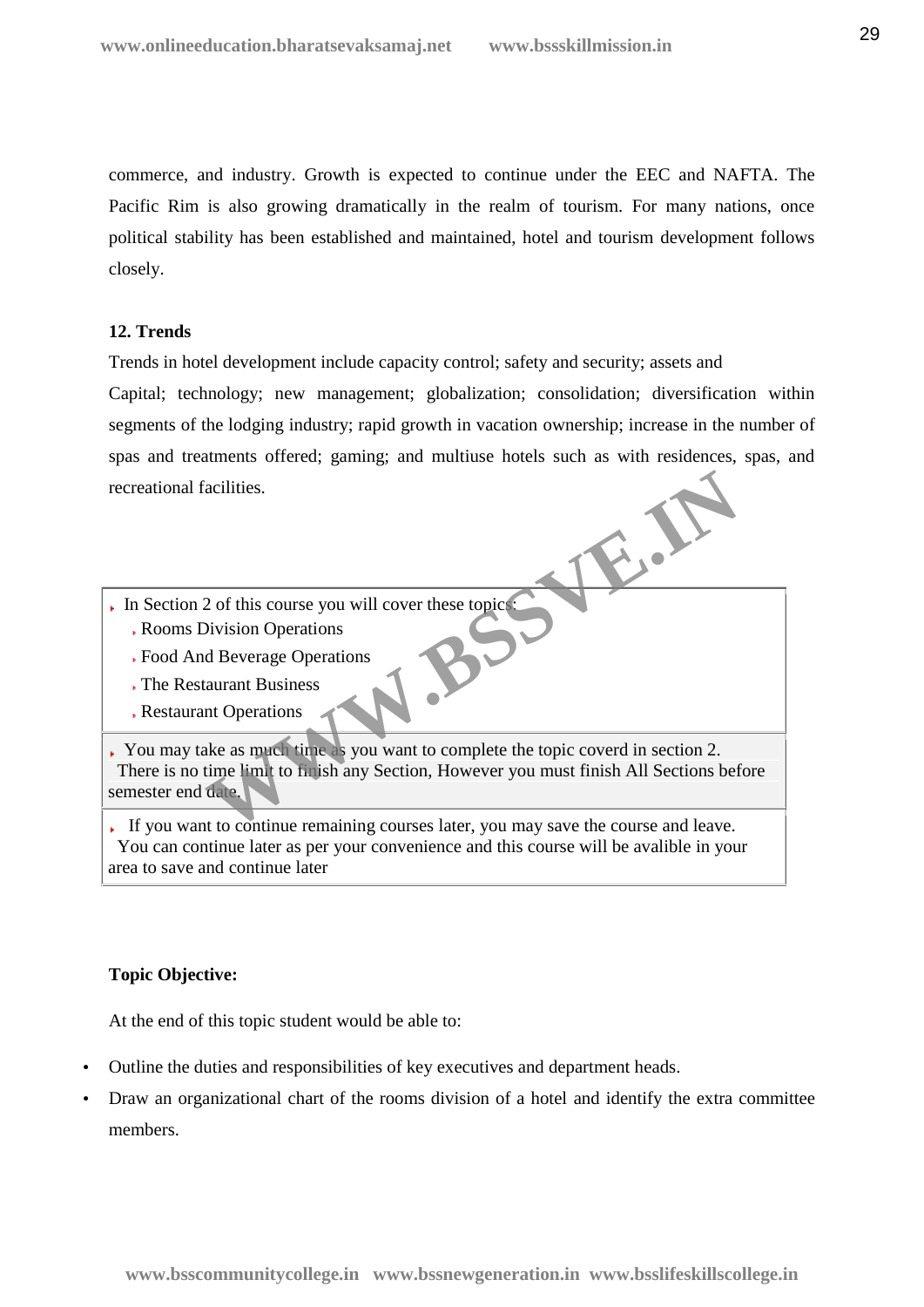- Describe the main functions of the room divisions, front desk, and night auditor.
- Describe property management systems and discuss yield management.
- Calculate occupancy percentages, average daily rates, and actual percentage of potential rooms revenue.
- Outline the importance of the reservations and guest service functions.
- List the complexities and challenges of the housekeeping and security/loss prevention departments.

# **Definition/Overview:**

The primary function of a hotel is to provide lodging accommodations. A hotel is comprised of several business or revenue centers. Each business center must be committed to quality and cooperation throughout the hotel operation. Hotels exist to provide service and to generate a profit for the owners. Hotels sell thousands of products, and services are sold every day. Werview:<br>
function of a hotel is to provide lodging accommodations. A hotel is corress or revenue centers. Each business center must be committed to q<br>
throughout the hotel operation. Hotels, exist to provide service and t

# **Key Points:**

## **1. Hotels**

Hotels are people places. They are intended to provide althea comforts of a home away from home. The hotel general manager has a multitude of responsibilities. He or she must ensure reasonable return on investment, keep guests satisfied, and employees happy. General mangers with a democratic, situational, and participative leadership style are most likely to be successful. Sometimes, however, it is necessary to be autocratic. GMs should have strong abilities in the areas of leadership, attention to detail, follow-through, people skills, patience, and delegation. Effective GMs surround themselves with excellent employees who are dedicated to the industry, the guest, and the company. Management functions are generally forecasting, planning,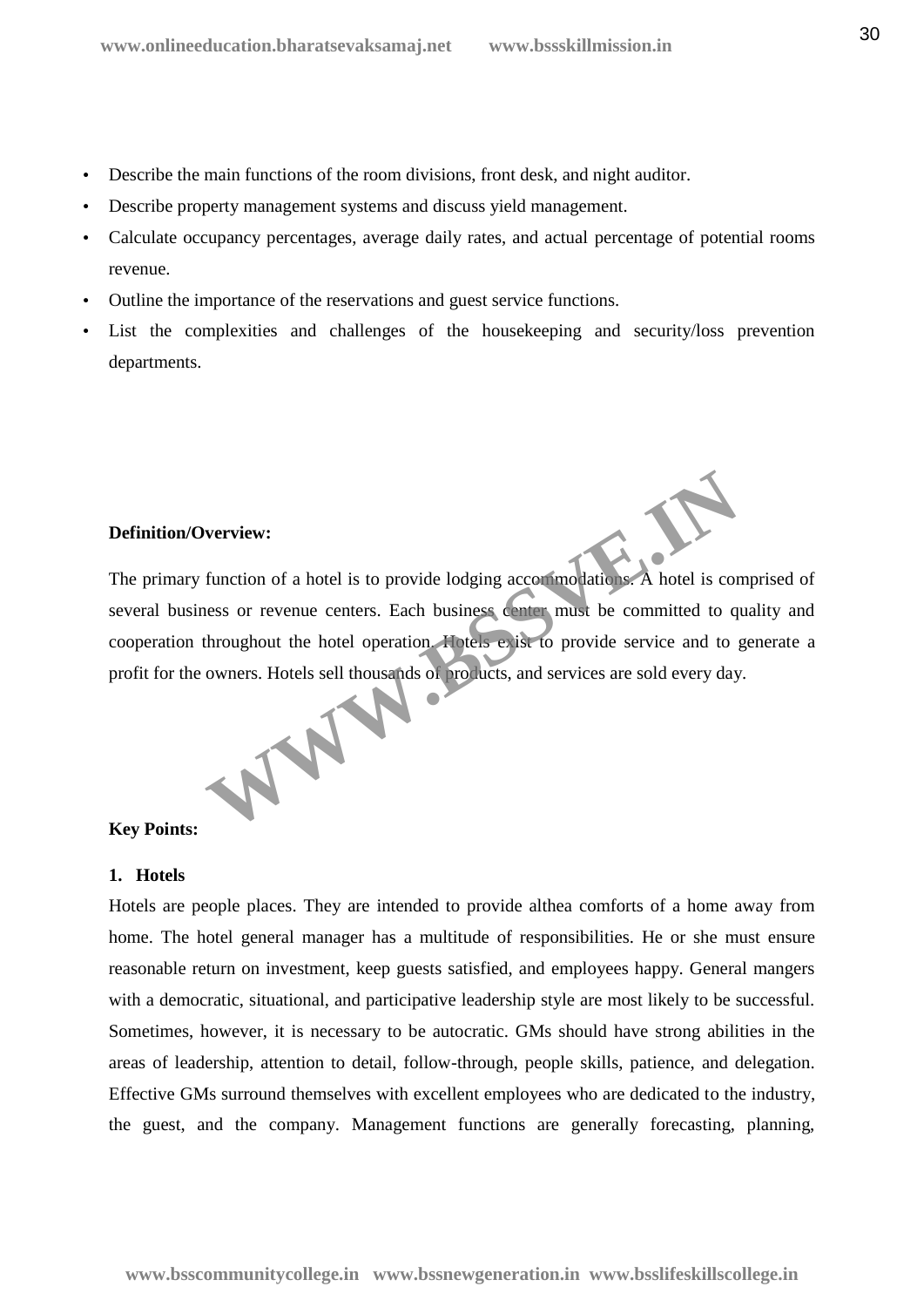organizing, communicating, and evaluating. GMs must also be familiar with the cultures of guests staying in the hotel and the employees working in the hotel. Cesar Ritz began at the bottom and quickly brought himself to the top of the hotel industry by learning the tricks of the trade at an early age. By age 38, Ritz was manager of one of the most famous and luxurious hotels in the world. After starting his own hotel, the Ritz name became synonymous with refined, elegant hotels and service.

#### **2. Management Structure**

The management structure varies among all types and sizes of hotel properties. In larger operations, the key functions of the hotel management, such as human resources, will be the responsibility of an entire department, whereas a smaller property would allow each department head to manage day-to-day human resource functions at the department level. The general manager using input from the executive committee makes all the major decision affecting the hotel. The executive committee is comprised of key managers of the hotel. Typical members of the executive committee would be directors of the following departments: human resources, food and beverage, rooms division, marketing and sales, engineering, and accounting. Executive committee meetings usually last one to two hours, once a week. Typical topics of discussion will focus on occupancy percentages, total quality management, forecasts, guest and employee satisfaction, training, etc. These senior executives determine the character of the property and determine the goals and objectives for the hotel. If the hotel is a chain property, these goals and objectives must support the corporate mission. or of an entire department, whereas a smaller property would allow each dage day-to-day human resource functions at the department level. They input from the executive committee makes all the major decision affectuative co

The Rooms Division is comprised of the front office, reservations, housekeeping, concierge, guest service, security, and communications. Main concerns of the department are financial performance, employee satisfaction, guest satisfaction, guest services, guest relations, security, and gift shop. The main duty of the front office manager is to enhance guest service by developing53services to meet guests needs. He or she supervises guest service associates (GSAs), who interact directly with the guest during check-in, check-out, etc. Often, the front office is described as the hub or nerve center of the hotel. The guest relies on the desk for information and services throughout his or her stay. The main functions of the front office are to: 1) to sell rooms; 2) to maintain balanced accounts; and 3) to offer services such as handling mail,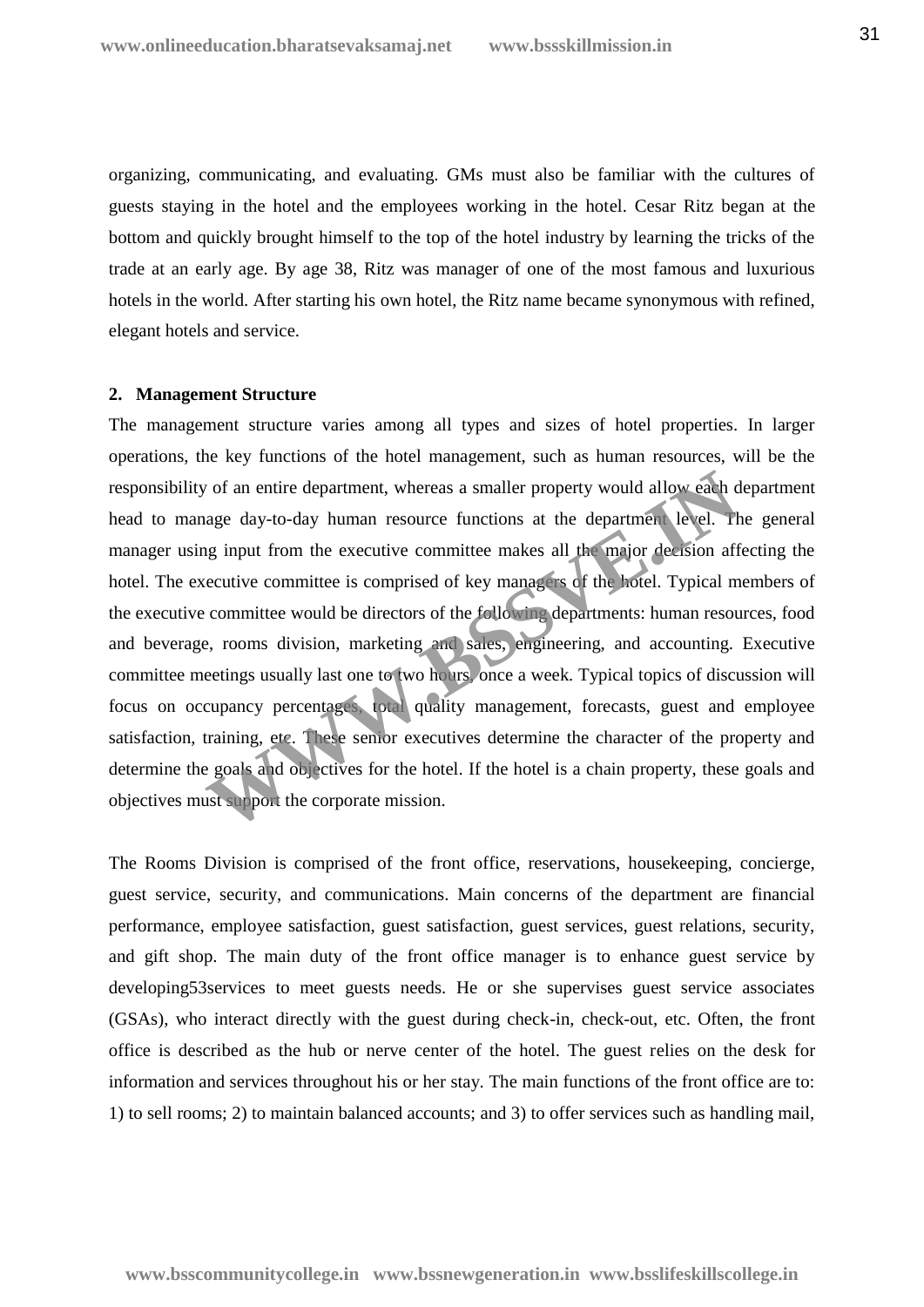faxes, messages and local and hotel information. In selling rooms, the front office attempts to achieve 100% occupancy and to achieve the maximum average daily rate (ADR). Adding up the rate charged for each room and dividing the total by the number of rooms sold calculate the ADR. Selling and yield management can help increase the ADM. The interaction of supply and demand also impacts the ADR. Maintaining balanced guest accounts begins with advanced deposits and opening the guest account, called a folio. As appropriate, charges from the various departments of the hotel are posted to the guest folio.

Payment is either received on guest check-out or transferred to the city ledger (a special account for a company that has established credit with the hotel).Credit cards speed up the payment to hotels, control cash flow, and allow accounts to be kept receivable. Property management systems (PMS) and point-of-sales systems (POS) make this process easier. Because the front office is staffed 24 hours a day, it is the logical center to handle guest information needs such as mail, faxes, messages, and local and hotel information. Main duties of the early shift include checking the logbook, conducting a house count, completing room assignments, checking-out guests, attending to guest inquiries, issuing/controlling keys, and communicating with housekeeping and room service. The desk clerk must be able to work under pressure. The evening shifts responsibilities include checking the logbook, checking of room status, handling guest check-ins, and reservation functions once the reservation office closes for the day. Property management systems (PMS) greatly enhance a hotels ability to accept, store, and retrieve guest information, guest history, requests, and billing arrangements. A property management system (PMS) is a computer-based lodging information system that relates to both the front and back office activities. PMSs are used to help complete many tasks within a short period of time. The PMS can interface with many other modules or applications. One application of the PMS in the front office is the room management module, which keeps the front office and housekeeping informed about the status of rooms. The hotel room master in the PMS contains data on each room, such as room number, room type, room features, room rates, locations, and the status of each room. Another front office module is a guest accounting module. A guest accounting module increases the hotels control over guest accounts, makes them easily available at any time, and significantly shortens the night audit procedure. Other functions of the PMS are electronic locking systems, energy management systems, and call accounting systems. There are many ol cash flow, and allow accounts to be kept receivable. Property ma<br>
S) and point-of-sales systems (POS) make this process easier. Because<br>
ed 24 hours a day, it is the logical center to handle guest information nee<br>
messa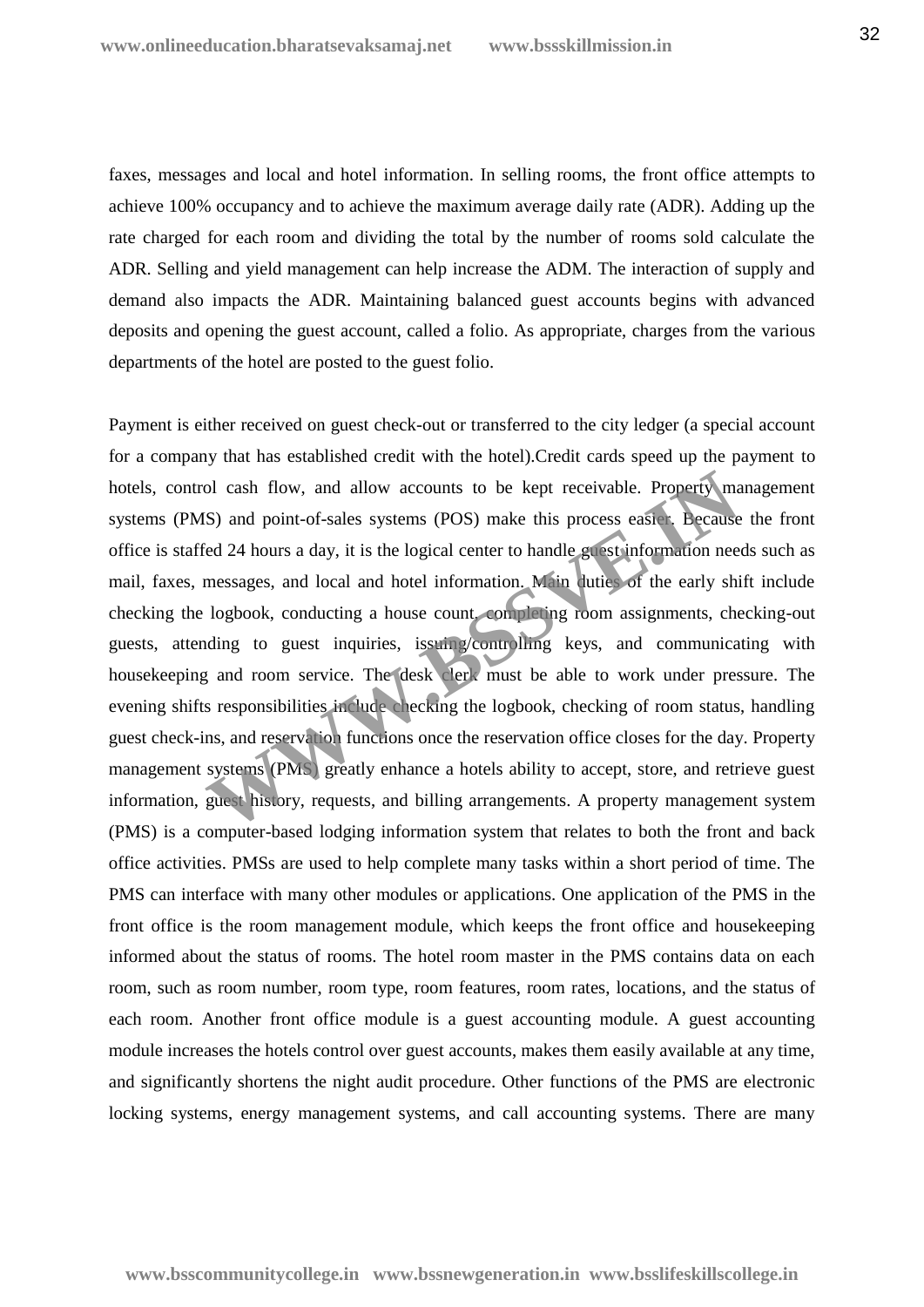potential users of a PMS. Any manager making strategic decisions could utilize the information provide by a PMS. Some property management systems even offer microcomputer interfaces so that the information from the PMS can be downloaded onto personal computer to be utilized by a number of business applications. Some hotels use an express check-in process that allows guests to conveniently check inland out via a touch screen that interfaces with the hotels property management system without associate assistance.

The PMS interfaces with the Internet to allow guests the capability to book rooms online. Hotels are now attempting to drive bookings to their websites rather than pay commissions to companies like hotels. COM, Travelocity, and Expedia. Perhaps the ultimate in guest convenience is the wireless curbside guest check-in made possible by the Vanguard system. This recent technological advance allows guests to go right to their rooms from curbside. The system is capable of interfacing with existing property management systems (PMS) to fully integrate property management, reservations, and guest service functions. With a portable keycard encoder andirons OPERA Palm, a wireless handheld device with real-time database access, the system works seamlessly to provide the ultimate guest convenience. Some property management systems use Microsoft Windows to move data between applications and to share information, a process called information sharing. Information sharing permits menu-driven interface with other systems, such as advanced reservations, room inventory, self-check-in/out, night audit, guest accounting, city ledger, group handling, travel agency accounting. All of these systems are designed to improve guest service. is the wireless curbside guest check-in made possible by the Vanguard sy-<br>blogical advance allows guests to go right to their rooms from curbside. T<br>interfacing with existing property management systems (PMS) to fully<br>agem

Hotel guests expect their rooms to be a home away from home, office, retreat, and even playroom. High-speed Internet is a given, but it is a challenge for hotel operators to selecta service provider. Some of the older hotels have selected to go totally wireless usingwww.roomlinx.com, www.lodgenet.com, or www.cox.com; any of these provide guests high-speed Internet access not just from their rooms but also throughout the hotel, including meeting rooms. Web-enabled PDAs allow companies like Hyatt Hotels to offer its Gold Passport guests aPDA-based program from portable Internet (www.portableinternet.com) to deliver driving directions, shopping, restaurants, and entertainment information. High-speed Internet Access (HSIA) is becoming a necessity. Hotels and restaurants that dont offer HSIA lose guests.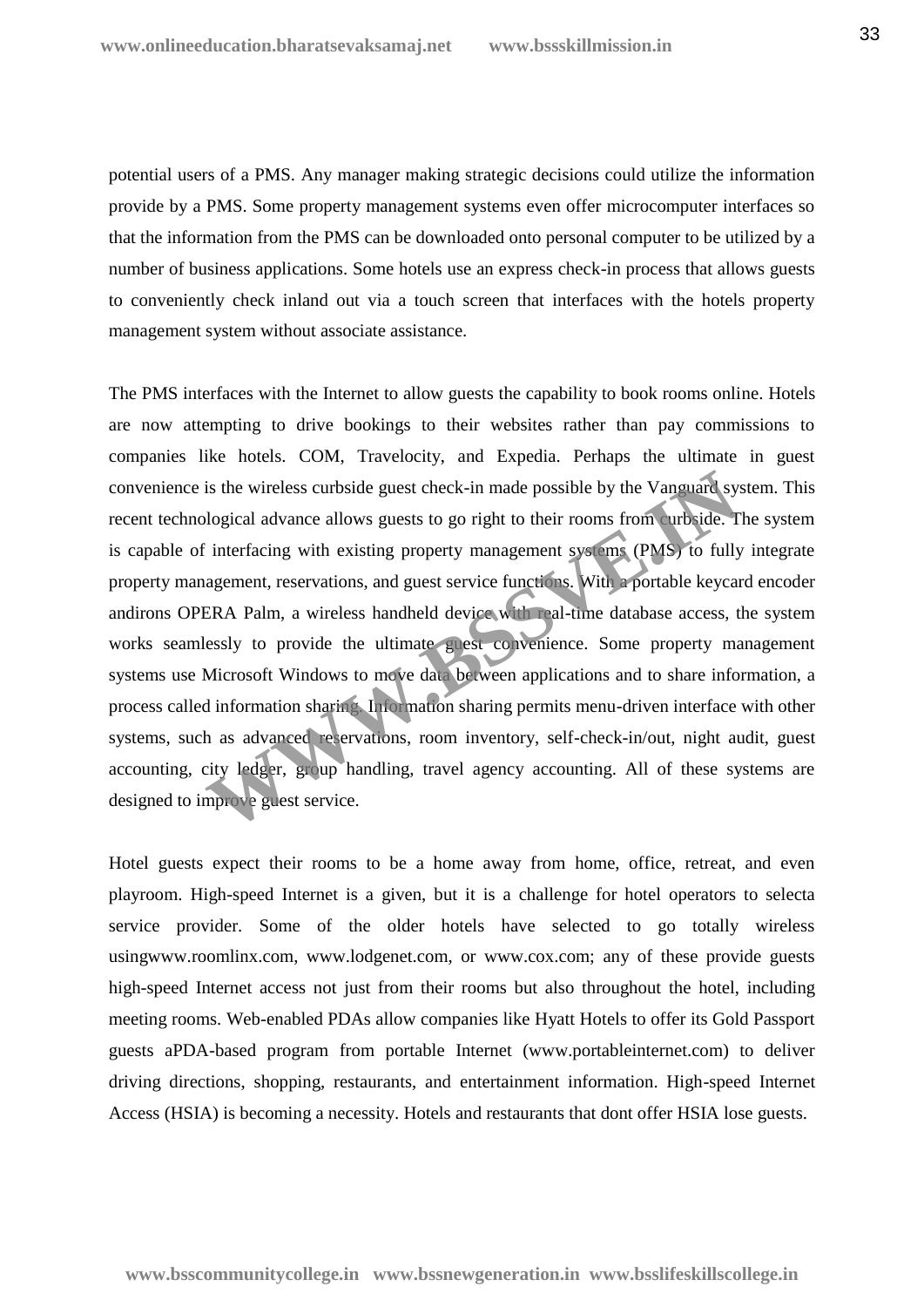#### **3. Technology**

Technology is used to extend guest in-room comfort by means of an energy management system. Passive infrared motion sensors and door switches can reduce energy consumption by 30% or more by automatically switching off lights and air conditioning, thus saving energy when the guests are out of the room. Additional features include: Room occupancy status reporting Automatic lighting control Minibar access reporting Smoke detector alarm reporting Central electronic lock control Guests control amenities Due to increase energy costs, some operators are installing software programs that will turn off nonessential equipment during the peak billing times of day. Call accounting systems (CAS) track guest phone charges. Software packages can be used to monitor where calls are being made and from what phones on the property. Totrack this information, the CAS must work in conjunction with the PBX (telephone) and the PMS. Call accounting systems today can be used to offer different rates for local guests calls and long distance guest calls.

The CAS can even be used to offer discounted calling during off-peak hours at the hotel. Global distribution systems (GDS) are electronic markets for travel, hotel, car rental, and attraction bookings. A central reservation system (CRS) houses the electronic database in the central reservation office (CRO). Hotels provide rates and availability information to the CRO usually by data communication lines. This automatically updates the CRS so that guests get the best available rate when they book through the central reservation office. Guests instantly receive confirmation of their reservation or cancellation. The hotel benefits from using a central reservations system; with such a system, hotels can avoid overselling rooms by too large a margin. The CRS database can also be used as a chain or individual property-marketing tool because guest information can easily bestrode. A CRS can also provide yield management information for a hotel. Hotels can use other forms of technology to facilitate reservation systems. Several companies offer an application service provider (ASP) environment that can deliver complete booking system tied to the hotels inventory in real time via the Web. onitor where calls are being made and from what phones on the propertion, the CAS must work in conjunction with the PBX (telephone) and the lystems today can be used to offer different rates for local guests calls at calls

Hospitality businesses today seek to obtain the most high-speed and reliable computer systems they can afford that allow them to bill their guests without delay. Fast access to guests accounts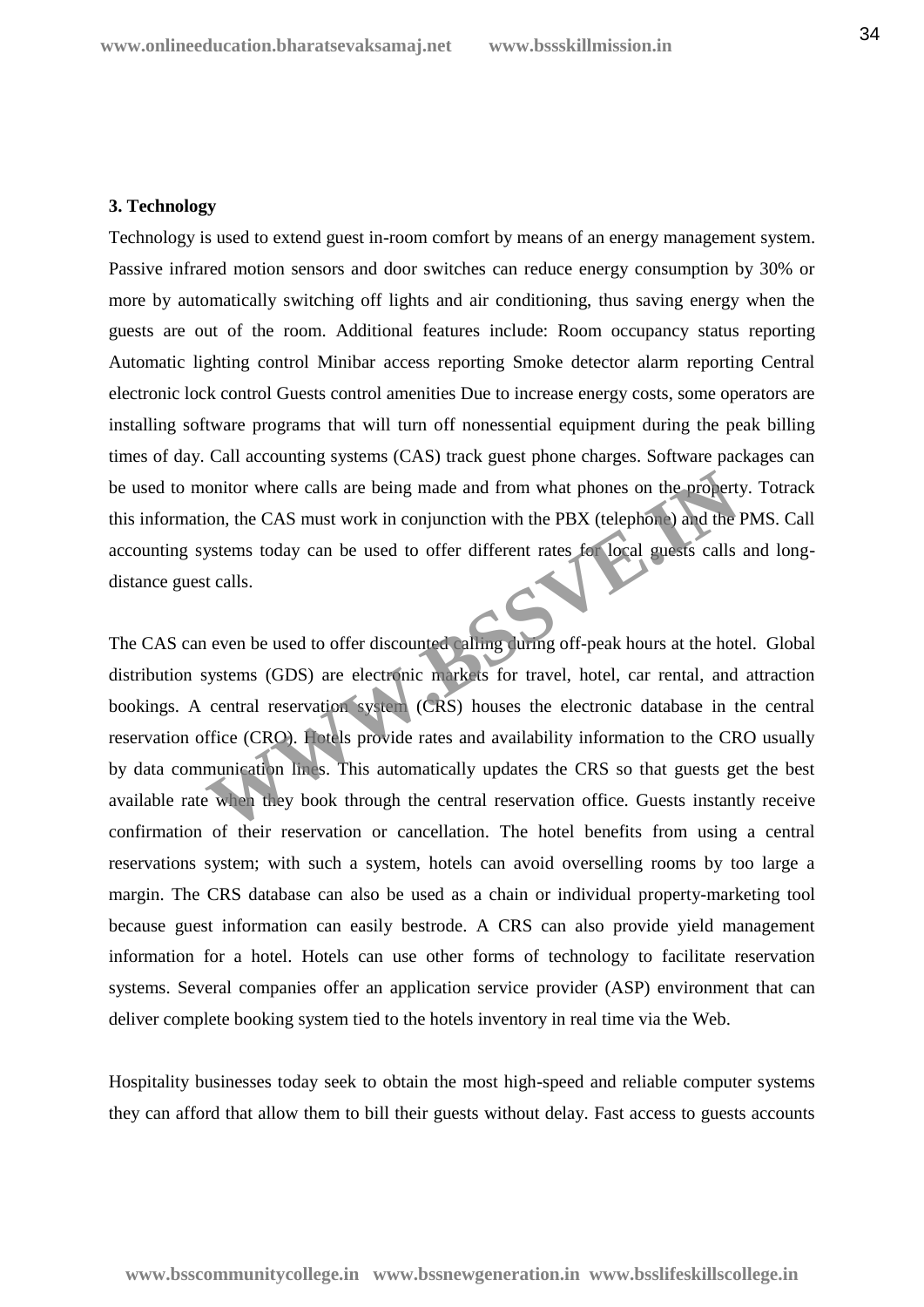is required by large hotels due to their high priority for guest satisfaction. Billing guests has become much easier with the aid of computers. Billing guests can be a long process if information technologies are not used to complete transactions. Property management systems (PMS) aid large hotels to make faster transactions and provide a more efficient service to their guests. Security is one of the highest concerns of guests who visit hospitality businesses. Hospitality information technology systems include surveillance systems in which cameras are installed in many different areas of the property to monitor the grounds and help ensure guest safety. These cameras are linked directly to computers, televisions, and digital recorders, enabling security teams keep an eye on the whole property. Recent technological advances have produced electronic door locking systems, some of which even offer custom configurations of security and safety. Guest room locks are now capable of managing information from both magistrate and smart cards simultaneously.

From the hotels point of view, a main advantage of this kind of key is that the hotel knows who has entered the room and at what time because the system can trace anyone entering the room. In-room safes can now be operated by key cards. Both systems are an improvement on the old metal keys. Even smarter safes use biometric technology that includes the use of thumbprints or retina scans to verify a users identity. Hotels provide guest comfort and convenience in order to maintain a home-away-from home feeling for their guests. Hotels will receive recognition because they provide many additional in-room services and amenities for their guests. Hotels communicate with many entities to provide services for their guest. Some companies offer creative solutions to hotels for enhanced in-room service for guests. Sprint In Site with Kool Connect Interactive Media has created a product that provides many services to the guest from just one supplier. Services include Internet access and e-mail, movies, music, and games on demand; hotel and concierge services; special promotions; advertising; travel planning; feedback from guests; and customer support. All of these services aid hotels in fulfilling guests demands and building loyalty. Revenue management is used to maximize hotel room revenue. It is based on economics of supply and demand, which means that prices rise when demand is strong and drop when demand is weak. safety. Guest room locks are now capable of managing information and smart cards simultaneously.<br>
Lels point of view, a main advantage of this kind of key what the hotel k<br>
the room and at what time because the systems can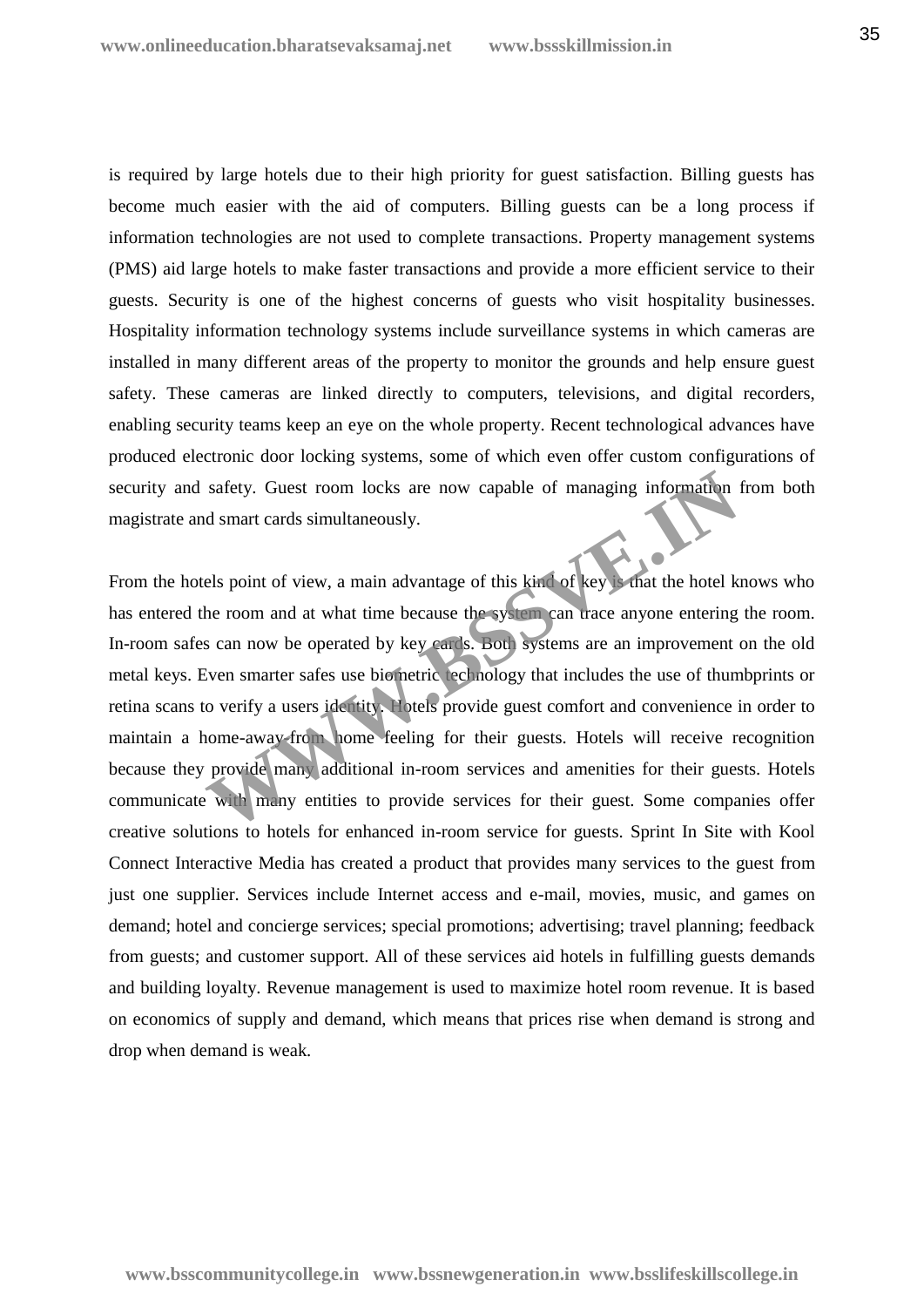Thus, the purpose of yield management is to increase profitability. Although management would like to sell every room at the highest rack rate, this is not possible because of conventions, and group rates and other promotional discounts that are necessary to stimulate demand. What yield management does is to allocate the right type of room to the right guest at the right price so as to maximize revenue per available room. Group reservations tend to be made months in advance, whereas individual reservations are usually made a few days before arrival. Yield management will monitor reservations and based on previous trends and current demand will determine the number and type of rooms to sell at what price to obtain the maximum possible. In general, reservations made far in advance will be charged a lower room rate than reservations made close to the date of arrival. Yield management has been refined with Profit Analysis by Segment (PABS). This system uses a combination of marketing information and cost analysis.

The yield percentage is calculated by multiplying the occupancy percentage by the rate achievement factor. Some disadvantages to yield management are that it fails to consider multiple-day stays through various demand periods and the impact of sticker shockwhen a guest may call for a reservation a few days in advance of a stay and the rate quoted (to maximize revenues) is higher than the guest is willing to pay.59Revenue per available room, or rev par, is calculated by dividing room revenue by the number of rooms available. This shows owners how they are doing compared to competitors. This method is helpful in gauging how owners want to run their hotels Solution and cost analysis<br>
ercentage is calculated by multiplying the occupancy percentage by<br>
factor. Some disadvantages to yield management and that it fails to<br>
stays through various demand periods and the impact of st

## **Topic Objective:**

At the end of this topic student would be able to:

- Describe the duties and responsibilities of the food and beverage director and other key department heads.
- Describe a typical food and beverage directors day.
- State the functions and responsibilities of the food and beverage departments.
- Perform computations using key food and beverage operating ratios.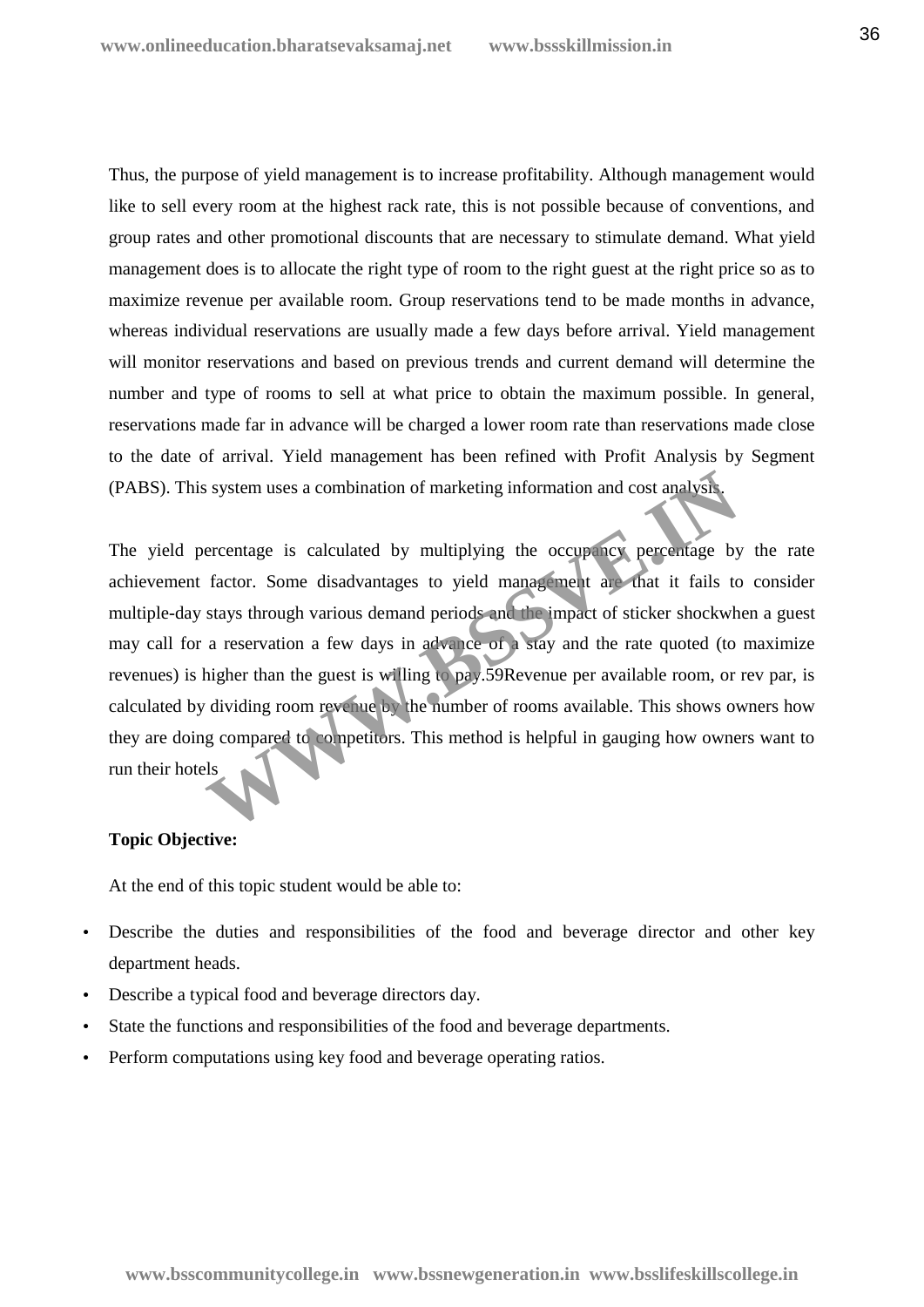# **Definition/Overview:**

In the hospitality industry, the food and beverage division is led by the director of food and beverage. He or she is responsible for the efficient and effective operation of the following departments:

- Kitchen
- Catering
- **Banquet**
- Restaurants
- room service
- mini-bars/bars
- lounges
- stewarding

**WWW.BSSVE.IN**

Among the skills needed by food and beverage managers are: leadership, identifying trends, finding and keeping outstanding employees, training, motivation, budgeting, cost control, finding profit from all outlets and having a detailed working knowledge of the front-of-the-house operations. These challenges set against a background of stagnant or declining occupancy and the consequent drop in room sales. Therefore, greater emphasis has been placed on making food and beverage sales profitable. Traditionally, only about 20% of the hotels operating profit comes from the food and beverage divisions. In contrast, an acceptable profit margin from a hotels food and beverage division is generally considered to be 25 to30%.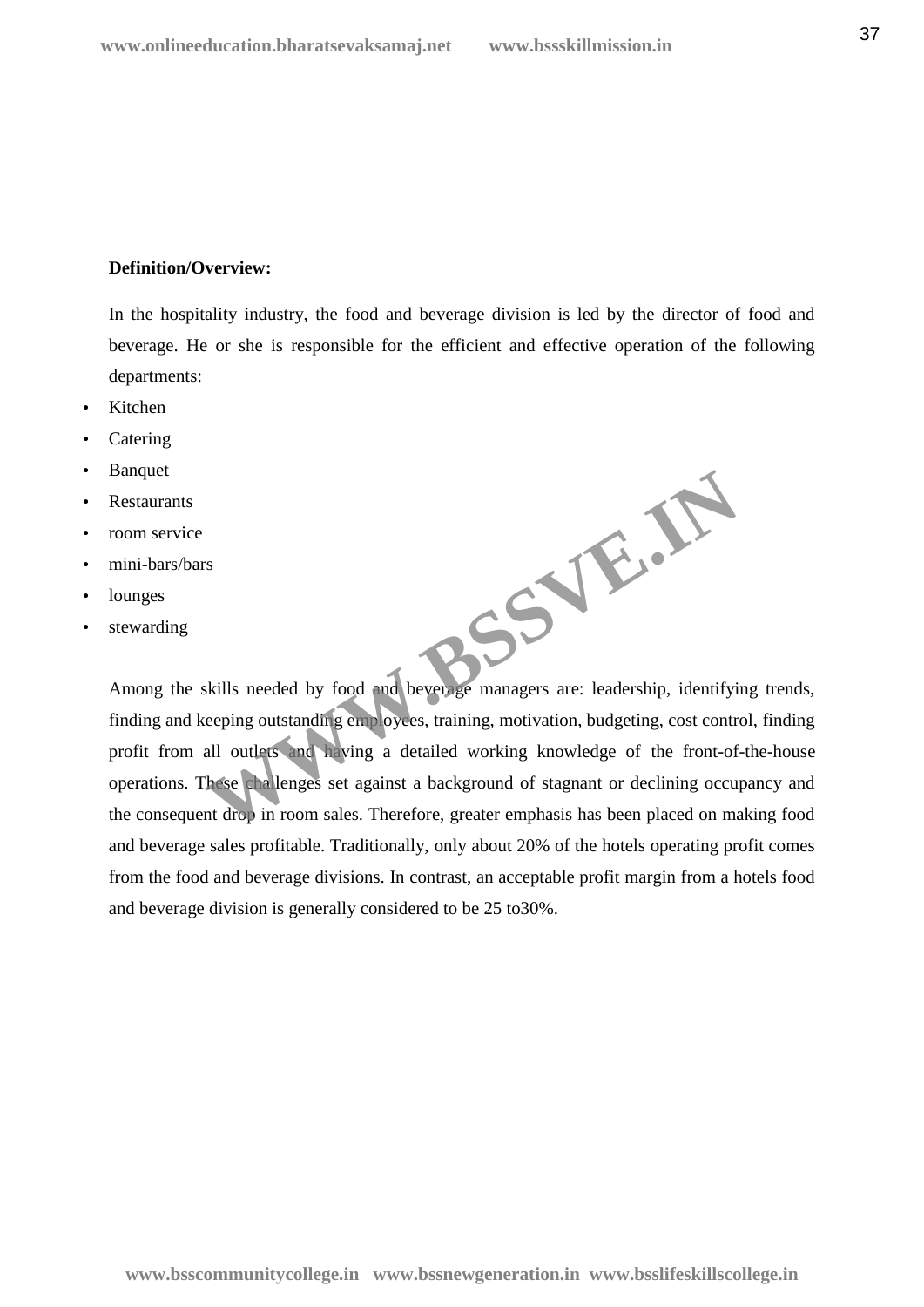# **Key Points:**

# **1. Routine Operations Performed by the Beverage Directors**

Food and beverage directors usually start their day at 8:00 a.m., and the workweek is usually Monday through Saturday, unless special events/functions are scheduled. The F&B director stays in close contact with the sales department. Also, it is important for the director to attend staff meetings, executive committee meetings, and profit and loss statement meetings. The executive chef who reports to the F&B manager manages the hotel kitchen. The executive chef is responsible for efficient kitchen operations, exceeding guest expectations for quality and quantity of food, temperature, presentation, and portion size. The chef must maintain company standards and achieve desired financial results. In many smaller and even in some larger streamlined hotel properties, the executive chef may also serve as the food and beverage director. Cooperation of kitchen staff is important to maintain operational controls. Software that costs out standard recipes, establishes perpetual inventories, and calculates potential food cost per outlet can assist in this process. Chefs not only examine the food cost of particular items, but also examine the contribution margin of food items. The contribution margin is the difference between the cost and the sale price of an item. Labor costs are also important and must be carefully monitored. Financial performance of the F&B department is often measured by performance ratios. Food cost percentagefood cost dollars divided by salesaverages about 30% for hotels. Labor cost percentagelabor dollars divided by sales dollarsvaries significantly by operation. One significant influence is the amount of food made from scratch. The executive chef has one or more sous (under) chefs reporting to him or her. The sous chef is responsible for the day-to-day operations of the kitchen. Depending on the size of69the operations, there may be several chefs tour ant who rotate through the various stations in the kitchen to relieve the station chefs, who in turn report to the sous chef, all of whom have definite position responsibilities. In a nutshell, this process or concept is known as the brigade system. The brigade system was developed by the great Escoffier, and in a kitchen includes sous, banquet, fish, roast, vegetable, soup, sauce, and pantry chefs. desired mancial results. In many smaller and even in some larger streamine executive chef may also serve as the food and beverage director. Coop is important to maintain operational controls. Software that costs our bishes

# **2. Restaurants**

A hotel may have several restaurants or none at all. A major hotel chain generally has two restaurants: a signature or upscale restaurant and a casual coffee shop restaurant. Guests expect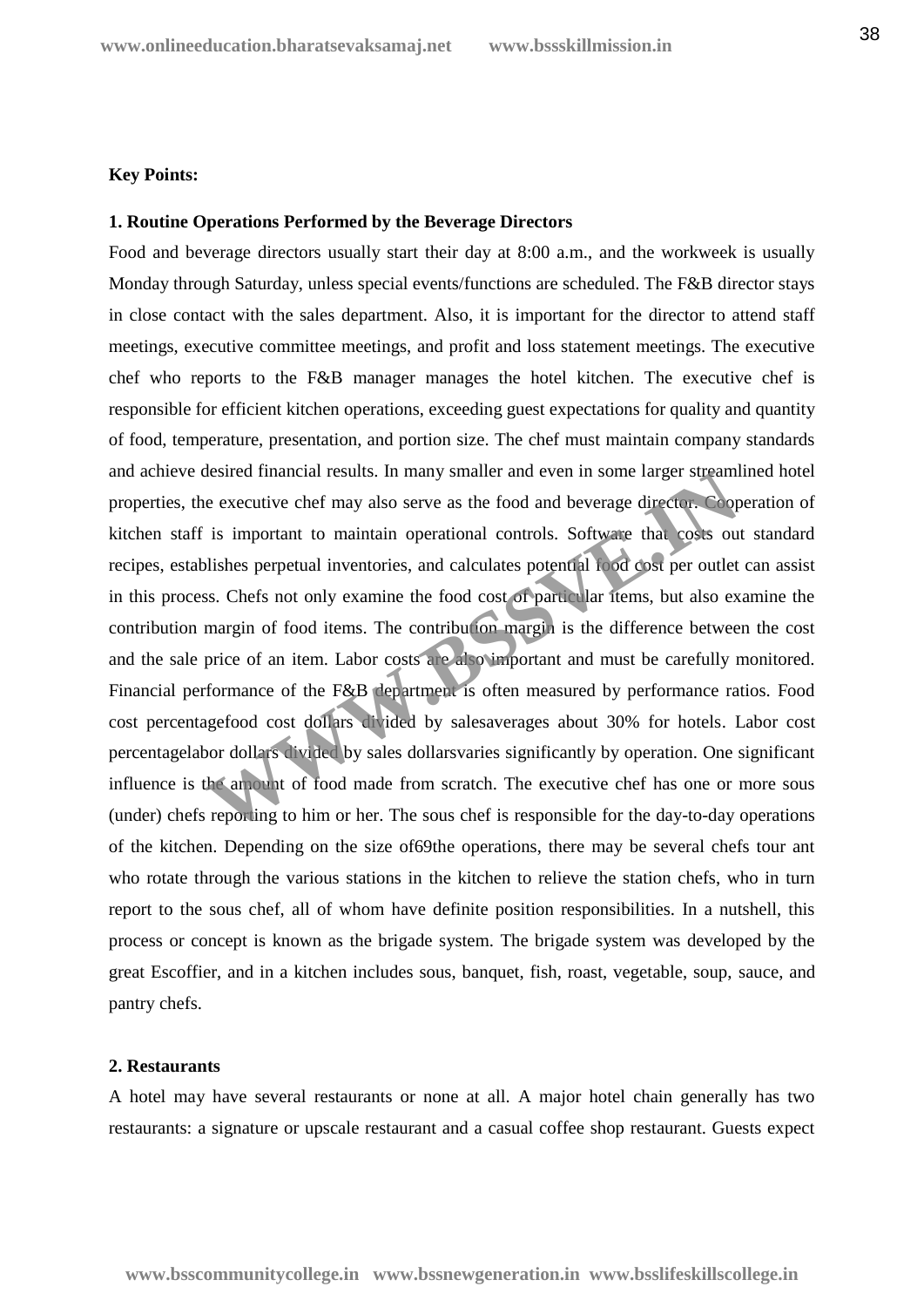more and more from these operations. Restaurant managers are responsible for quality guest service, hiring, training, and developing employees, setting and maintaining quality standards, marketing, banquets, coffee service, in-room dining, mini-bars and the cocktail lounge, and presenting annual, monthly, and weekly forecasts and budgets to the food and beverage directors. Forecasting the number of guests at hotel restaurants is difficult because hotel guests are unpredictable. They may prefer to eat outside of the hotel, rather than dining in one of the property's restaurants. Careful records should be kept to determine the projected number of guests who might eat at the restaurants on a given day. Other factors to consider would be functions scheduled for a convention group and any special needs/desires they might have. The number of guests staying in the hotel who dine in the hotels restaurant is referred to as the capture rate. In order to increase profitability, many hotel restaurants create incentives for guests to dine in their restaurants, such as meal discounts for people staying in the hotel and promoting the restaurant and menu at check-in, as well as having cooking demonstrations. Still other properties make restaurants responsible for their own profit and loss statements. In any event, it is difficult for hotel restaurants to generate a profit. In order to increase profitability, many hotel restaurants create incentives<br>ir restaurants, such as meal discounts for people staying in the lotel and<br>it and menu at check-in, as well as having cooking demonstrations.<br>Sak

# **3. Hotel Bars**

Hotel bars allow guests to relax and socialize for business or pleasure. Bars can also generate important profits for the hotel operation and for the hotel. Bars are run by bar managers. The cycle of beverages is complex. It involves the following steps: ordering, receiving, storing, issuing, bar stocking, serving, and guest billing. Beverages are not perishable; they may be held over if not sold. Bar efficiency is measured by the pour/cost percentage. The pour cost is determined by dividing the cost of the depleted inventory by the sales over a period of time. A pour cost of 16 to 24% is considered appropriate for most operations. If sophisticated control systems are employed, pour costs are likely to be closer to 16%.Automated control systems are expensive. They can, however, provide greater accuracy and protect companies from losses due to over pouring, pilferage, and other problems. Operators must ensure responsible alcohol service. If the guest becomes intoxicated and is involved in an accident, the server of the beverage, the bar person, and the manager may be held liable. Typical bar types in hotels are lobby bars, restaurant bars (used as a holding area), the service bar (backstage bar), the catering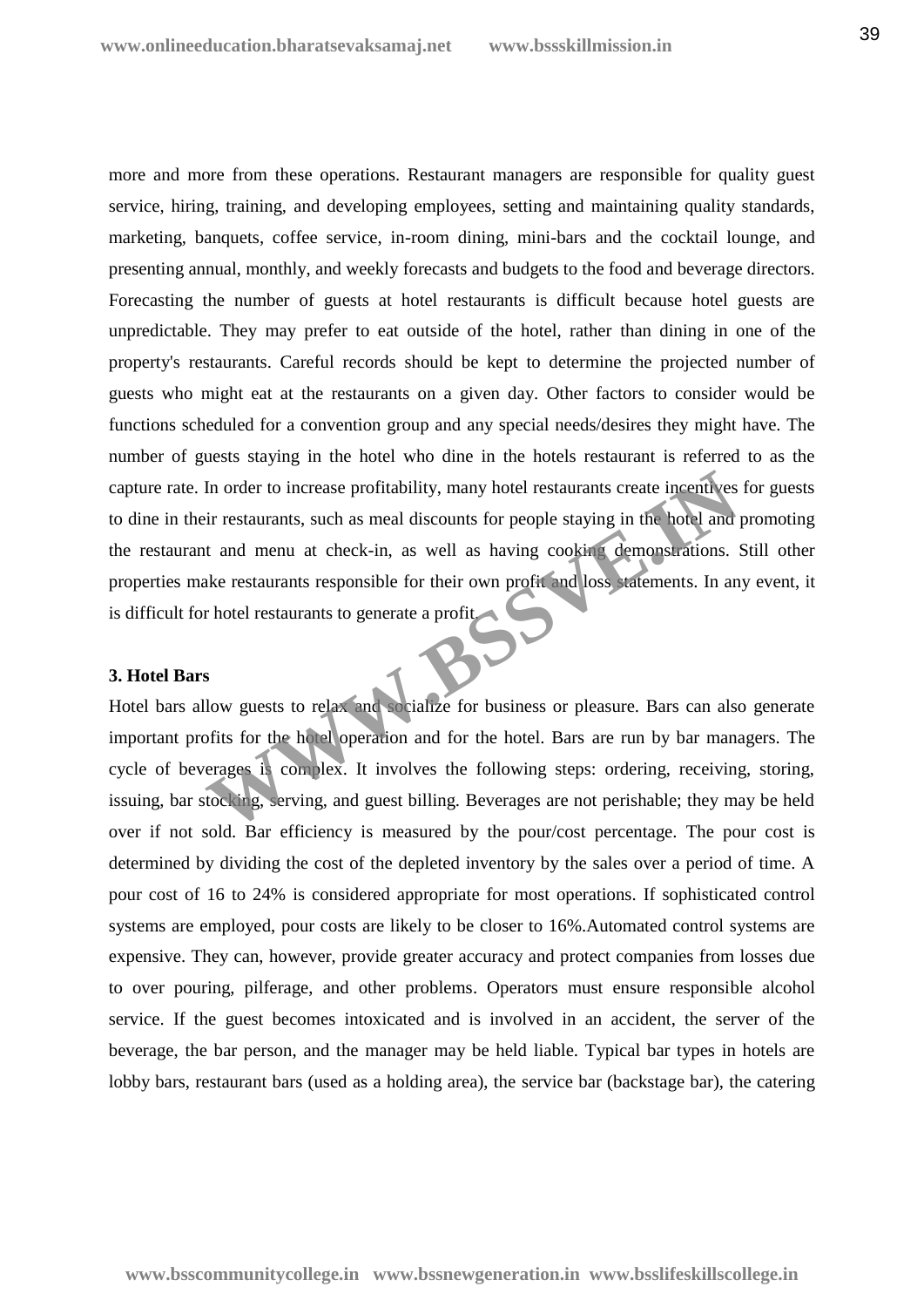and banquet bar (for functions), pool bars, mini-bars (in the guests room), nightclubs, sports bars, and casino bars.

#### **4. Banquets**

Banquets and functions bring people together to celebrate and honor various events. Events may center on anniversaries, weddings, political events, conventions, state72dinners, etc. Groups that commonly arrange functions are social, military, education, religious, and fraternal organizations (SMERF organizations).The term banquet refers to a group of people who eat together at one time and in one place. Catering includes a variety of occasions when people may eat at various times. Catering may be subdivided into on-premises and off-premises. The director of catering reports to the F&B director and is responsible for selling and serving, catering, banquets, meetings, and exhibitions. These events must exceed guest expectations for quality and produce are as on able profit. A close relationship must be maintained with the executive chef to ensure that the menus are suitable for the client and practical for service. The director of catering must be able to sell functions, lead a team of employees, set and maintain department sales and cost budgets, set service standards, be creative, and be knowledgeable of the likes and dislikes of various ethnic groups. Over the years, the director of catering builds a list of clients and a wealth of experience with various events. The main sales function of the department is conducted by the director of catering (DOC) and the catering sales managers (CSMs). They obtain business leads from convention and visitors bureaus, corporate office sales departments, hotels directors of sales, general managers, competitive hotels, rollovers (groups rebooking at the same properties), and cold calls. Typical flow for function booking includes inquiry, check for space available in bible, confirm availability, contract and proposal completed, and modifications made; client confirms event arrangements by signing the contract. The catering event order (CEO), or banquet event order (BEO), is prepared and completed for each function to inform the client and the hotel personnel. It communicates essential information about the function: what needs to happen and when. The CEO or BEO is based on correspondence with the client and notes taken during meetings. It specifies the room layout and decor, time of arrival, VIPs, special attention required, bar times, cash or credit bar, time of meal service, menu, and service details. A final number is usually required anywhere from 7 days to 72 hours before the function. This ensures that the hotel will have prepped sufficiently and that the client will not end up paying for a large number EXERCT A close relationship must be maintained with the executive the same profit. A close relationship must be maintained with the executive chero are suitable for the client and practical for service. The director of cat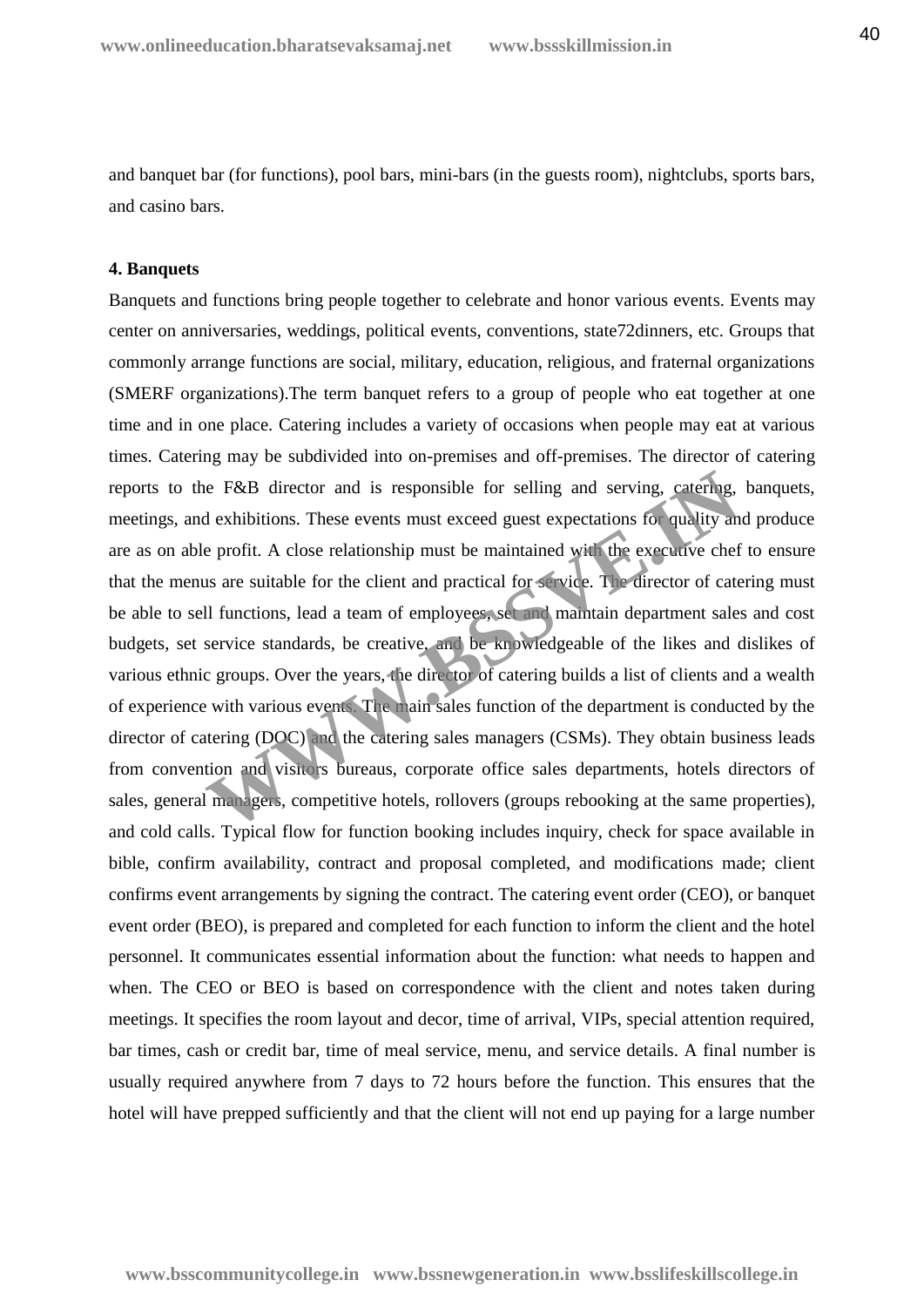of no-shows. Some hotels have a policy of preparing percentage (usually 3 to 5%) over the guaranteed number of guests. The director of catering holds weekly meetings with key individuals who will be responsible for upcoming events.

# **5. Role of Catering Service Manager**

The catering service manager (CSM) is responsible for delivering service that exceeds the expectations of guests and the client. The CSM is responsible for directing the service of all functions, supervising catering house persons who set up the room, cooperating with the banquet chef, checking that the client is satisfied, making out client bills immediately after the function, calculating and distributing gratuities and service charges, and coordinating special requirements. The catering coordinator is responsible for managing the office and controlling the function diary. The function diary is often referred to as the bible. Today, many hotels use a brand name computer program such as Delphi. A 1992 survey by the AH & MA revealed that 56% of all properties offer room service and 75% of airport hotel properties offer room service. Economy and many mid-priced hotel properties offer vending machines or food deliveries from local pizza or Chinese restaurants. This allows them to provide a desired service to the guest without additional expense to the operation. coordinator is responsible for managing the office and controlling the<br>nction diary is often referred to as the bible. Today, many hotels use a bigram such as Delphi. A 1992 survey by the AH & **M** revealed that 5<br>fer room

# **: The Restaurant Business**

# **Topic Objective:**

At the end of this topic student would be able to:

- Describe the different characteristics of chain and independent restaurants.
- Identify some of the top chain and independent restaurants.
- List the classifications of restaurants.
- Differentiate characteristics of chain and independent restaurants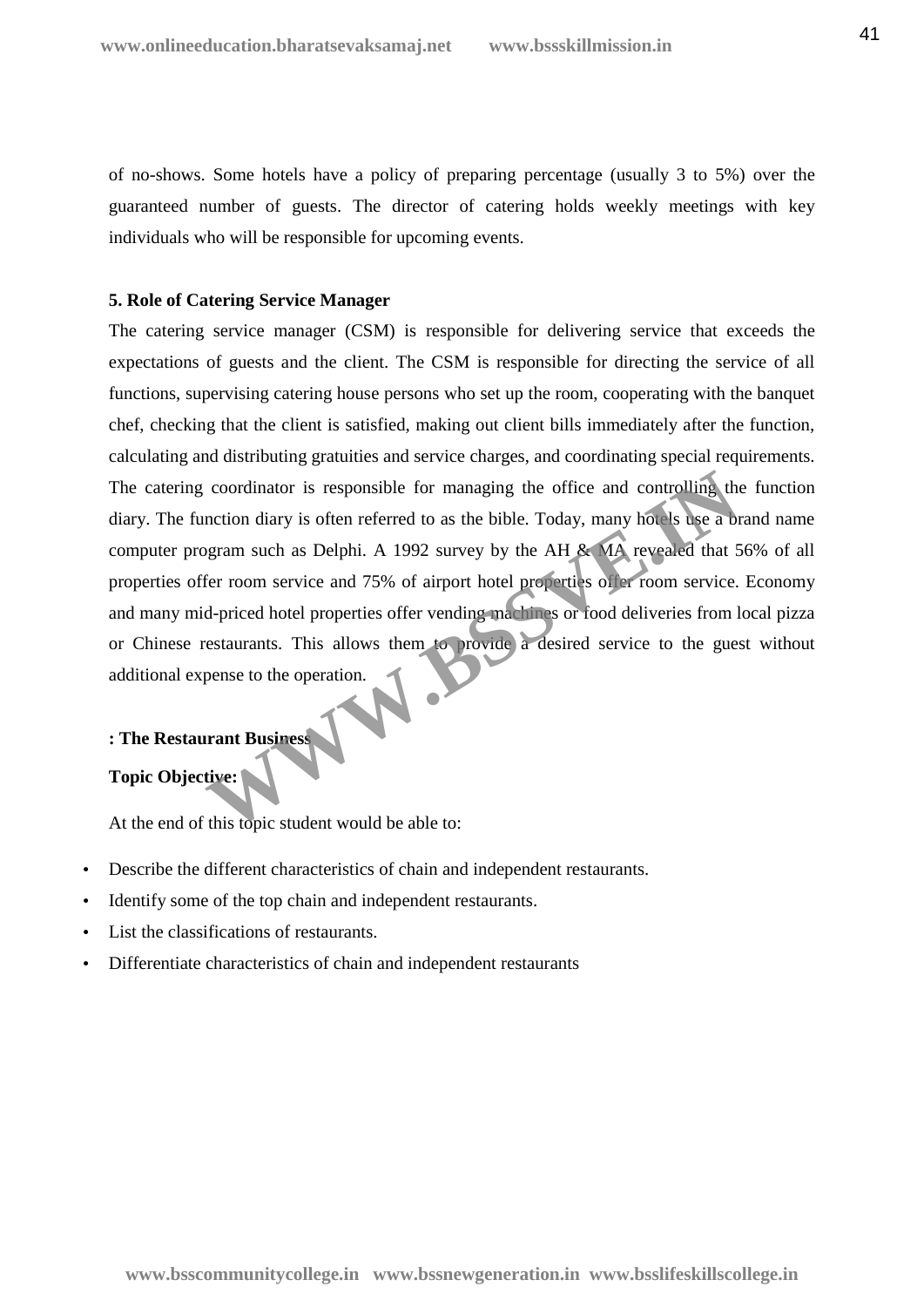## **Definition/Overview:**

A restaurant prepares and serves food and drink to customers. Meals are generally served and eaten on premises, but many restaurants also offer take-out and food delivery services. Restaurants vary greatly in appearance and offerings, including a wide variety of cuisines and service models. Restaurants may include wait staff, others provide counter service, and some are buffet style.

# **Key Points:**

# **1. Culinary Arts**

North America gained most of its culinary legacy from France. Mari-Antoine Careme and Auguste Escoffier are credited as the founders of classical cuisine. One of the main foundations of classical French cooking is the five mother sauces: bechamel, velout, espagnole, tomato, and hollandaise. Nouvelle cuisine, which became popular in the late 1960s and early 1970s, is a lighter cuisine than French and is based on simpler preparations. Instead of thickening a sauce with roux, a pure of vegetables is used instead. Nouvelle cuisine combines classical techniques and principles with modem technology and scientific research. Arts<br>
ica gained most of its culinary legacy from France Mari-Antoine Car<br>
offier are credited as the founders of classical visine. One of the main for<br>
irench cooking is the five mother sauces: bechamel, velout, espagnole

# **2. Cooking**

Employability traits are those skills that focus on attitude, passion, initiative, dedication, sense of urgency, and dependability. Each person in an operation has to work together in order to be successful. You cant do it alone.

#### **3. Classifications of Restaurants**

There is not a single definition of restaurant classification. However, most experts agree there are two main categories: independent and chain restaurants. Other categories include quick service, ethnic, dinner house, occasion, casual, etc. Some restaurants may fall into more than one category. Americans are spending an increasing amount of food dollars away from home. The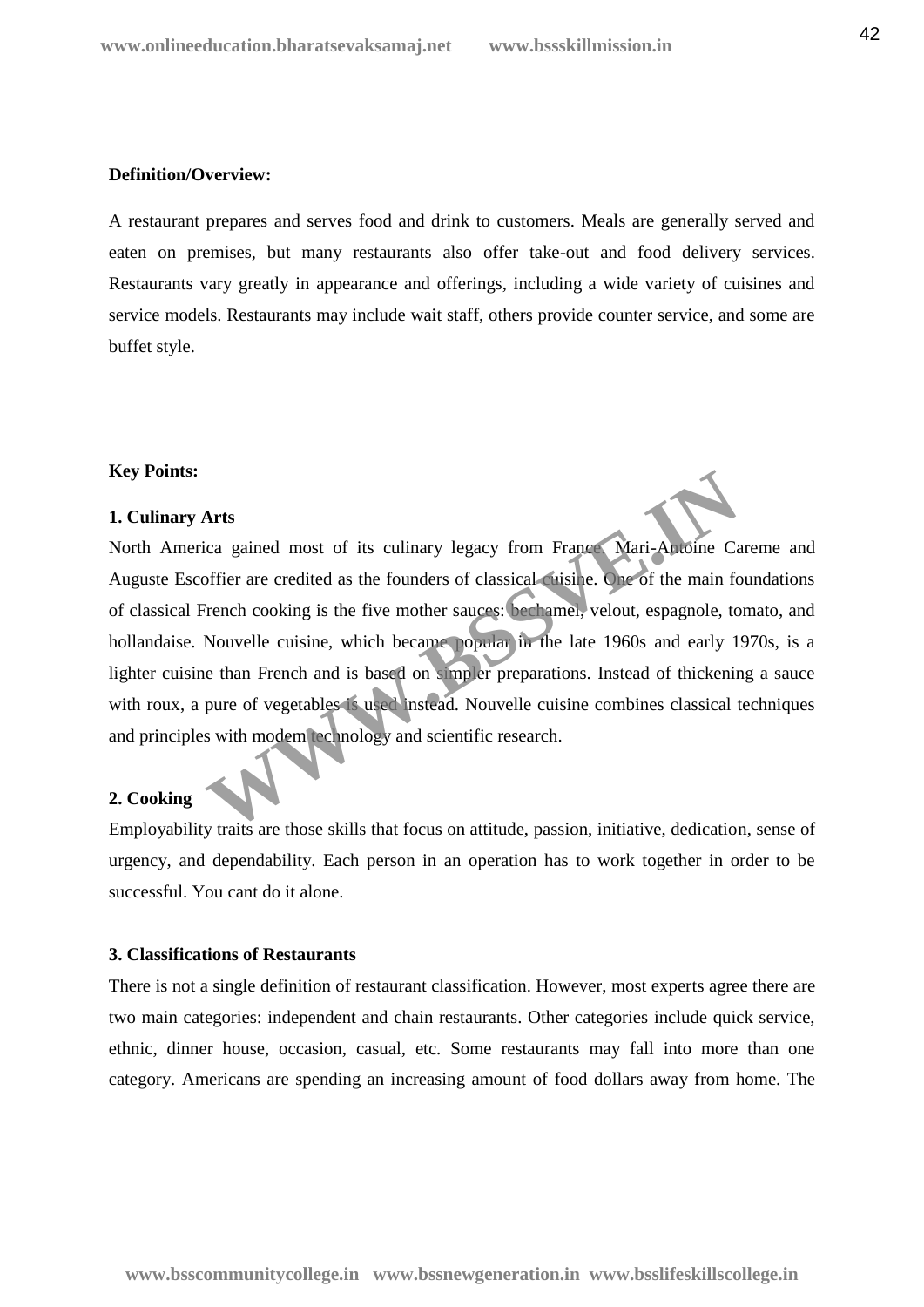most popular meal to eat away from home is lunch. Individual restaurants are typically one or more owners who are usually involved in the day-to-day operation of the business.

#### **4. Fine Dining Restaurant**

A fine dining restaurant is one where a good selection of menu items is offered, that is, at least 15 or more different entrees cooked to order and nearly all the food being made on the premises from scratch or fresh ingredients. Most fine dining restaurants are independently owned and operated by an entrepreneur or partnership. There are no national fine dining, luxury restaurant chains due to high labor cost and the small percentage of the population that can actually afford the high prices. It is increasingly difficult to make a profit in this segment of the business because of competition from other restaurants. The level of service in fine dining restaurants is generally high. A host or hostess will seat, a captain and food servers will describe specials, and a separate sommelier may take the wine order. Tableside cooking may be performed. There is no national fine dining chain restaurant chain because of the factors unique to this type of operation: Operations are labor-intensive, there are a limited number of the population that can afford the high prices, it is difficult to maintain high standards, and there is limited market appeal. ompetition from other restaurants. The level of service in fine dining rest<br>h. A host or hostess will seat, a captain and food servers will describe speemmelier may take the wine order. Tableside cooking in ay be performed

#### **5. Theme Restaurants**

These restaurants usually offer a limited menu, but create a complete experience for the guest. Some offer all-American food, such as meatloaf served by wait staff in character. Others specialize in creating a lively atmosphere and offering a diverse menu (e.g.,TGI Fridays, Bennigans, Outback Steakhouses).

#### **6. Celebrity Restaurants**

Celebrities who may or may not have F&B backgrounds own these operations. The operations are designed to be entertaining, drawing heavily on the notoriety of their owners (e.g., Wolfgang Puck, and Naomi Campbell, Claudia Schiffer and Elle Macpherson of the Fashion Caf).

#### **7. Casual Dining and Dinner House Restaurants**

Causal dining is relaxed and may cross several classifications. There are a variety of restaurant chains that call themselves dinner house restaurants; some could even fit into the theme category.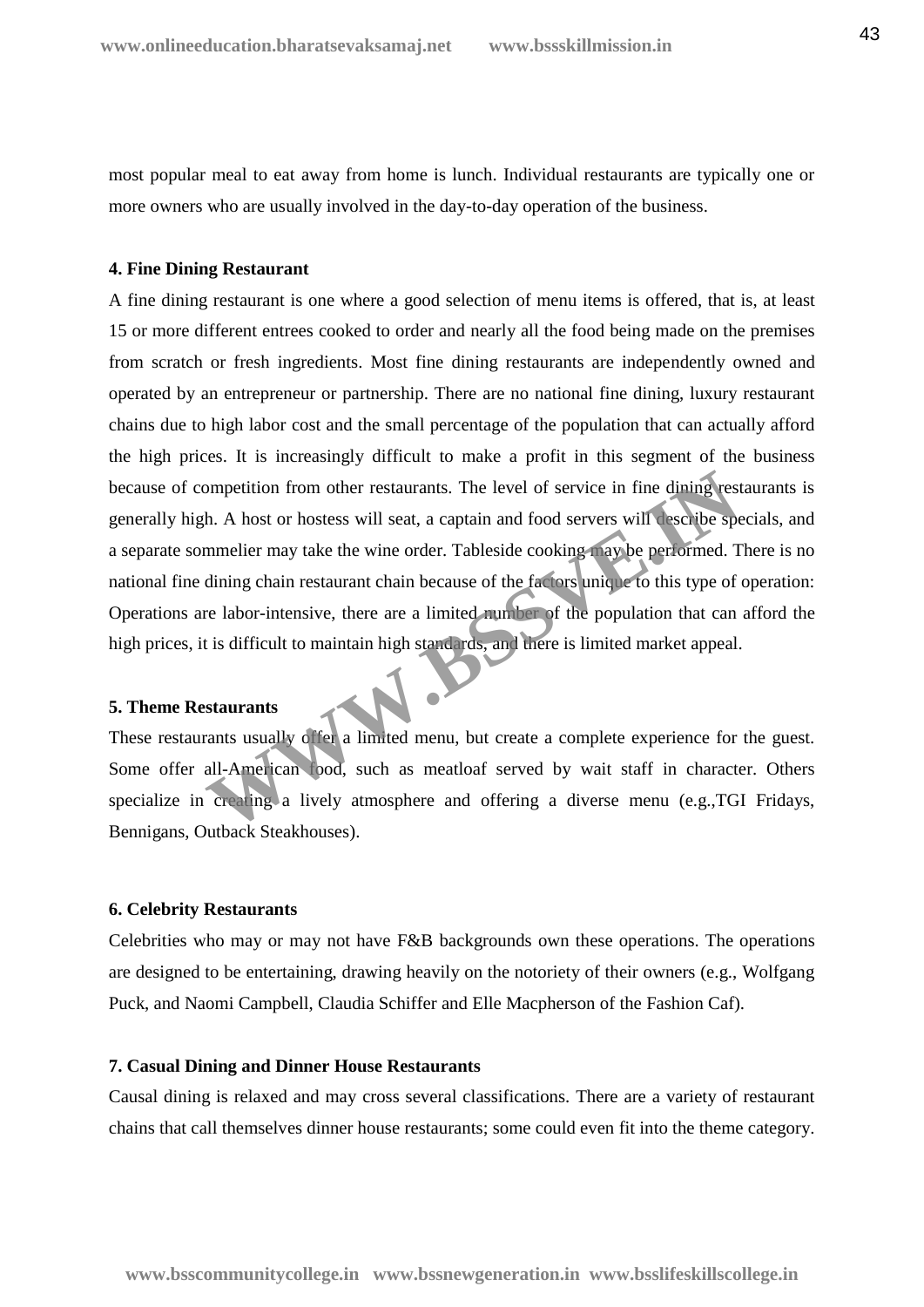Many dinner houses have a casual, eclectic decor that may promote a theme. Many fine dining chains are moving toward high-end casual, which is a segment that retains the informality of casual dining, but with prices and food quality resembling that of fine dining. However, whatever is called high-end casual dining is usually uncreative.

#### **8. Quick Service (QSR)/Fast Food Restaurants**

Quick service offer limited menus. It is this sector that really drives the industry. Quick service restaurants include hamburger, pizza, chicken etc.

# **9. Trends in Restaurant Development**

Demographics, branding, alternative outlets, globalization, continued diversification within the various dining segments, multiple locations, more points of service, more hyper theme restaurants, and chain versus independent establishments are recent trends.

# **10. Food Trends and Practices**

Back-to-basic cooking has been redefined to mean taking classical cooking methods and infusing modern technology and science to create healthy and flavorful dishes. Some examples include: thickening soups and sauces by processing and using the foods natural starches; redefining the basic mother sauces to omit the bchamel and egg-based sauces and add or replace with coulis and salsas or chutneys; pursing more cultural culinary infusion to develop bold and aggressive flavors; experimenting with sweet and hot flavors; taking advantage of the shrinking globe and disappearing of national borders to bring new ideas and flavors to restaurants; and re-evaluating recipes and substituting ingredients for better flavor (flavored liquid instead of water, substituting herbs and In the best and the set all the set all the set all the set all the set all the set all the set all the set all the set all the set all the set all the set all the set all the set all the set all the set all the set all th

spices for salt, and returning to one-pot cooking to capture flavors).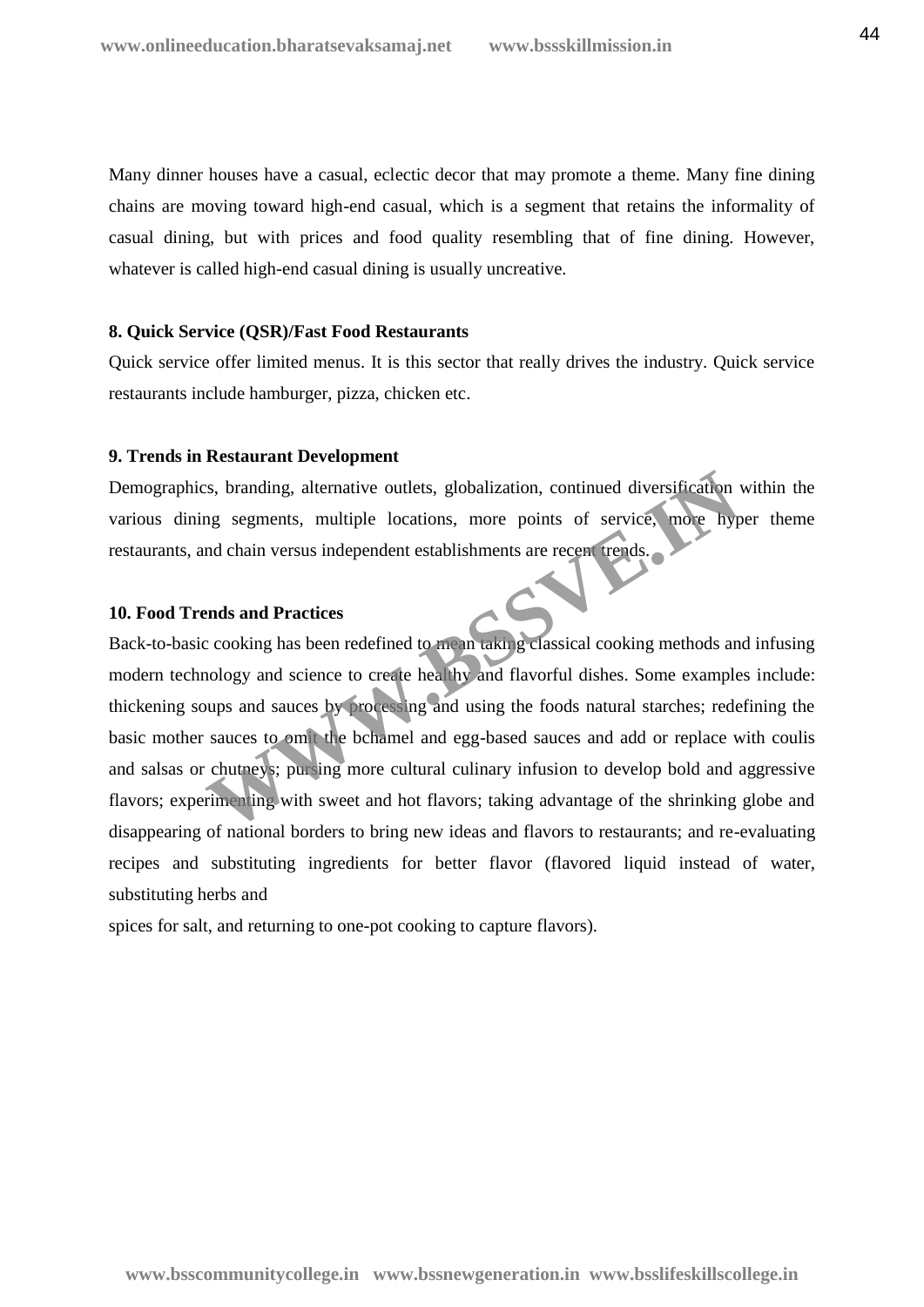#### **Restaurant Operations**

#### **Topic Objective:**

At the end of this topic student would be able to:

- Describe restaurant operations for the front of the house.
- Explain how restaurants forecast their business.
- Outline back of the house operations.
- Identify key elements of an income statement.
- Name the key restaurant operating ratios.
- Outline the functional areas and tasks of a restaurant managers job.

# **Definition/Overview:**

Operations are divided into two sections: the front of the house and the back of the house. Depending on the size and volume of the restaurant, there may be a few managers with broad responsibilities or many managers with focused responsibilities. In the front of the house, restaurant operations begins with creating and maintaining what is called curbside appeal, or keeping the restaurant looking attractive and welcome. WE.A.

# **Key Points:**

# **1. Restaurant Forecasting**

Most businesses, including restaurants, operate by forecasting a budget of estimates sales and costs for a year. These expenses are broken down in a weekly and monthly basis. Sales budgets are forecasts of expected business.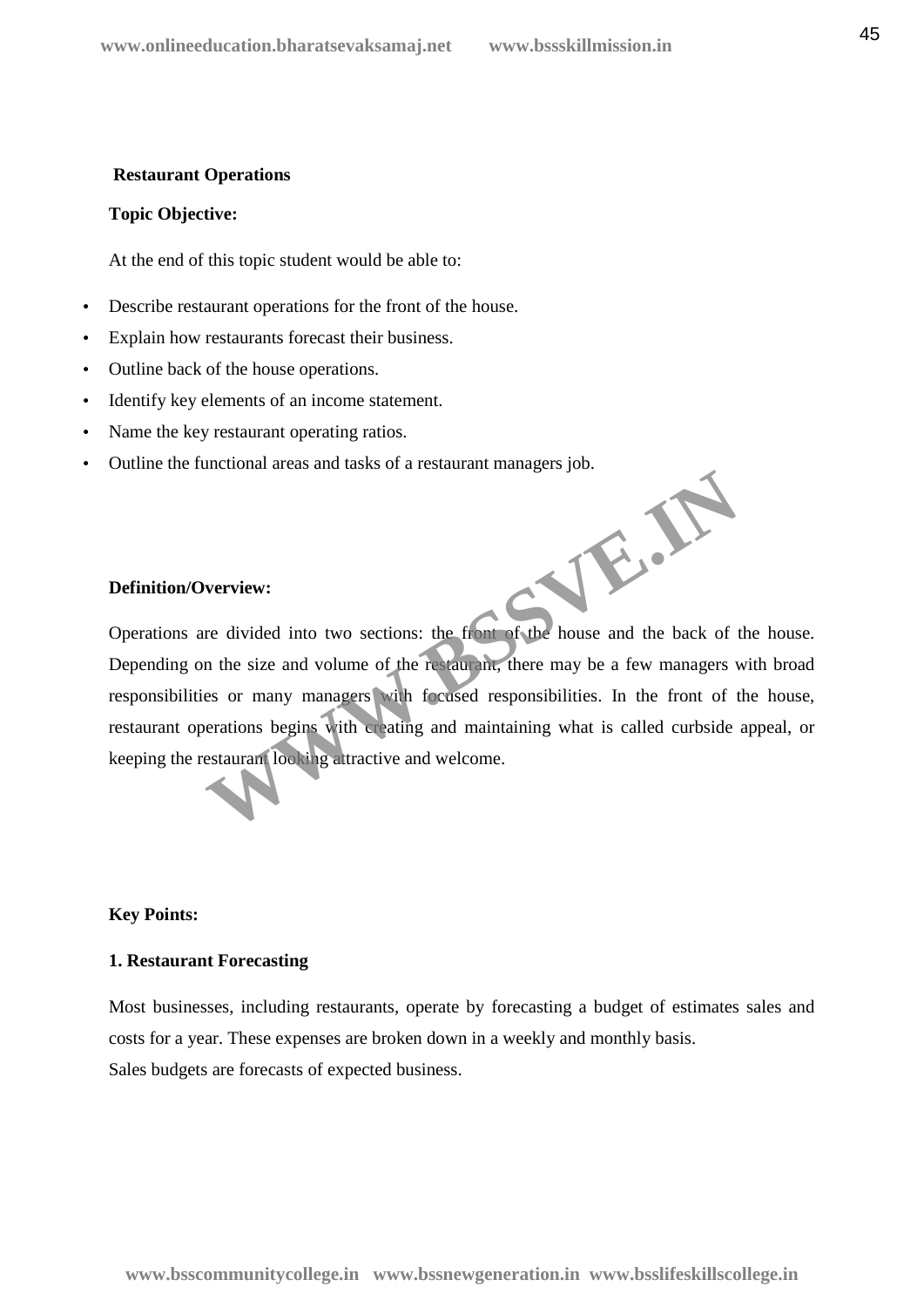The two components used in forecasting are guest counts (covers) and the average guest check. The guest count reveals the number of guests patronizing the restaurant over a period of time. The number of guests will vary during the week. Mondays are usually the slowest. Friday, Saturday, and Sunday usually provide up to 50% of the operations revenue. Day of the week, meal period, previous forecast materializations, and special holidays are all factors of forecasting. The average guest check is calculated by dividing the total sales by dividing the number of guests. Most restaurants keep such figures for each meal. The number of guests forecast for each day is multiplied by the amount of the average food and beverage check for each meal to calculate the total forecast sales.

The year is divided into twelve 28-day and one 29-day accounting periods. Weekly forecasted sales are combined to form on an accounting period.

The 13 accounting periods, when totaled, become the annual total. Beyond using forecasts for estimating sales, managers also use them to predict staffing levels and labor cost percentages. Once sales figures are determined, all expenditures, fixed and variable, must be deducted from sales. The money remaining becomes the operations profit. whined to form on an accounting period.<br>
unting periods, when totaled, become the annual total Reyond using for<br>
les, managers also use them to predict staffing levels and labor cost pe<br>
gures are determined, all expenditu

#### **2. Service**

Today, the quality of service has become very important to American diners. The quality of the service can often set a restaurant apart. The industrys response to this desire is evident by its increase in service training. Servers are not merely order takers. They are salespeople of the restaurant. Servers who are not familiar with the menu will have very negative affects on the restaurant. They must know the ins and outs of the menu and means of preparation.

#### **3. Suggestive Selling**

Suggestive selling can be an exceptional tool to increase food and beverage sales. Through training and practice, servers can hone their skills so that they become sales people. Developing effective suggestive selling skills calls for managers to take action. Some suggestions to achieve a high level of effectiveness include providing incentive and feedback, providing training on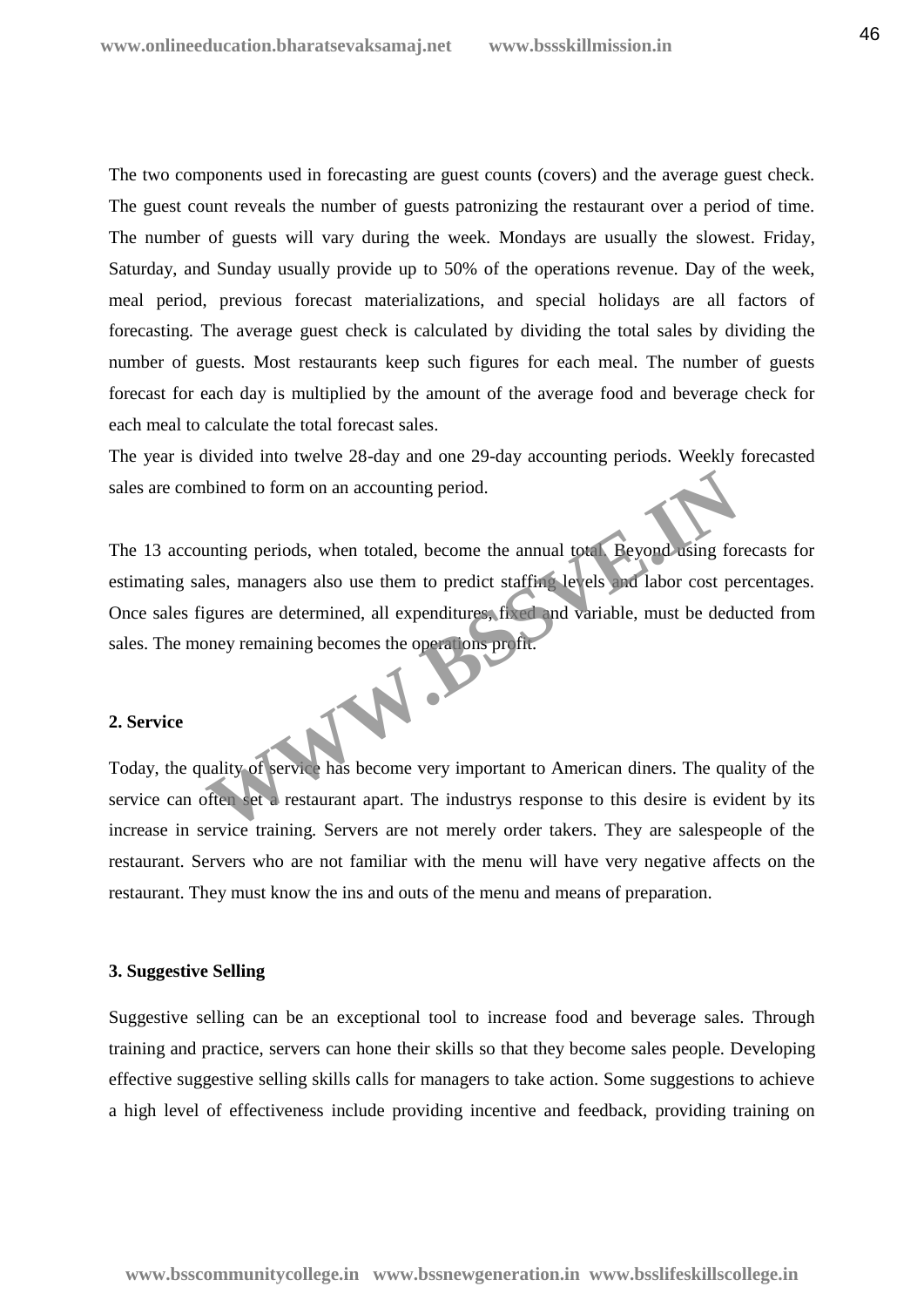food and wine, incorporating role-playing, promoting up selling, and training servers as commissioned sales people. An example of suggestive selling is, Would you prefer to try a glass of our Mondavi Pinot Noir? or May I suggest a glass of our Kendall Jackson Chardonnay or the Kendau?

- In Section 3 of this course you will cover these topics:
	- Managed Services
	- Beverages
	- Recreation, Theme Parks, And Clubs
	- Gaming Entertainment

You may take as much time as you want to complete the topic coverd in section 3. There is no time limit to finish any Section, However you must finish All Sections before semester end date. Find The Parks, And Clubs<br>
Entertainment<br>
Re as much time as you want to complete the topic coverd in section 3.<br>
time limit to finish any Section, However you must finis. All Sections bef<br>
date.<br>
It to continue remaining

If you want to continue remaining courses later, you may save the course and leave. You can continue later as per your convenience and this course will be avalible in your area to save and continue later

# **: Managed Services**

# **Topic Objective:**

At the end of this topic student would be able to:

- Outline the different managed service segments.
- Describe the five factors that distinguish managed foodservice operations from commercial ones.
- Explain the need for and trends in elementary and secondary school foodservice.
- Describe the complexities in college and university foodservice.
- Identify characteristics and trends in health care, business and industry, and leisure and recreation foodservices.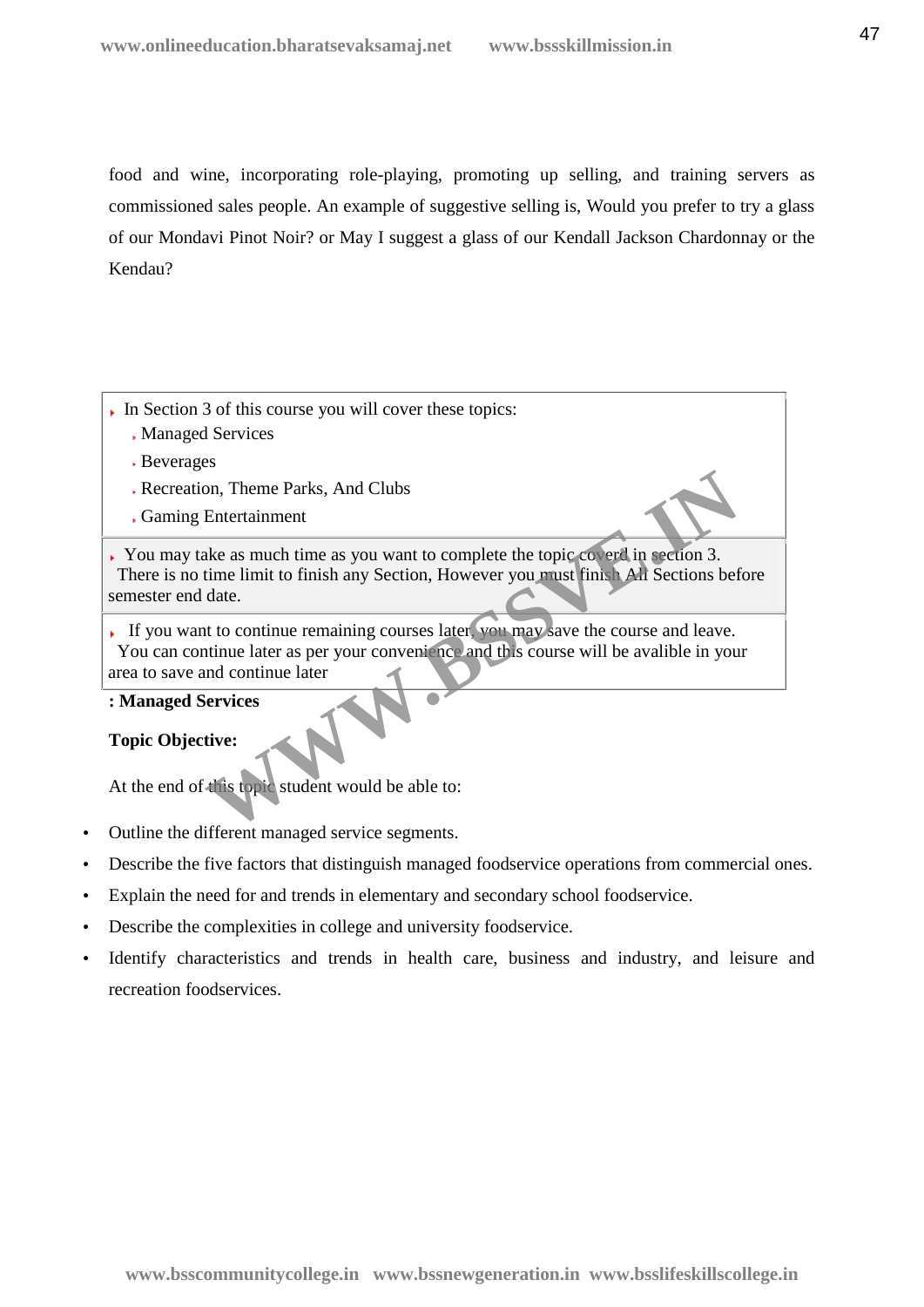# **Definition/Overview:**

Managed services include foodservice operations in the following segments: airlines, military, elementary and secondary schools, colleges and universities, health care facilities, business and industry, leisure and recreation conference centers, airports, and travel plazas. Managed services are different from commercial operations in several ways:

- Managed service operators must meet the needs of the guest and the client.
- Often, they have captive audiences.
- Many managed service operations are housed in host organizations that do not have foodservice as their primary business.
- Managed service operations prepare food in large quantities to be served during specific hours. This is called batch cooking.
- The volume of business is more consistent and easier to forecast.

Organizations may choose managed services because of these reasons: financial, quality of program, recruitment of staff, expertise in management, resources available, labor relations, and outsourcing of administrative functions. France de Contraster de la large quantities to be served thring specified batch cooking.<br>
So batch cooking.<br>
So business is more consistent and easier to forecast.<br>
So business is more consistent and easier to forecast.<br>
S

# **Key Points:**

# **1. In-Flight and Airport Food Service**

Food has become a major competitive factor among airlines. Airlines may provide meals from their own in-flight business or have the food provided by a contractor.

In-flight foodservice is a complex process. All airlines have a limited menu. The food must be able to withstand transportation conditions and extended holding times (hot or cold). The meal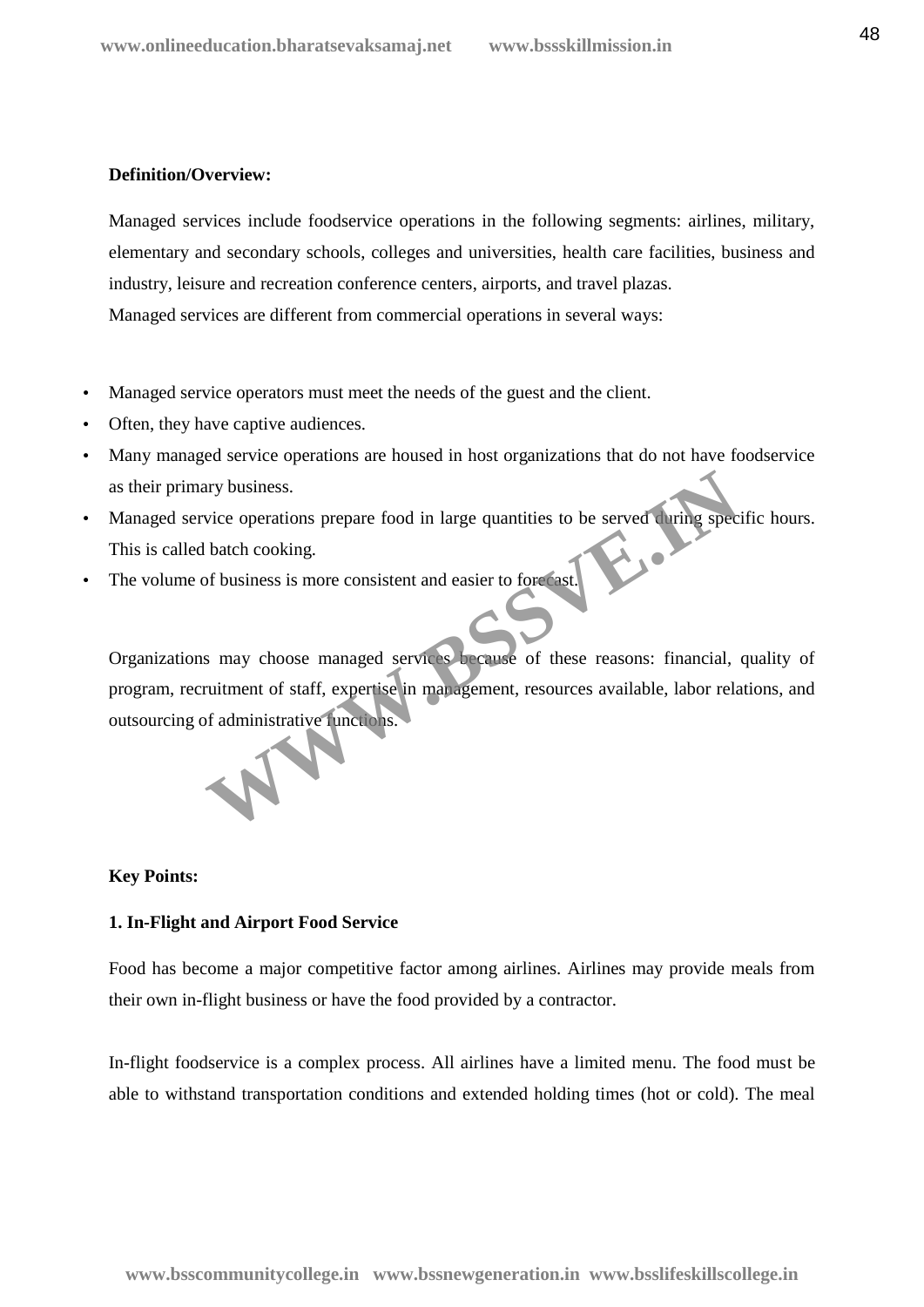must also be appealing and able to fit in the limited passenger eating space. Gate Gourmet International is the largest in-flight caterer in terms of sales. Sky Chef and Cater Air are other companies in the field.

In-flight foodservice management operators plan the menus, develop the product specifications, and arrange the purchasing contracts. Many airlines place a high priority on controlling meal costs. Some limit the cost for an in-flight meal to \$6; some limit the menu choices, while others offer snacks rather than meals on many flights. International flights tend to have better food and beverage service. As airlines have decreased their in-flight foodservice, many chain restaurants have opened at airports.

#### **2. Military**

Military foodservice is a large and important component of managed foodservice. Even with military downsizing, military foodservice sales are estimated at over \$6 million. Services and concepts are being redesigned to better serve the needs of personnel. Efforts are being made to address problems with service delays, inferior products, and inventory controls. In many cases, officers clubs have been contracted out to management companies. The clubs have moved emphasis from fine dining to a more casual atmosphere. Menu management strategies have also been implemented. Managed is a large and important component of managed foodservice. I<br>
Insizing, military foodservice sales are estimated at over \$6 million. Set<br>
being redesigned to better serve the need of personnel. Efforts are bein<br>
le

Another trend is the testing of prepared foods that can be reheated and served without much labor. MREs (meals ready to eat) are standard fair for troops in the field. Today, a mobile kitchen can be run by only two people. One problem of privatization of military foodservice operations may arise in the need to provide foodservice in combat situations. In such cases, the military must be able to provide its own foodservice.

# **3. Elementary and Secondary Schools**

In 1946, the United States Government enacted the National School Lunch Act in response to concerns about malnourishment in military recruits. The program also allowed for the use of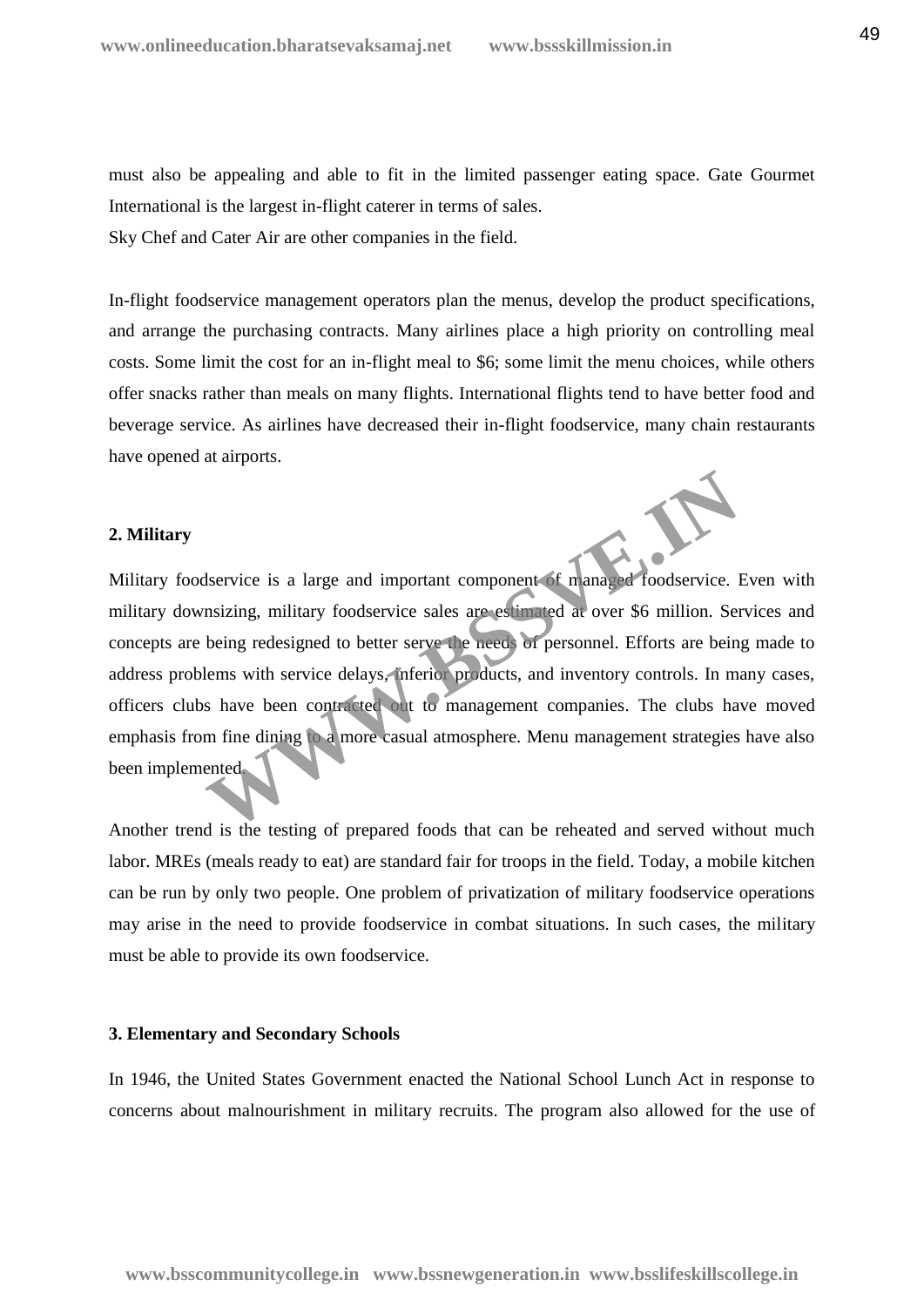surplus food products. Today, millions of children are fed breakfast, lunch, or both each day, in approximately 98,000 schools. A major challenge for the program is to balance nutrition with foods the students like. Many are concerned about the food that young students are eating. Studies shows that the food served in many cafeterias exceeds recommended dietary guidelines for fat content.

Some schools have onsite kitchens, where the food is prepared, and dining rooms, where the food is served. Large food districts may prepare foods in a central commissary and then distribute them to schools in the area. Alternatively, some schools purchase ready to- serve meals that are assembled at the meal site. The government National School Lunch Program is a huge market for fast food chains.

Although entering this market does mean a decrease in contribution margin on items offered, future benefits, such as building brand loyalty, can be extremely valuable. There has been much debate over the suitability of allowing chain foodservice operations in the school lunch programs. Professional chefs are working with the Department of Agriculture's Food and Consumer Service to develop healthful recipes and menus with increased appeal and without increased costs. Intering this market does mean a decrease in contribution margin on item<br>ts, such as building brand loyalty, can be extremely valuable. There has t<br>the suitability of allowing chain federal redependions in the sch<br>rofessio

#### **4. Nutrition Education Programs**

Nutrition education is now required in the nations school lunch program. The food pyramid was developed as a part of this effort.

#### **5. Colleges and Universities**

College and university foodservice operations are complex and diverse. Residence halls, cafeterias, student unions, faculty clubs, convenience stores, administrative catering, and outside catering are the major components of this segment of noncommercial foodservice. On-campus dining can be a challenge because the clientele lives on campus and eats all of its meals at the campus facilities. Students, faculty, and staff often become bored with the surroundings and the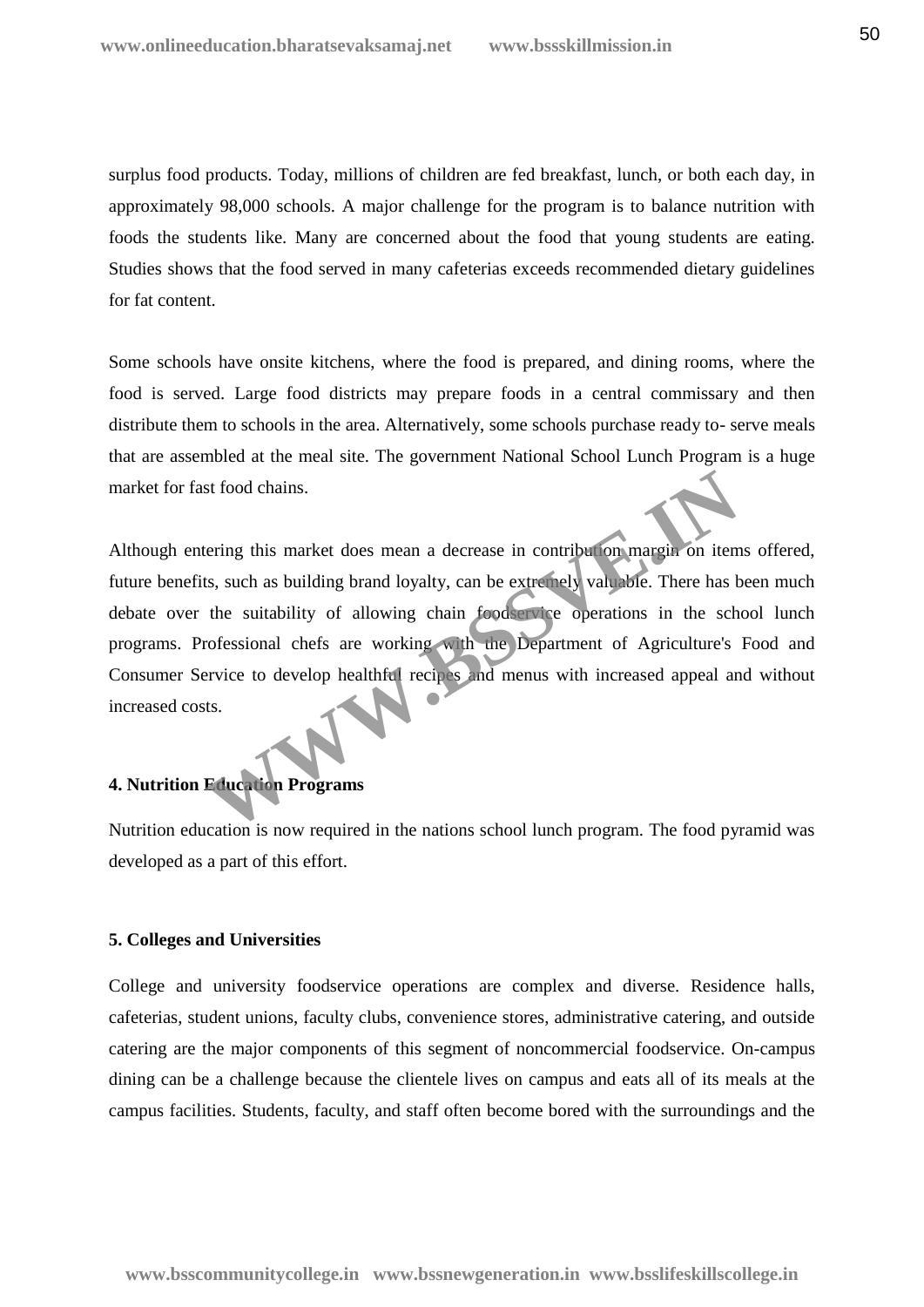menu offerings. Budgeting, in such operations, is simplified because the on-campus students have already paid for their meals and, therefore, numbers are easier to forecast.

Operations tend to offer students a variety of meal plans, rather than the old board plan, where students paid one fee for all mealswhether they ate them or not. Many schools have adopted a prepaid credit plan, where students pay a dollar amount up front, and as they eat meals over the course of the term or school year, the dollar amount of each meal is subtracted from the students account. Driving forces of change on campuses are the growth of branded concepts, privatization, campus cards, and computer use.

# **6. Student Unions**

The student union offers a variety of food and services to cater to the needs of a diverse student body. It is often the place to be, a place where students gather to socialize, as well as to eat and drink. Many campuses have opted to allow restaurant chains to open on campus. The restaurant pays fees, either to the contract food company directly or to the college. Offering take-out service is another trend developing in college foodservice. mions<br>
union offers a variety of food and services to cater to the needs of a diver<br>
ten the place to be, a place where students gather to socialize, as well as<br>
campuses have opted to allow restaurant chains to open on ca

From a college perspective, the advantages of contract foodservices are:

- Experience in size and types of operations.
- Use contracted department as a model for the rest of the institution.
- Variety of services.
- Resource and support available.
- Hold contractor to a higher level of performance.

The disadvantages are:

- Some segments perceived as institutionalized.
- Potential for lost customers.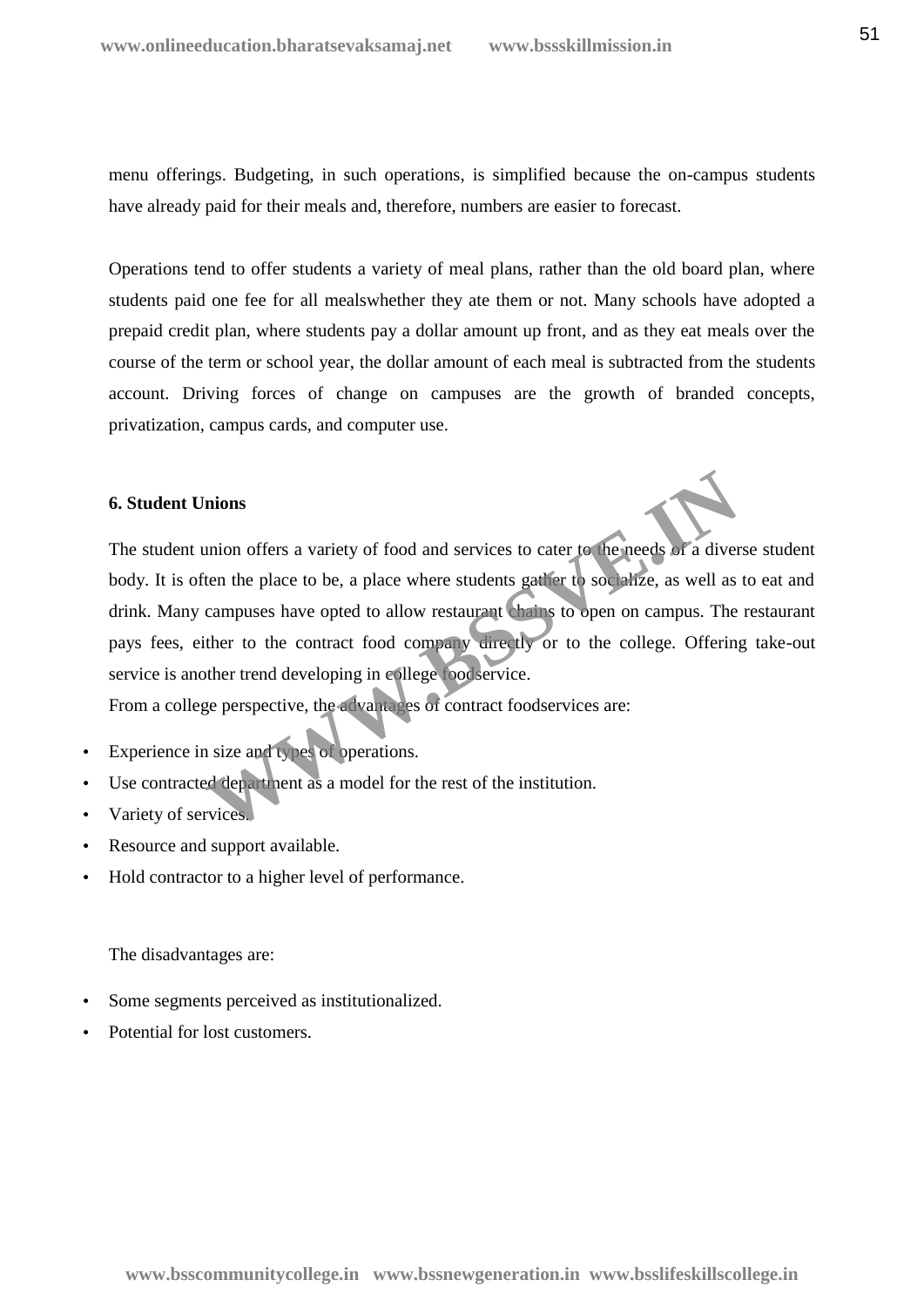#### **7. Responsibilities in Managed Services**

Foodservice managers responsibilities in a small or midsize operation are more extensive than those of managers of larger operations. In addition to foodservice, key areas of responsibility include employee relations, human resource management, financial/budgeting, safety administration, safety budgeting, food production service, sanitation/food-borne illness prevention, purchasing, recruiting, and staff training and development.

#### **8. Managed Services Career Paths**

A typical career path in managed services includes the following:

- Assistant foodservice director
- Foodservice director
- General manager
- District manager

# **9. Health Care Facilities**

Health care foodservice operations are very complex because they must meet the needs of clientele with special needs. Service is provided by tray, in the cafeteria, dining room, coffee shop, catering, and vending. The needs and desires of both the patients and the health care workers must be provided for. Meals must be consumed in a short period of time (30 minutes usually) and must have a varied menu. The main focus of a hospital foodservice operation is the tray line. In the tray line, meals are assembled through a color-coding system to meet requirements specified by the dietitian. These trays must be carefully checked to be sure each patient gets his or her correct meal. **WASSER** 

Health care foodservice is very labor intensive. Labor accounts for 55 to 66% of operating dollars. Hospital foodservice has evolved to the point where the need for new revenue sources has changed the traditional patient and non patient meal-service ratios at many institutions.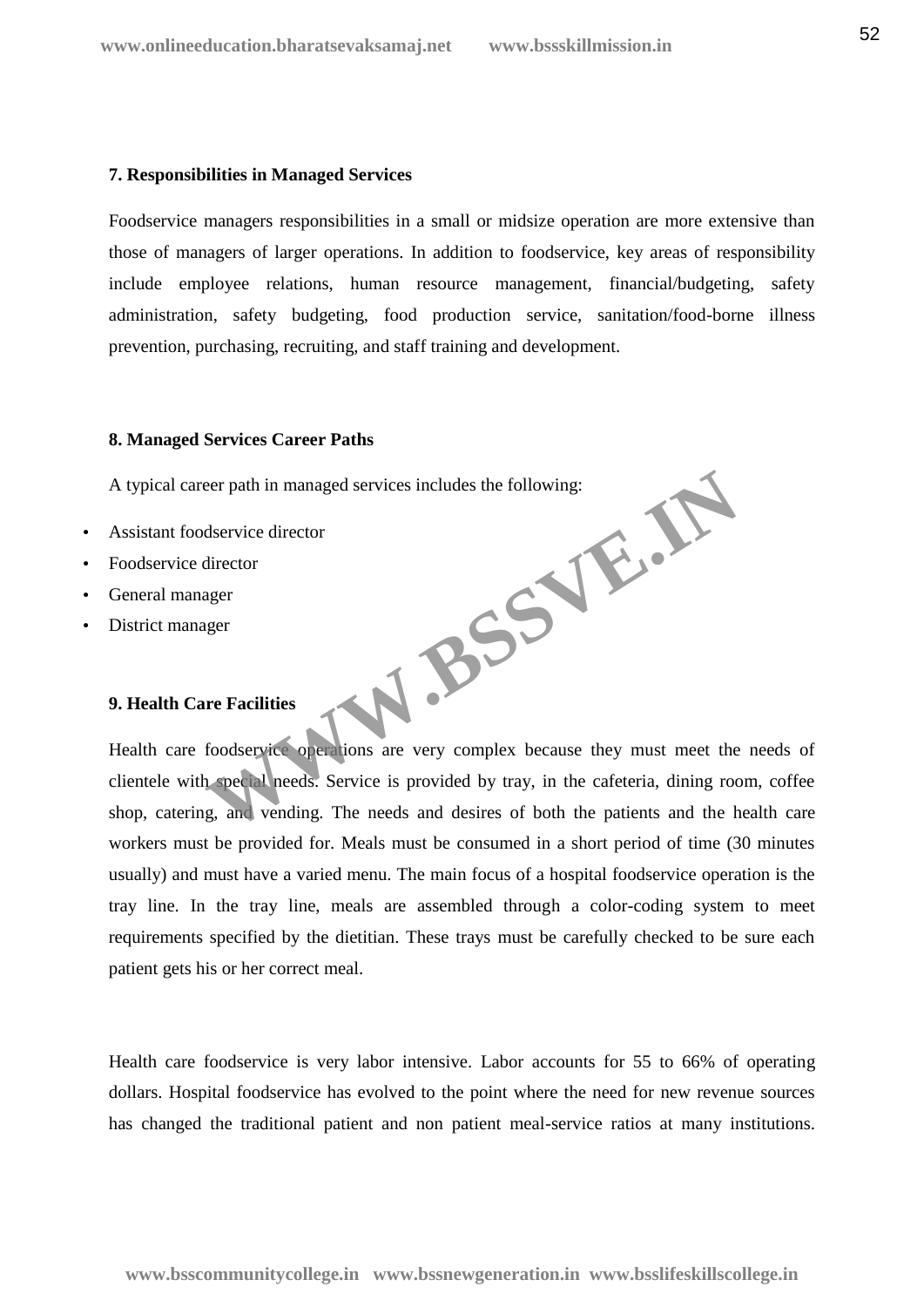Often, the cafeteria is the greatest revenue generated for the health care foodservice operation. Cash sales to patients, their families, and staff have become important contributors to the bottom line in many operations. Some operations have branched out into retail bakeries and catering.

Innovations in preparation, such as sous vide and cook-chill, have allowed for labor savings. Additional savings can be realized through the quantity purchasing, menu management, and the use of operating systems to reduce food and labor costs. Contract specialists such as Sodexho, Compass, and ARAMARK will increase their margins. Restaurant chains have also entered this segment of the industry. These chains benefit from long-term leases at very attractive rates compared with a restaurant site. Some hospitals offer pizza service to rooms and comfort foods.

#### **10. Business and Industry**

Important terms to understand in regard to this segment are: contractors (companies that operate foodservice for the client on a contractual basis), self-operators (companies that operate their own foodservice operations), and liaison personnel (people responsible for translating corporate philosophy to the contractor and overseeing the contractor). th a restaurant site. Some hospitals offer pizza service to rooms and comfort<br>and Industry<br>ms to understand in regard to this segment are contractors (companies the<br>for the client on a contractual passe), self-operators (c

Contractors have about 80% of the B&I market. The remainder is self-operated. A new trend is for one operator to serve several tenants in a building through a central facility. B&I operators have begun to offer more diverse menu options. By offering more healthful meal options, operators are meeting the evolving needs of their clients. The resources largely determine the type of service offered by B&I operators: money, time, space, and expertise.

Typical manners of service include: 1) full-service cafeterias with straight, scatter, or mobile systems: and 2) limited-service cafeterias offering fast food service, cart, and mobile service, fewer dining rooms and executive dining rooms.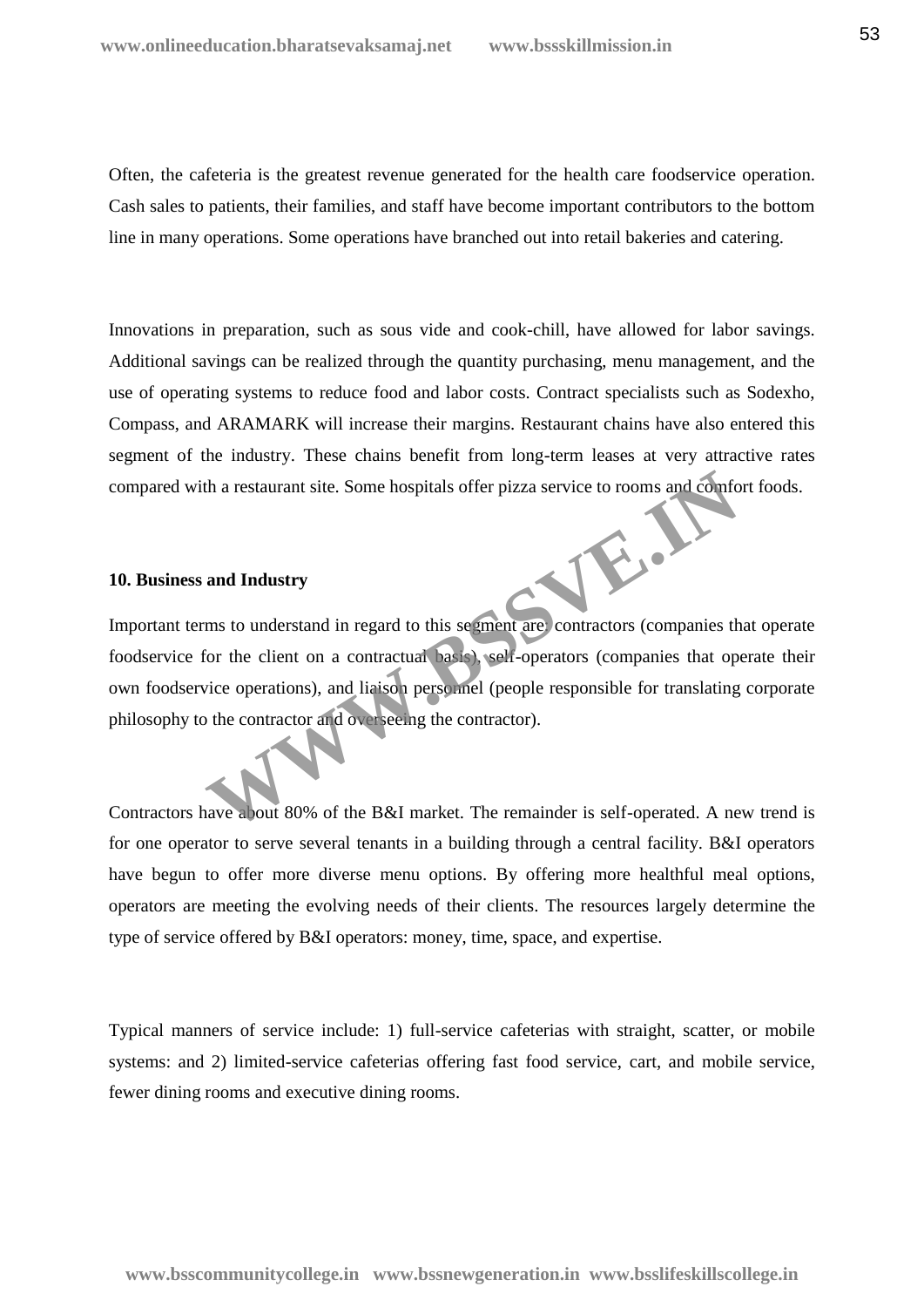# **11. Managed Services Other Than Food**

Many companies have expanded their service beyond food to include other areas of facilities management including:

- Housekeeping/custodial/environment services
- Maintenance and engineering
- Grounds and materials management
- Office and mail service
- Concierge services
- Patient transportation services for hospitals

# **12. Leisure and Recreation**

Leisure and recreation is probably the most fun area of the foodservice industry to work in: stadiums, arenas, theme parks, national parks, state parks, zoos, aquariums, and other venues where food and beverage are provided for large numbers of people are leisure and recreation operations

W.B.

# **13. Stadium Points of Service**

Points of service include vendors, concession stands, and restaurants. A major point of service is the food and beverage offered in the premium seating areas known as super boxes, suites, and skyboxes. It is possible for all of these points of service to go on all at once and serving upwards 60,000 to 70,000 fans. To feed all these people many foodservice companies have contracts with the stadiums and arenas.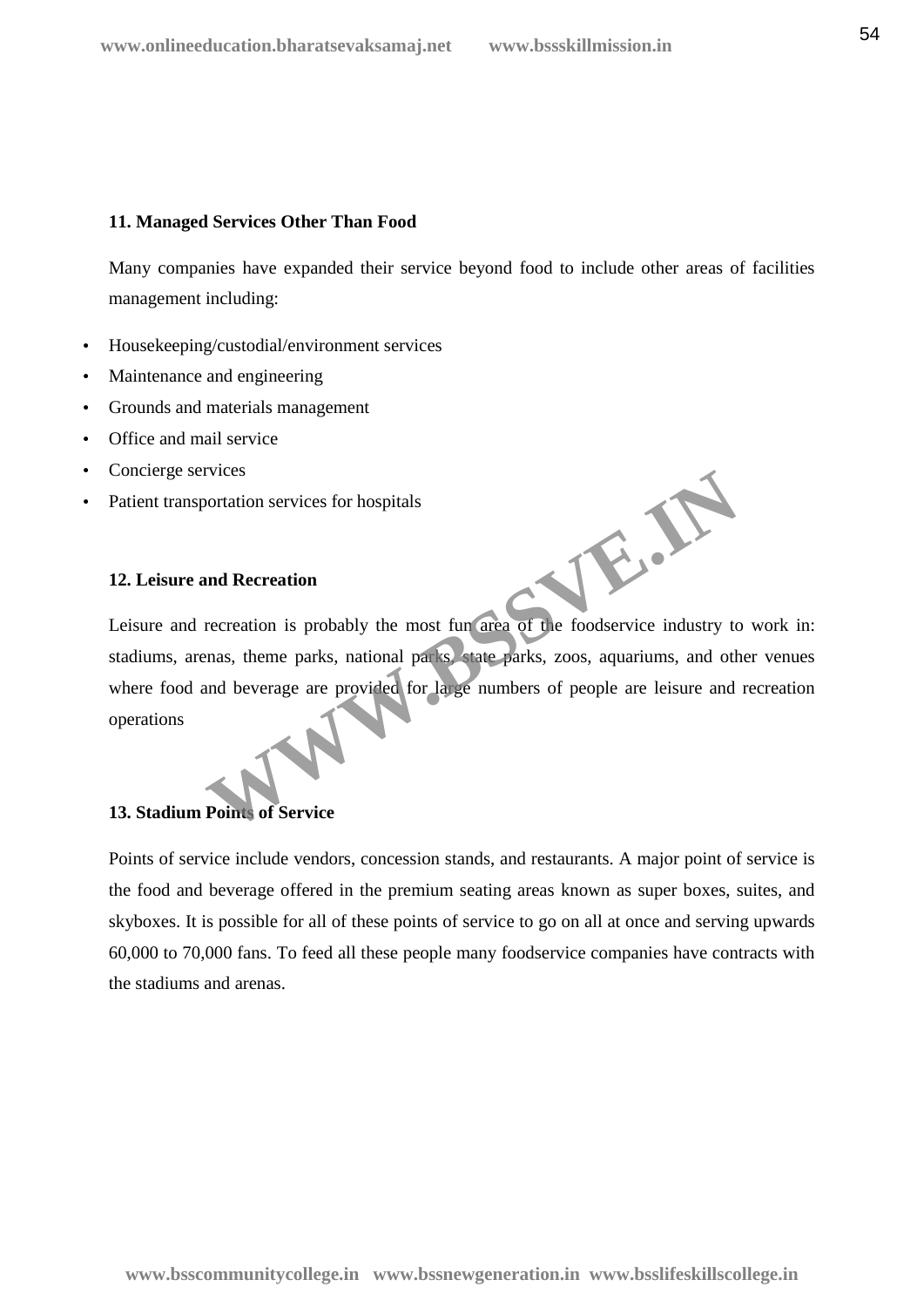# **14. Other Facilities**

The same food companies that serve the stadiums and arenas contract most U.S national parks. These parks have hotels, restaurants, snack bars, gift shops, and myriad other service outlets. Another venue that requires foodservice is tournaments.

#### **15. Advantages and Disadvantages**

Advantages of careers in this area include the unique opportunity to see professional and amateur sporting events as much as you please, to be in rural, scenic areas and enjoy the great outdoors, to provide a diverse set of services for the guests or fans, and to have a set work schedule. With recent growth in this segment, many new career openings are now being offered. Disadvantages include large amounts of people to serve in short periods of time; a work schedule of weekends, holidays, nights; impersonal service, less creativity with food; seasonal employees; and an on/off season work schedule. **WWW.BSSVE.IN**

# **16. Trends in Managed Services**

College and university foodservice managers face increasing challenges. There is an ever-present problem of trying to balance rising costs with decreased revenues. Some of the challenges have come directly from changes like ending blanket board charges in favor of pay as you go systems. Food and utilities costs have continued to rise. Employing students has helped to reduce labor costs. The use of food-to-go, campus cards, 24-hour service, business in health care and nursing homes, and carts at vantage points has increased.

#### **: Beverages**

#### **Topic Objective:**

At the end of this topic student would be able to:

List and describe the main grape varieties.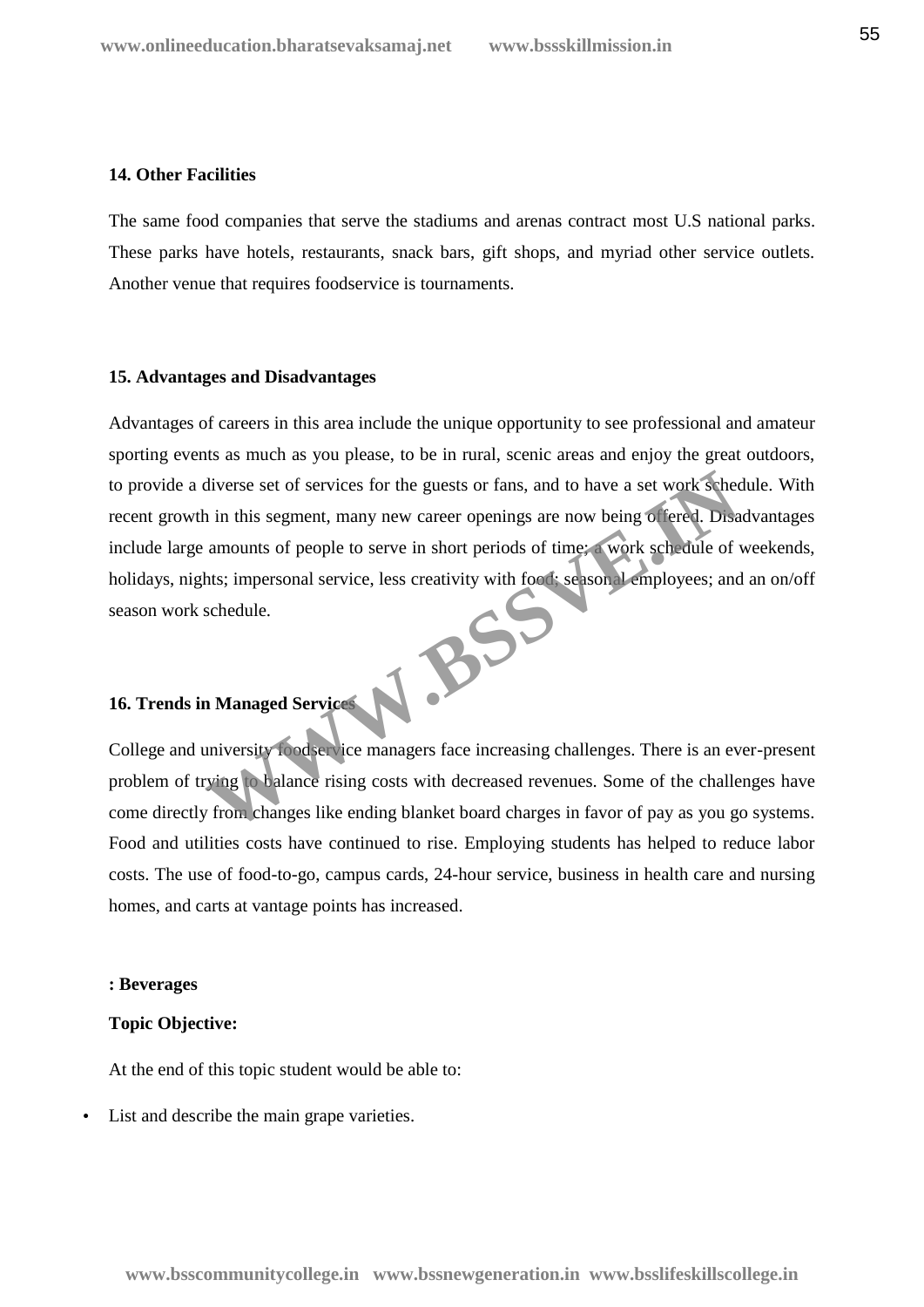- Suggest appropriate pairings of wine with foods.
- Identify the various types of beer.
- List the types of spirits and their main ingredients.
- Explain a restaurants liability in terms of serving alcoholic beverages.

# **Definition/Overview:**

A drink, or beverage, is a liquid specifically prepared for human consumption. In addition to basic needs, beverages form part of the culture of human society. Beverages can be subcategorized into two major classes i.e. alcoholic and non alcoholic. An alcoholic beverage is a drink containing ethanol, commonly known as alcohol, although in chemistry the definition of an alcohol includes many other compounds. Alcoholic beverages, such as wine, beer, and liquor have been part of human culture and development for 8,000 years. While non-alcoholic beverages are drinks that would normally contain alcohol, such as beer and wine but are made with less than .5 percent alcohol by volume. The category includes drinks that have undergone an alcohol removal process such as non-alcoholic beers and de-alcoholized wines. beverage, is a liquid specifically prepared for human consumption. In a beverages form part of the culture of human society. Beverage ed into two major classes i.e. alcoholic and non alcoholic. An alcoholic bining ethanol,

# **Key Points:**

# **1. Wines**

Wine is the fermented juice of ripe grapes or fruit such as blackberries, cherries, etc. Wine may be classified by color (red, white, or rose) or by type (light beverage wines, sparkling wines, fortified wines, and aromatic wines).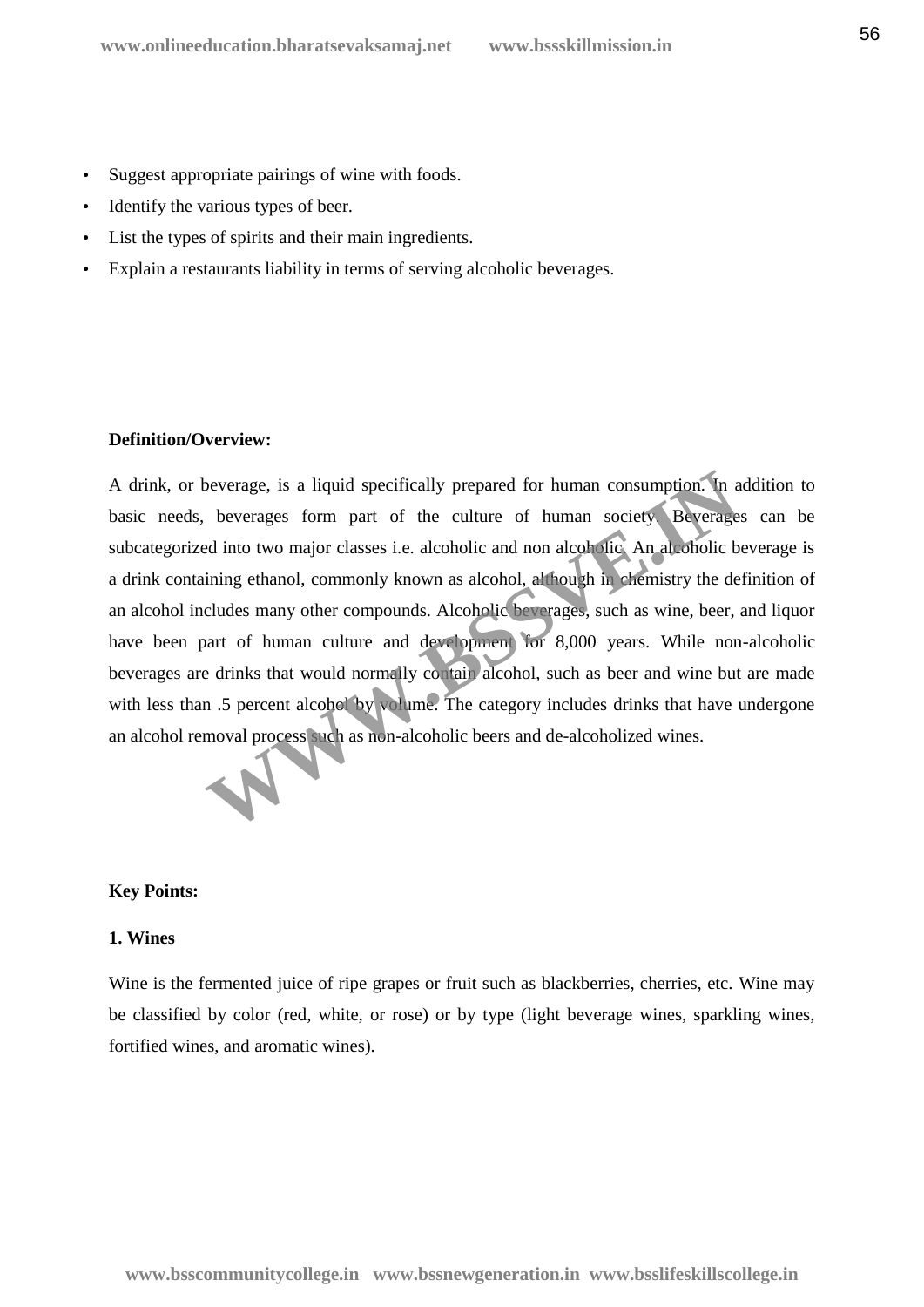#### **1.1. Light Beverage Wines**

These wines are also referred to as still table wines. In the United States, premium wines are named after the grape variety (chardonnay and cabernet sauvignon). In Europe, they are primarily named after the region of origin (Pouilly Fuisse, Chablis).

#### **1.2. Sparkling Wines**

These are wines that contain carbon dioxide and include Champagne, sparkling rose, and sparkling white. The carbon dioxide may be naturally produced or mechanically infused. Only sparkling wine from the Champagne region of France can properly (by law) be referred to as Champagne. The wine owes its unique sparkling quality to a second fermentation in the bottle itself called methode champenoise. sparkling wine from the Champagne region of France can properly (b<br>ed to as Champagne. The wine owes its unique sparkling quality to<br>matation in the bottle itself called methode champenois<br>**Continued Winds**<br>Contribution in

#### **1.3. Fortified Wines**

Sherries, ports, Madeira, and marsalas are fortified wines. This means that they have had brandy or wine alcohol added. This increases the alcohol content to about 20%. They are usually sweeter than regular wines.

# **1.4. Aromatic Wines**

Vermouths and aperitifs are aromatic wines. They have been flavored with herbs, roots, flowers, and/or barks. The wines may be sweet or dry and are reputed to serve as digestive stimulants when sipped before a meal.

# **2. The History of Wine**

Wine has been produced for centuries. The first records of wine-making date back about 7,000 years. Because the wines were often young and very acidic, they were often flavored with spices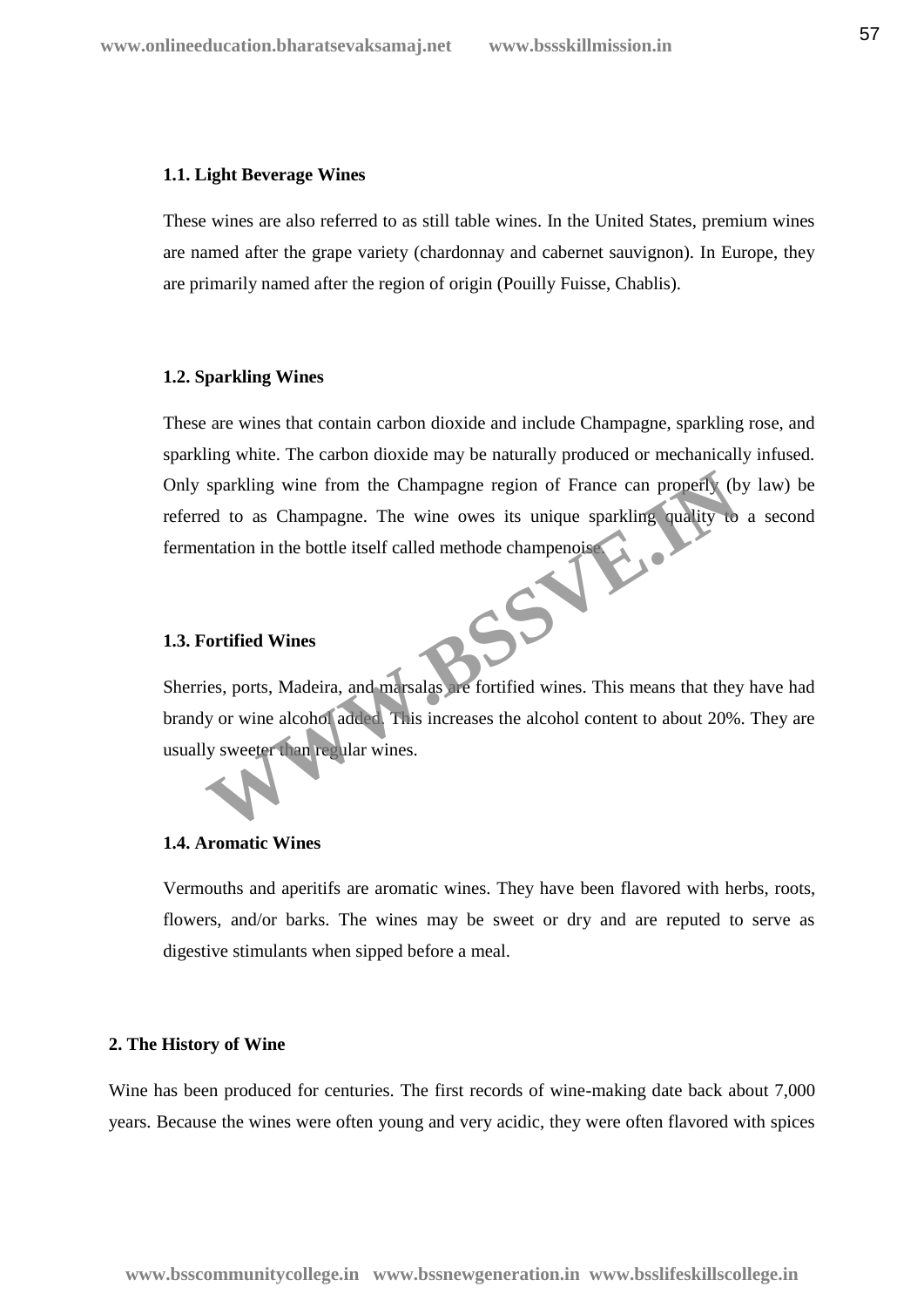and honey. The ancient Egyptians and the Babylonians were the first ones to record the fermentation process. The quality of the wine depends upon the quality of the grape variety, the type of soil, the climate, the skill of the wine-maker, the vineyard, and the method of wine making.

#### **2.1. The Making of Wine**

Wine is made in six steps: crushing, fermenting, racking, maturing, filtering, and bottling. Grapes are harvested in autumn, after they have been scientifically tested for maturity, acidity, and sugar concentration. First the grapes are destemmed and crushed. This forms the must. Then the must is fermented. The fermentation is caused by yeast that naturally occurs on the outside of the grape. The yeast converts the grape sugar to ethyl alcohol. The sweetness or dryness of the wine is controlled at the end of fermentation by adding alcohol, removing the yeast by filtration, or by adding sulfur dioxide.

Red, blush, and rose wines obtain their color by the addition of grape skins. After fermentation, the wine is put into racking containers to settle before being transferred into oak barrels or stainless steel containers to mature. After maturing the wine is filtered to stabilize it and to remove particles from the wine. This process is called fining. Next the wine is clarified by adding egg whites or bentonite and bottled. Fine vintage wines are best drunk at their peak, which may be a few years or decades. We shall also the must is fermentation. First the grapes are destemmed and cruspled. I<br>
ust. Then the must is fermented. The fermentation is caused by years that<br>
s on the outside of the grape. The yeast converts the grape

#### **2.2. Matching Wine with Food**

Traditions have been developed to govern the combination of food and wine. In general, the following traditions apply: White wine is served with white meat, whereas red wines are best with red meats. The heavier the meal, the more robust the wine should be. Champagne can be served throughout the meal. Regional wines are best with food of the region. Sweet wines should be served with foods that are not too sweet. Port and red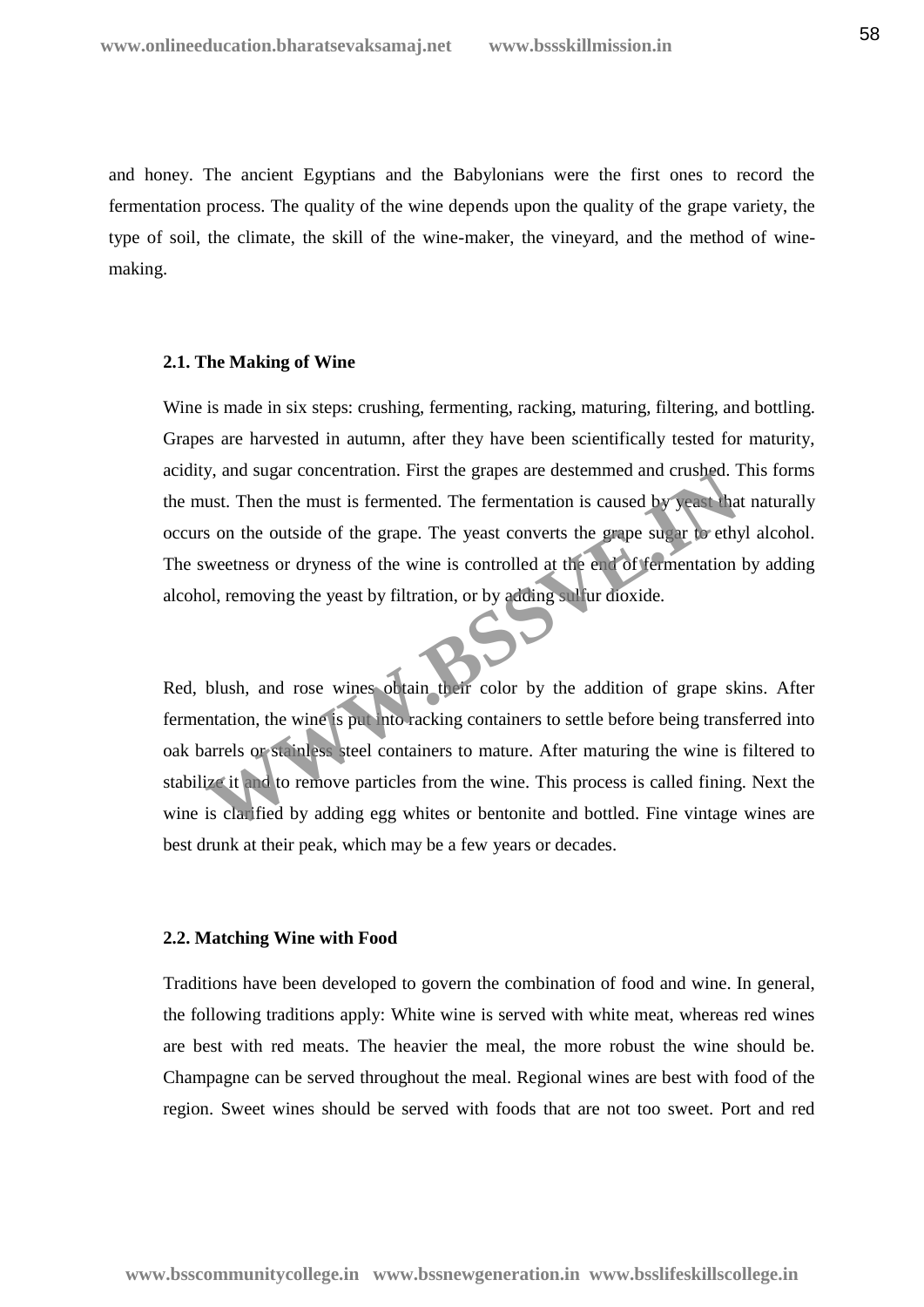wines go well with cheese. Food and wine are described by texture and flavor. However, the most important factors to consider are the richness and lightness of the meal and the wine.

## **3. Major Wine-Growing Regions of Europe and North America**

Germany, Italy, Spain, Portugal, and France are the main European wine-producing countries. France is the most notable of the European countries. not only for wine, but also for cognac and Champagne. Wines are named for the village in which the wine is produced and are an important part of the French culture and heritage**.** In the United States, California is the major wine producing region. There are three principal regions in which wine-makers produce wine in California: north and central coastal region, great central valley region, and southern California region. The Napa and Sonoma Valleys are the two major centers. New York, Oregon, and Washington are other major wine-producing states, as well as are some Canadian provinces. Australia, New Zealand, Chile, Argentina, and South Africa are other parts of the world that produce wines. French culture and nertrage. In the United States, California is the magion. There are three principal regions in which wine-makers product<br>gion. There are three principal region, great central valley region, and southern<br>

Some studies indicate that there may be a relationship between moderate wine consumption and good health.

# **4. Beer**

Beer is a brewed and fermented beverage made from malted barley and other starchy cereals. Beer is brewed from water, malt, yeast, and hops. The first ingredient is water. Water accounts for up to 85 to 89% of the finished beer. Next malt (coarsely ground barley) is added. The grain is germinated to produce an enzyme that converts the grain to sugar. Yeast is used to ferment the grain. The grain is then ground and screened to remove dirt in a process called mashing. Next the mixture is placed into a hopper and heated while being mixed. This mixture, now called wort, is filtered and then placed in a brewing kettle. In the brewing kettle, hops are added and the mixture is brewed for several hours. It is then cooled and then fermented again using pure culture yeast. The brew is then aged for a few days and then placed flavored with hops.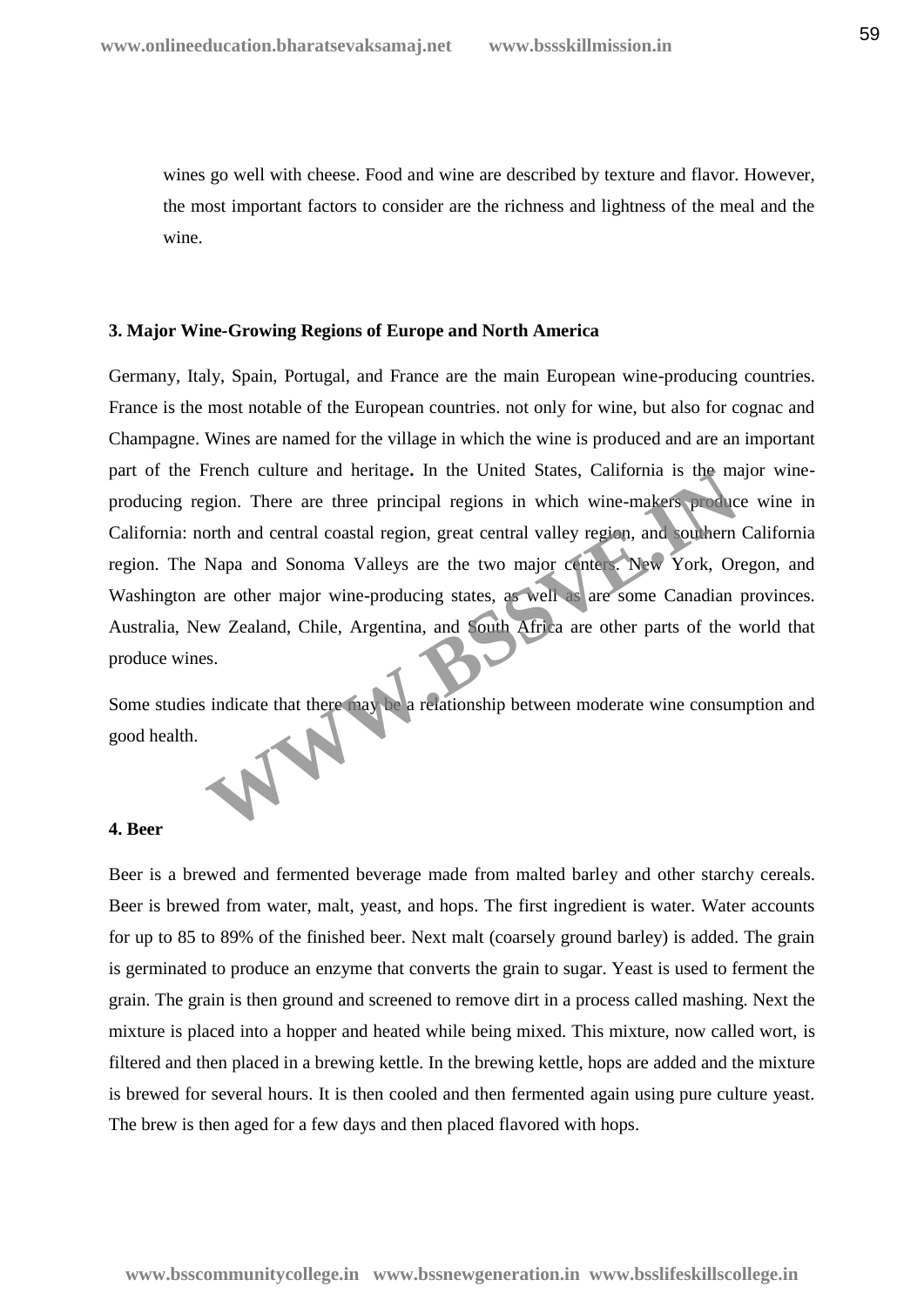The term beer embraces all brewed malt beverages with an alcohol content of 3 to 16%. It includes lagers (light-bodied), ales (more bitter and heavier body), stouts (dark ale with strong malt flavor), and pilsners (made in the style of beer brewed in Pilsen, Czech Republic). Pilsner is not really a beer.

#### **5. Spirits**

A spirit or liquor is made from liquid that has been fermented and distilled and has a high level of alcohol. The level of alcohol is gauged by the proof. The proof is equal to twice the amount of alcohol in the beverage. Spirits are usually consumed before or after the meal rather than with the meal. They are served straight, neat, or mixed with water, soda water, juice, or cocktail mixes. Fermentation of spirits takes place by the action of yeast on sugar-containing substances such as grain and fruit. **WWW.BSSVE.IN**

#### **6. Whiskies**

Whisky is a generic name for the spirit that was originally brewed in Scotland and Ireland. It is made from a fermented mash of grain to which malt (barley) is added. Spirits are naturally white or pale in color. Whiskys color comes from the charred oak barrel in which it is stored. It is stored for a maximum of 12 to 15 years. Many whiskies are aged only 3 to 5 years. To achieve a quality and distinctive taste, whiskies are blended according to the secret recipe of the distillery.

#### **7. White Spirits**

Gin, vodka, rum, and tequila are the most common types of white sprits. Gin is made from juniper berries. It was widely produced in the United States during Prohibition and forms the base of many cocktails. Rum can be light or dark in color. It is distilled from the fermented juice of sugarcane (light rum) or molasses (dark rum). It comes primarily from the Caribbean Islands of Barbados, Puerto Rico, and Jamaica. Tequila is distilled from the agave tequilana (a cactus). Mexican regulations require that tequila be made in the area around the town of Tequila. Tequila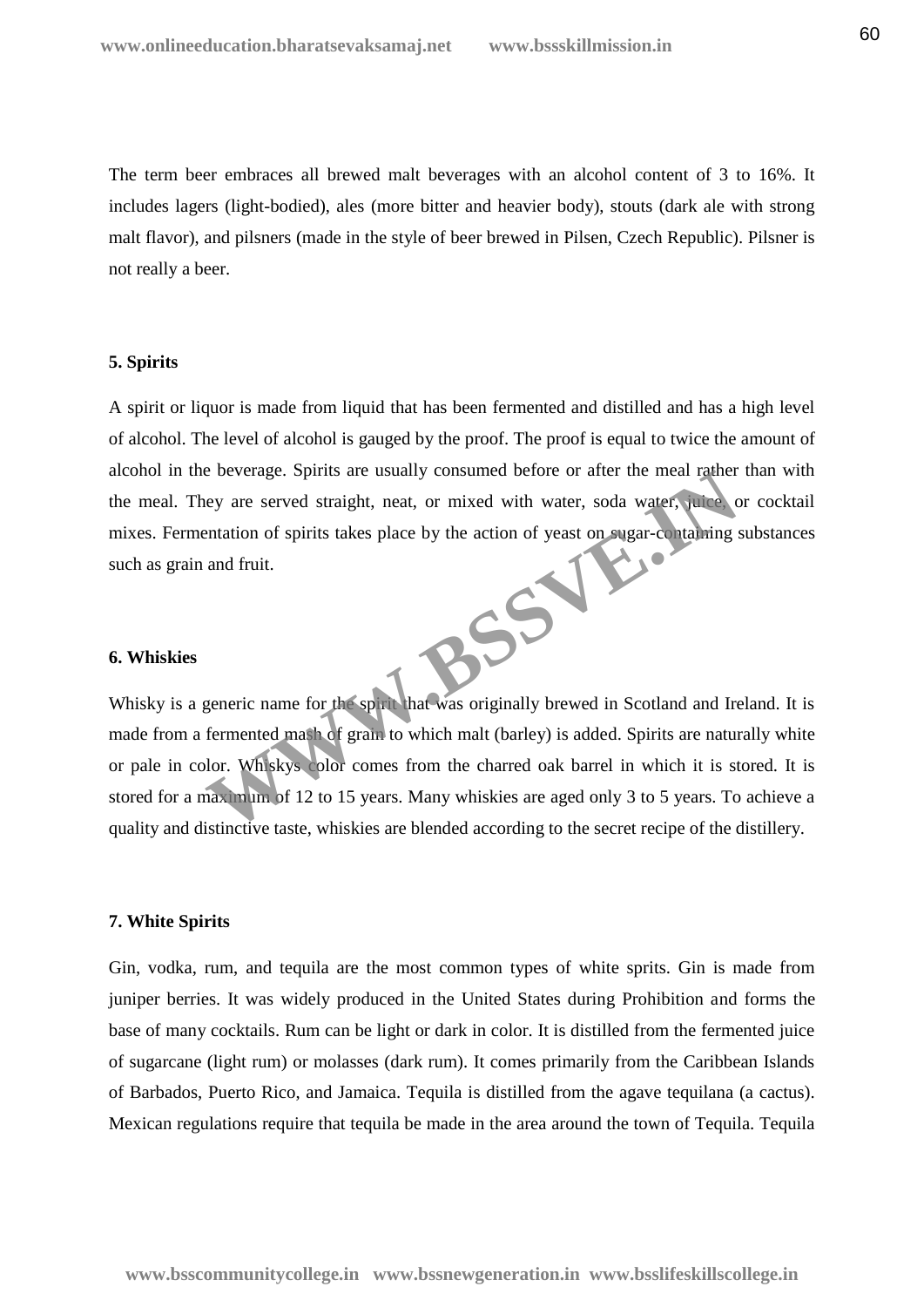may be white, silver, or gold in color. Vodka can be made from many sources including barley, corn, wheat, rye, or potatoes. It lacks color, odor, and flavor and is usually mixed with juices or other mixes.

# **8. Other Spirits**

Brandy is distilled from wine, is sweet and fruity, and served mostly as an after-dinner drink. Cognac is considered to be the best brandy in the world. It is made only in the Cognac region in France. Blending brandies of various ages makes Cognac.

# **9. Cocktails**

Cocktails were first developed in England in the Victorian Era. They became popular during the 1920s. Cocktails are intended to stimulate the appetite or provide the perfect ending to a meal. Cocktails are divided into two categories according to volume: short drinks (up to 3.5 ounces) and tall drinks (up to 8.5 ounces). Several factors account for a good cocktail; these include the balance of ingredients, quality of ingredients, and the skill of the bartender. The first developed in England in the Victorian Fra. They became popular<br>ails are intended to stimulate the appetite or provide the perfect ending<br>divided into two categories according to volume: short drinks (up to 3.<br>as

# **10. Nonalcoholic Beverages**

Nonalcoholic beverages have increased in popularity. Lifestyles have become more healthful, and organizations like MADD (Mothers Against Drunk Driving) have raised awareness.

# **11. Nonalcoholic Beer**

Guinness, Anheuser-Busch, and Miller, along with many other brewers, have developed beer products that have the same appearance as regular beer, but have lower calorie content and 95% to 99% alcohol removed.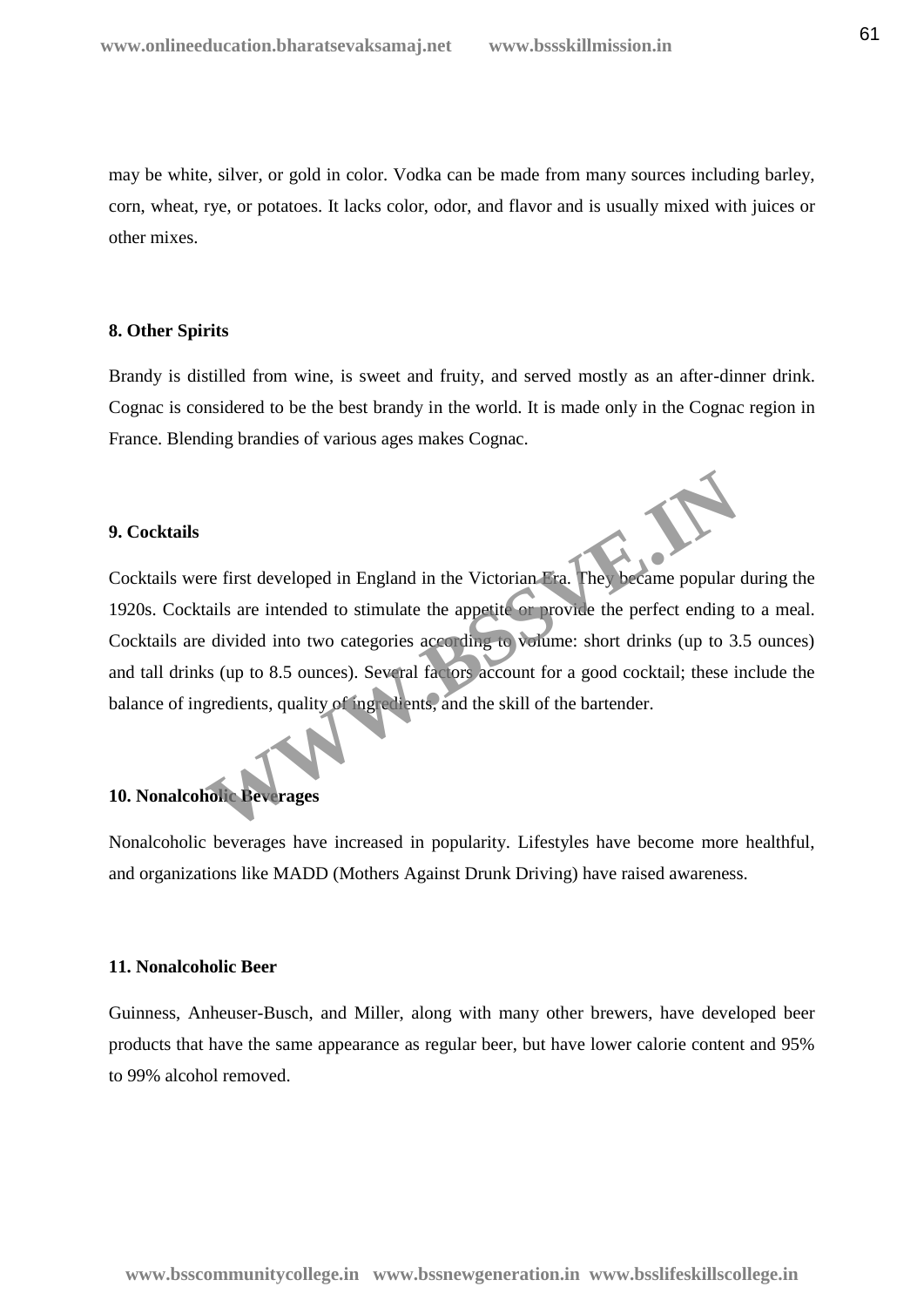# **12. Coffee**

Coffee is increasing in popularity. Sales of specialty coffees exceed \$4 billion. Coffee originally came from Ethiopia and what is now the Yemen Republic. Coffee made its way to Europe through Turkey. Eventually coffee became the social beverage of Europes middle and upper classes. The Dutch introduced coffee to the United States. Brazil produces more than 30% of the worlds coffee. Coffee may be roasted from light to dark according to preference. Light roasts are usually used in canned or institution roasts. Most people prefer medium roasts, generally considered to be all-purpose. Specialty stores prefer full, high, or Vienna roast. Dark roasts have a rich flavor. Espresso is the darkest of all roasts. Decaffeinated coffee has had the caffeine removed by either water or solvents.

# **13. Tea**

Steeping the leaves of the tea plant in boiling water makes tea. It is consumed hot or cold and is second to coffee in terms of commercial importance. Tea leaves have more than twice the caffeine of coffee beans. Popular types of tea are Oolong, Darjeeling, Dooars, Orange Pekoe, Sumatra, and Java. Extract of solvents.<br>
Leaves of the tea plant in boiling water makes tea. It is consumed hot or c<br>
offee in terms of commercial importance. Tea leaves have more than<br>
offee beans. Popular types of tea are Oolong, Darjeelin

# **14. Carbonated Soft Drinks**

Coca-Cola and Pepsi are the dominant brands in the soft drink market. In the early 1970s, diet colas were introduced and soon took command of 10% of the market. Companies are expanding internationally to increase sales as the domestic market has virtually been saturated. As much as 66% of Coca-Colas profits came from international sales.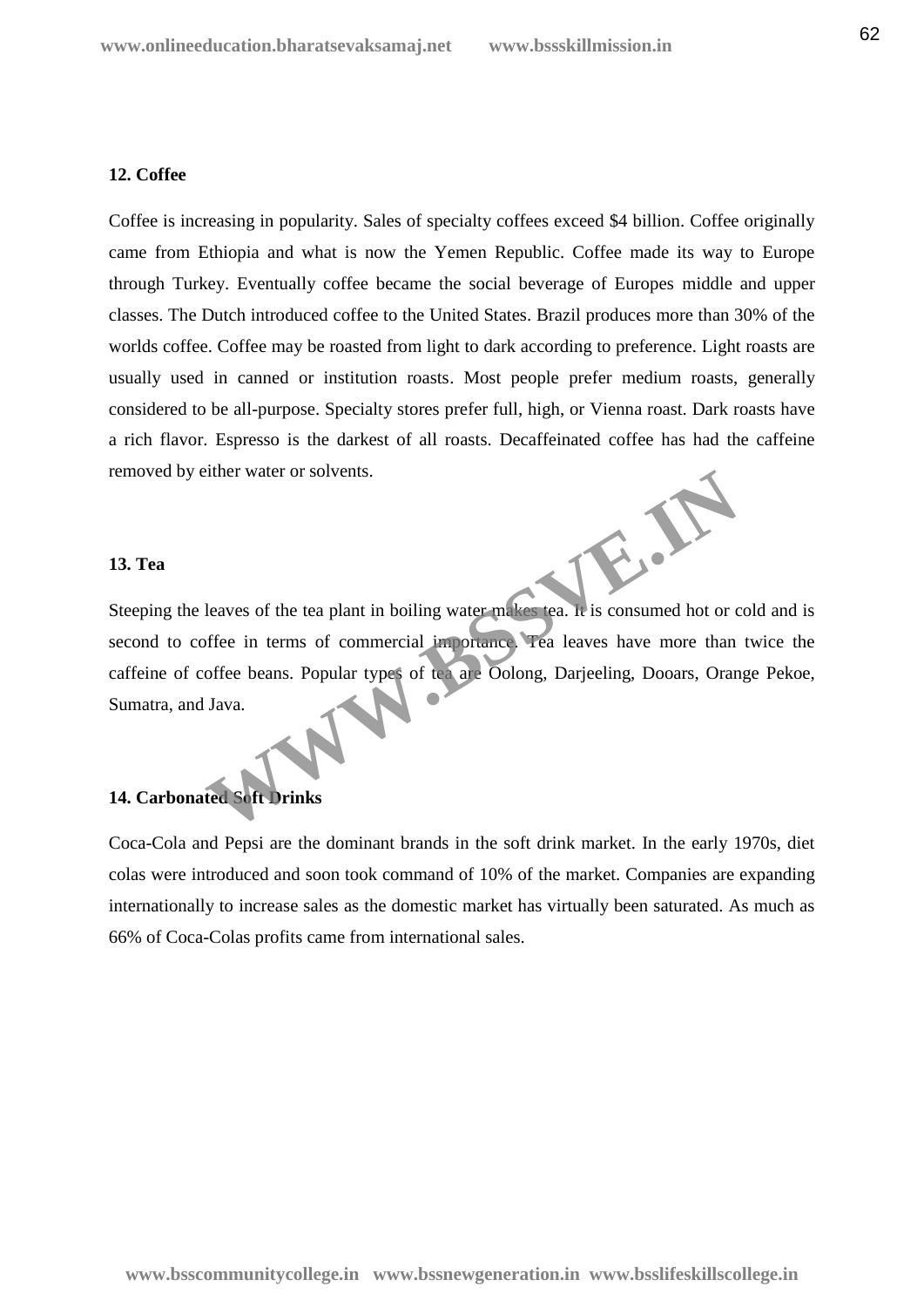# **15. Juices**

Popular cocktails of nonalcoholic (virgin cocktails) have been popular for years. Juice bars are a relatively new development. They specialize in quick, healthful drinks. Some offer smart drinks that are supposed to boost energy and concentration.

# **16. Bottled Water**

Bottled water was popular in Europe when water was not safe to drink. It has gained popularity in the United States and other developing countries.

# **17. Bar and Beverage Management**

Bar and beverage management requires the same sequence of steps as foodservice management.<br>17.1. Bar Setun

# **17.1. Bar Setup**

The physical setup of a bar is critical to its overall success. The area must be designed to be pleasing to the customer as well as efficient and smooth in operation. Beverage Management<br>
Trage management requires the same sequence of steps as foodservice management<br>
Bar Setup<br>
Mysical setup of a bar is critical to its overall success. The area must be determined<br>
to the extension as we

#### **17.2. Inventory Control**

A program of inventory control accomplishes the following: safeguarding the companys assets, providing reliable accounting records, promoting operational efficiency, and adhering to company policies**.** Training is an important element in implementing inventory control. Theft may occur in many waysgiving away drinks, over pouring, mischarging for drinks, selling a call liquor at a well price, and stealing of bar beverages by employees. A good control process will have systems to detect these problems.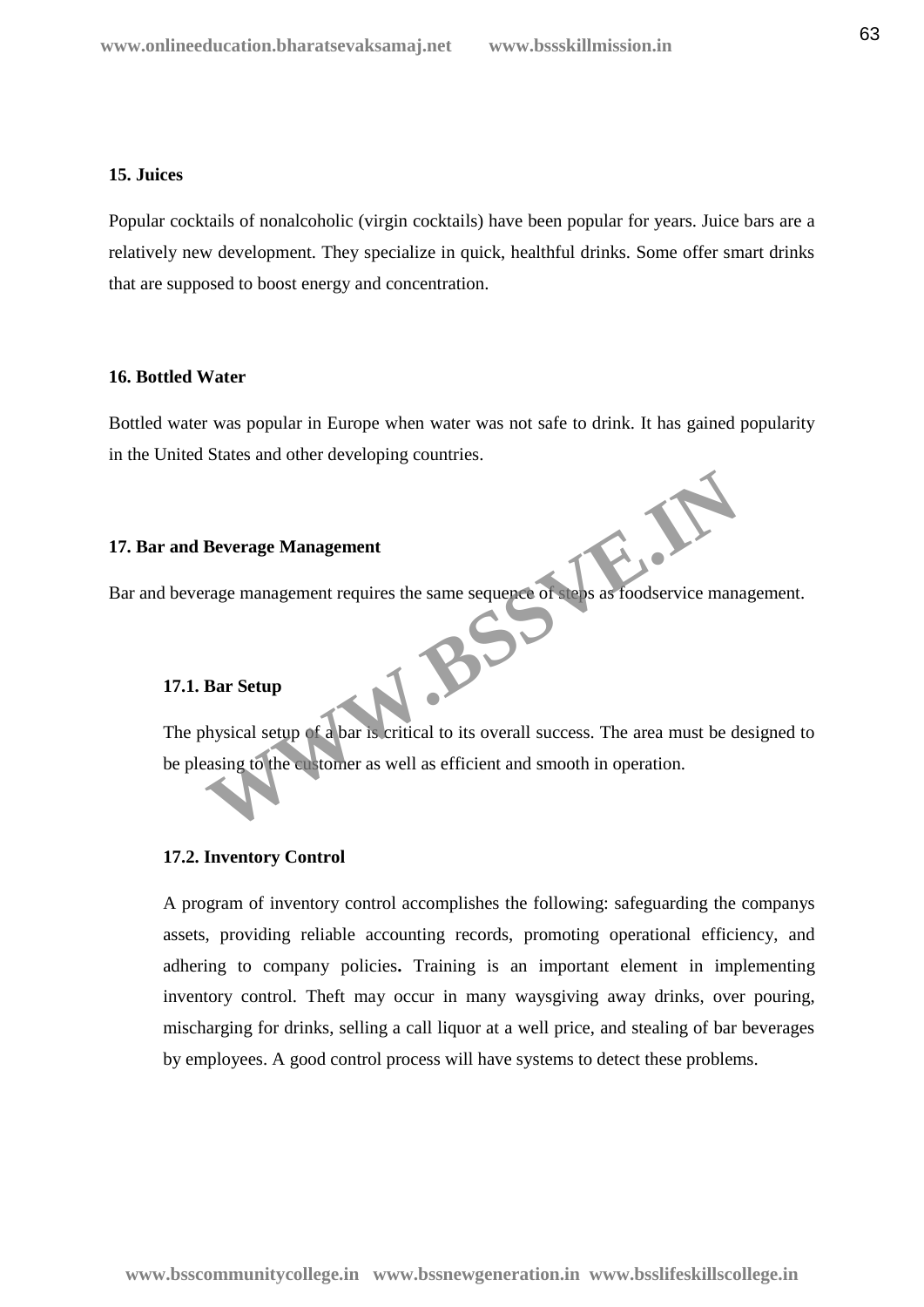# **18. Personnel Procedures**

A key component of internal control is having procedures in place for screening and hiring bar personnel. Bar managers must implement several other procedures to control inventory and reduce the likelihood of employee theft. Spotters are one method often used by managers. Spotters are hired to act like normal bar customers but are actually observing the bartender. Another method is a bank switch in the middle of a shift.

# **19. Restaurant and Hotel Bars**

The bar in restaurants is often used as a holding area to manage the flow of guests into the dining room. This prevents the kitchen from getting backed up with too many orders at one time and can generate substantial profits. Beverages generally account for 25 to 30% of total sales of the restaurant. Bars carry a range of each spirit. The well package is the least expensive pouring brand used at the bar. The call package is the group of spirits that the bar offers to guests who ask for a particular brand name. These spirits are more expensive. WWW.BS

#### **20. Nightclubs**

There are several types of nightclubs. Some offer one type of music while others offer several different types of music. Clubs charge an entrance fee and a higher fee for drinks than do restaurants. The nightclub business tends to fluctuate with trends. What is in this year may be out next year.

#### **21. Microbreweries**

Microbreweries brew their own beer onsite to meet the taste of local customers. These craft breweries produce up to 15,000 barrels of beer a year. One reason for success is the wide variety of styles and flavors of beer they produce. Microbreweries can produce a wide variety of ales,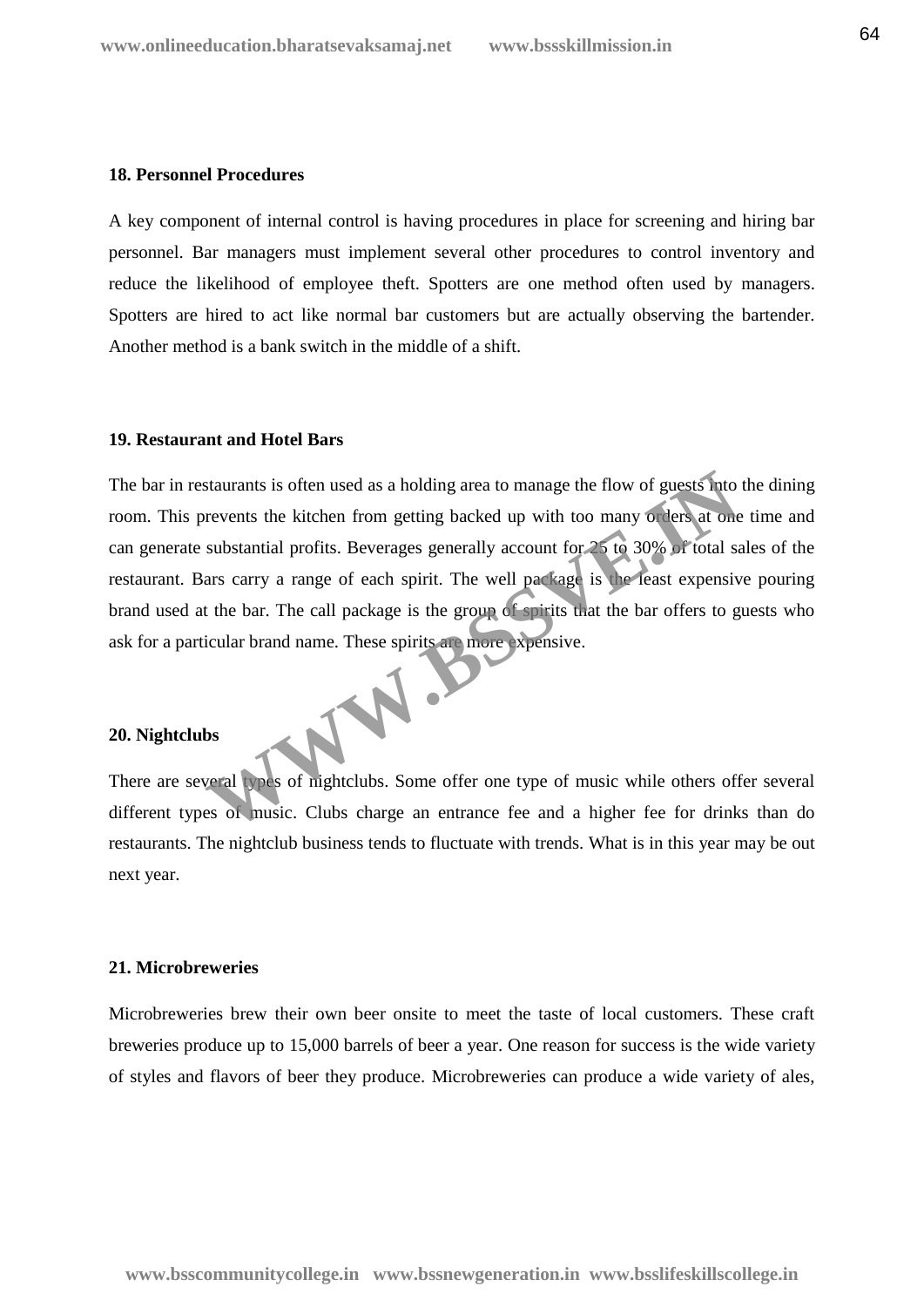lagers, and other beers, the quality of which depends largely on the quality of the raw materials and the skill of the brewer.

#### **22. Sports Bars**

Sports bars have always been popular and have become more so in recent years. Satellite television coverage of top sports events has helped to draw large numbers of guests.

# **23. Coffee Shops**

Coffeehouses were originally based on the Italian bars, which were deeply rooted in the Italian espresso tradition. This concept was recreated in the United States. The original concept, however, was modified to include a wider variety of beverages and styles of coffee to meet customer taste. Cyber cafes, a new coffeehouse trend, offer the use of computers, with Internet capabilities, for about \$6 an hour.<br>24 I internet capabilities, for about \$6 an hour. were originally based on the Italian bars, which were deeply rooted in<br>ition. This concept was recreated in the United States. The original<br>is modified to include a wider variety of beverages and styles of coffe<br>e. Cyber c

# **24. Liquor Liability and the Law**

Owners, managers, bartenders, and servers may be liable under the law if they serve alcohol to minors and/or to people who are intoxicated. Dram shop laws govern the sale of alcoholic beverages. These laws were enacted in the 1850s and specify that owners and operators of drinking establishments are liable for injuries caused by intoxicated customers.

Underage drinking has become a major issue for operators of bars. To combat underage drinking, tools like booklets showing the authentic design of each states driver's licenses and training programs have been developed. Other prevention programs include designated drivers. Some operations provide free nonalcoholic beverages to guests who refrain from alcoholic beverages in order to be sure that their friends get home safely. Many operations have benefited from lower insurance premiums and legal fees. The National Highway Traffic Safety Administration has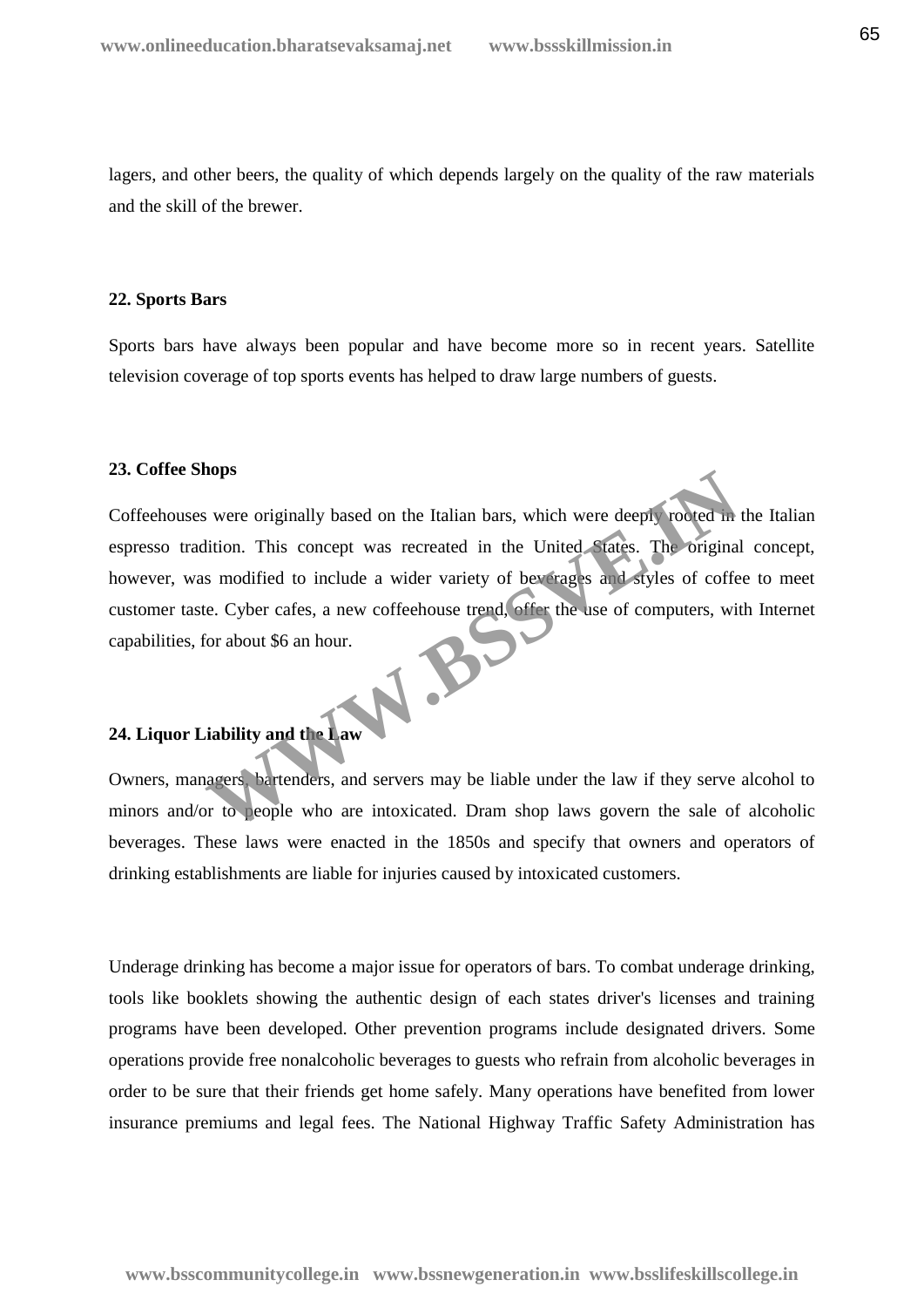instituted many campaigns to reduce the number of alcohol-related accidents and fatalities. Underage drinking poses a high risk and is more likely to kill adolescents than all illegal drugs combined. Motor vehicle crashes are the leading cause of death for teens. Alcohol also increases the likelihood for emotional illness and unsafe sex practices. Bars are cracking down on underage drinking.

# **25. Trends in the Beverage Industry**

Some trends include the comeback of cocktails, designer bottled water, microbreweries, more wine consumption, an increase in coffeehouses and coffee intake, and increased awareness and action to avoid irresponsible alcoholic beverage consumption **WWW.BSSVE.IN**

# **: Recreation, Theme Parks, And Clubs**

### **Topic Objective:**

At the end of this topic student would be able to:

- Discuss the relationship of recreation and leisure to wellness.
- Explain the origins and extent of government-sponsored recreation.
- Distinguish between commercial and noncommercial recreation.
- Name and describe various types of recreation clubs.
- Identify the major U.S. theme parks.
- Describe the operations of a country club.

#### **Definition/Overview:**

Recreation activities include all kinds of sports, both team and individual. They are an integral part of the nations total social, economic, natural resource, and urban environment.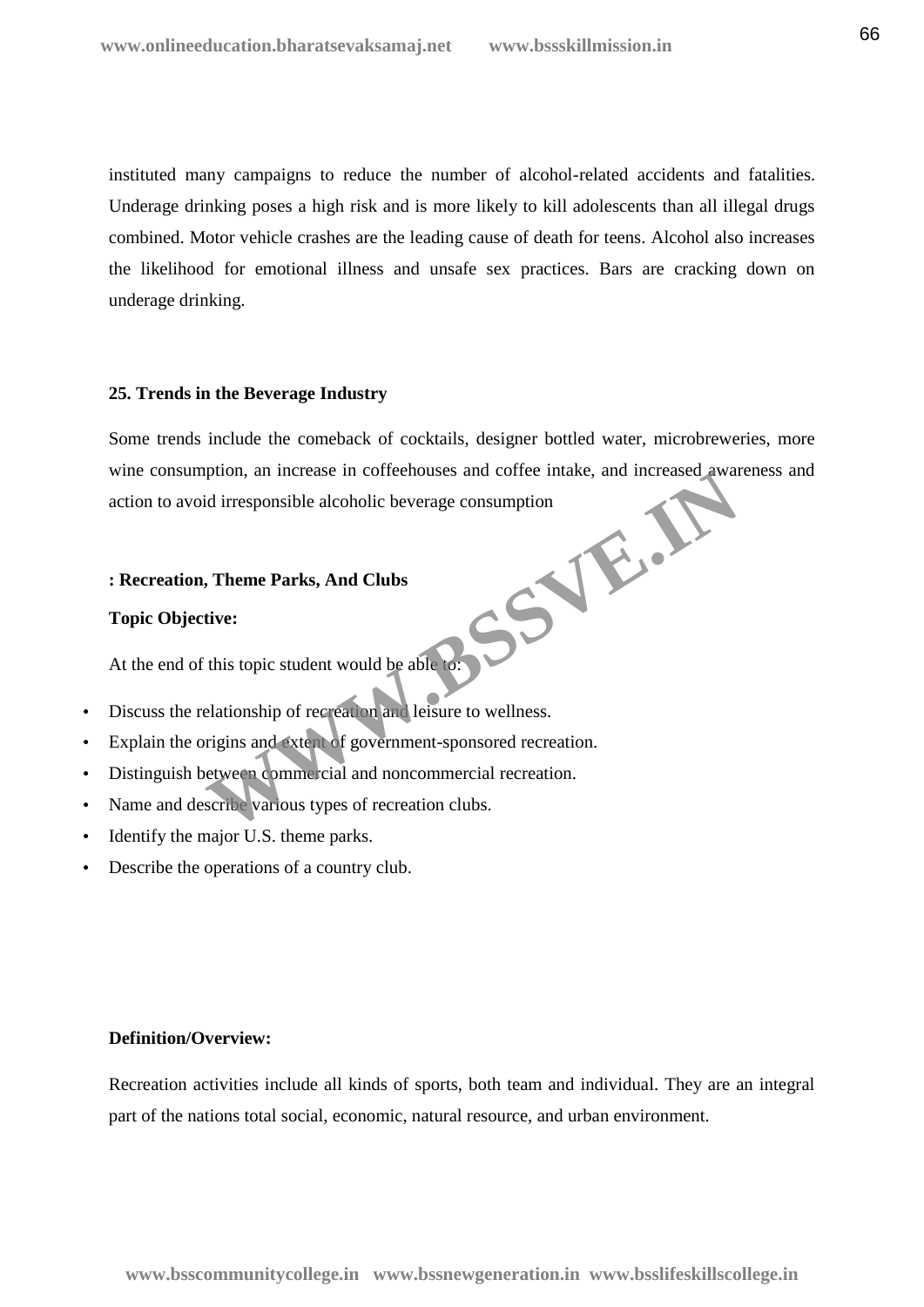# **Key Points:**

# **1. Recreation in Life**

Life has become more complex, and as a result people have become more stressed. Recreation can provide balance and a harmony in life that will lead to wellness and wholeness. Recreation includes any activity that a person chooses to participate in during his or her free time for enjoyment or relaxation. History shows a direct link between leisure and the advancement of civilization. Passive recreational activities include reading, fishing, playing and listening to music, gardening, playing computer games, and watching television and movies.

# **2. Government-Sponsored Recreation**

Various levels of government maintain parks and recreation and leisure services. The general welfare clause of the Constitution has become a legal basis for federal action affecting leisure pursuits. The government raises revenues from income taxes, sales taxes, and special-use taxes to support the operation of the parks. Transient occupancy taxes (TOT) also provide support. Passive recreational activities include reading, fishing, playing and living, playing computer games, and watching television and movies<br> **Example 18 Subset of the Constitution has become a legal basis for federal action a** 

Funding is distributed to various recreation and leisure organizations at the federal, state, city, and town levels. These organizations may range from cultural pursuits to outdoor recreation. Perceptions and attitudes influence whether or not individuals participate in recreation. Demographics also impact these decisions. Recreation professionals face a number of political and legal challenges. Comprehensive planning, land classification systems, land-use planning, funding, and differences in purpose are among the factors to be considered.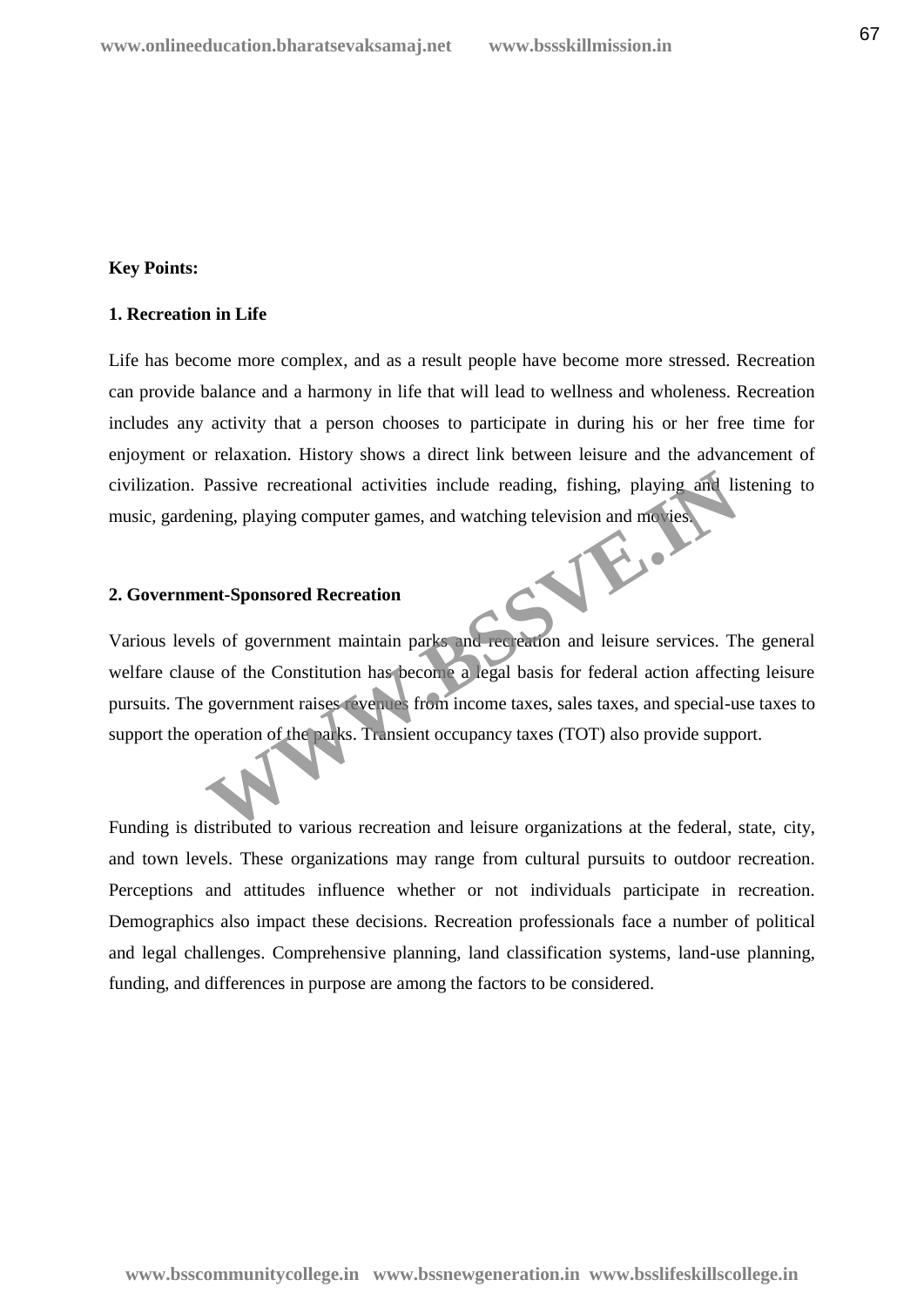## **3. National Parks in the United States**

The National Parks Service was founded in 1916 by Congress to conserve park resources and to provide for their use by the public. The Parks Service also manages many other heritage/historical attractions. There are 367 national parks in the United States. These parks have more than 272 million visitors per year. The Parks Service also works toward understanding and preserving the environment.

# **4. Public Recreation and Park Agencies**

During the early part of the 19th century the parks movement expanded rapidly as a responsibility of government and voluntary organizations. The New England Association of Park Superintendents was established to bring together park superintendents and promote their professional concerns. More and more, city governments are providing recreation facilities, programs, and services. Government recreation facilities include golf courses, swimming pools, bathing beaches, picnic areas, winter sport facilities, game fields, and playgrounds**.** early part of the 19th century the parks movement expanded rap of government and voluntary organizations. The New England Association<br>the was established to bring together park superi tendents and proc<br>concerns. More and m

# **5. Commercial Recreation**

Recreation management came of age in the 1920s and 1930s when recreation and social programs were offered as a community service. College degrees began to be offered in recreation management. Both public and private sector recreation management has grown rapidly since 1950. Commercial recreation has been defined as recreation that the consumer pays for and the supplier expects a profit from.

# **6. Theme Parks**

Theme parks create an atmosphere of different places and times and usually concentrate on a dominant theme. Architecture, landscaping, shows, and merchandise are all focused on the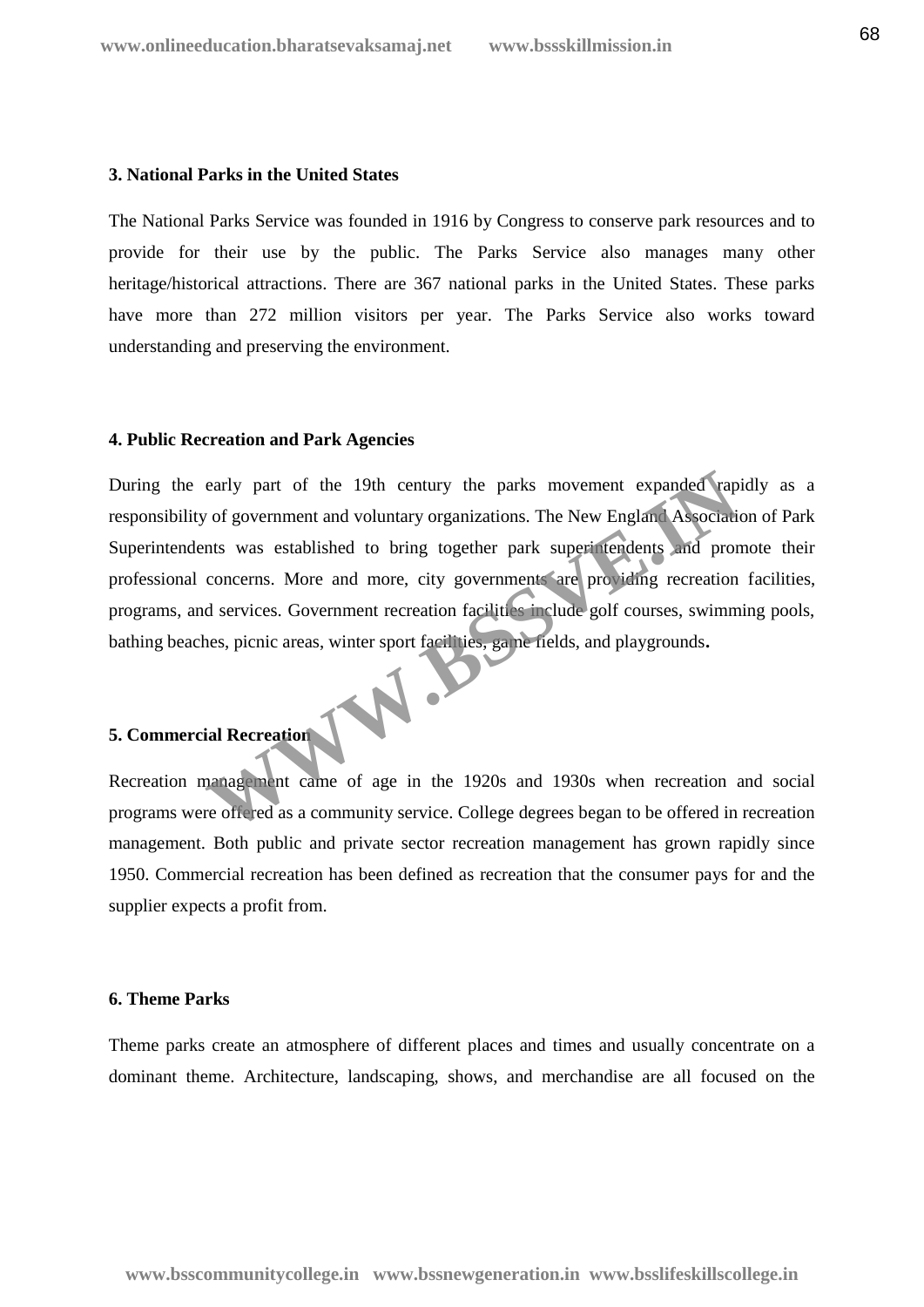theme. An example of theme parks is Sea World. Disney resorts include Walt Disney World (including the Magic Kingdom, Epcot, and DisneyMGM Studios) and Disney Land.

# **7. Clubs**

Private clubs are places where members gather for social, recreational, professional, or fraternal reasons. Club management is similar in many ways to hotel management. Managers are responsible for forecasting, planning, budgeting, human resource development, food and beverage facility management, and maintenance. However, club members are emotionally attached to the organization and often are, or behave like, the owners of the club. Club members pay a fee for membership and annual dues. The Club Managers Association of America (CMAA) is the professional organization that many club managers belong to. There are approximately 6,000 private country clubs in the United States. The CMAA publishes professional guidelines that managers have set for themselves. For membership and annual dues. The Club Managers Association of<br>the professional organization that many club Managers Association of<br>the professional organization that many club managers belong to.<br>y 6,000 private country

# **7.1 Club Management Structure**

The internal management structure of a club is governed by a constitution and bylaws. The members elect the officers and directors of the club. The officers establish policies by which the club will operate. Committees also play an important part in the clubs activities. The role of the club manager has changed due to increasing expectations and now involves a leadership role in the vision and tradition of the club.

# **7.2 Country Clubs**

Country clubs offers recreational facilities; the focus generally is on golf, but tennis and swimming are frequently included. Country clubs usually have one or more lounges and restaurants, and most have banquet facilities. Country clubs have two types of memberships: full and social. Full members are able to use all of the facilities at all times. Social members are only able to attend social facilities.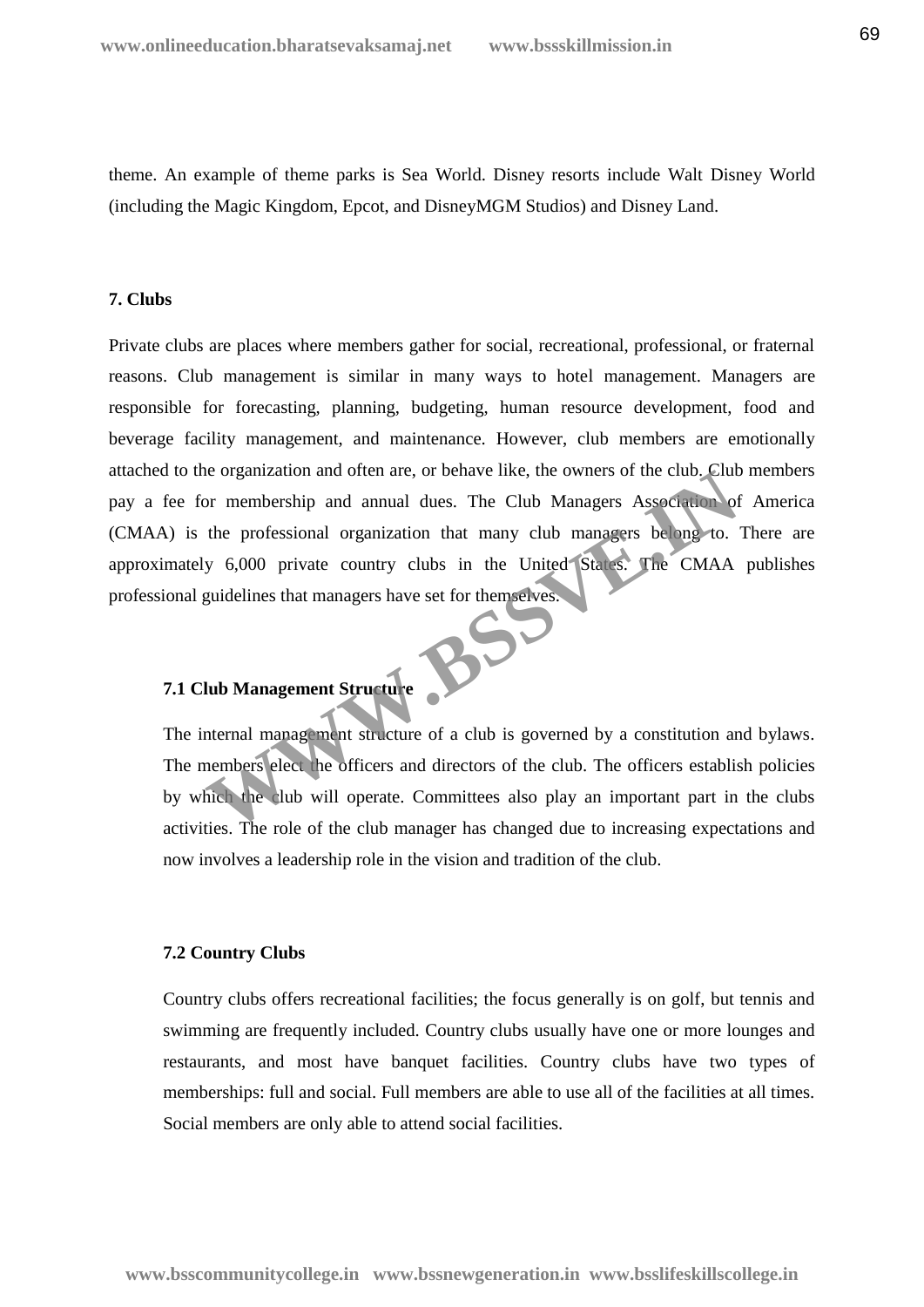#### **7.3 City Clubs**

City clubs are business oriented. They exist to cater to the wants and needs of members. City clubs fall into the following categories: professional, social, athletic, dining, university, military, yachting, fraternal, and proprietary. An example of a City Club is The National Press Club.

Professional clubs are for people in the same profession. Social clubs concentrate on serving the social needs of members who are from similar socioeconomic backgrounds. Athletic clubs provide an outlet for working out, dining, and meeting. Some have sleeping quarters. W.B.

Dining clubs are usually located in large office buildings. University clubs are reserved for alumni. Military clubs cater to both noncommissioned officers (NCOs) and enlisted officers. Fraternal clubs include many special organizations such as the Veterans of Foreign Wars, Elks, and the Shriners. Yacht clubs are based on a sailing theme and have slips to house boats. Proprietary clubs are operated on a for-profit basis. They may be operated by corporations or individuals. People wanting to become members purchase a membership not a share in the club.

#### **8. Noncommercial Recreation: Voluntary Organizations**

Voluntary organizations are nongovernmental, nonprofit agencies, serving the public-atlarge or selected elements with multiservice programs that often include a substantial element of recreational opportunities. Examples include Boys Scouts, Girl Scouts, YMCA, and YWCA. A multipurpose club has more exclusive recreation programs than a health club. Some clubs offer automatic bank tellers, laundry and dry cleaning services, and other services. Revenues come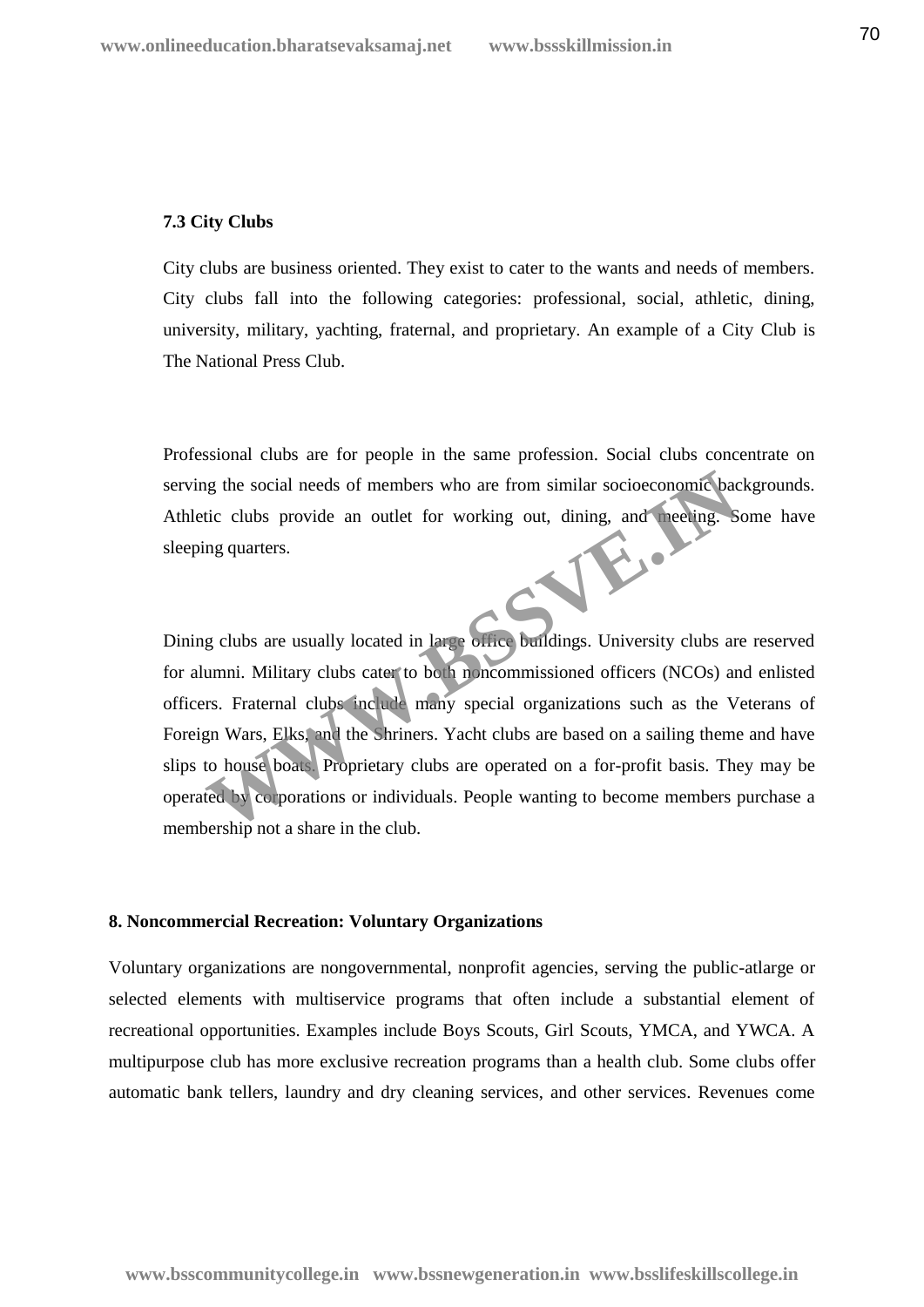from membership fees, food and beverage sales, facility rentals, etc. Human resources account for 66% of expenses at most clubs.

# **9. Campus, Armed Forces, and Employee Recreation**

Colleges and universities provide a major setting for organized leisure and recreational programs with services involving millions of participants each year. Recreational activities help in maintaining student morale and are often used as a means of gaining alumni support.

The Department of Defense has an official policy regarding the obligation of maintaining wellrounded morale, welfare, and recreational programs for the physical, social, and mental well being of its personnel. These services are provided under the auspices of the Morale, Welfare, and Recreation Program (MWR). Recreation is seen as an important part of the employee benefit package for military personnel, along with the G.I. bill, medical service, commissaries, and exchanges. Businesses and industry have realized the importance of promoting employees efficiency. Experts have found that workers who spend time in constructive recreational activities have reduced absenteeism. Many leading corporations have recreation and wellness programs. ent of Defense has an official policy regarding the obligation of particular<br>ale, welfare, and recreational programs for the physical, social and me<br>personnel. These services are provided under the auspress of the Morale<br>o

# **10. Recreation for Special Populations**

Recreation for special population involves professionals and organizations that have a responsibility for serving groups such as the mentally ill, mentally retarded, or the physically disabled. The Special Olympics is an international program of physical fitness, sports training, and athletic competition for children and adults with mental disabilities**.** The program accommodates competitors at all ability levels. The National Recreation and Parks Services, as well as state and local agencies, work closely with Special Olympics.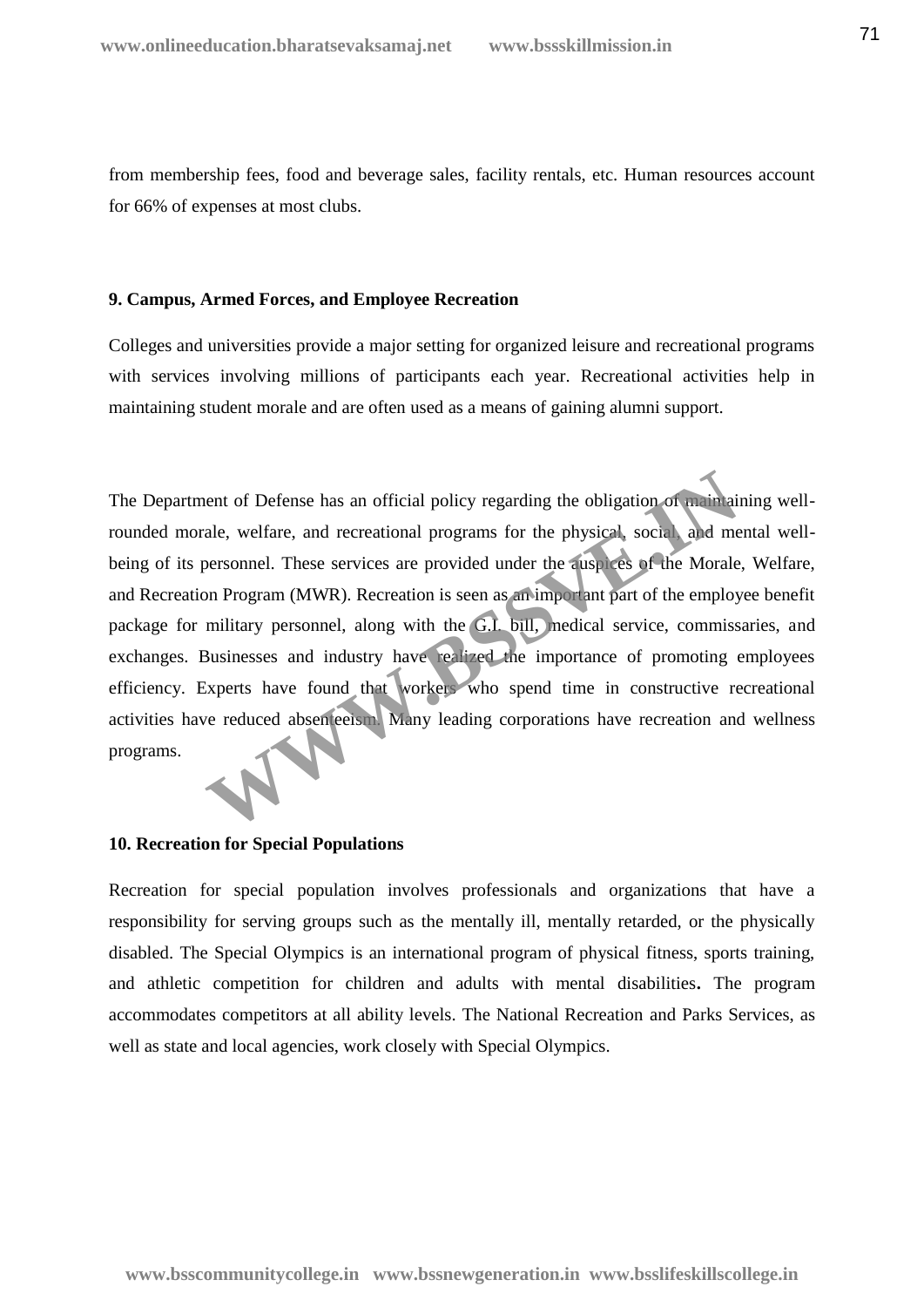# **11. Trends in Recreation and Leisure**

Trends include the following: an increase in all fitness activities, increase in personal leisure time devoted to computer activities, a surge in travel and tourism, special programs targeted to at-risk youths, additional products in the commercial sector, and opportunities for the elderly.

# **: Gaming Entertainment**

# **Topic Objective:**

At the end of this topic student would be able to:

- Outline the history of the gaming industry.
- Describe the various activities related to gaming entertainment.
- Explain how gaming entertainment is converging with other aspects the hospitality business.
- Discuss the controversies surrounding the gaming entertainment industry. WWW.BSC

# **Definition/Overview:**

The gaming industry includes a range of activities including casinos, card rooms, charitable games, lotteries, and wagering. The term handle refers to the amount wagered. Win or gross gambling revenue is the total revenue minus the amount paid out as winnings. More than 70 billion dollars are wagered per year, whereas only about 48 billion dollars per year is actually won by customers. There is a difference between gambling and gaming. Gambling refers to the playing of games of risk for the action or thrill. Gaming, however, includes not only the thrill aspects, but also includes other facets, such as hotel operations, entertainment offerings, retail shopping, and recreation activities.

Gaming entertainment operations have the casino gaming floor as the main focus. High quality food and beverage is a critical element. Other key components include hotel operations,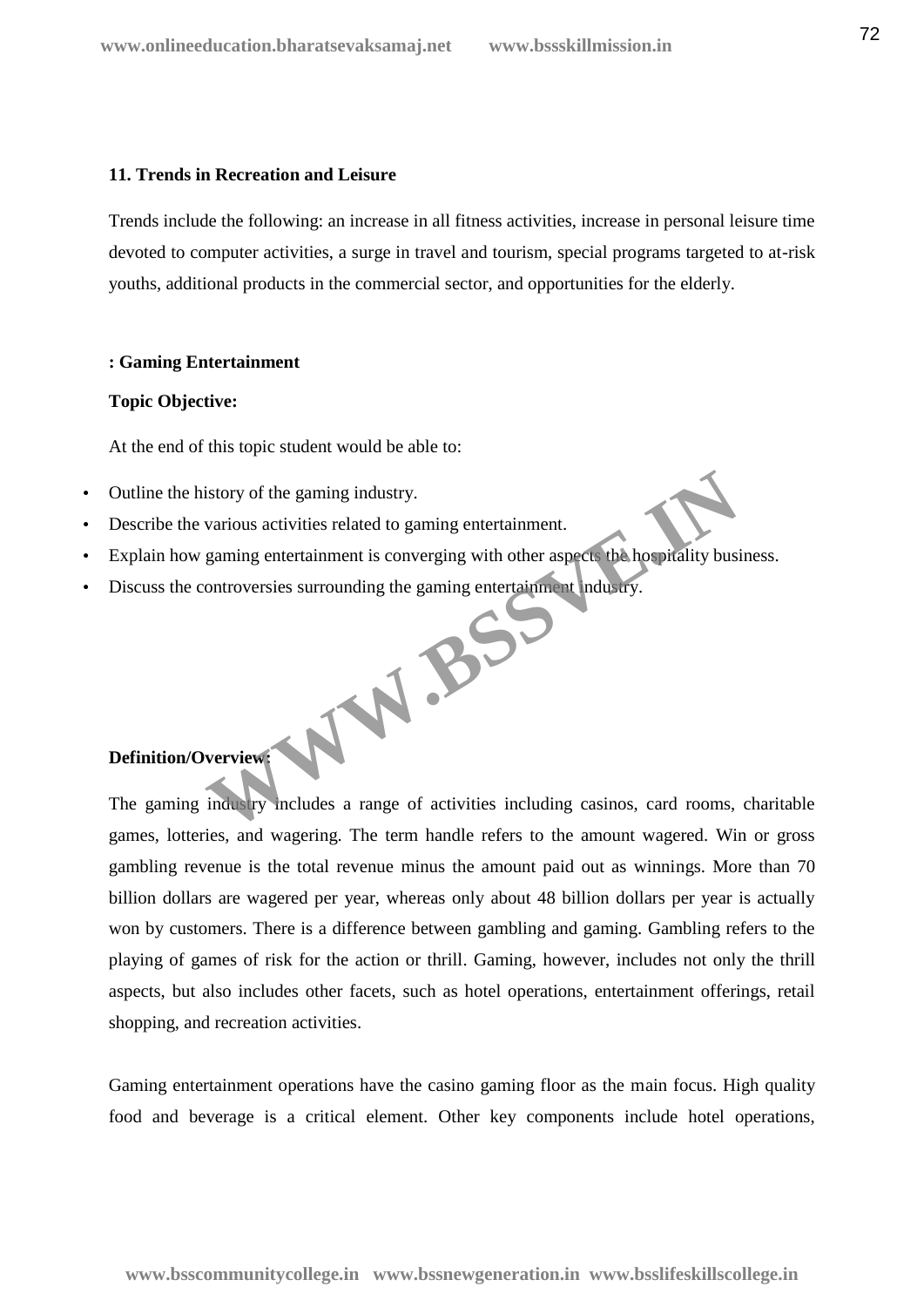entertainment offerings, retail shopping, recreational activities, convention services, and health spas. The gaming entertainment industry differs from the casino industry in the diversity and broadening of the revenue sources. Nongaming revenues can account for as much as 30% of the propertys total revenue. Gaming is popular as an entertainment option: 26% of U.S. households gamble in casinos; more than 90% of U.S. adults say casino entertainment is acceptable for themselves or others. Casino players tend to have high levels of income and education. Operators appreciate the need to know the customers preferences and to tailor their properties to meet those preferences.

## **Key Points:**

## **1. Historical Review of Gaming Entertainment**

Las Vegasthe name alone summons images of millions of neon lights, elaborate shows, outrageous performers, and bustling casinos, where millions are won and lost every night. The gaming entertainment business has its roots in Las Vegas. From the early 1940s until 1976, Las Vegas had a monopoly on the casino business, not the gaming entertainment business. Casinos had no hotel rooms, entertainment, or other amenities. The hotels that existed were just a place to sleep when a guest was not on the casino floor. Casino gambling, seen as a desperate remedy for Atlantic Citys severe economic situation at the time, was approved by a voter referendum in a statewide ballot in November 1976.

W.B.

The development of centralized gaming control by powerful regulatory agencies, such as the Gaming Control Board and the Nevada Gaming Commission**,** was an important development during those early days. In the mid-1970s, a Federal Commission on the Review of the National Policy toward Gambling issued a report stating it was each states government jurisdiction to determine the issue of gambling. Gambling is a general term used for different types of games involving the risk of money or valuables on the outcomes of a game, contest, or other event.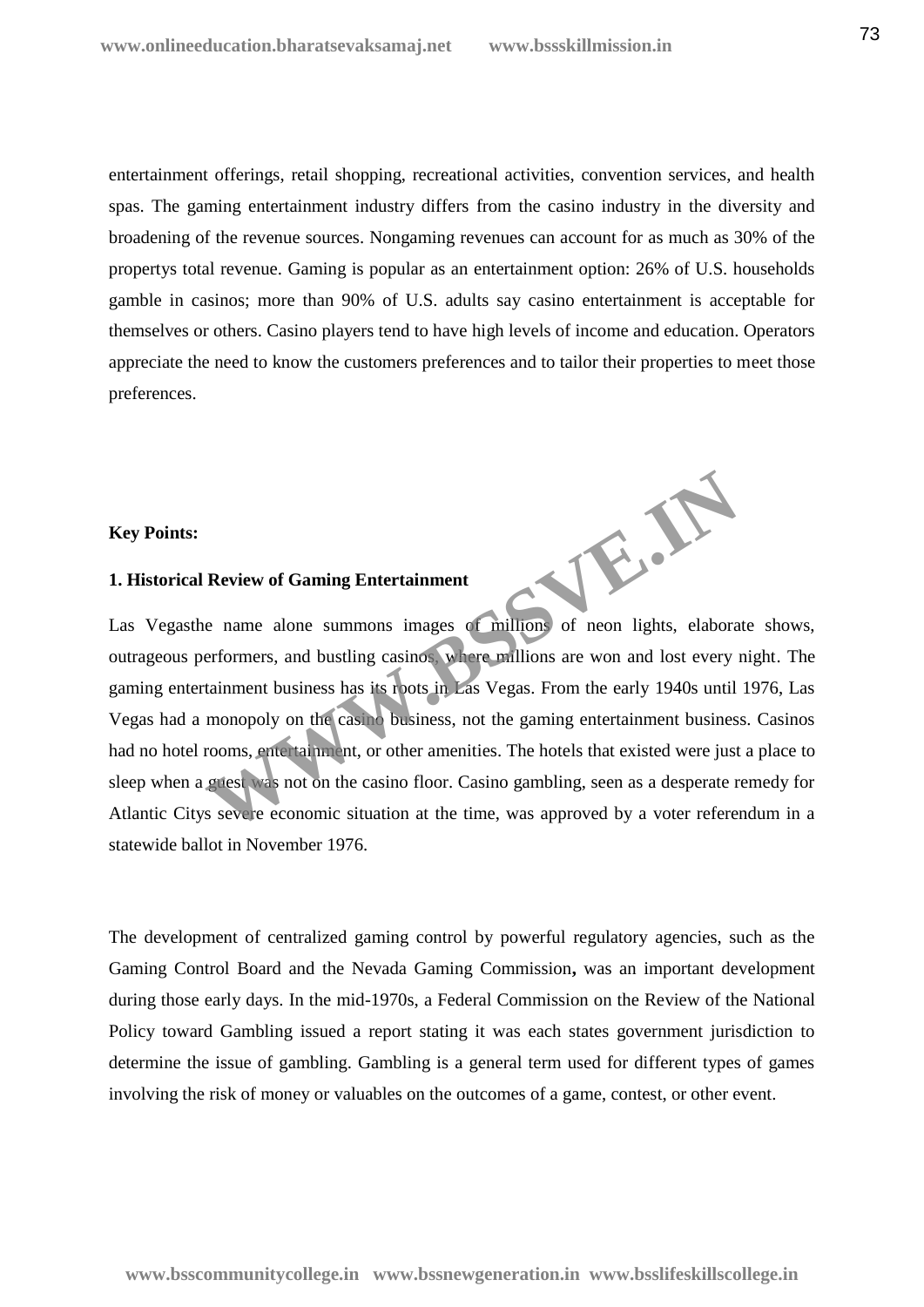## **2. Native American Gaming**

In California v. Cabazon Band of Mission Indians et al. (1987), the Supreme Court decided 63 that once a state has legalized any form of gambling, the Native Americans in that state have the right to offer and self-regulate the same games, without government restrictions.

Congress, which some observers say was alarmed by the prospect of tribal gaming going out of control, responded to these court decisions by passing the Indian Gaming Regulatory Act of 1988 (IGRA). The IGRA provides a framework by which games are conducted to protect both the tribes and the general public.

The three objectives of the IGRA was to provide a statutory basis for operation, provide a statutory basis for regulation, and establish an independent regulatory authority, the National Indian Gaming Commission. There are now 281 Native American gaming facilities in 32 states. The IGRA provides a framework by which games are conducted to provide the general public.<br>
We general public.<br>
We general public.<br>
We general public and establish an independent regulatory authority, the<br>
Independent regul

## **3. Size and Scope of Gaming Entertainment**

Recently, a merging frenzy has occurred in the gaming industry. There are four large casino operators: Caesars Entertainment, MGM Grand Inc., Harrahs Entertainment, Inc., and Mandalay Resort Group. These four hold all the cards in the gaming industry, so to speak!

The gaming entertainment industry pays billions of dollars per year in taxes. Gambling pays taxes to state governments. Casino gaming companies pay an average of 12% of total revenues in taxes. Since the early 1970s, the ownership of casinos has shifted predominately to publicly held companies whose shares are traded on the major stock exchanges.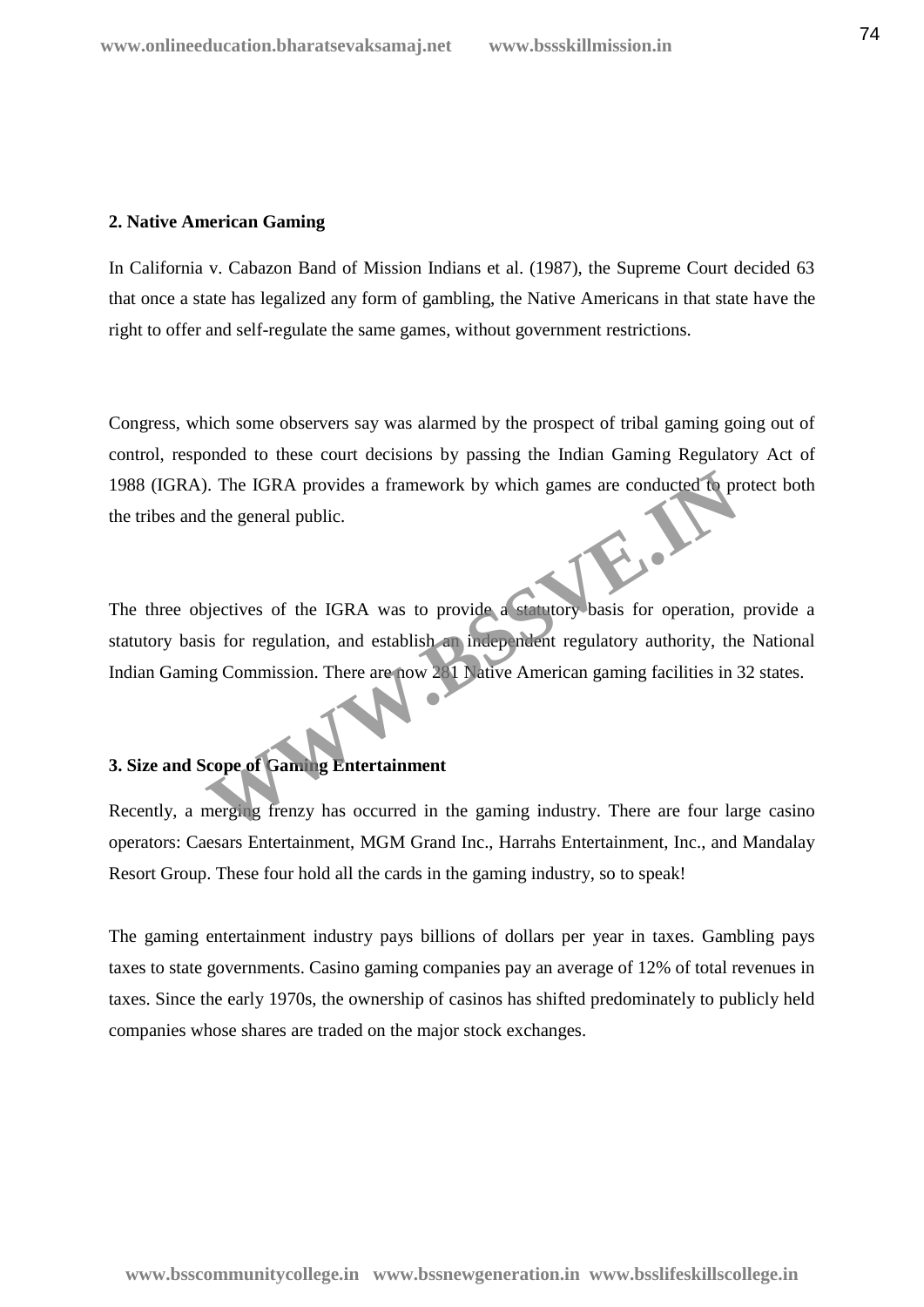#### **4. Key Players in the Industry**

Today, there are four giants in the gaming entertainment business: Caesars Entertainment, MGM, Harrahs, and Mandalay, all well-respected and well-run businesses. The text discusses the more notable achievements of the corporations with regard to gaming entertainment.

## **5. Exciting Gaming Entertainment Projects**

The Mirage distinguishes itself by its large erupting volcano and tropical rainforests. The pool is a paradise of waterfalls and connecting lagoons. Station Casino Kansas City creates an elegant Victorian theme, including cobblestone streets, antiques, and hand painted sky.

New York New York Casino, located in Las Vegas, is an incredible replica of the real city of New York, including skyscrapers, Little Italy, the Statue of Liberty, the Brooklyn Bridge, and much more. The Luxor Las Vegas was constructed as a 30-story pyramid and houses the worlds largest atrium. It also features a beam of light so intense it can be seen from Los Angeles, California. The dockside Grand Casino Tunica is located in Tunica County, Mississippi. The casino offers guests a variety of atmospheres, including the San Francisco Gold Rush, the New Orleans Mardi Gras, the great American West, or a Mississippi riverboat town. me, including cobblestone streets, antiques, and hand painted sky<br>
few York Casino, located in Las Vegas, is an incredible replica of the re<br>
mcluding skyscrapers, Little Italy, the Stature of Liberty, the Brooklyn B<br>
The

The Monte Carlo Pub & Brewery is one of the largest brew pubs in the United States. The pub offers an extensive variety of beer, including six different styles of Monte Carlo labeled beer. Treasure Islands theme is shown through its wooden bridge entrance, pirate battles, and gunfire. The resort also features a very unusual circus act that does not actually involve animals. The Forum Shops at Caesars Palace draw an estimated 50,000 people a day. One main feature is the fountain and light show incorporated with animatronic statues of the Roman gods. Freemont Street Experience is brought to life with a four-block-long pedestrian mall light and sound show. A giant video-quality animation screen provides a canopy over the entire area. Foxwoods Resort Casino is located in Connecticut and is one of the largest gaming operations in the world. It is owned and managed by the Mashantucket Pequot Tribal Nation.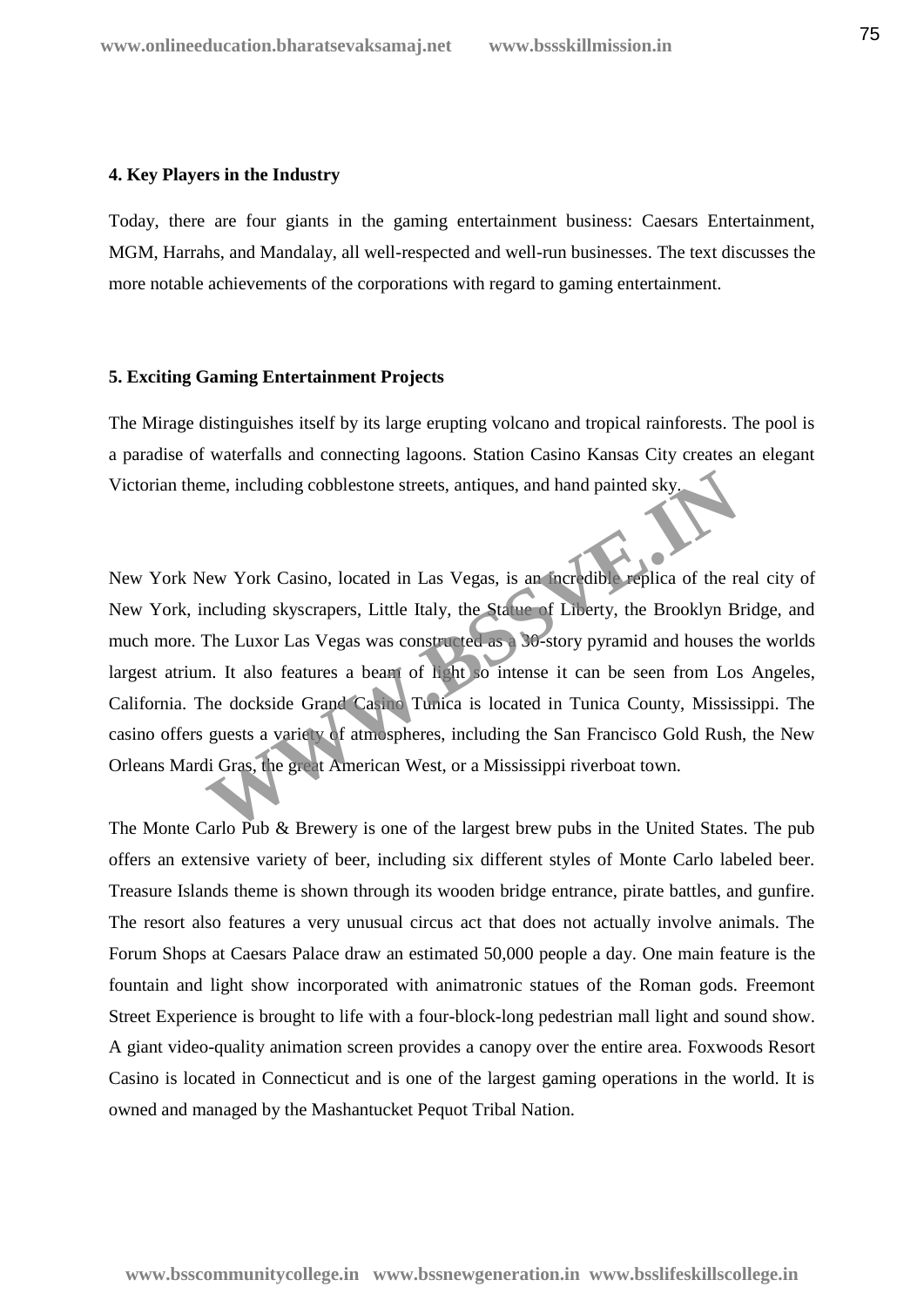#### **6. Positions in Gaming Entertainment**

The possibilities for careers in the gaming entertainment industry are endless. The five initial career tracks are hotel operations, food and beverage operations, casino operations, retail, and entertainment operations

## **7. Hotel Operations**

The rooms and guest services departments offer the most opportunity for students of hospitality management. Reservations, housekeeping, valet parking, and guest services can all be very large departments with many employees. WWW.BS

## **8. Food and Beverage Operations**

The gaming industry holds some of the best foodservice operations. As with hotels, the gaming industry is very large and contains many food and beverage outlets.

## **9. Casino Operations**

Casino operations jobs fall into five functional areas, including gaming operations staff, casino service staff, marketing staff, human resources, and finance and administration staff. Game dealers must be skilled in a variety of games, including blackjack, craps, roulette, poker, and baccarat.

## **10. Retail Operations**

Retail operations often support the overall theme of the property and are usually a major source of revenue. However, retail is often overlooked as a career path in the gaming industry.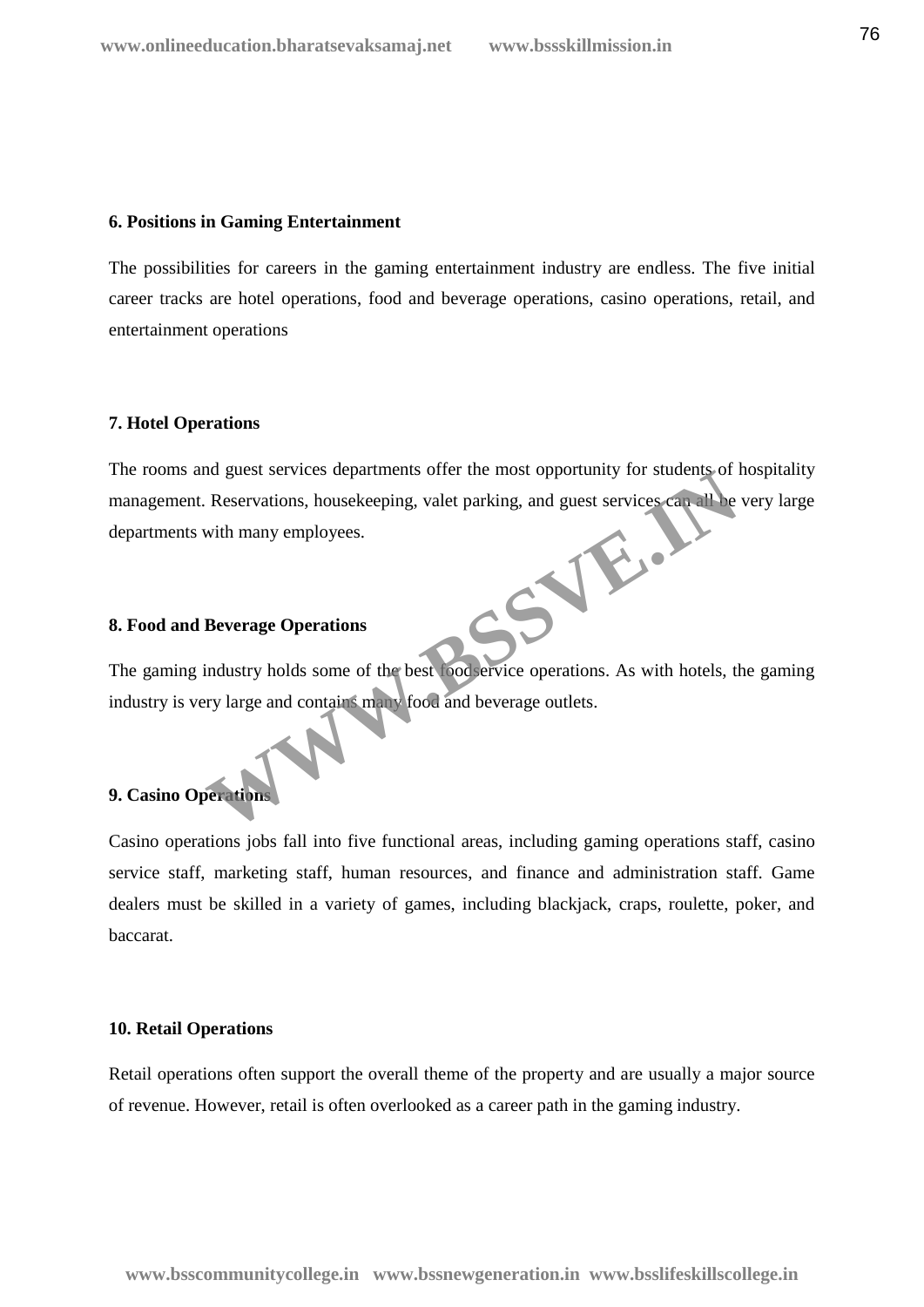## **11. Entertainment Operations**

Due to constant competition, gaming entertainment companies are creating bigger and better production shows to turn their properties into destination attractions**.** Because of this, careers in stage and theater production, lighting and box office management, and talent management and booking are more available.

## **12. Trends in the Gaming Entertainment Industry**

Some trends in the industry include less dependence on the casinos revenue alone and more on the other departments, a convergence of entertainment industry and lodging, and an increase in competitiveness. in the industry include less dependence on the casinos revenue alone and<br>variant ments, a convergence of entertainment industry and lodging and an i<br>sess.

- In Section 4 of this course you will cover these topics:
	- Meetings, Incentive Travel, Conventions, Expositions (Mice), And Event Management
	- Leadership And Management
	- Planning
	- Organizing

You may take as much time as you want to complete the topic coverd in section 4. There is no time limit to finish any Section, However you must finish All Sections before semester end date.

If you want to continue remaining courses later, you may save the course and leave. You can continue later as per your convenience and this course will be avalible in your area to save and continue later.

## **Meetings, Incentive Travel, Conventions, Expositions (Mice), And Event Management**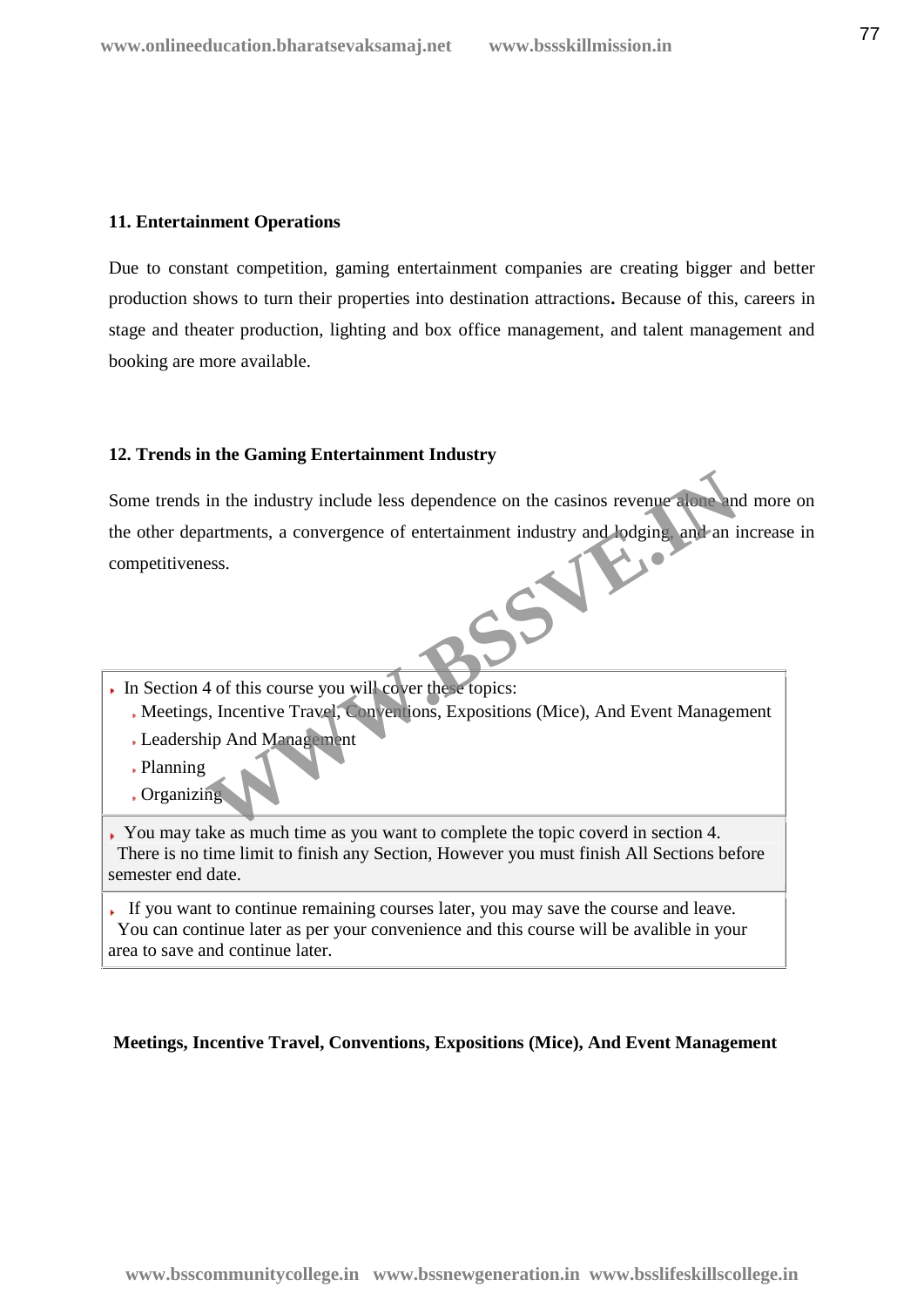## **Topic Objective:**

At the end of this topic student would be able to:

- Name the main hospitality industry associations.
- Describe the various types of meetings.
- Explain the differences among meetings, expositions, and conventions.
- Describe the role of the meeting planner.
- Explain the primary responsibility of a convention and visitors bureau or authority.
- List the steps in event management.

## **Definition/Overview:**

Meetings can be conferences, workshops, seminars, or other events designed to bring people together in order to exchange information. There are various forms that meetings can take, including clinic, forum, seminar, symposium, or workshop. **WWW.BSSVE.IN**

Meetings are mostly organized by corporations, associations, social, military, educational, religious, and fraternal groups (SMERFs). The purpose of meetings is to affect behavior. A successful meeting requires careful planning and organization as well as attention to the wishes of the client. The three main types of meeting setups are theater style, classroom style, and boardroom style**.** Expositions are events designed to bring together purveyors of products, equipment, and services in an environment in which they can demonstrate their products and services to attendees at a convention or trade show. The intent of the exhibitors is to generate sales. Conventions are meetings combined with expositions. They are generally larger meetings with some form of trade show included. The majority of conventions are held in large hotels over a three- to five-day period, rather than in a convention center.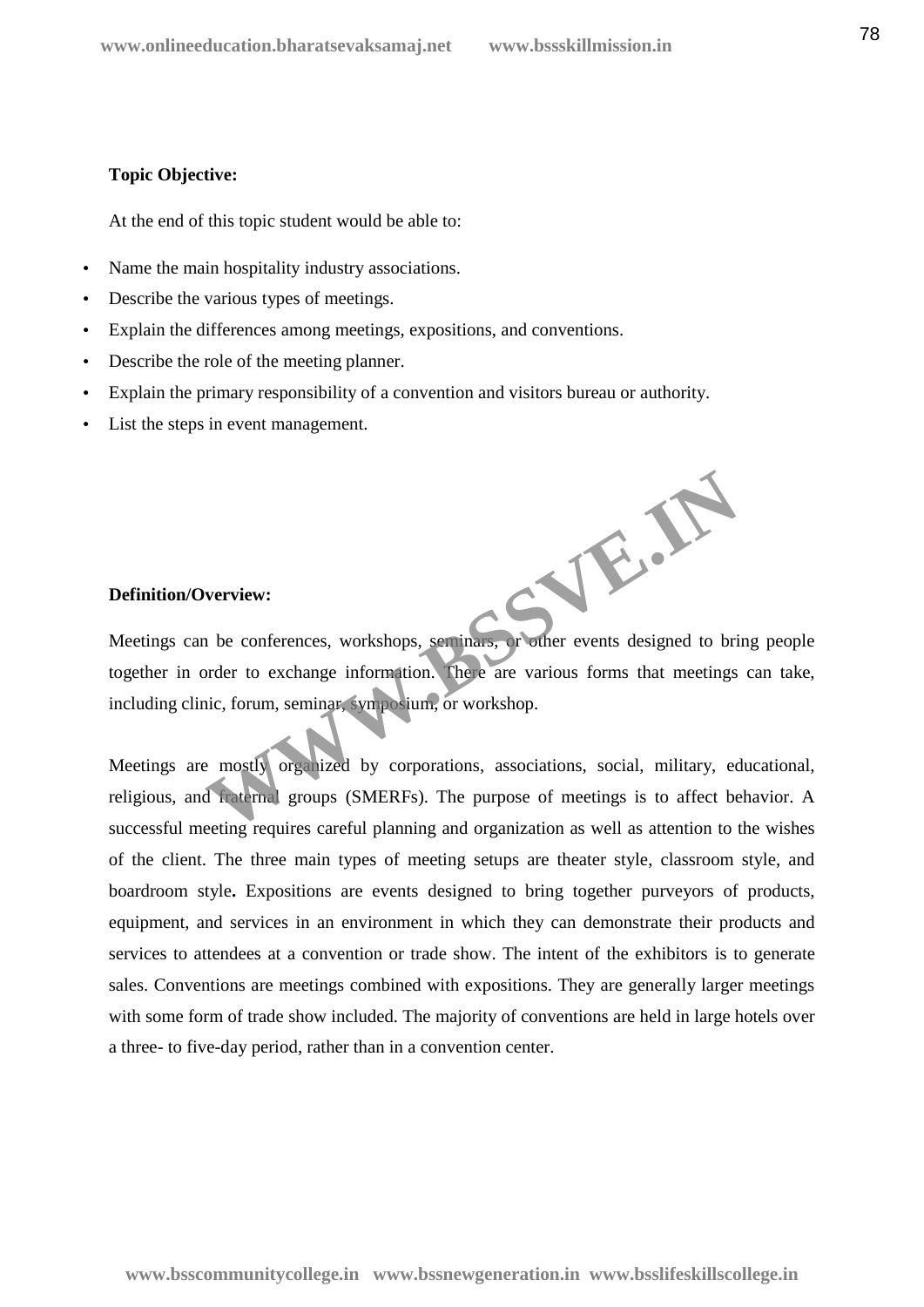Meetings, incentive travel, conventions, and exhibitions (MICE) represent a growing segment of the tourism industry. The MICE tourist spends about twice the amount of money that other tourists spend. Meeting planners are under pressure to show a strong return on investment (ROI).

The primary sources of revenue are attendee registration fees, exhibit space rentals, sponsorship fees, and conference program advertising fees. Considerations when determining the site include facility location and service level, accessibility, hotel room availability, conference room availability, price, city, restaurant service and quality, personal safety, local attractions and geographic locations, and hospitality.

**WWW.BSSVE.IN**

## **Key Points:**

## **1. Meetings**

Meetings are held for the purposes of education, decision making, research, change, sales, team building, new product introduction, problem solving, strategy, or reorganization. Meetings are a revenue source for associations. The average lead time for organizing a meeting is three to six months.

Goals for meetings include:

- Increase awareness of the organization.
- Raise money.
- Provide information.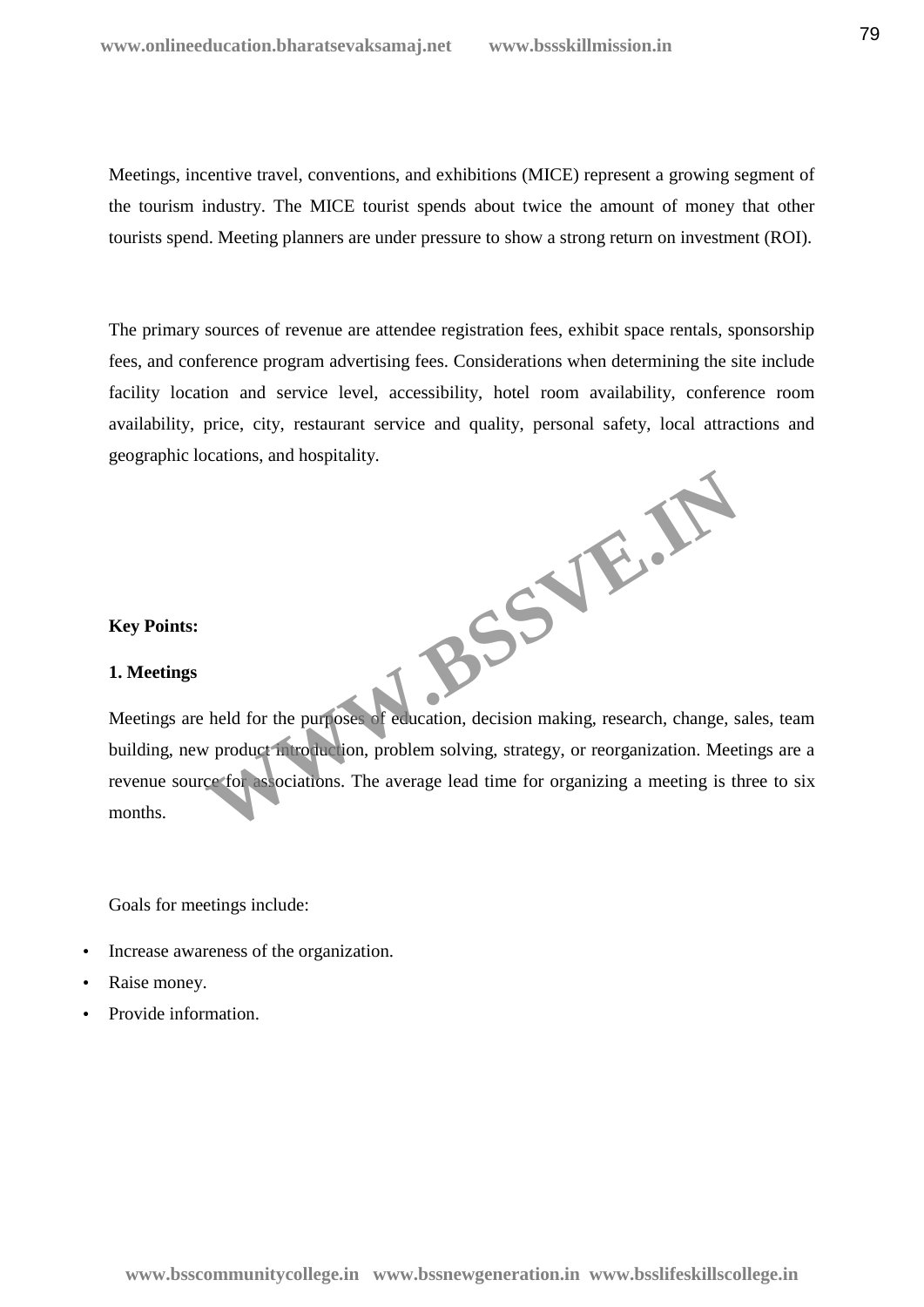About half of all meeting planners are involved in incentive travel for corporate executives to reward them for reaching specific targets. Conventions are annual gatherings of a group of individuals who meet for a common interest.

Exhibitions frequently include live demonstrations and seminars in addition to exhibit booths. Convention centers compete to host the largest exhibitions, which can add several million dollars in revenue to the local economy. Exhibitions are either consumer shows or trade shows. The advent of technology has affected tourism. The demand for information has driven the increase in meetings, conventions, and exhibitions. The nature of delivering meetings has been impacted by technology. Meeting planners use technology to produce meetings more efficiently.

## **2. Special Events and Off-Premise Catering**

Special events is the business of conceiving, designing, developing and producing ideas. Special events include sporting events, festivals, corporate events, conventions, and social events. A special event incorporates the services of many vendors and suppliers. The off-premise catering consultant conceives, develops, and expedites a vision. Catering is central to the success of a special event. W. Meeting planners use technology to produce meetings more efficiently.<br> **Wents and Off-Premise Catering**<br>
Its is the business of conceiving, designing developing and producing idea<br>
le sporting events, festivals, corpora

## **3. Know Your Client**

Information needed includes:

- Group demographics
- Conference/convention purpose
- Event date
- Dietary preferences
- Meal and menu program
- Past events held by the group
- Expected attendance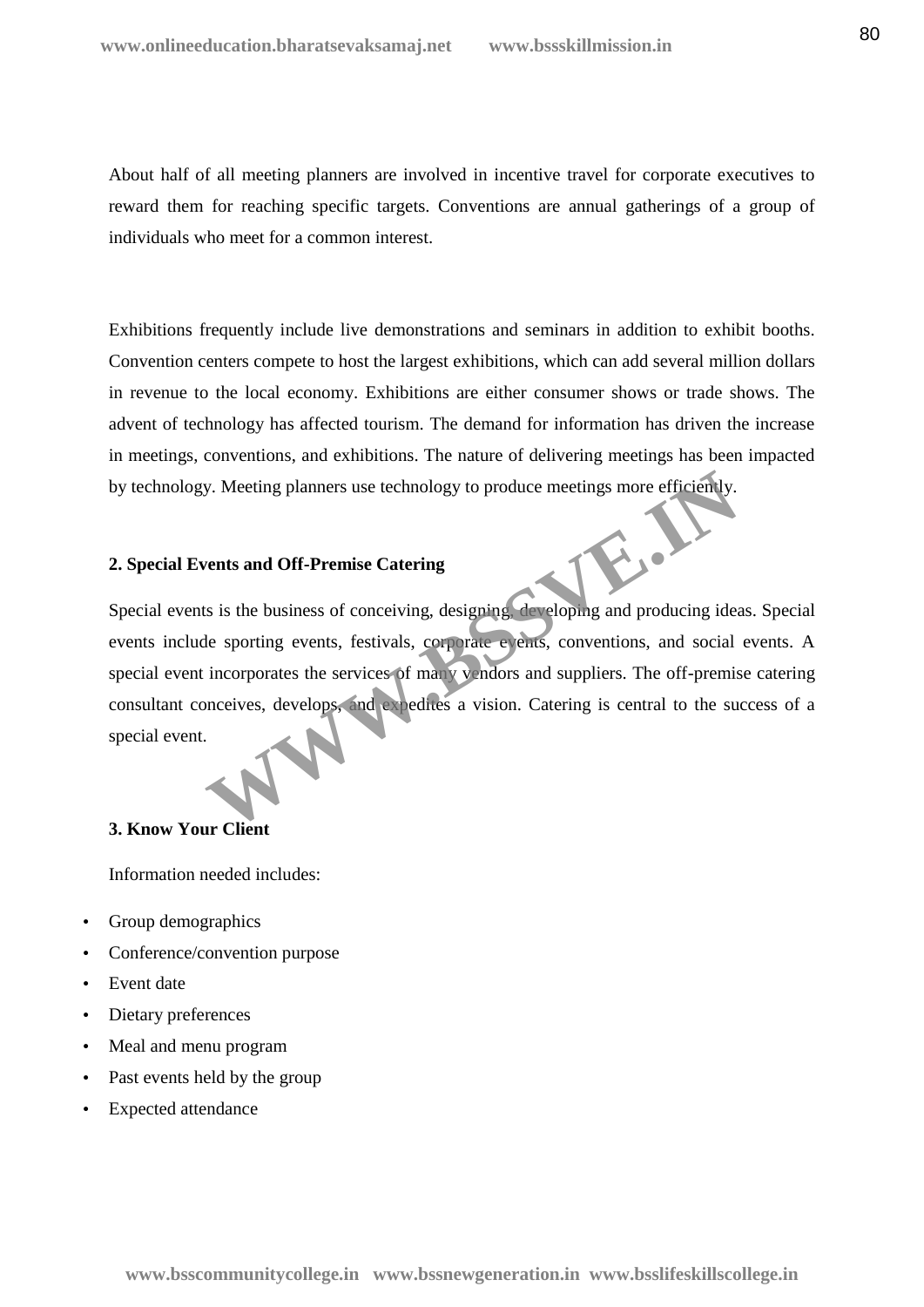## Event budget

#### **4. The Special Event Job Market**

Being a special event consultant requires many skills. A typical experience includes learning the food and beverage aspect, gaining knowledge from a culinary arts program, gaining banquet experience, being a guest service agent at a hotel. Then you can become a banquet manager, next obtain a sales position. Then you can become a convention service manager within a hotel or move into off-premise catering.

## **5. Key Players in the Industry**

The need to hold face-to-face meetings and attend conventions has grown into a multibillion dollar industry. Major players in the convention industry are convention and visitors bureaus (CVBs), meeting planners and their clients, the conventions centers, specialized services, and exhibitions. exhibitions. The state of the Lagrange and the conventions of the State of the State of the Convention and visitor<br>
Hanners and their clients, the conventions centers, specialized served in the state of the conventions of the conventio

## **6. Meeting Planners**

Meeting planners may be independent contractors who contract out their services to both associations and corporations as the need arises, or they may be full-time employees of corporations or associations. The professional meeting planner not only makes hotel and meeting bookings but also plans the meeting down to the last detail. The meeting planner must remember to ensure that the services contracted for have been delivered. The meeting planners role varies from meeting to meeting. Typical responsibilities include meeting with the client before the event occurs, meeting onsite during the event, and conducting a post-meeting debriefing. During the site inspection, the meeting planner is shown all aspects of the hotel and any special facilities that may interest the planner or the client.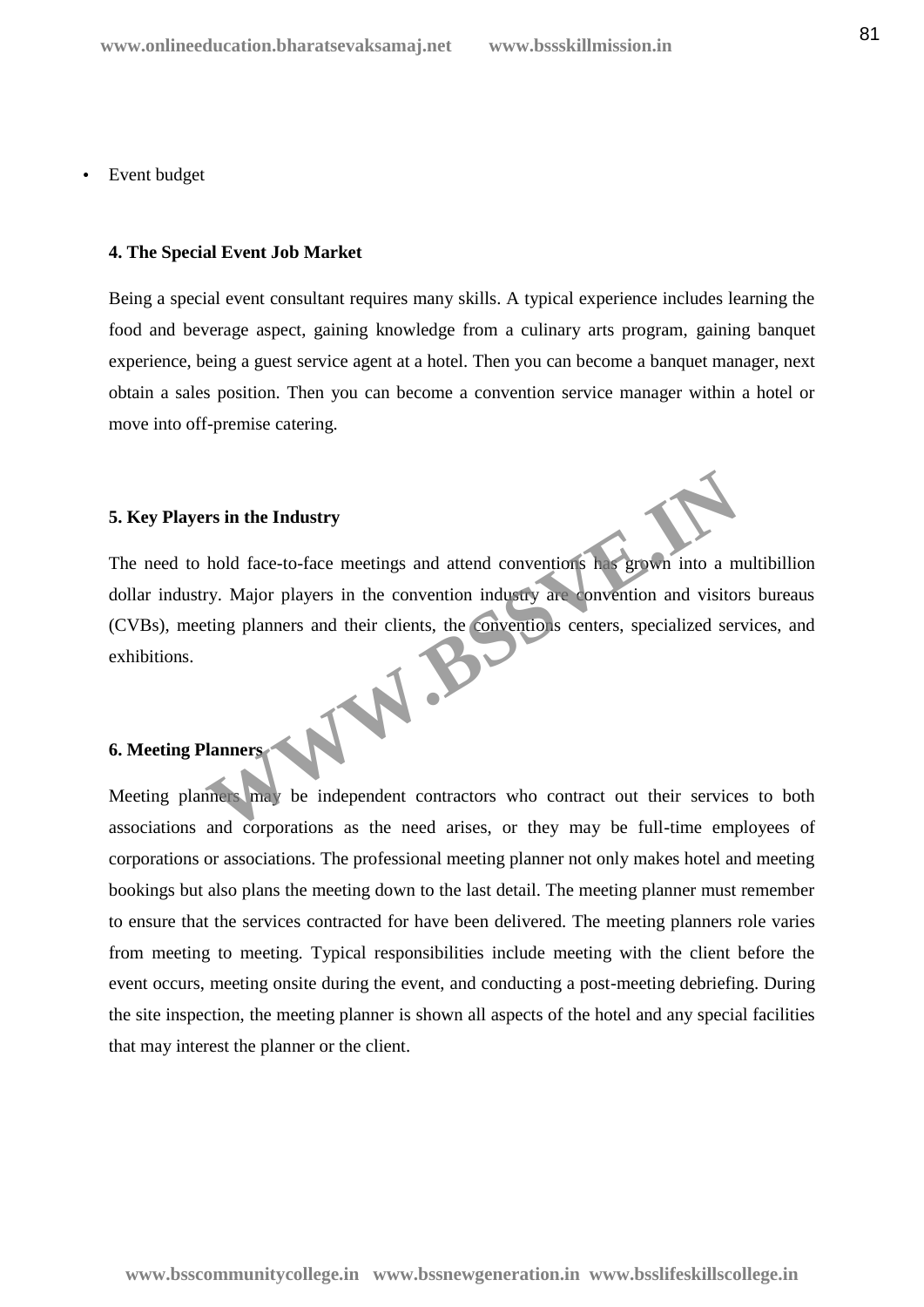## **7. Convention and Visitors Bureaus**

Convention and visitors bureaus (CVBs) are major players in the meetings, convention, and expositions markets. Among the industry sectors represented by CVBs are transportation, hotels and motels, restaurants, attractions, and suppliers. The primary responsibilities of a CVB are to encourage groups to hold meetings, conventions, and trade shows in the area; to assist groups with meeting preparation and support; to encourage tourists to visit the historical, cultural, and recreational opportunities the city or area has to offer; and to promote the image of the community it represents.

The outcome of the CVBs activities should be increased tourist revenues for the area. Bureaus generate leads from a variety of sources. They will often make cold calls on potential prospects such as major associations, corporations, and incentive houses. The sales manager will invite the meeting, convention, or exposition organizer to make a familiarization (FAM) trip to a site inspection. W.BSS

# **7.1 Convention Centers**

Convention centers are huge facilities where meetings and expositions are held. Usually convention centers are corporations owned by county, city, or state governments and operated by a board of appointed representatives from various groups having a vested interested in the successful operation of the center. Convention centers have a variety of exposition and meeting rooms to accommodate both large and small events. The centers generate revenue from the rental of space. Additional revenue is generated by the sale of food and beverages. Many centers use subcontractors to handle staffing, construction, lighting, audiovisual, electrical, and communications.

**www.bsscommunitycollege.in www.bssnewgeneration.in www.bsslifeskillscollege.in**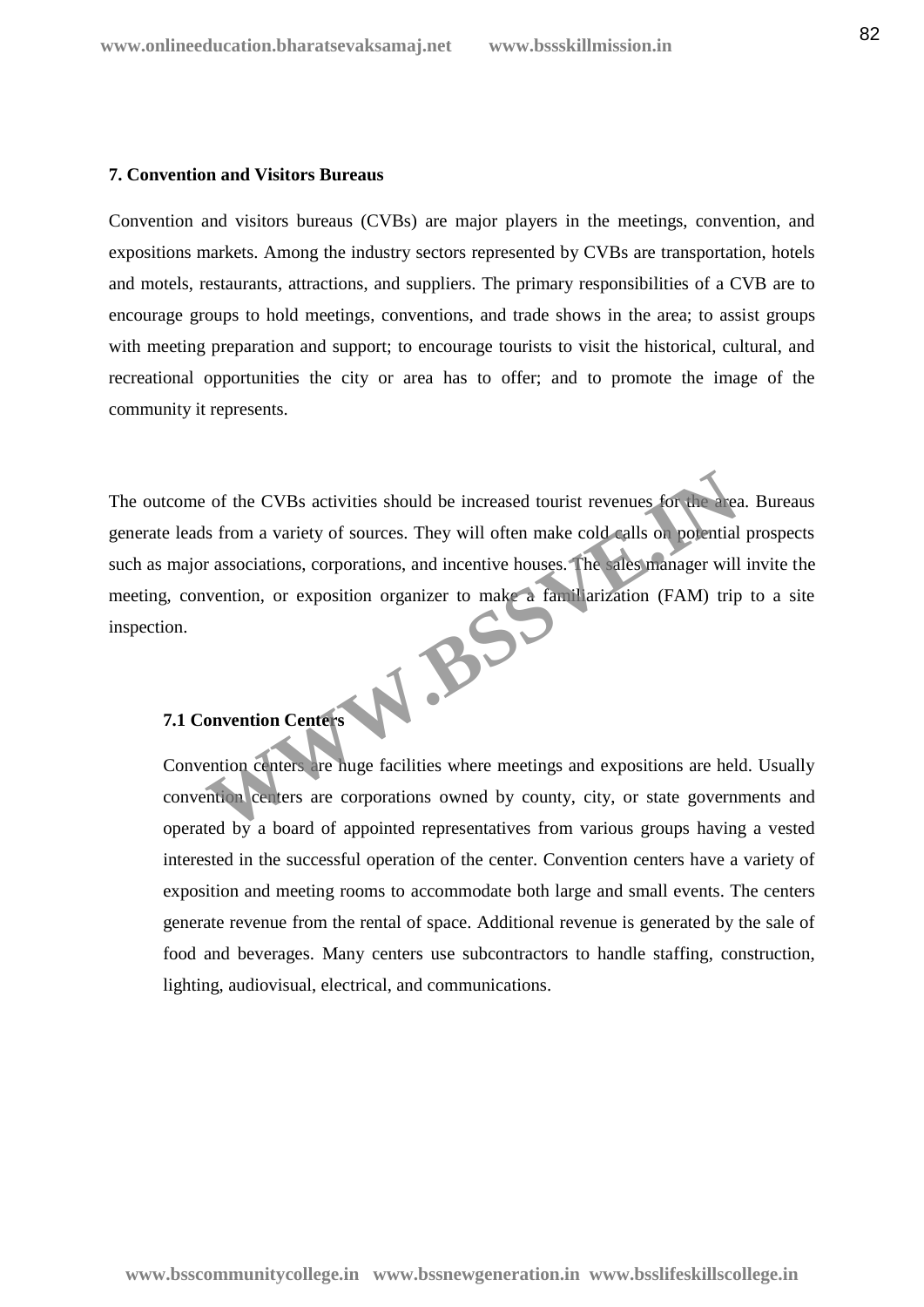#### **8. Event Management**

Larger convention center events are planned years in advance. It is important that the CVB and the convention center marketing and sales teams work closely together. Once the booking becomes definite, the senior event manager assigns an event manager to work with the client during the sequence of pre-event, event, and post-event. The booking manger is critical to the success of the event by booking the correct space and working with the organizers to help them save money by allocating only the space really needed and allowing the client to set up on time.

The contract must be carefully prepared because it is a legal document. After the contract has been signed and returned by the client, the event manager will make follow-up calls until about six months before the event, when arrangements will be finalized. The event manager is the key contact between the center and the client. Two weeks prior to the event an event document is distributed to department heads. This document contains detailed information needed to ensure that things run smoothly. Approximately 10 days before the event a Week at a Glance meeting is held (WAG meeting). This is a very important meeting as it often provides an opportunity to troubleshoot in advance. At about the same time as the WAG meeting, a pre-convention or pre expo meeting is held with various support contractors such as shuttle bus mangers, registration operators, etc. must be carefully prepared because it is a legal document. After the co<br>and returned by the client, the event manager will make follow-up calls<br>tefore the event, when arrangements will be finalized. The event manager<br>een t

## **8. Specialized Services**

A number of companies offer specialized services such as transportation, entertainment, audiovisual, escorts, and tour guides.

## **9. Trends in Conventions, Meetings, and Expositions**

Trends include globalization, cloning of shows, competition, and technology, growth of shows, more attendees at regional conventions, and a boom in the number of convention centers.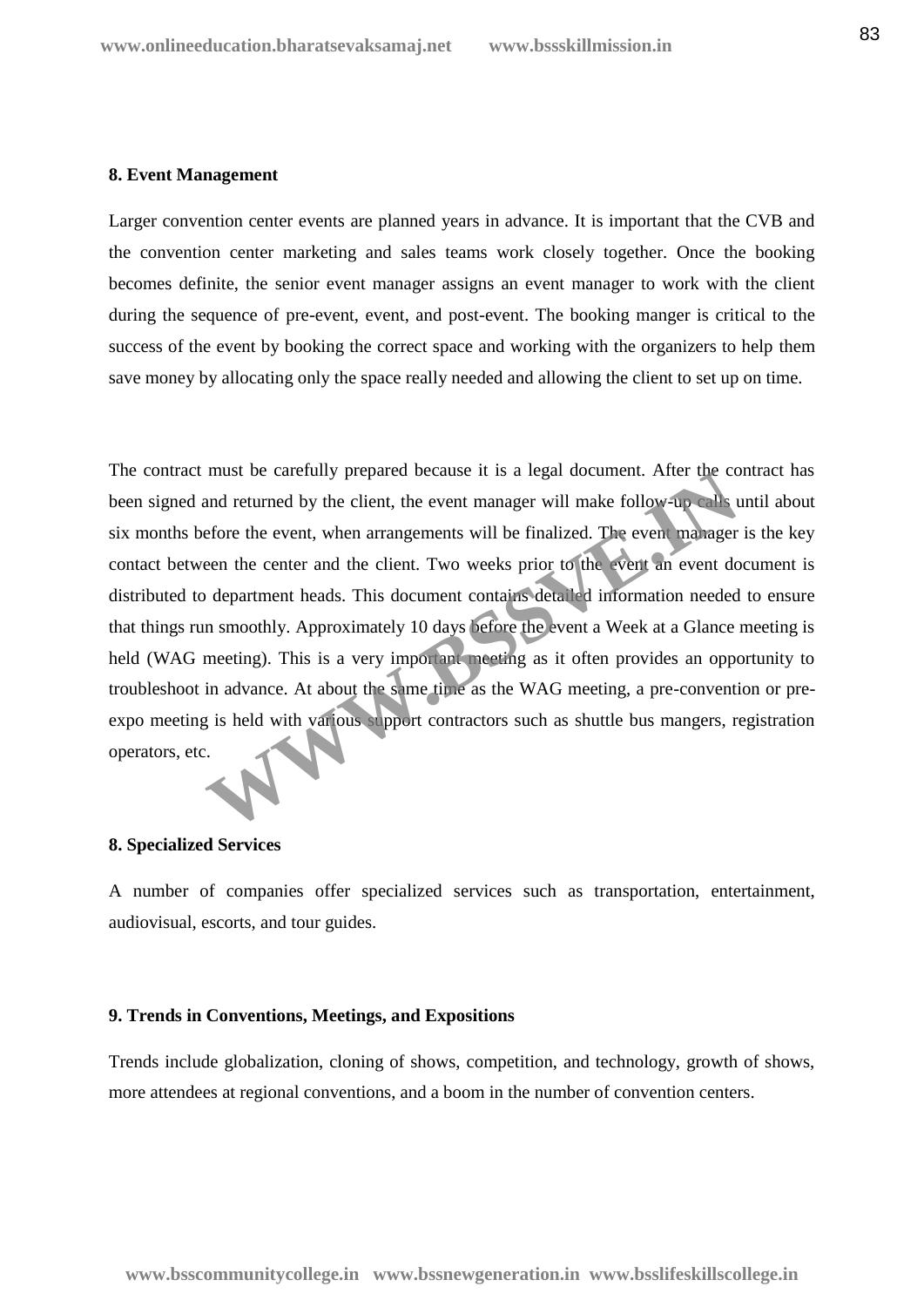## **: Leadership And Management**

## **Topic Objective:**

At the end of this topic student would be able to:

- Identify the characteristics and practices of leaders and managers.
- Define leadership and management.
- Describe the key management functions.
- Differentiate between leadership and management.

## **Definition/Overview:**

In terms of hospitality leadership, the following definition is appropriate:

Leading is the process by which a person with vision is able to influence the activities and outcomes of others in a desired way. Experiment of the Act of the Act of the Act of the Act of the Act of the Act of the Act of the Act of the Act of the Act of the Act of the Act of the Act of the Act of the Act of the Act of the Act of the Act of the Act of

#### **Key Points:**

Characteristics and practices of leaders: Challenge the process, inspire a shared vision, enable others to act, model the way, and encourage the heart.

#### **1. Transactional Leadership**

Transactional leadership is viewed as a process by which a leader is able to bring about desired actions from others by using certain behaviors, rewards, or incentives. An example of a transactional leader is a hotel general manager who pressures the food and beverage director to achieve certain goals in exchange for a bonus.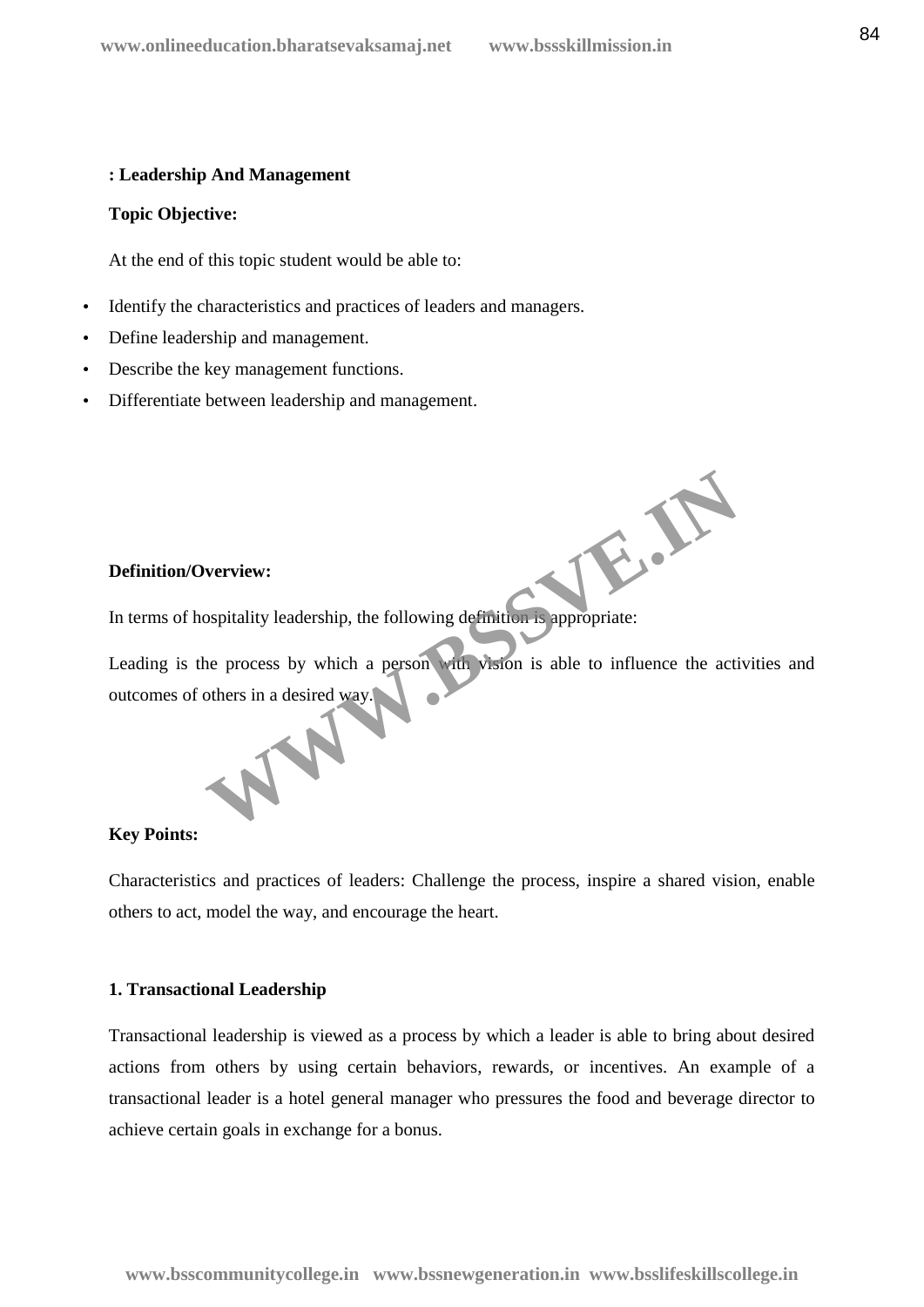## **2. Transformational Leadership**

Transformational leadership describes the process of eliciting performance above and beyond normal expectations. A transformational leader is one who inspires others to reach beyond themselves and do more than they originally thought possible; this is accomplished by raising their commitment to a shared vision of the future.

Transformational leadership entails three important factors: charisma, individual consideration, and intellectual stimulation. It is possible to be a charismatic transformational leader as well as a transactional leader. It takes substantial effort but guarantees success.<br>
3. Examples of Leadership Francisco Success.

## **3. Examples of Leadership Excellence**

Dr. Martin Luther King, Jr., was one of the most charismatic transformational leaders in history**,** dedicating his life to achieving rights for all citizens by nonviolent methods and winning the Nobel Peace Prize in 1964. Herb Kelleher, former president and CEO and current board member of Southwest Airlines inspired his followers to pursue his corporate vision, setting Southwest apart from its competitors. He valued individuals for themselves and was frequently seen interacting with passengers on Southwest flights. The structure of Leadership Excellence<br>
Under a charismatic transformational leader as<br>
leader. It takes substantial effort but guarantees success.<br> **Solution Excellence**<br>
Under King, Jr., was one of the not-charismatic tr

Richard P. Mayer, former chairman and CEO of Kentucky Fried Chicken and president of General Foods identifies key traits in assessing talent, including a person with established personal goals, drive, and integrity, who has analytical and communications skills, interpersonal capabilities, an awareness of the world, receptivity to ideas, and a deep commitment to growth and profitability.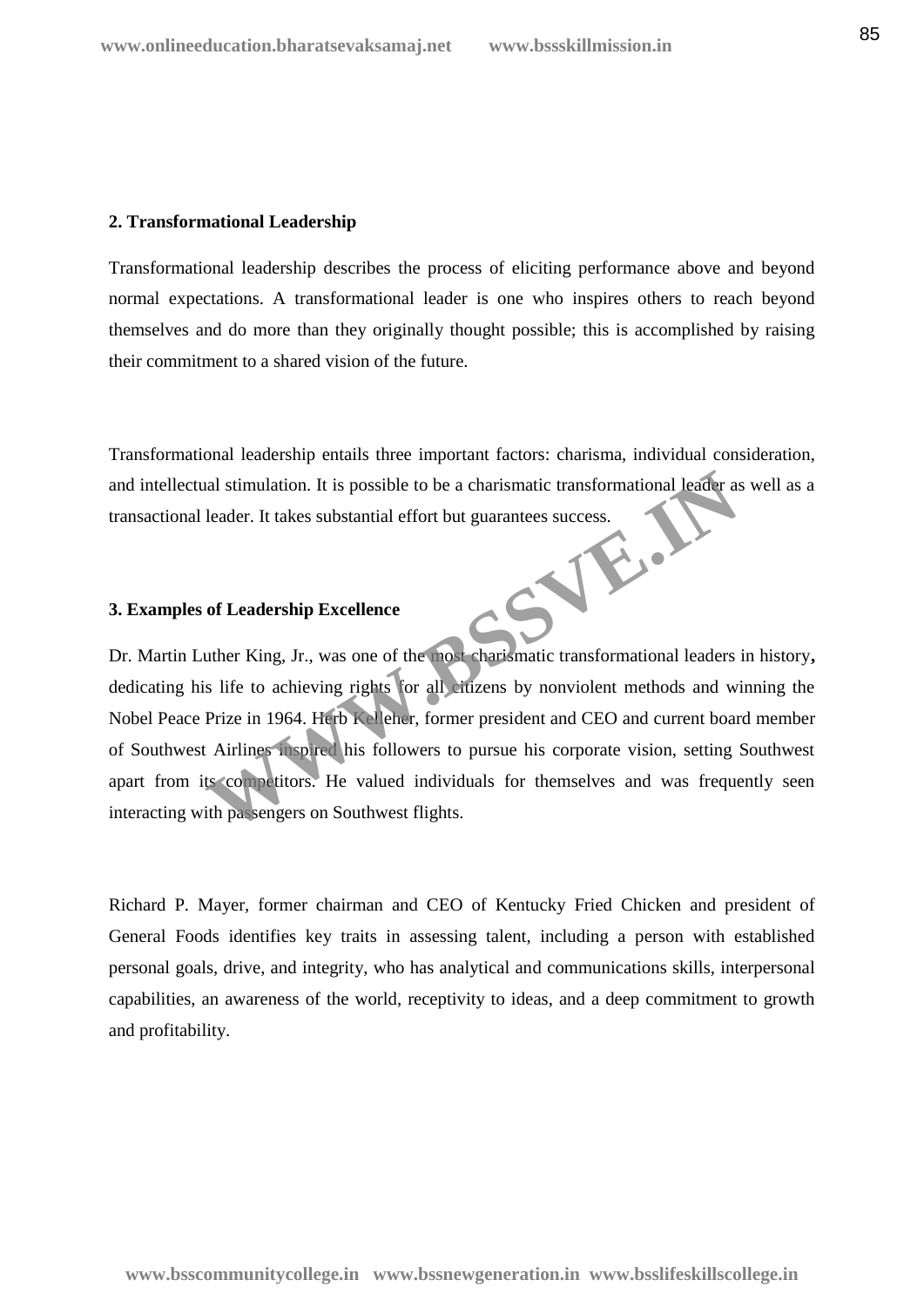## **4. Demands Placed on Leaders**

Demands on a leader in the hospitality industry include those made by the owners, the corporate office, guests, employees, regulatory agencies, and competitors. The leader must balance two additional forces: how much energy to expend on getting results and how much to expend on relationships.

Common traits of leaders include high ego strength, the ability to think strategically, an orientation toward the future, a belief in certain fundamental principles of human behavior, strong connections they dont hesitate to display, political astuteness, and ability to use power for efficiency and the larger good of the organization.

Peter Drucker identifies four common traits of leaders: They have followers, and their followers do the right things regardless of the leaders popularity; they are visible and set examples; and they are concerned with responsibility, not rank or money.

According to Drucker, leaders ask what needs to be done and what they can do to make a difference, taking into account their strengths. Leaders focus on an organizations mission and goals and measuring performance and results. Leaders are tolerant of diversity in their associates and not afraid of their strengths; they are intolerant when it comes to a persons performance, standards, and values. Leaders are not afraid of strength in their associates; they try to attract the best possible people. Finally, leaders submit themselves to the mirror test; they make sure theyre the person they want to be. The state of the organization.<br>
The larger good of the organization.<br>
The larger good of the organization.<br>
The larger good of the organization.<br>
The larger good of the organization.<br>
The larger good of the leaders popular

Effective leaders share a number of skills related to dealing with employees. To become a hotel leader rather than just a manager, be decisive, follow through (never promise more than you can deliver), select the best subordinates, empower employees, and enhance your career development. The hotel manager must please a variety of groups: guests, employees, owners, and the community.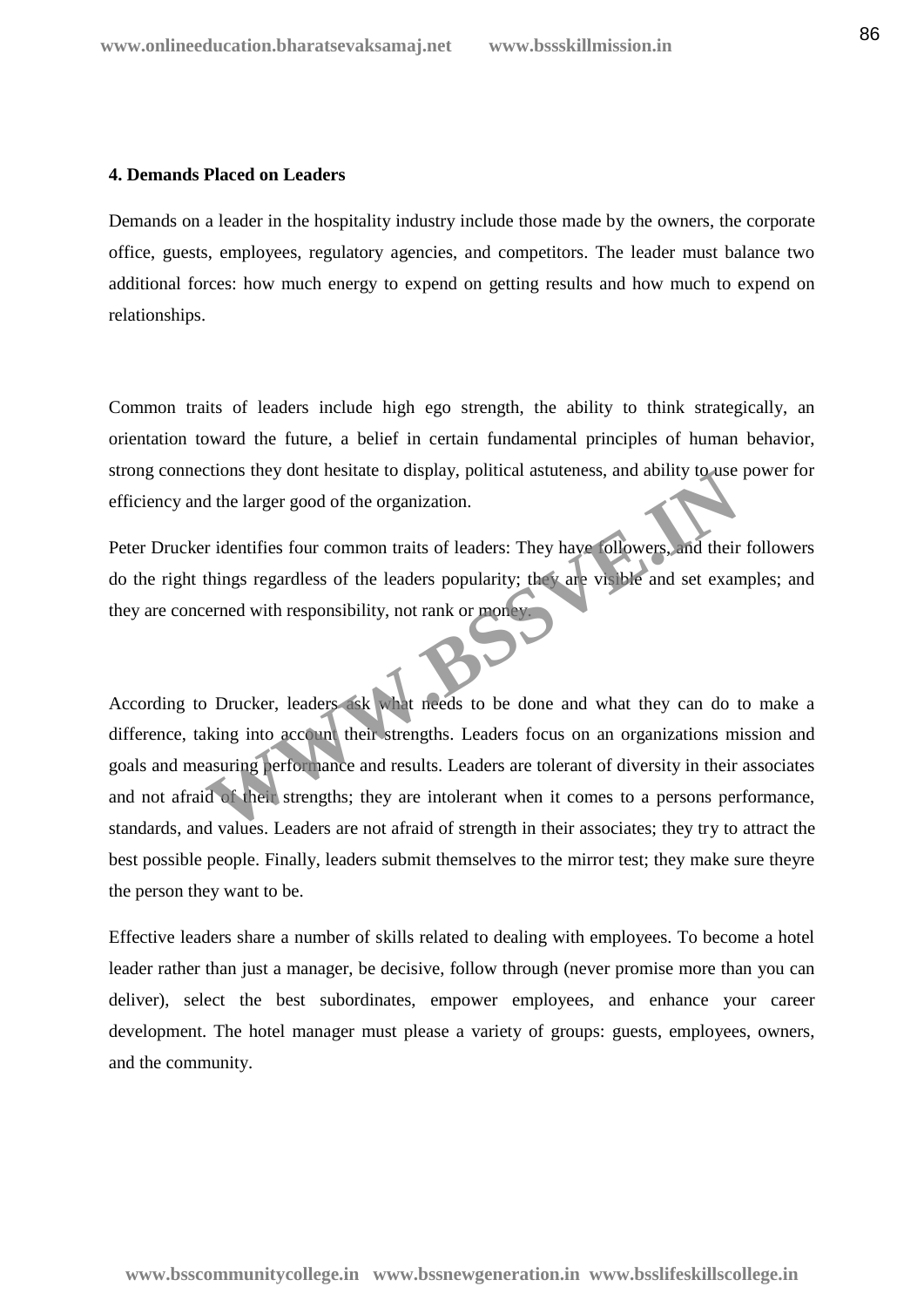#### **5. Hospitality Management**

Managers plan, organize, make decisions, communicate, motivate, and control the efforts of a group to accomplish predetermined goals. Managers obtain the necessary resource for the tasks to be accomplished and supervise progress toward goal accomplishment. Top management focuses on strategic planning and the organization mission; middle and supervisory management are responsible for day-to-day operations.

## **6. What Is Management?**

Management is defined as the process working with and through others to accomplish organizational goals in an efficient and effective way. Coordinating the work of others is a distinction between managers and non managers. Efficiency is getting the most done with the fewest number of inputs; managers work with scarce resources: money, people, time, and equipment. Management is also about being effective; effectiveness is doing the right thing, as in cooking food correctly and having it ready on time. is defined as the process working with and through others to a<br>all goals in an efficient and effective way. Coordinating the work of o<br>tween managers and non managers. Efficiency is getting the most done<br>per of inputs; man

# **7. Who Are Managers?**

Sometimes the distinction between managers and nonmanagerial employees is blurred, especially on teams. Team members often develop plans, make decisions, and monitor their own performance, as in total quality management (TQM). There are three levels of managers. Frontline managers manage the work of line employees; they may also be called supervisors. Middle managers, such as department heads, are responsible for short- to medium-range plans; they manage front-line managers. Top managers are responsible for medium- to long-range plans for the entire organization.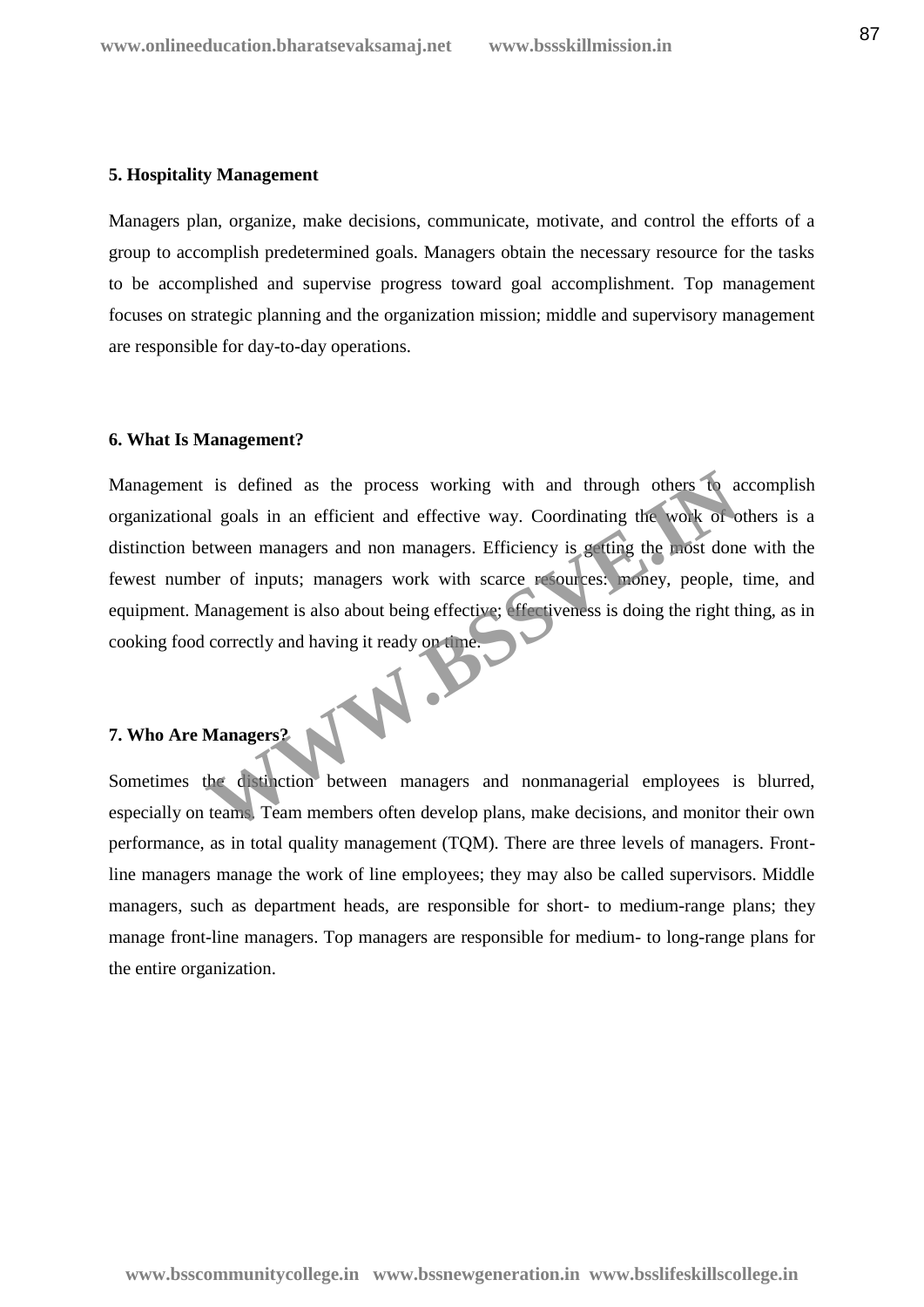#### **8. Key Management Functions**

The key management functions are planning, organizing, decision making, communicating, motivating and controlling. Planning involves setting the companys goals and developing plans to meet or exceed these goals. Organizing is the process of deciding what needs to be done, who will do it, how the tasks will be grouped, who reports to whom, and who makes decisions. making includes determining the vision, mission, goals and objectives of the company; it also includes scheduling employees and responding to guest needs. Communication is necessary to motivate to get the job done.

Human resources and motivating includes attracting, retaining, and motivating employees. Controlling means setting standards and comparing results with those standards and taking action if goals are not being met. **WWW.BSSVE.IN**

## **9. Managerial Skills**

There are other major skill areas: conceptual, human, and technical. Conceptual skills enable top managers to view the corporation as a complete entity split into different departments. Interpersonal skills involve dealing with people; technical skills involve using techniques, methods, and equipment. As a manager rises, the need for conceptual skills increases and the need for technical skills decreases.

## **10 .The Managers Changing Role**

Managerial duties also encompass various roles: figurehead, leader, liaison, spokesperson, and negotiator. The figurehead role involves performing ceremonial duties. The leader role involves coaching, motivating, and encouraging employees. The liaison role includes contact with people in other departments and externally. The spokesperson role involves representing the company, such as in hosting visitors. As negotiator, a head of a company may negotiate with a union.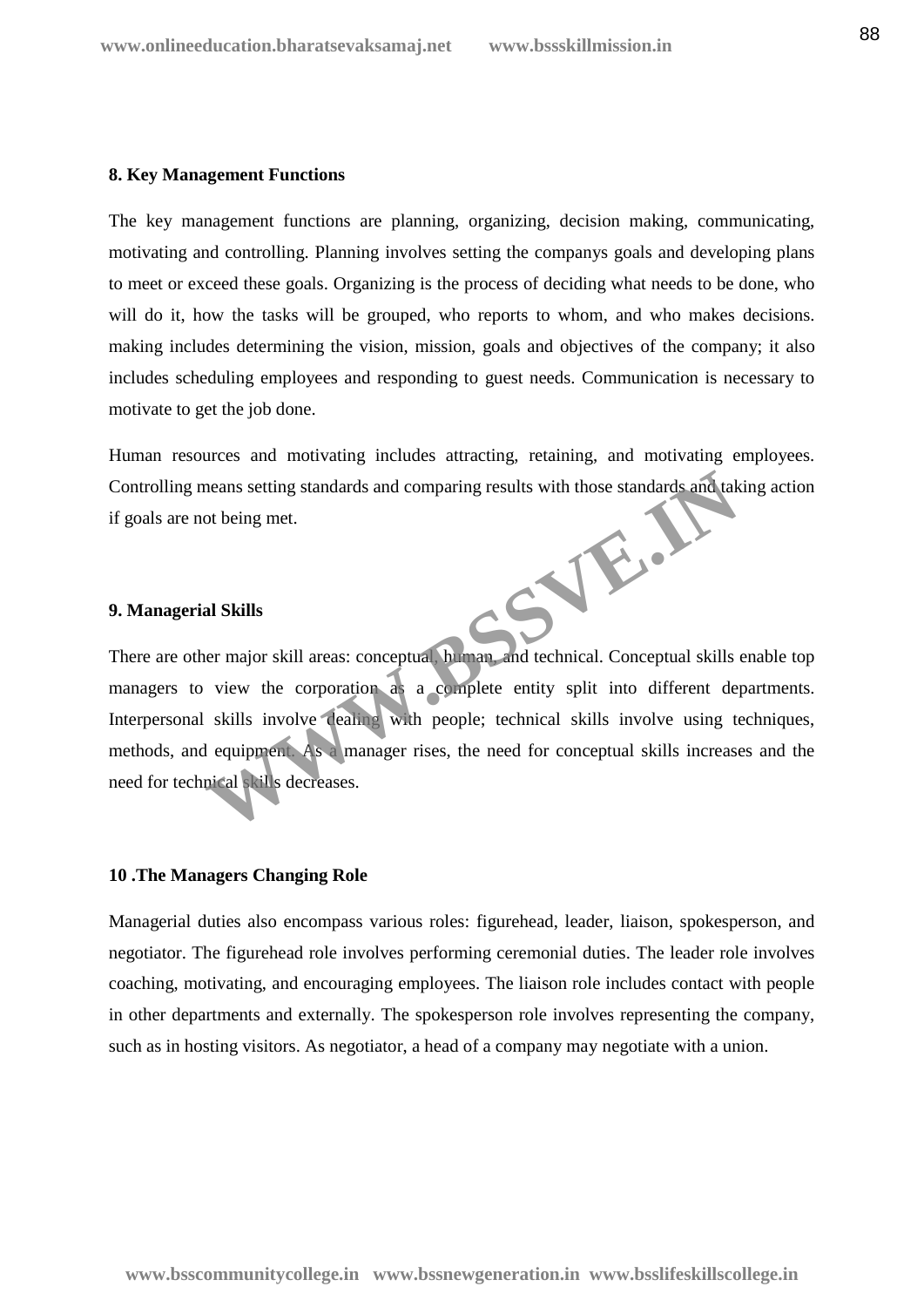Managers face both a more demanding and increasingly complex world and a more dynamic and interdependent one. Socio-cultural traditions and values need to be understood. The two most important changes right now are technological advances and internationalization. The managers role is also being responsive to market needs and income generation. Managers must strive to be innovative.

## **11. The Distinction between Leadership and Management**

Managing is the formal process by which organizational objectives are achieved through the efforts of subordinates. Leading is the process by which a person with vision is able to influence the behavior of others. WE.AS

## **12. Trends in Leadership and Management**

The following are trends in leadership and management

- Leading a more diverse group of associates.
- Many entry-level employees who do not have basic job skills.
- Increasing need for training.
- Creating leaders out of line managers.
- Managing sales revenue to the bottom line.
- Establishing independent business units to make their own profit or outsourcing them.
- Avoiding paying benefits through use of part-time employees.
- Keeping up with technological advances.
- Increasing importance of social and environmental issues.
- A greater emphasis on ethics.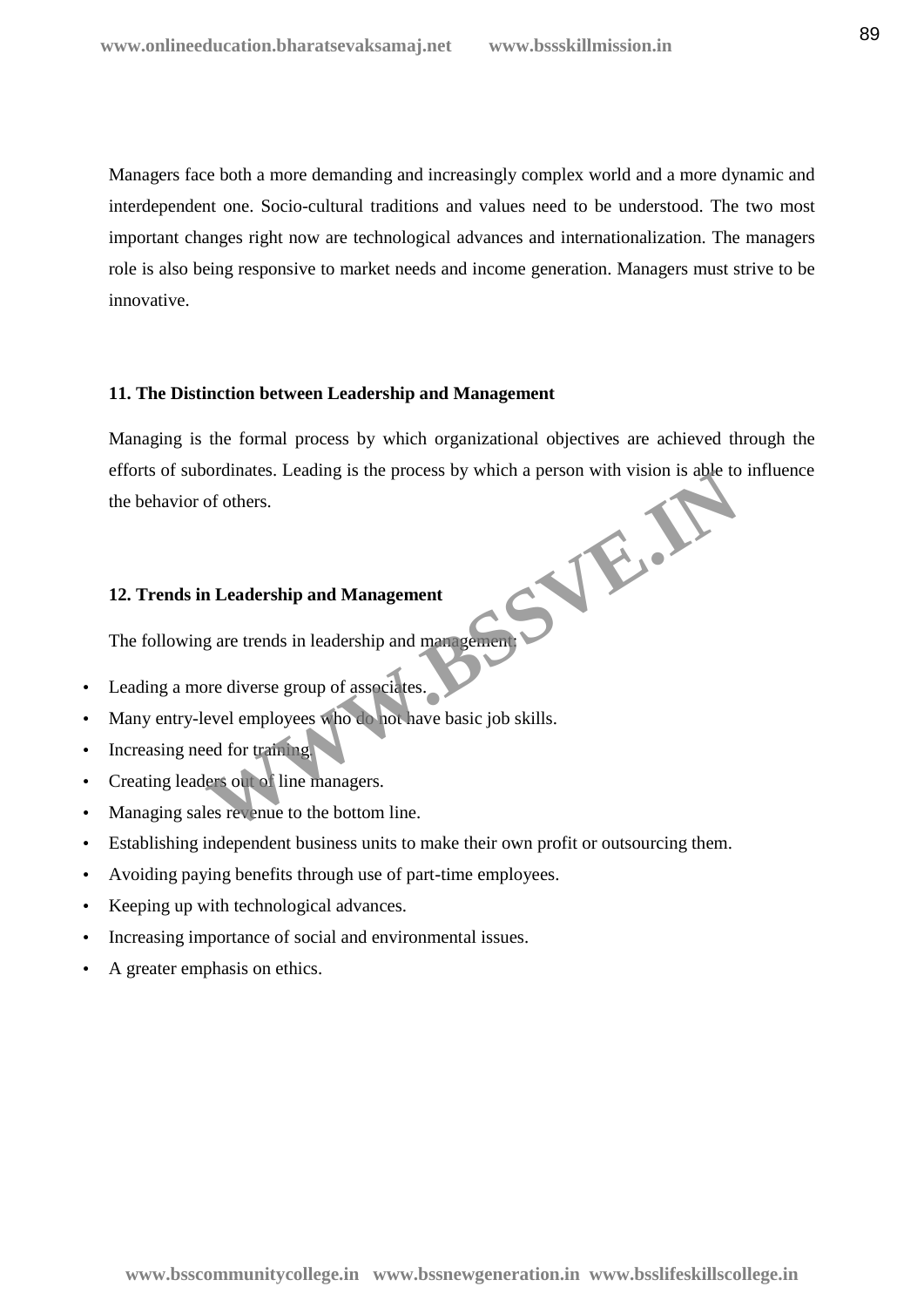## **Planning**

## **Topic Objective:**

At the end of this topic student would be able to:

- Describe the importance of planning.
- Discuss the merits of the different types of planning.
- Explain how goals and strategies are set.
- Identify the seven steps in operational planning.

## **Definition/Overview:**

Planning involves selecting the various goals that the organization wants to achieve and the actions (objectives) that will ensure the organization accomplishes the goals. Goals are established for each of the key operating areas: guest satisfaction, employee satisfaction, productivity, food and beverage preparation and service, marketing and sales, operating ratios, human resources, physical property, security, and finances. **Example 18 Section** the various goals that the organization wants to achieve<br>tives) that will ensure the organization accomplishes the goals.<br>
For each of the key operating are surest satisfaction, employee sa<br>
food and b

Formal planning means that specific goals covering a period of up to several years are identified. Planning can also identify potential opportunities and threats. It facilitates other functions: organization, decision making, communication, motivation and control.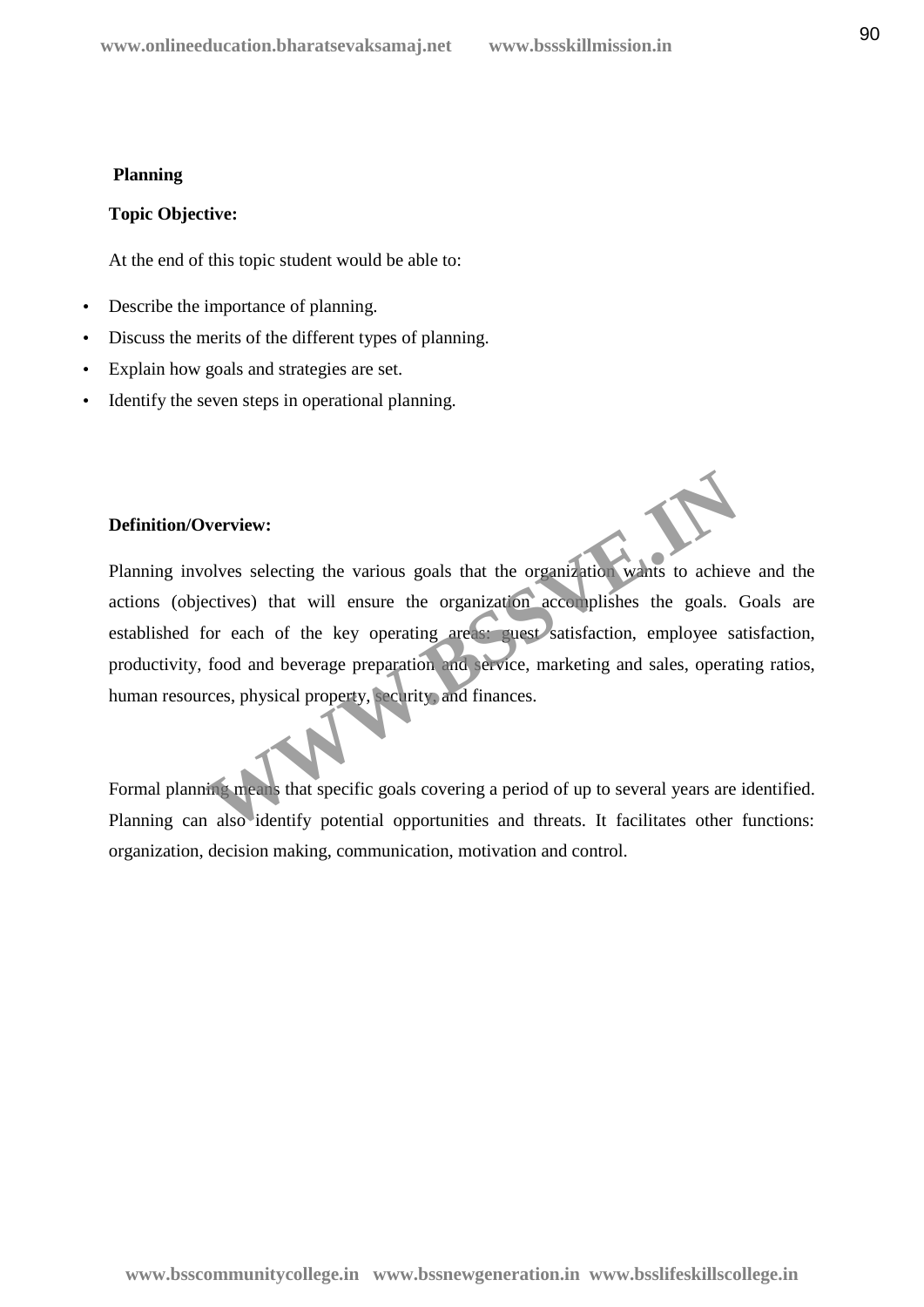## **Key Points:**

## **1. The Purpose of Planning**

Planning gives direction to top management and all associates and focuses on determining the best strategies to achieve organizational goals. It provides a road map of where the organization is going. It coordinates the efforts of associates. Finally, it assists in risk reduction by anticipating change. There are two main categories of plans. Top executives do most of the strategic (longterm) planning and first-line managers do most of the operational (short-term) planning.

## **2. Strategic Planning and Strategic Management**

Strategic planning is the long-range plans that steer an organization toward its goals in the accomplishment of its mission and vision. Strategic management is the process of identifying the business of the corporation today and in the future and then identifying the course of action it will pursue, given its opportunities, threats, strengths, and weaknesses. It specifies with whom and how it will compete. Planning and Strategic Management<br>
nning is the long-range plans that steer an organization toward its go<br>
ent of its mission and vision. Strategic management is the process of ident<br>
the corporation today and in the futur

There are three main strategic management tasks: the development of a vision and a mission statement, translating the mission into strategic goals, and crafting a course of action to move the organization to where it wants to be. Strategic planning is a systematic process whereby top management charts the future course of the enterprise. Strategic management is the process of guiding and implementing the strategic plan in the context of changing situations. There are six steps to strategic planning:

- Build your vision.
- Understand your customers.
- Examine your operating environment.
- Determine the key issues.
- Identify strategies for the future.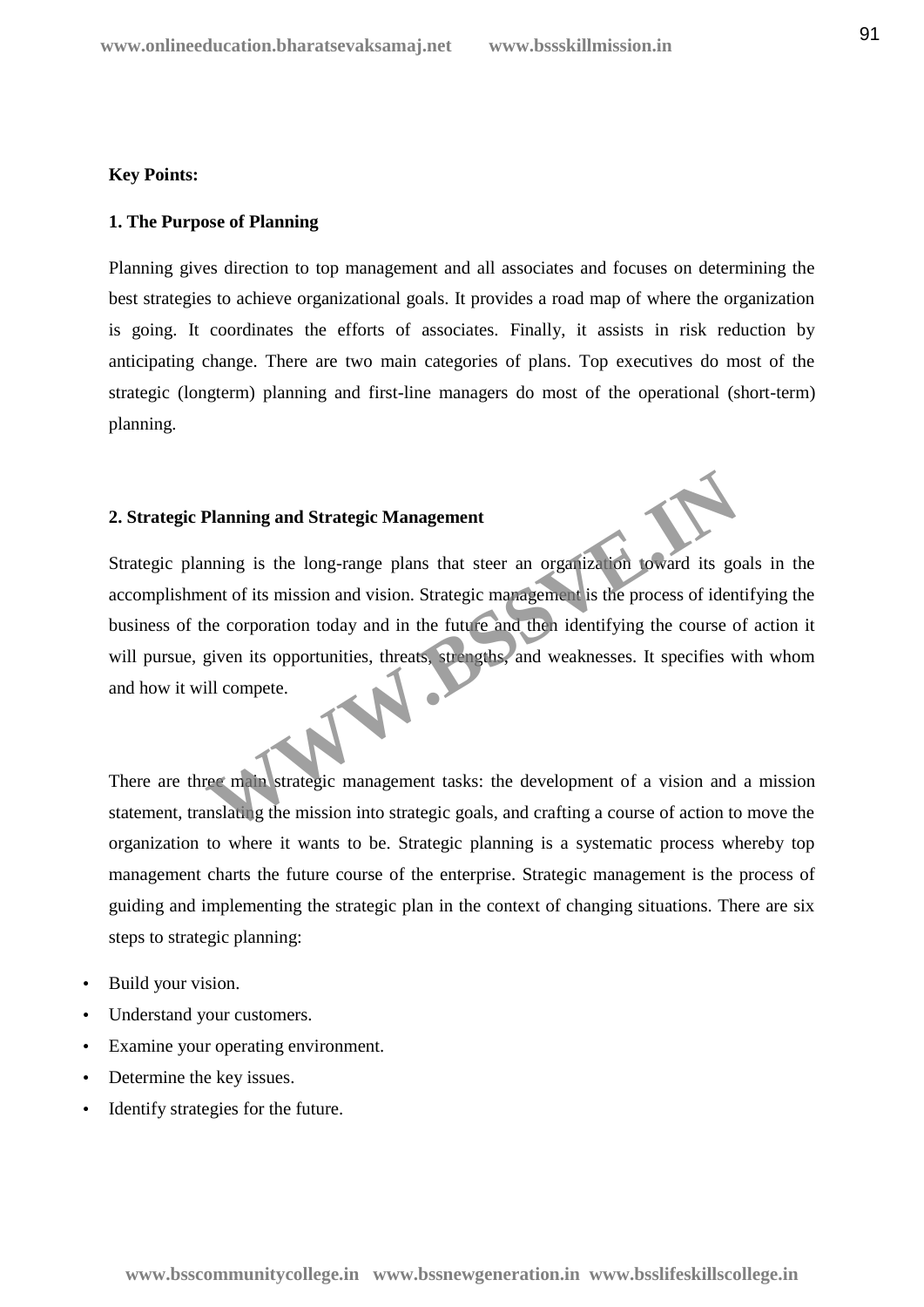Create your action plan.

#### **2.1. Corporate-Level Strategies**

Many organizations consist of a portfolio of several businesses or divisions. These need a corporate-level strategy. There are four growth strategies: market penetration, geographic expansion, product development, and horizontal integration. Strategic alliances and joint ventures are another way for companies to expand, as is diversification.

## **2.2. Strengths, Weaknesses, Opportunities and Threats (SWOT) Analysis**

SWOT analysis is used to assess the companys internal and external strengths and weaknesses, seek out opportunities, and be aware of and avoid threats. It is conducted in comparison with a companys main competitors. Each operator decides what the key points are for inclusion in the SWOT analysis; the four Ps of marketing are a good starting point. Plans are implemented through action plans, operating plans, and standing plans. **Example 18 Set also see SOLUTE AND SET ASSES ASSES ASSESS**<br>
Malysis is used to assess the companys internal and external stress, seek out opportunities, and be aware of and avoid threats. It is coron with a companys main

## **2.3. Environmental Scanning and Forecasting**

Environmental scanning is the screening of large amounts of information to anticipate and interpret changes in the environment. Forecasting is the prediction of future outcomes. Information gained through scanning is used to form scenarios. These establish premises for forecasts, which are prediction of future outcomes. The two main types of outcomes that managers seek to forecast are future revenues and new technology breakthroughs.

## **3. Operational Planning: How Do Managers Plan?**

Operational plans are generally for periods of up to one year and dovetail with the strategic plan. There are seven steps in operational planning: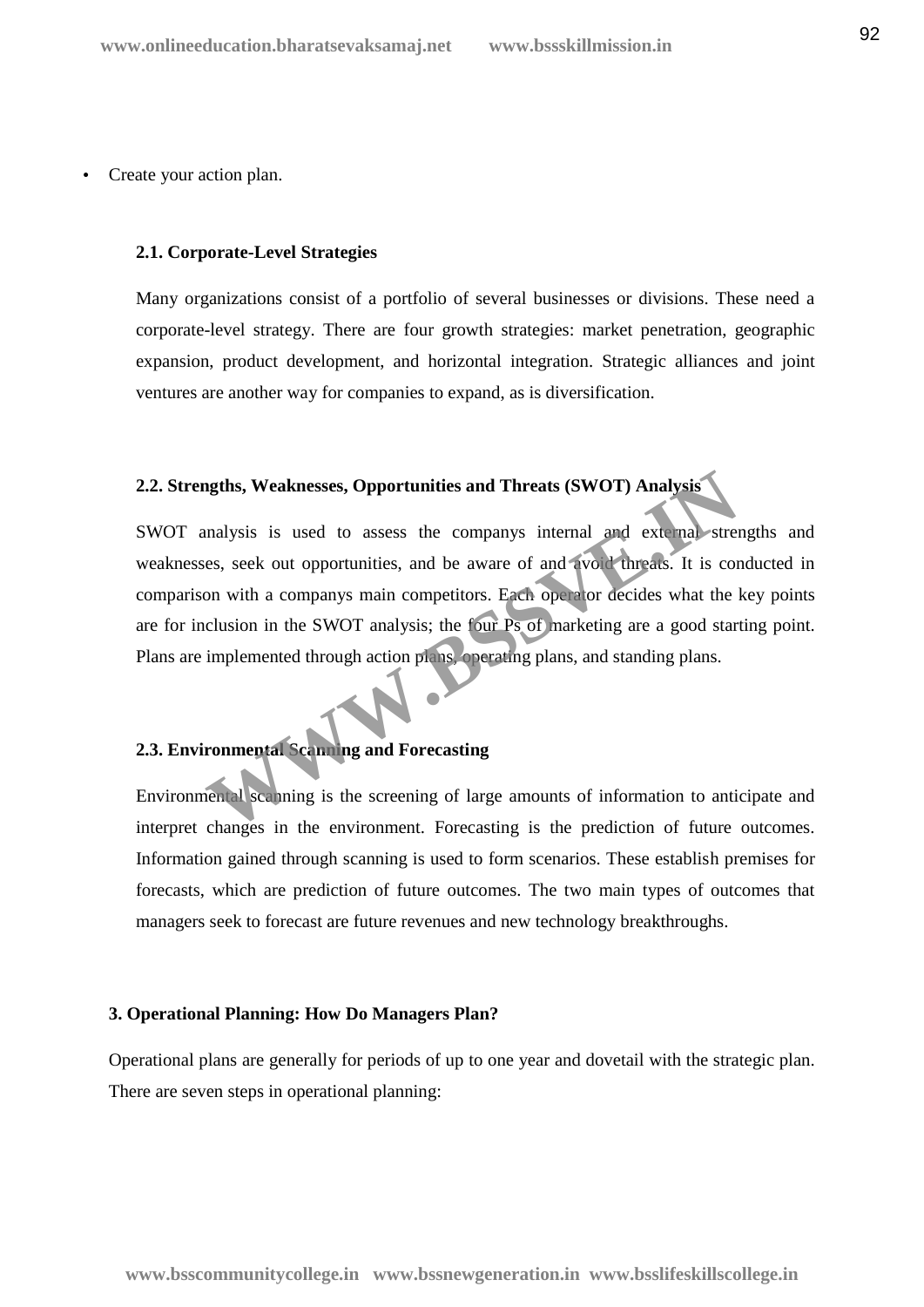- Setting goals: Goals should be specific, measurable, and achievable.
- Analyzing and evaluating the environment: This involves analyzing political, economic, social, and other trends that may affect the operation.
- Determining alternatives: This involves developing courses of action, sometimes requesting the input from employees.
- Evaluating alternatives: This calls for making a list of advantages and disadvantages considering resources and effects on the organization.
- Selecting the best solution: This results from the analysis of various alternatives and sometimes combining two or more alternatives.
- Implementing the plan: This includes decisions on people, dates, resources, benefits, costs, reporting, and authority to be granted.
- Controlling and evaluating results: This involves monitoring progress toward goals.

## **4. Operational Goal Setting**

Goal setting is the process of determining outcomes for each area and associate. No one can work effectively without specific goals and monthly evaluation reports to gauge whether the effort is moving toward goal accomplishment, or whether adjustments must be made to change course. Examples of goals and information for a sales department include: Example 12 authority to be granted.<br>
In evaluating results: This involves monitoring progress toward goals.<br>
In Goal Setting<br>
is the process of determining outcomes for each area and associate. Nevely without specific goal

- Group room nights (booked this month and year-to-date by market segment and salesperson, actual consumer room nights, actual average group room rates).
- Individual room nights (actual room nights booked, local corporate clients, occupancy compared to same time last year, rev par, and packages sold).
- Goals and information a hotel sales department should analyze each month include bookings, consumed room nights, occupancy, and rev par.
- Another example of goals is productivity goals that measure the amount of labor required to do a task.

The four-point model for writing goals is:

To (action/verb)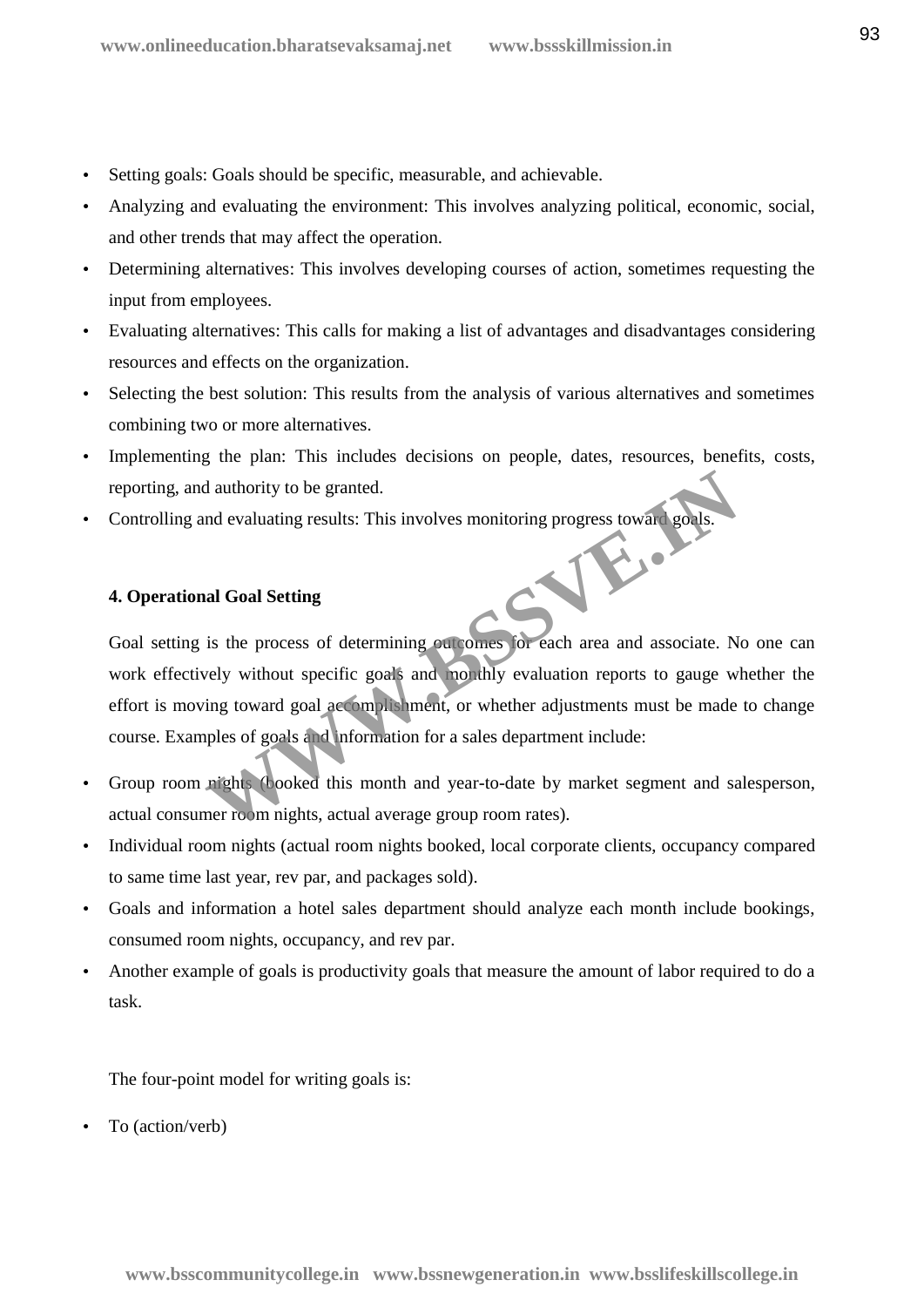- The (single measurement result)
- By (the target date/time span)
- At (cost in time and/or energy)

## **5. Operational Objectives**

Objectives state how a goal will be met. It makes sense if the associates who are going to be responsible for achieving the goals are also the ones involved in setting them, in a process called management by objectives (MBO). MBO consists of six steps:

- Setting organizational goals.
- Setting departmental goals.
- Presenting goals and getting approval from upper management. **WWW.BSSVE.JR**
- Discussing departmental goals.
- Setting individual goals,
- Giving feedback.

The main purpose of an MBO program is to integrate the goals of the organization and the goals of the associates so that they are in focus. In some cases, it has been superseded by total quality management (TQM), which also emphasizes quality and getting employees involved in developing solutions to improve operations. Benchmarking identifies the best way of doing something and which companies excel in that area (best practices companies). The best practice is noted and emulated or improved on by other companies. Successful companies sometimes swap information.

#### **6. Policies, Procedures, and Rules**

Policies, procedures, and rules are examples of standing plans. Policies set broad guidelines for associates to use when making decisions. Procedures specify what to do in given situations**.** A rule is a very specific action guide that must be followed**.** Six sigma is a methodology for eliminating defects and process improvement.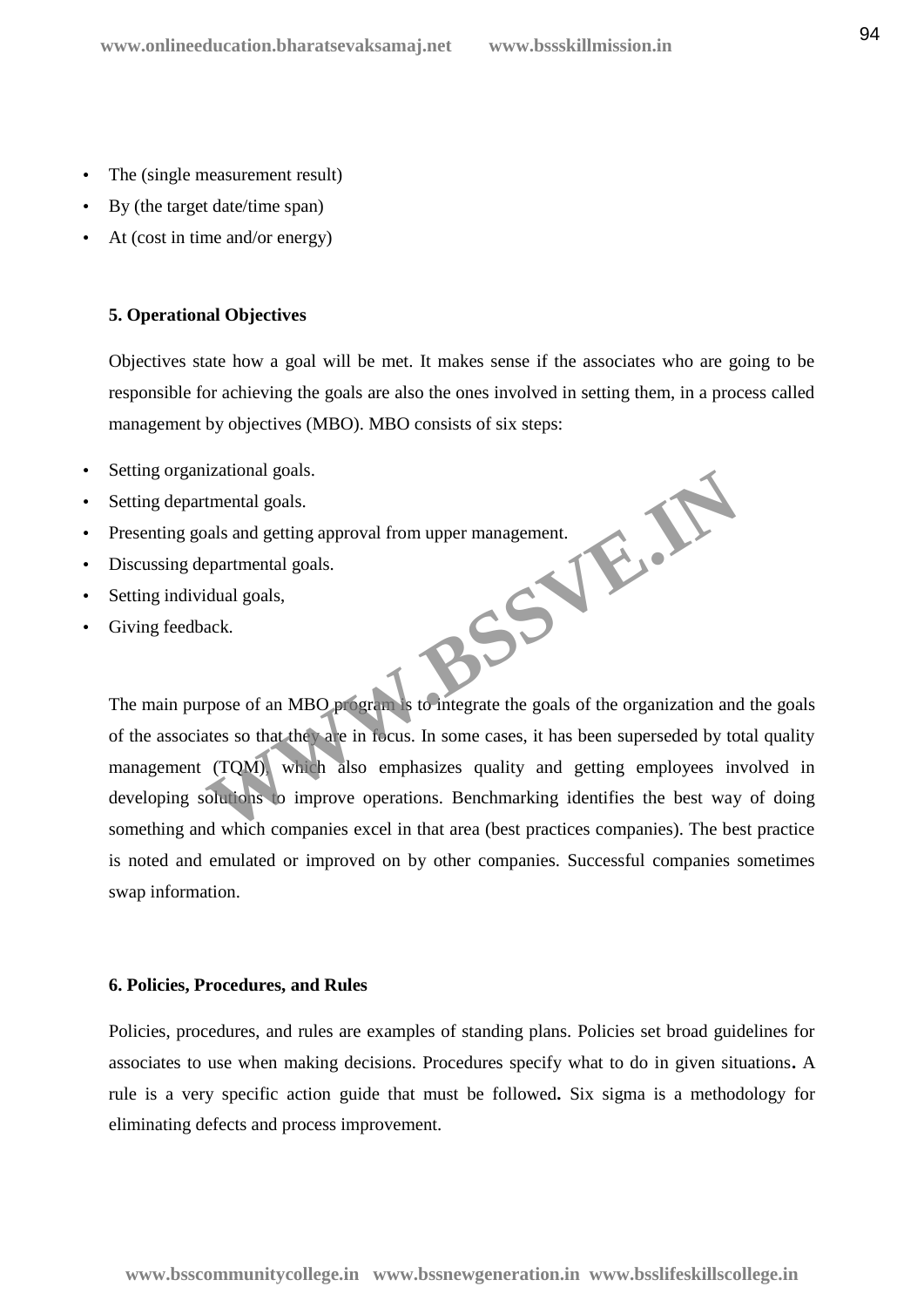## **7. Budgets**

A budget is a plan allocating money to specific activities. Expenses are budgeted according to anticipated sales. They are usually created once a year and revised as necessary.

## **8. Scheduling**

Scheduling associates is a planning activity that involves taking the business forecast and allocating an appropriate number of staff to give the necessary level of service.

## **9. Project Management**

Project management is the task of getting the project completed on time and within budget. Hospitality companies are using project management because the approach fits well with the need for flexibility and rapid response to market opportunities. There are five steps: **Example 2018**<br> **Examplement**<br> **WEBSTERN SEARCH SEARCH SEARCH SEARCH SEARCH SEARCH SEARCH SEARCH SEARCH SEARCH SEARCH SEARCH SEARCH SEARCH SEARCH SEARCH SEARCH SEARCH SEARCH SEARCH SEARCH SEARCH SEARCH SEARCH SEARCH SEARCH** 

- Goals need to be defined.
- Activities and resources must be identified.
- Sequence of completion is determined using flowchart-type diagrams such as a
- Gantt chart or a PERT network.
- Activities are scheduled.
- Tasks and budgetary responsibilities are assigned.

## **10. Trends in Planning**

Given todays hospitality business environment of rapid change, planning needs to be done quickly and adjusted when necessary. Technology, especially the Internet, can be used to overcome time and distance, allowing for more people to have input into the planning process.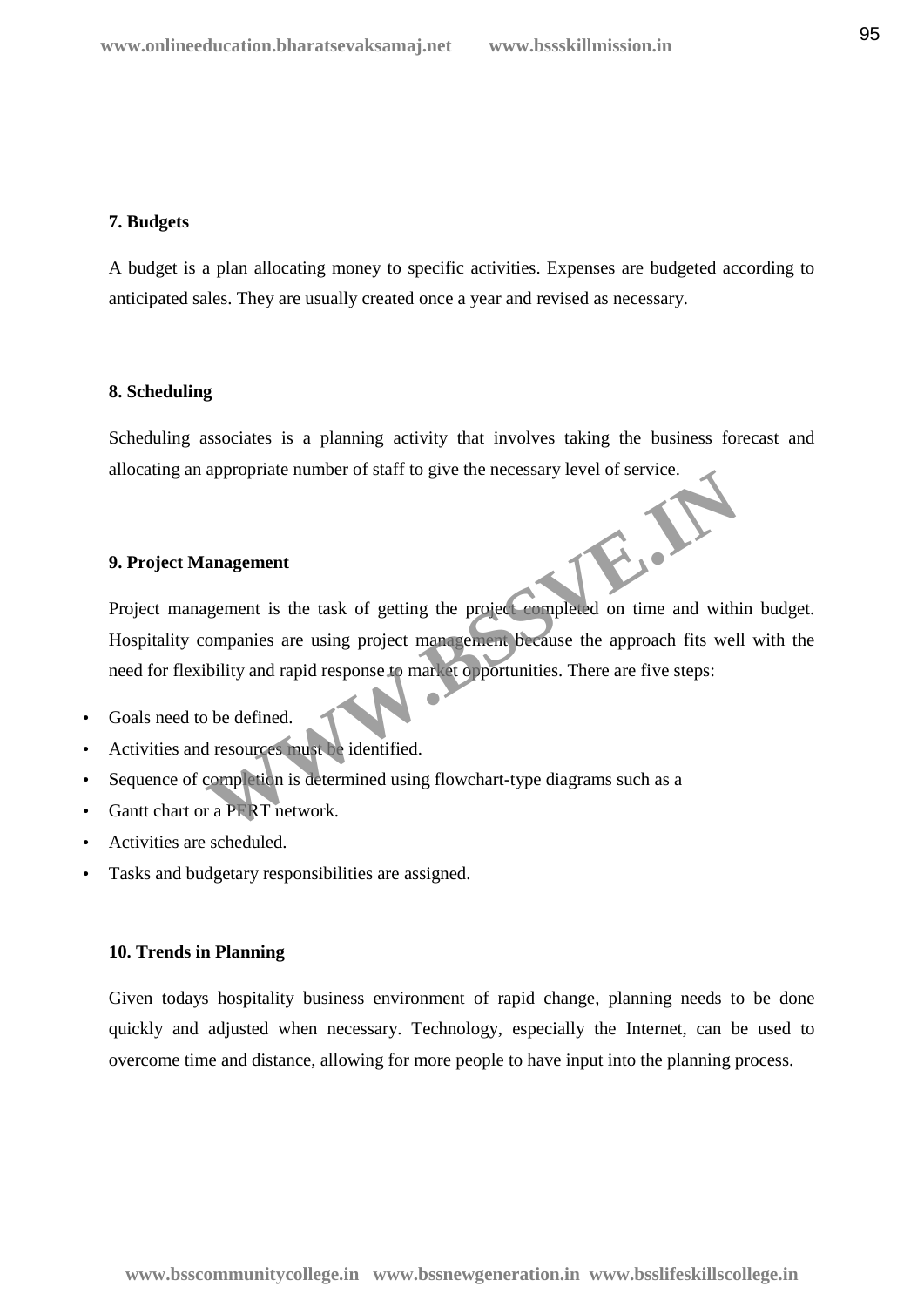## **Organizing**

#### **Topic Objective:**

At the end of this topic student would be able to:

- Describe organizational structure and organizational design.
- Explain why structure and design are important to an organization.
- Identify the key elements of organizational structure.
- Differentiate between mechanistic and organic organizational designs.
- Explain team-based structures and why organizations use them.
- Describe matrix structures, project structures, independent business units, and boundary-less organizations. WWW.BSSVE.JA

## **Definition/Overview:**

Organization means arranging activities so they can systematically contribute to goal accomplishment. Planning and organizing are inseparable; as organizations expand, they must evolve. The organization is determined by the plan.

## **Key Points:**

## **1. The Purpose of Organizing**

The purpose of organizing is to get the job done efficiently and effectively by dividing work to be done into specific jobs and departments, assigning tasks and responsibilities, coordinating diverse organizational tasks, clustering jobs into units, establishing relationships and formal lines of authority, and allocating and deploying organizational resources.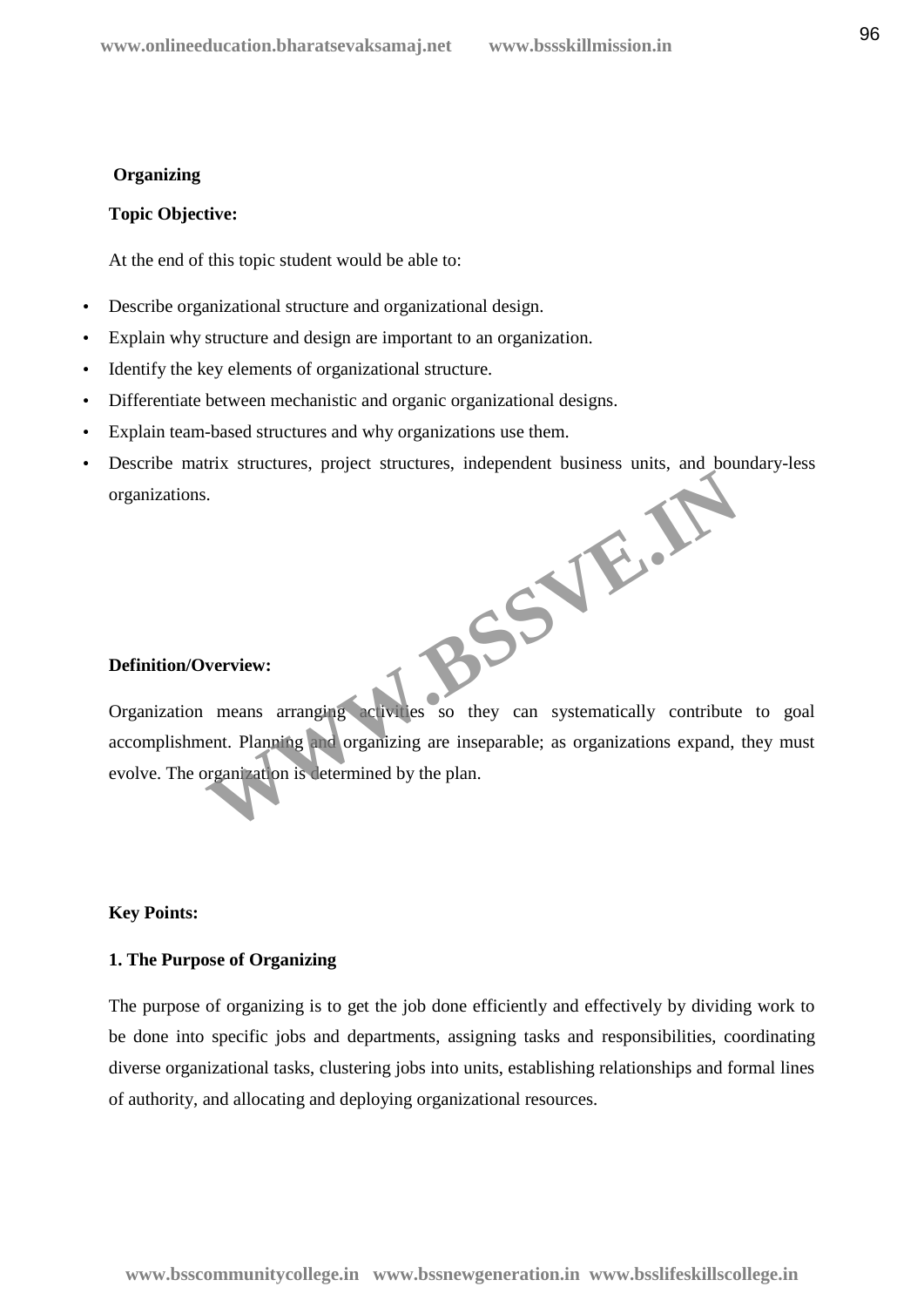## **2. Defining Organizational Structure**

An organizational structure is the framework by which job tasks are divided, grouped and coordinated. Todays hospitality business organizations are flatter, with fewer levels of managers. The guest appears at the top of the inverted pyramid representing the organizational chart and the general manager is at the bottom.

## **3. Work Specialization/Division of Labor**

Work specialization is used to describe the extent to which jobs in an organization are divided into separate tasks. The hospitality industry does not use work specialization to the extent that industry does, since it does not produce a commodity. Example 12 and 12 and 12 and 12 and 12 and 12 and 12 and 12 and 12 and 13 and 13 and 13 and 13 and 15 and 15 and 15 and 15 and 15 and 15 and 15 and 15 and 15 and 16 and 16 and 17 and 18 and 18 and 18 and 18 and 18 and 18 a

## **4. Departmentalization**

Once jobs have been divided up by work specialization, they have to be grouped back together so that the common tasks can be coordination in a process called departmentalization.

Departments are created to coordinate the work of several associates in a given area. The simplest form of departmentalization is by function. Departmentalization can also be done by product, with each brand attracting a slightly different target market and offering different services. Another method of departmentalization is by guest needs and type of guest. Companies also can departmentalize by territory, especially when each geographic market has its own nuances.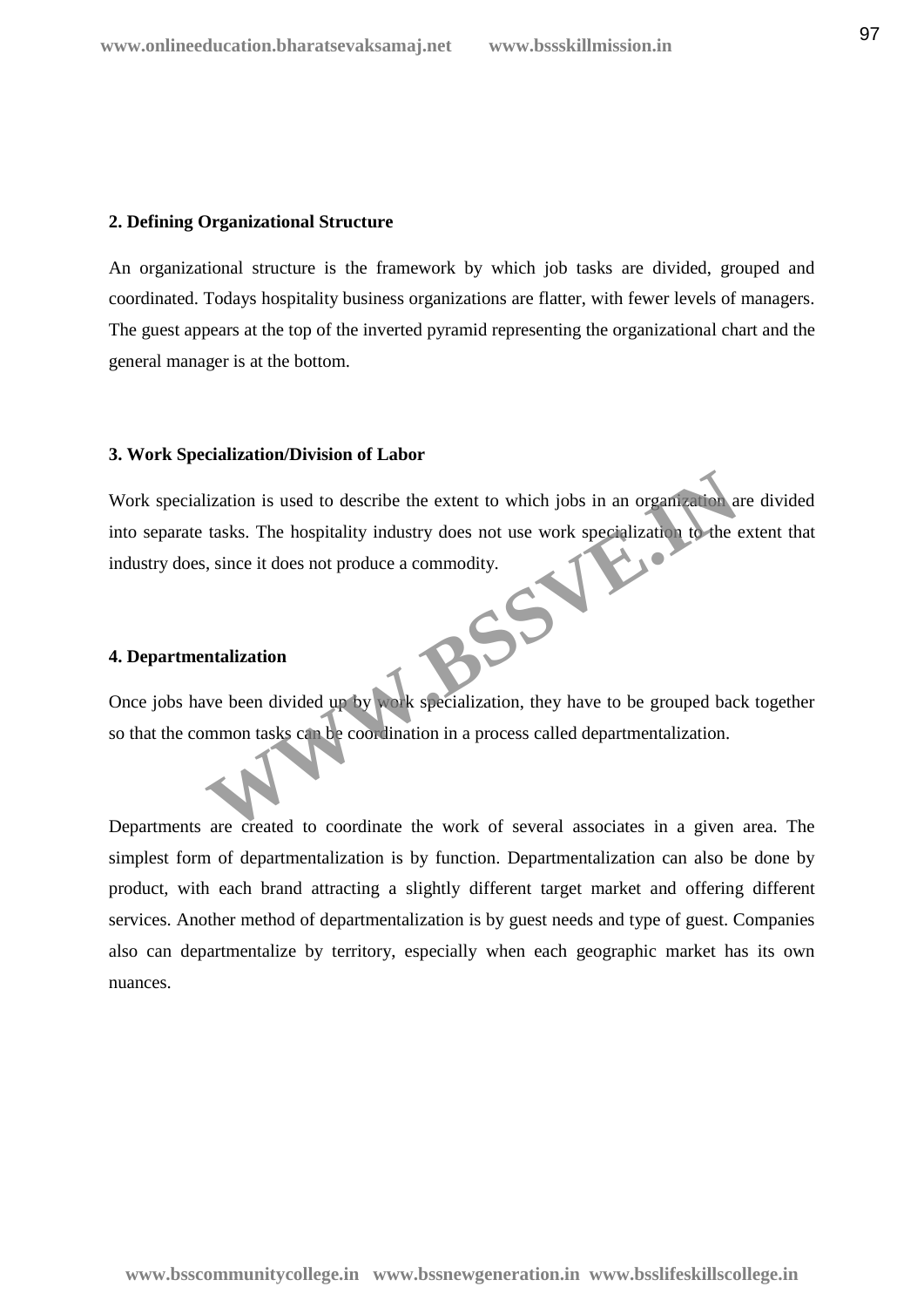#### **5. Authority and Responsibility**

Authority gives the right to managers to exercise their power in a given situation. Authority should be commensurate with responsibility; managers should only exercise power in accordance with their position. A recent trend is empowering associates to make more decisions; this is particularly applicable in the hospitality industry, where pleasing the guest is vital. Comping is an example.

Authority relates to the position within the organization and ignores personal characteristics. In the hospitality industry, it is important to have respect as well as authority. Responsibility means that when one is given rights, one also assumes an obligation to perform; authority without responsibility creates opportunities for abuse. Responsibility means you are responsible for the performance of your operation and the associates who work with you.

## **6. Chain of Command**

In organizational charts showing the chain of command, departments are clearly indicated and position titles may be used. The chain of command begins at the top of the organization; in the case of a publicly traded company it begins with the board of directors who select a president or chief executive officer. The chain of command is helpful for associates, because they will know whom to ask questions or for advice and to whom they are responsible for work performance. The chain of command is illustrated by lines of authority; who is responsible over whom; it flows from the top to the bottom of the organization. Windustry, it is important to nave respect as well as authority. Responsibility reades opportunities for abuse. Responsibility means you are responsibility recates opportunities for abuse. Responsibility means you are resp

#### **7. Increasing Span of Control and Empowerment**

Typically, a manager can supervise from 12 to 18 associates; this is up from between 8 to 12. Cost savings have resulted from eliminating levels of management; this is increasing span of control. There is a point when associates become burdened by the number of people reporting to them, resulting in a decline in standards. An appropriate span of control depends on the type of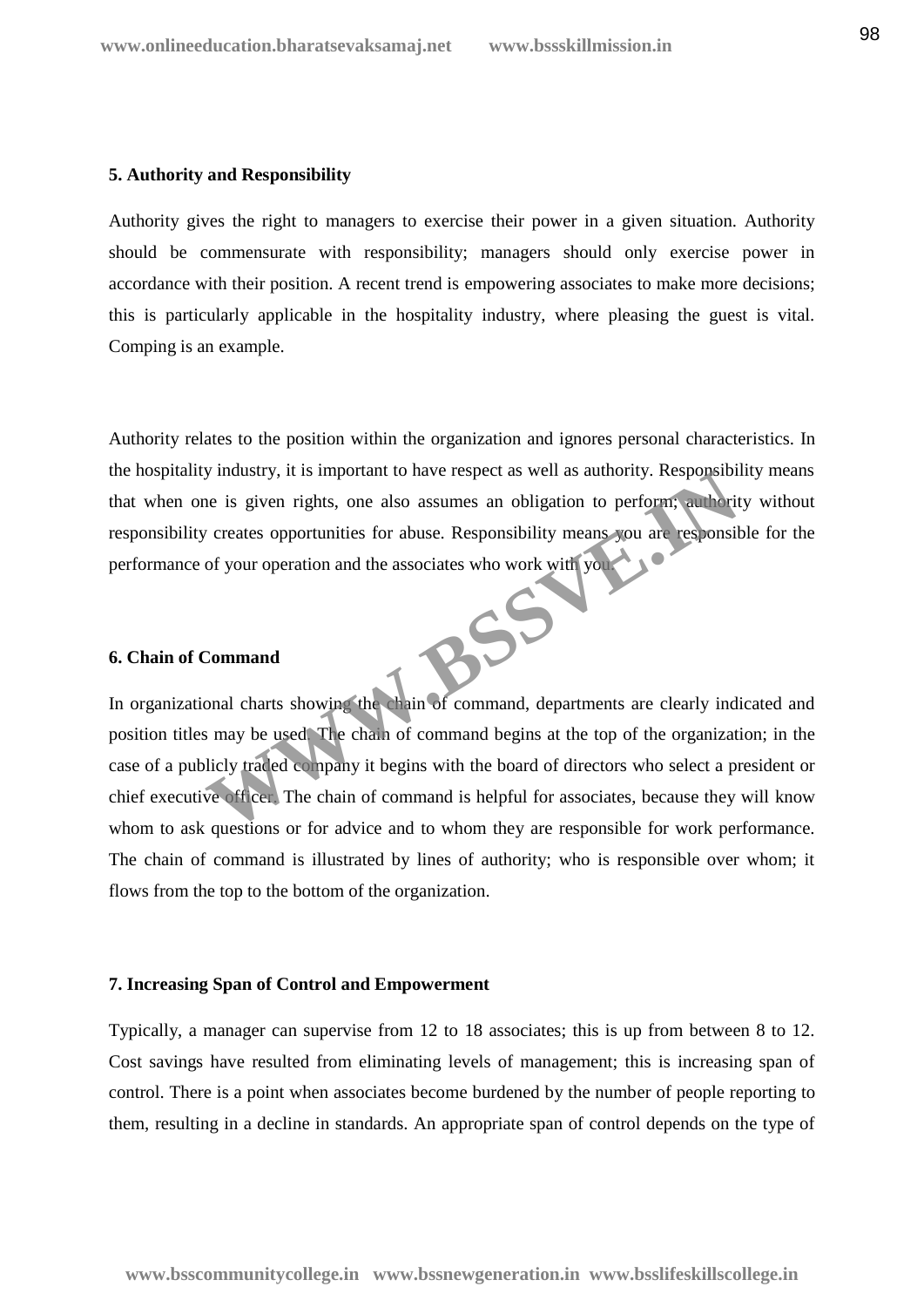work being done, the quality of the associates, the degree to which standardized procedures are in place, the information technology available, the leadership style of the manager, and the managers level of experience. The increasing span of control has resulted in the empowerment of associates as managers delegate more authority and responsibility. Front-line associates are in a better position to know a guests wants and needs.

#### **8. Centralization and Decentralization**

Centralization is where organizations make most of the decisions at the corporate office and inform unit managers of them. Top managers make the organizations key decisions with little input from subordinates. Decentralization occurs when organizations make most of the decisions at the unit level with input from associates. Organizations can never be completely centralized or decentralized. Centralization helps save costs and improve service to associates; decentralization helps organizations to be more flexible and responsive. managers of them. Top managers make the organizations key decisions<br>bordinates. Decentralization occurs when organizations make most of the<br>rel with input from associates. Organizations can never be completely cen<br>cations

## **9. Organizational Design Decisions**

Organizations are structured in different ways depending on which structure best suits their needs. Organizations of comparable size dont necessarily have similar structures. Structure depends on various contingency factors.

## **10. Mechanistic and Organic Organizations**

The mechanistic organization is a rigid and tightly controlled structure. Its characterized by high specialization, rigid departmentalization, narrow spans of control, high formalization, a limited information network (mostly downward communication), and little participation in decision making by lower associates.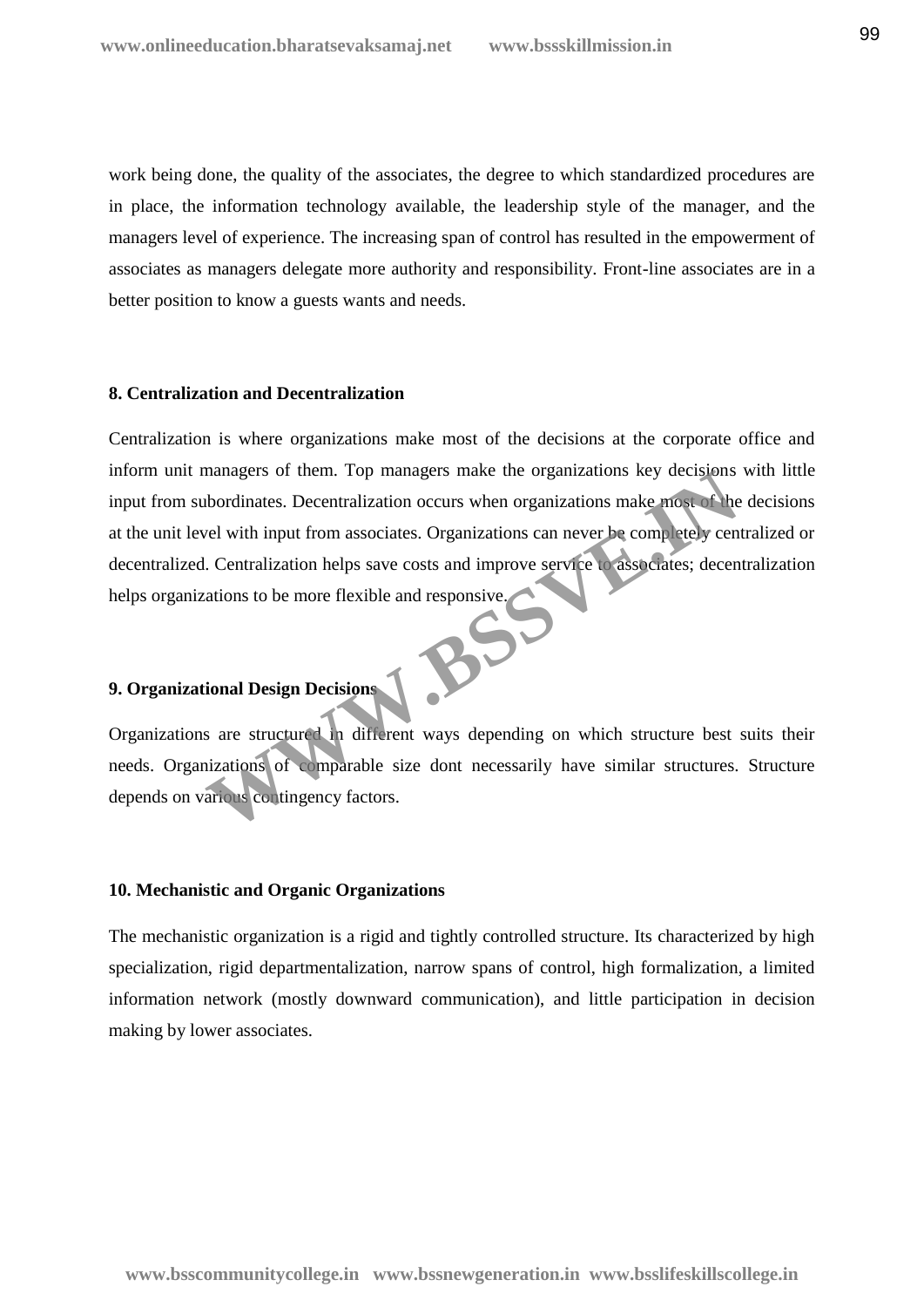With mechanistic organizations there is a strong adherence to the unity of command principle and a formal hierarchy of authority, with each person controlled and supervised by one supervisor. Keeping the span of control small at increasingly higher levels in the organization creates tall impersonal structures. Management imposes rules and regulations because it is difficult to enforce control. The intention is to minimize the impact of personalities and judgments that might allow inefficiencies. An organic organization is low in complexity, low in formalization, and decentralized. The organic organization is a highly adaptive form that is loose and flexible, allowing it to change rapidly as needed. Organic structures have division of labor, but jobs are not standardized. Most hospitality organizations have a combination of the two structures. Larger organizations tend to be more mechanistic.

#### **11. Coordination of Activities**

11. Coordination of Activities<br>As businesses expand, coordination of activities is necessary to avoid problems. Departments need to communicate quickly and often. Many people assert that as the nature of organizations has changed so must the nature of management control. Some people go so far as to claim that management shouldn't exercise any form of control whatsoever. They claim that management should exist to support employee's efforts to be fully productive members of organizations and communities -- therefore, any form of control is completely counterproductive to management and employees. ation of Activities<br>
se sexpand, coordination of activities is necessary<br>
municate quickly and often. Many people asset that as the nature of org<br>
so must the nature of management control. Some people go so far as to<br>
shou

Some people even react strongly against the phrase "management control". The word itself can have a negative connotation, e.g., it can sound dominating, coercive and heavy-handed. It seems that writers of management literature now prefer use of the term "coordinating" rather than "controlling".

*"Coordination" Must Exist or There's No Organization -- Only an "Experience"*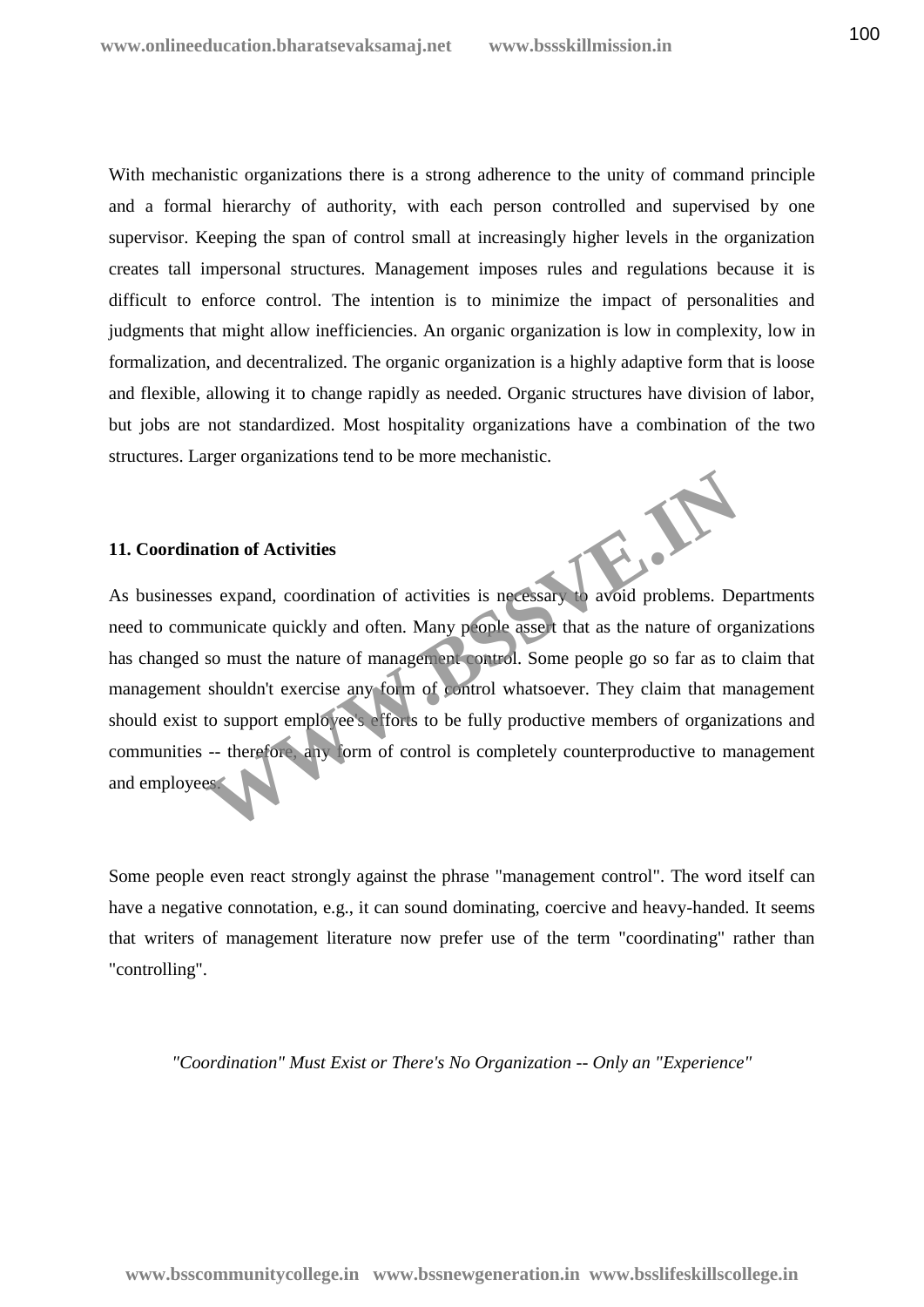Regardless of the negative connotation of the word "control", it must exist or there is no organization at all. In its most basic form, an organization is two or more people working together to reach a goal. Whether an organization is highly bureaucratic or changing and self organizing, the organization must exist for some reason, some purpose, some mission (implicit or explicit) -- or it isn't an organization at all. The organization must have some goal. Identifying this goal requires some form of planning, informal or formal. Reaching the goal means identifying some strategies, formal or informal. These strategies are agreed upon by members of the organization through some form of communication, formal or informal. Then members set about to act in accordance with what they agreed to do. They may change their minds, fine. But they need to recognize and acknowledge that they're changing their minds.

This form of ongoing communication to reach a goal, tracking activities toward the goal and then subsequent decisions about what to do is the essence of management coordination. It needs to exist in some manner -- formal or informal. WWW.BS

## **12. Contingency Planning**

Appropriate structure depends on the following factors: strategy, size, technology, and degree of environmental uncertainty. Structure needs to be closely linked to strategy. Current strategy frameworks focus on innovations, cost minimization, and imitation. Size affects structure. Larger organizations have more specialization, departmentalization, centralization, and rules and regulations. Technology relates to structure; for example a central reservations center can be more efficient in offering rates and rooms to callers and travel agents. Contingency factors deal with what-ifs. The company plans and organizes for several possible outcomes. For example, after the terrorist attacks many hospitality companies immediately planned and organized for a drop in business.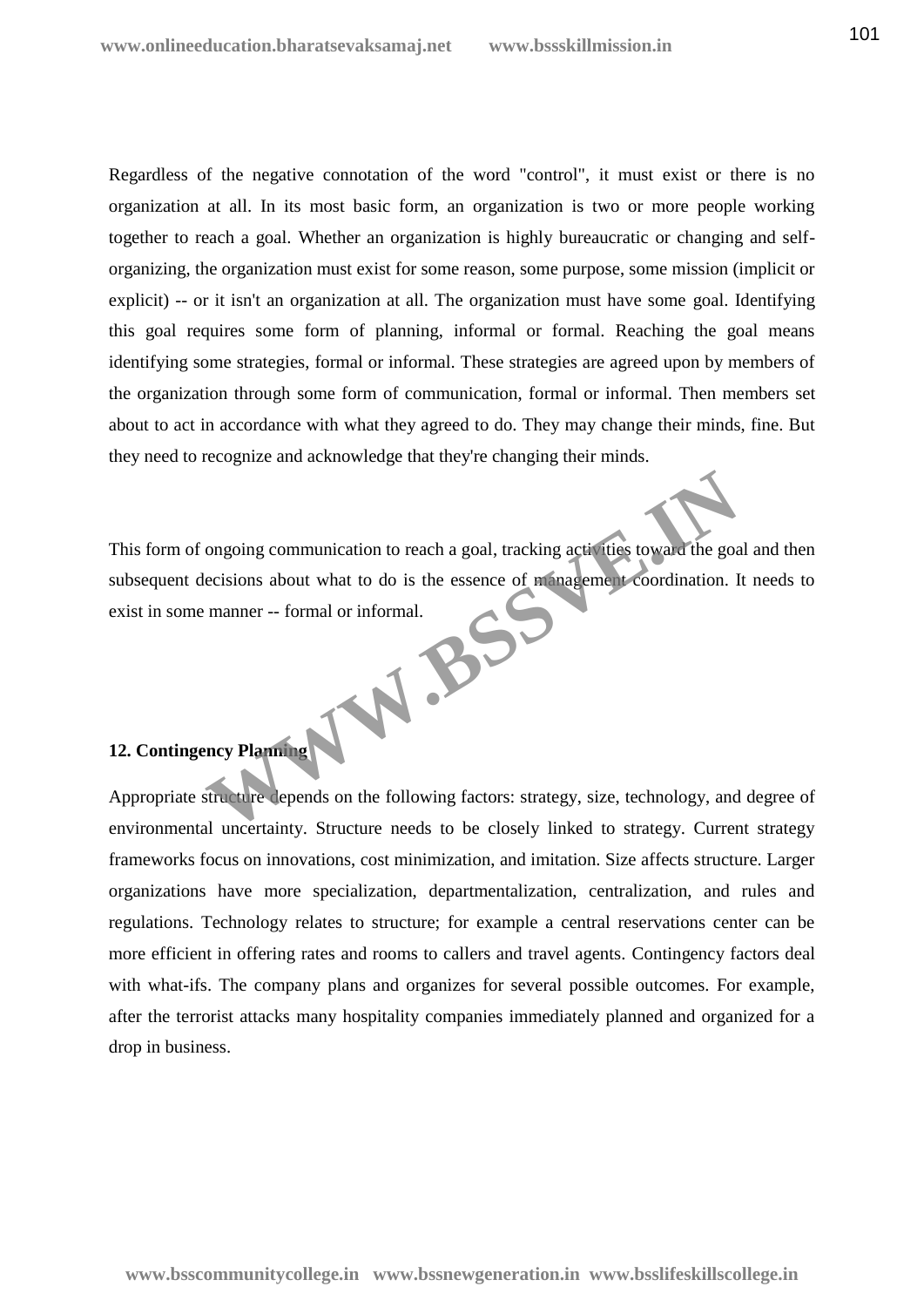## **13. Contemporary Organizational Design**

In a team-based structure, either an entire organization or part of it is made up of teams. It is mostly relevant to the hospitality industry in TQM, where teams of frontline associate work to improve service and products. Teams made up of associates from different departments can improve coordination between departments. A matrix structure assigns specialists from different departments to work on a project. The specialists have two bosses, their normal department head and the project manager. Matrix structures speed up decision making or get projects done more quickly. Matrix structures can be destructive because participants take a temporary leave from their positions and having more than one manager can be frustrating. Project structures have employees with special expertise continuously work on projects; they do not return to their departments. An example in the hospitality industry is a pre-opening team.

Independent business units make decisions with little or no need to get approval for routine operating decisions. This helps improve guest satisfaction and reduce costs. IBUs cause associates to realize a total picture of revenues and expenses and to engage in all the elements of management. A boundary-less organization (a term coined by Jack Welch of GE) is one where the design is not defined by or limited to the horizontal, vertical, or external boundaries imposed by a predefined structure**.** The boundary-less organization tries to eliminate the chain of command, to have appropriate spans of control, and to replace departments with empowered teams. Many successful organizations are finding they can most effectively operate by remaining close to the guest, being flexible and unstructured. The special expertise continuously work on projects; they do not eture<br>An example in the hospitality industry is a pre-opening team.<br>
Business units make decisions with little or not reed to get approval ficisions. This he

#### **14. Teams and Employee Involvement**

Teams are task-oriented work groups; they can be formal or informal. Teams are used for work that is complex, interrelated, or of a volume too large for one person.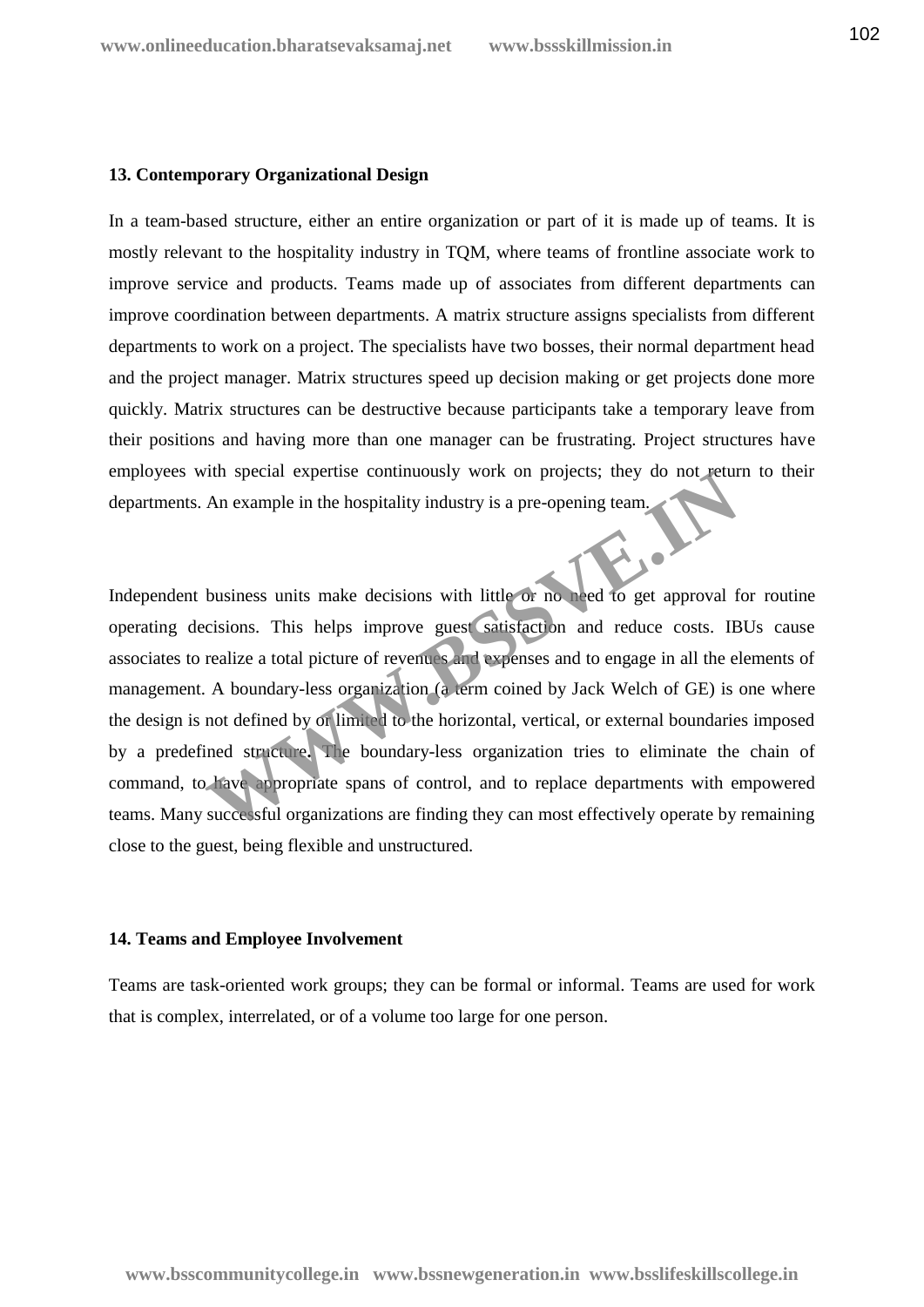#### **15. Group Dynamics**

Some groups are more successful than others. Why and how this happens is called group dynamics. It includes variables such as individual abilities, the size of the group and level of conflict, and internal pressures to conform to group norms. External influences, such as corporate policies or a shortage of resources, may inhibit a groups performance.

#### **16. How Companies Use Teams at Work**

Sometimes organizations are structured into teams rather than departments; this implies more teamlike camaraderie and being a team player. TQM programs use teams formed within or across departments. Self-managed teams make decisions that once were made by managers, allowing managers to concentrate on other areas. W.B.

#### **17. How to Build Productive Teams**

Productive teams are built by giving associates the authority, responsibility, and encouragement to come together to work on guest-related improvements. TQM is an example; it focuses on process improvement through associate participation. Teams require a leader; team building happens when members interact, developing increased trust.

## **18. Job Rotation**

Job rotation relieves the boredom and monotony that can result from work specialization by giving associates a broader range of experiences. Management training programs where graduates spend a few months in several departments before selecting an area of specialization are a good example of job rotation. There are additional costs associated with job rotation, mostly in training and productivity. A major benefit of job rotation is that associates become well-rounded in the operation of the corporation.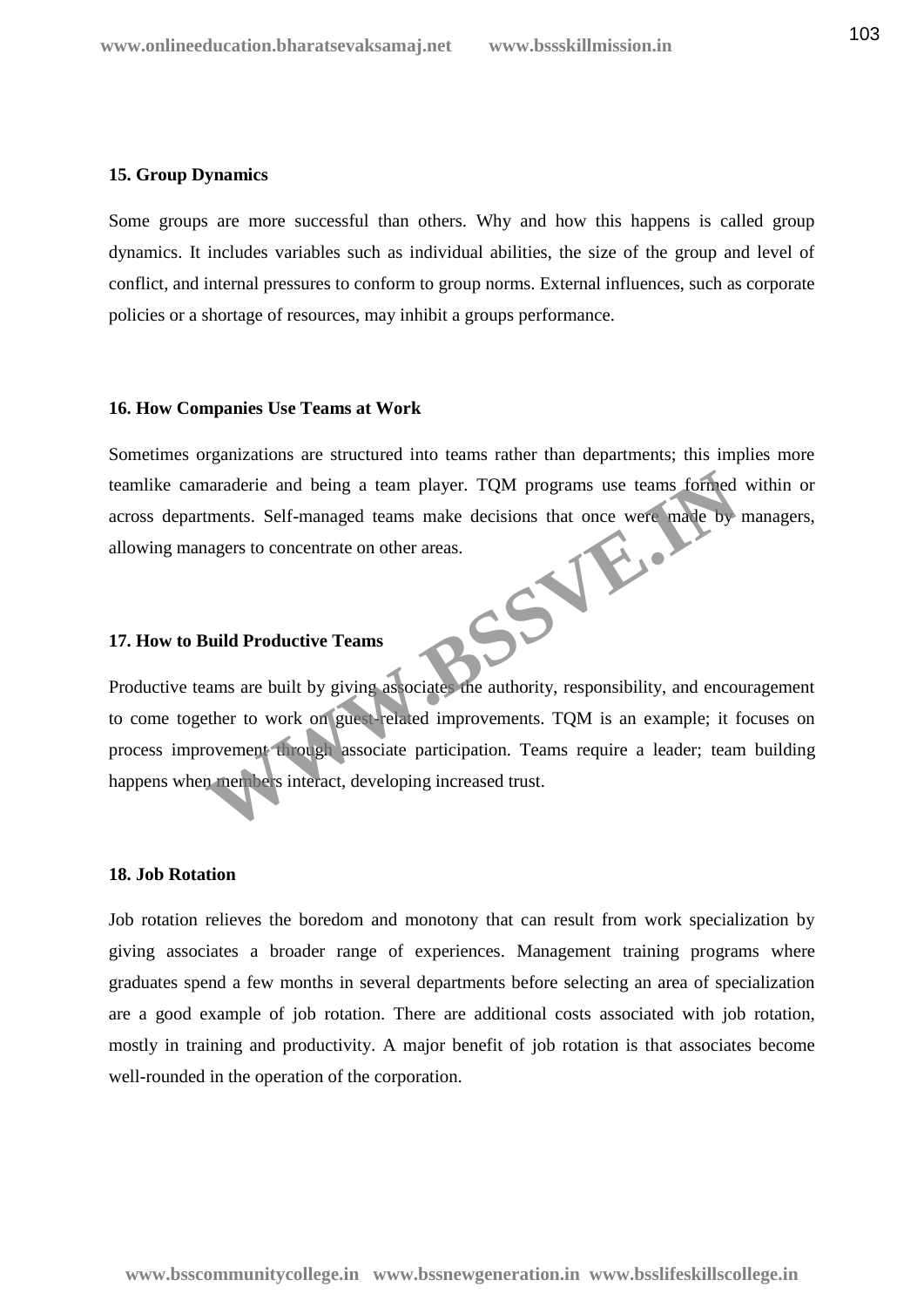## **19. Job Enlargement and Job Enrichment**

Job enlargement increases the scope of the associates work. Originally intended as a way of maintaining interest, it has become an economic necessity. Job enrichment adds some planning and evaluating responsibilities to a position, giving associates greater control over their work.

## **20. Trends in Organizing**

These include computerized scheduling programs, having recipes on the Internet, multitasking, decentralization of operations in response to major disasters, and reduction in staff and managerial positions which leads to fewer levels of management.

- In Section 5 of this course you will cover these topics: Communication And Decision Making
	- Human Resources And Motivation
	- Control

You may take as much time as you want to complete the topic coverd in section 5. There is no time limit to finish any Section, However you must finish All Sections before semester end date. Solitions which leads to fewer levels of management.<br>
Solitions which leads to fewer levels of management.<br>
Solitions And Decision Making<br>
Resources And Motivation<br>
Resources And Motivation<br>
Resources And Motivation<br>
Resou

If you want to continue remaining courses later, you may save the course and leave. You can continue later as per your convenience and this course will be avalible in your area to save and continue later

## **: Communication And Decision Making**

## **Topic Objective:**

At the end of this topic student would be able to:

- Define communication.
- Improve your interpersonal communication.
- List barriers to effective interpersonal communication.
- Differentiate between formal and informal communication.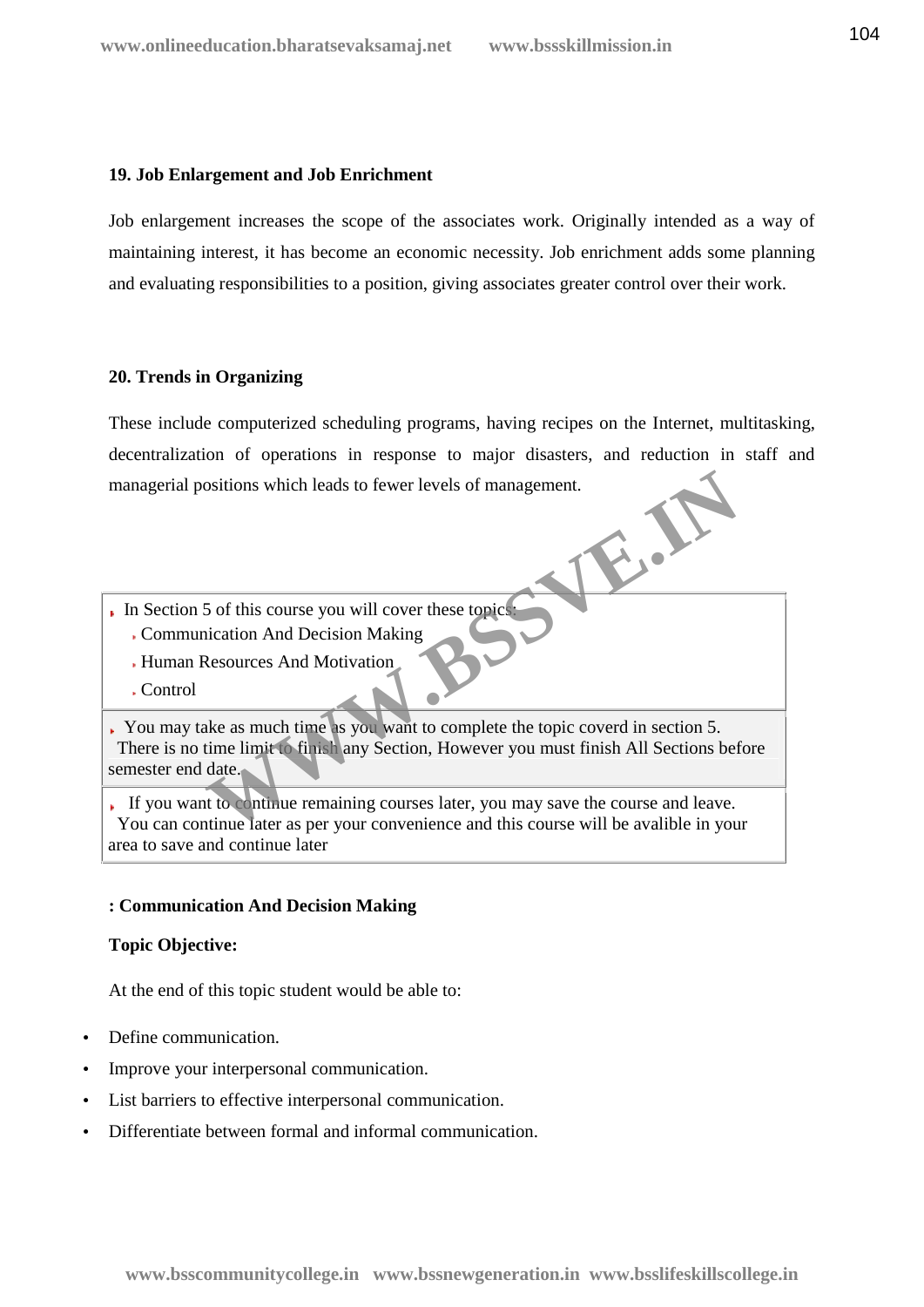- Explain communication flows and networks.
- Outline the eight steps in the decision-making process.
- Understand why managing is a synonym for decision making.
- Know the difference between rational, bounded rational, and intuitive decisions.
- Identify the situations in which a programmed decision is the solution as opposed to a non programmed decision.
- Differentiate the decision conditions of certainty, risk, and uncertainty.
- Describe the different dimensions of decision-making styles.

## **Definition/Overview:**

Communication is the exchange of information and meaning. Werview:<br>
ion is the exchange of information and meaning.<br>
all Communication

## **Key Points:**

## **1. Managerial Communication**

Communicating is necessary to all management functions, forecasting, planning, organizing, motivating and controlling. Managers spend a high percentage of their time communicating. Managerial communication has two different types. Interpersonal communication occurs between two or more individuals. Organizational communication includes all the different forms, networks, and systems of communication that occur among individuals, groups, or departments within the organization.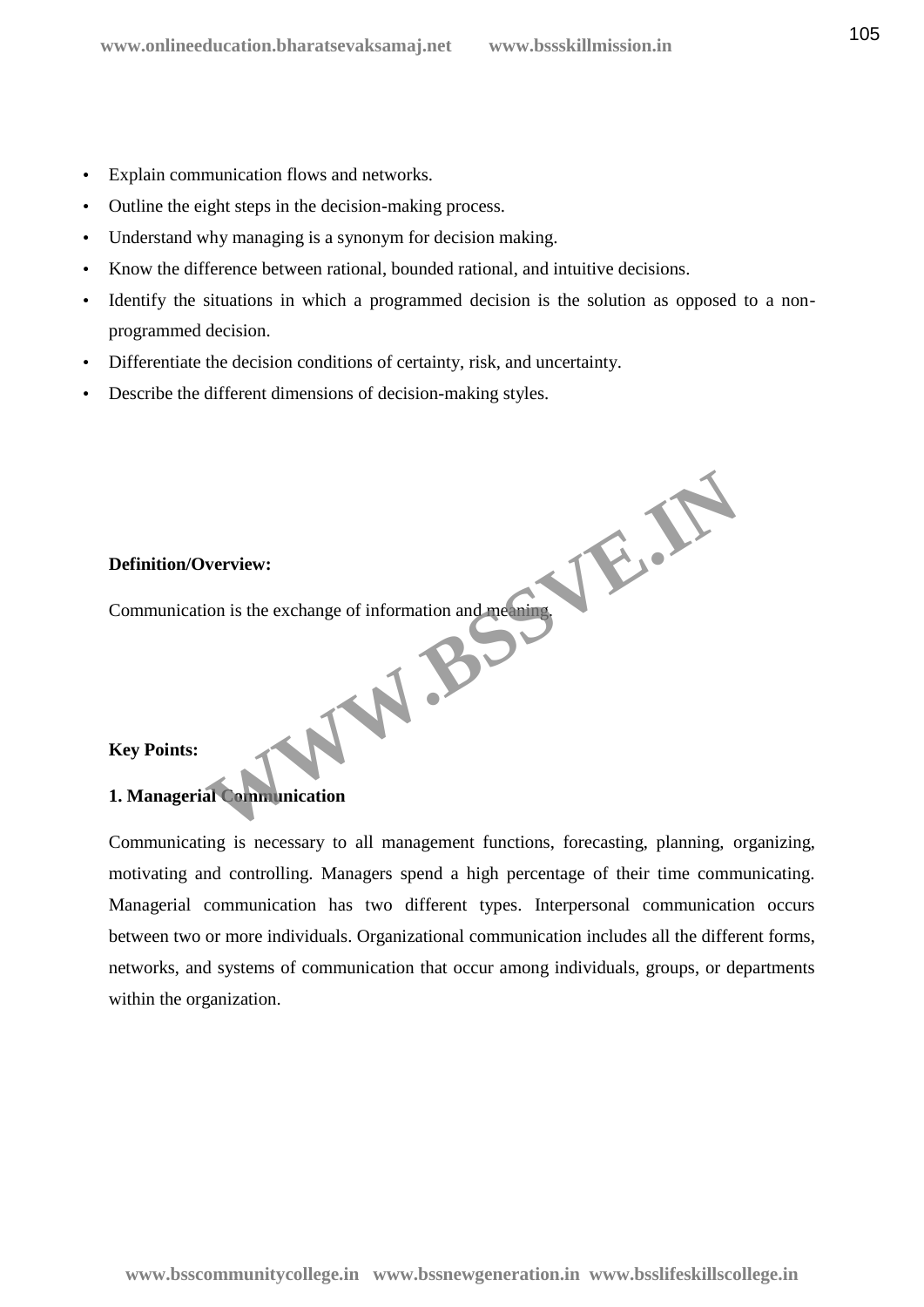## **2. Interpersonal Communications Process**

The interpersonal communications process is made up of seven elements: the communication source, the message, encoding, the channel, decoding, the receiver, and feedback. The message consists of a purpose to be conveyed which travels in a converted form (encoding) by way of a medium (channel). After decoding, feedback from the receiver shows the message has been understood correctly. The result is that meaning is transferred from one individual to another.

Noise is a disturbance in the communications process and can distort the message. Failures in encoding can distort a message. Failures can be caused by too much or too little knowledge on the part of the sender, pre-existing attitudes, and his or her cultural system. It is important to use the appropriate channel for a message. Using two channels, as in an oral speech followed by a written summary, can help eliminate distortion. Receivers are similarly affected by factors including knowledge of the subject and existing attitudes and beliefs The external message. Failures can be caused by too much or too ntile known<br>the esender, pre-existing attitudes, and his or her cultural system. It is import<br>the channel for a message. Using two channels, as in an oral spe

# **3. Communicating Interpersonally**

Various ways managers communicate include face-to-face, telephone, e-mail, fax, group meetings, memos, formal presentations, and so forth. Nonverbal communication is communication transmitted without words. It can include bells, sirens, gestures and uniforms; the best-known forms are body language and verbal intonation.

Body language includes facial expressions, gestures, and any other ways of communicating with ones body. Verbal intonation is the use of the voice to emphasize certain parts of a phrase or word. It can be more important than the actual words, as in the saying Its not what you say, its how you say it.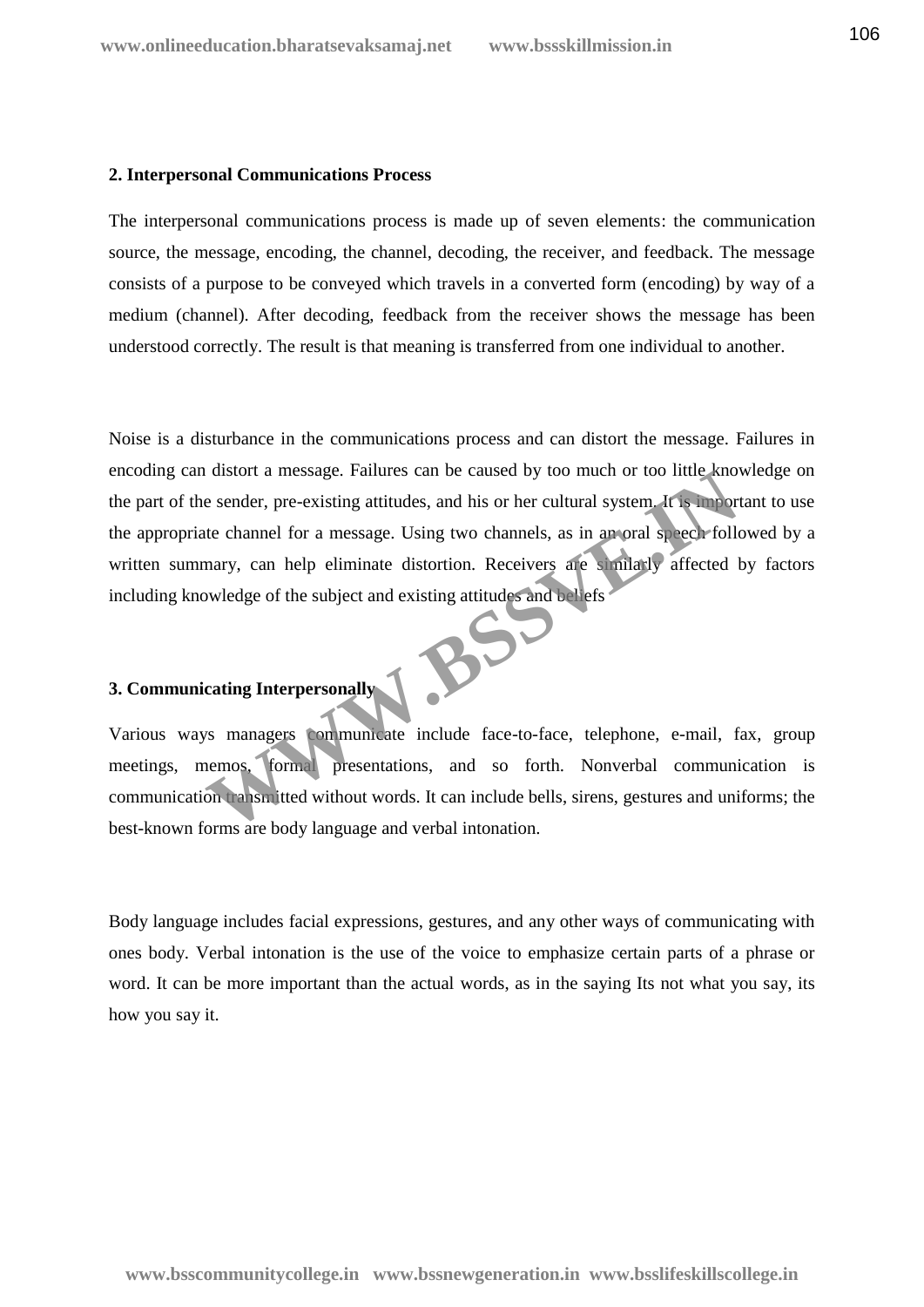## **4. Barriers to Effective Interpersonal Communication**

Each person has different perception, resulting from different backgrounds, upbringing, personal experiences, and major influences. Semantics is the actual meaning of words, which can be different from the literal meaning. Comfortable, for example, can be physical or nonphysical. Jargon, specialized terminology or technical language, can obscure meaning with those who dont understand it.

Nonverbal communication can be a barrier since the weight of decoding a message lies in the nonverbal portion. Cross-cultural communication is especially prone to misinterpretation of the nonverbal aspects. Ambiguity can occur when the receiver is uncertain of the meaning of a message, when the intentions of the sender are unclear, and when the receiver is uncertain of the consequences of the message. Defensiveness may happen when the receiver feels attacked or criticized. From Cross-cultural communication is especially prone to misinterpretate<br>pects. Ambiguity can occur when the receiver is uncertain of the measurement the intentions of the sender are unclear, and when the receiver is uncer

# **5. Overcoming Barriers to Effective Interpersonal Communication**

By using feedback, the last step in the communication process, misunderstandings and inaccuracies can be eliminated**.** A sender should make sure the message has been understood. The best form of feedback is a summary of the message. A sender should watch for nonverbal feedback indicating the message has been received and understood. Active listening listens for the total meaning. Recognize the issue, reflect the feelings, and note all nonverbal cues. Avoid triggering defensiveness by not criticizing or arguing. Observe a cooling-off period when necessary. Leaders will get the best results by accepting your associates as colleagues, treating them fairly and with respect, establishing a climate of trust, and including associates in decision making.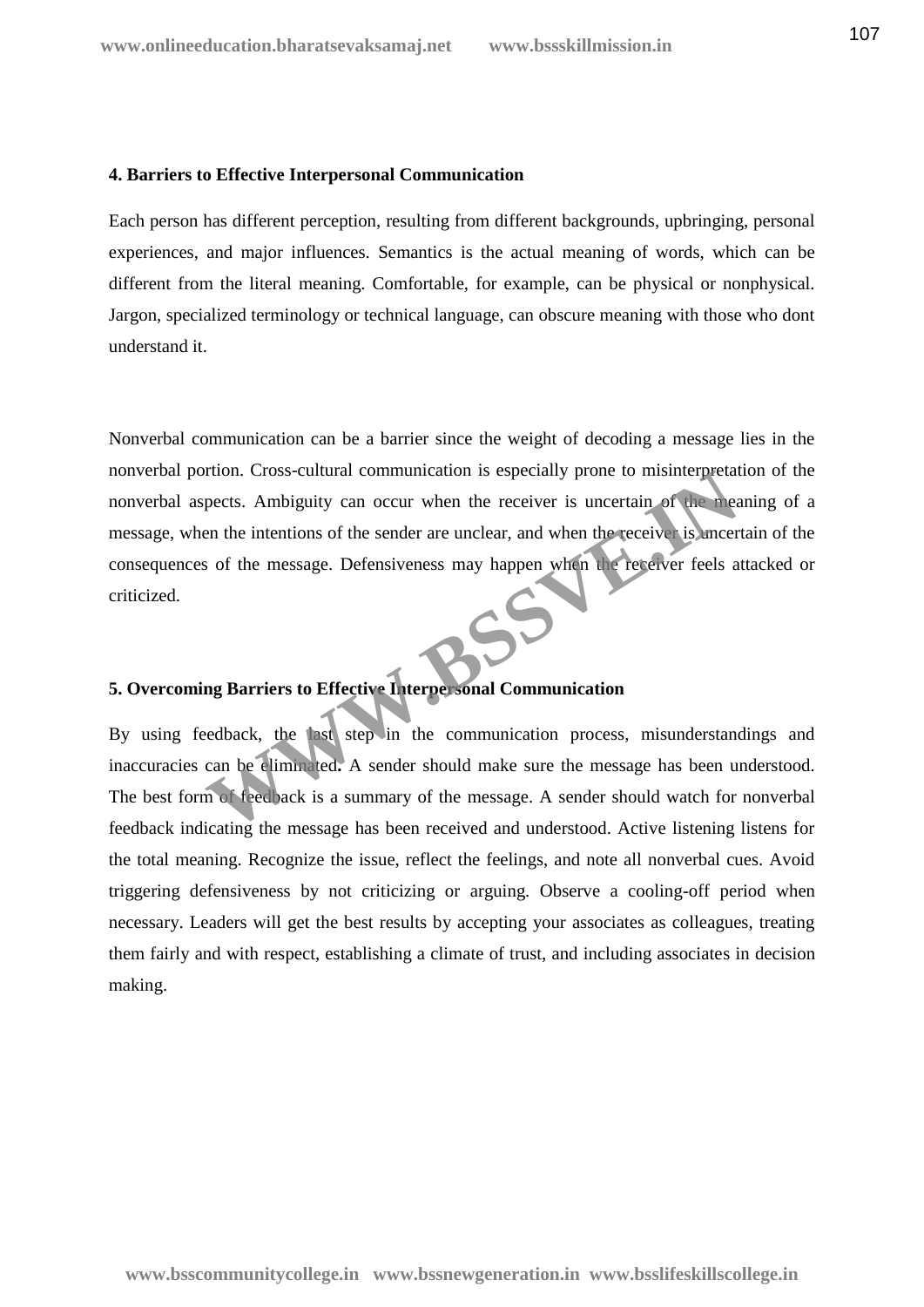## **6. Formal versus Informal Communication**

Formal communication follows the official chain of command and is used by managers to communicate job requirements to their employees. Informal communication doesnt follow the chain of command, and the subject matter is not job-related. Informal communication is part of employees social interaction but can also improve organizational performance through better employee relationships and by fostering a more efficient communications channel.

## **7. Communication Flows and Networks**

Upward communication takes places when managers receive information from their subordinates. It helps them gauge employee satisfaction and may be a source of ideas for organizational improvements. Downward communication is used to inform employees of company policies and procedures. It is used to inform, direct, coordinate, and evaluate employees. Lateral communication takes place between employees on the same hierarchical level. They discuss their environment and the organization in general. It is also used by cross functional teams. Diagonal communication takes place between employees on different hierarchical levels and in different departments. An example is a chef conferring with a frontdesk receptionist. mmunication takes places when managers receive information from the property of the distribution and may be a source of the improvements. Downward communication is used to inform emplicies and procedures. It is used to inf

Communication networks combine vertical and lateral flows. The most common are chain, wheel and all-channel, as well as the grapevine. In chain networks, communication flows according to the existing chain of command, up and down. It is highly accurate, with a precise path and no information is lost**.** It is only moderately fast and moderately popular with employees. The wheel network is communication between a leader and the members of a group or team. Coworkers dont need to communicate with each other**.**

This is fast and accurate but not very popular. All-channel communication has freely flowing communication between all members of a group or team. It is speedy and popular but not absolutely accurate. The grapevine, an informal organizational communication network, is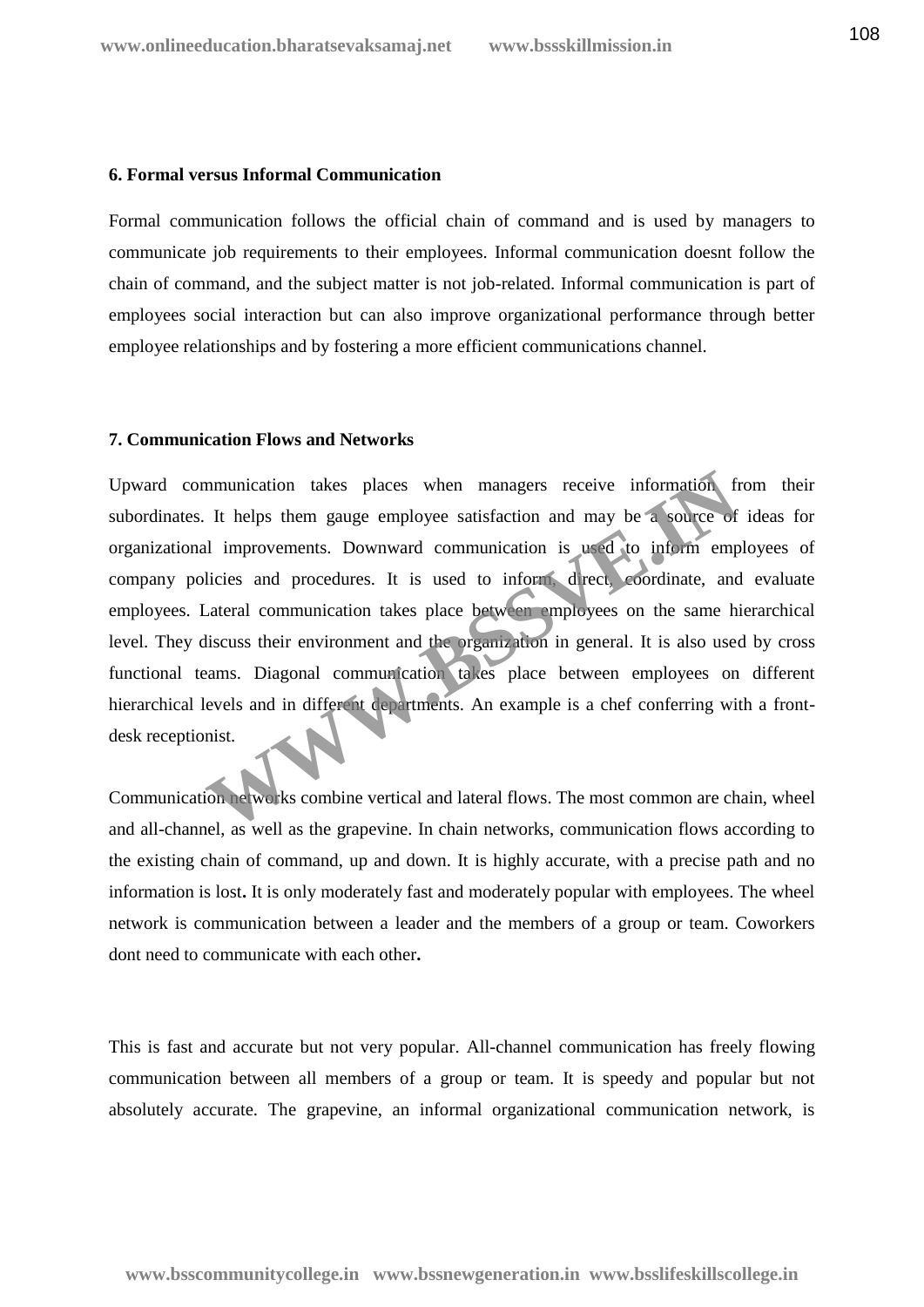popular and important. It is an important source of information for managers, acting as an effective feedback mechanism. It allows for rumors, so managers need to be open and honest about negative feelings and important decisions.

#### **8. The Decision-Making Process**

When choosing among alternative decisions, companies employ a decision-making process consisting of eight major steps:

- Identification and definition of a problem: This is the first step in the decision-making process. Other issues may muddy the waters; it is important to state the problem accurately.
- Identification of decision criteria: Criteria that are not identified are usually treated as unimportant.
- Allocation of weights to criteria: Decision criteria have differing levels of importance. One method used to weight criteria is to give the most important criterion a weight of 10 and score others to their relative importance. may muddy the waters; it is important to state the problem accurately.<br>
1 of decision criteria: Criteria that are not identified are usually to<br>
16 weights to criteria: Decision criteria have free ing levels of import<br>
10
- Development of alternatives: Decision makers list viable alternative without attempting to evaluate them.
- Analysis of alternatives: The analysis uses the criteria and weights established in steps two and three.
- Selection of alternative: This is the result of step six.
- Implementation of alternative: This is putting the decision into action.
- Evaluation of decision effectiveness: Were goals achieved? If not, this means going back to step one.

#### **9. How Managers Make Decisions**

All four primary managerial functionsplanning, organizing, leading, and controlling involve decision making.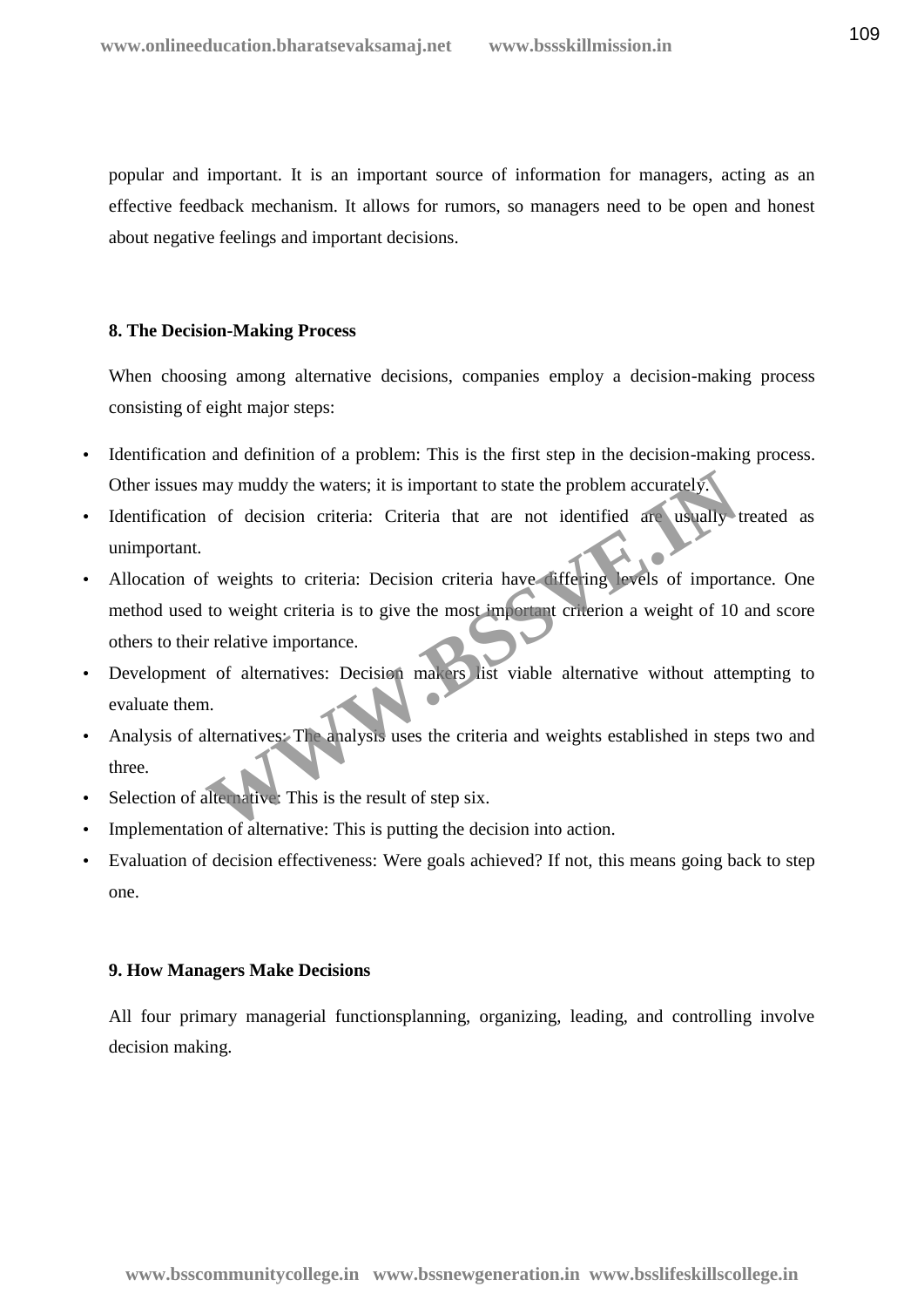# **10 .Making Decisions: Rationality, Bounded Rationality, and Intuition**

A decision must be rational; that is, it must be value maximizing and consistent. Rationality assumes that the decision maker is fully objective and logical. The goal must be kept in mind. Assumptions of rationality can be met under the conditions of being faced with a simple problem, having clearly defined goals, limited alternatives, minimal time pressure, low cost for seeking and evaluating alternatives, an organizational culture supporting risk-taking, and measurable and concrete outcomes. Bounded rationality suggests that managers decision-making ability is limited by the individuals ability to process information.

Managers decision skills are based on their competency, intelligence, and rationality. They are expected to follow the decision-making process model, but certain aspects of it are not realistic in respect to actual decision making. A decision maker may find it impossible to analyze all possible alternatives to a solution, so they satisfice, which means finding a good-enough solution. cision skills are based on their competency, intelligence, and rationally<br>
follow the decision-making process model, but certain aspects of it are no<br>
actual decision making. A decision maker may find it impossible to a<br>
m

Time constraints or lack of resources can keep decisions from being fully rational; decisions are based on satisfactory alternatives. A decision maker can be influenced by organizational culture, power considerations, internal politics, and an escalation of commitment to an earlier decision, despite evidence it might have been wrong.

Intuitive decision making is not based on rationality; its a subconscious process of

making decisions on the basis of experience and accumulated judgment.

There are five different aspects of intuition as applied to decisions: values or ethics (personal morals); experience (past learning); affect (feelings); cognitive (training, skills, and knowledge); and unconsciously influencing decisions by the way data are retained and processed. Most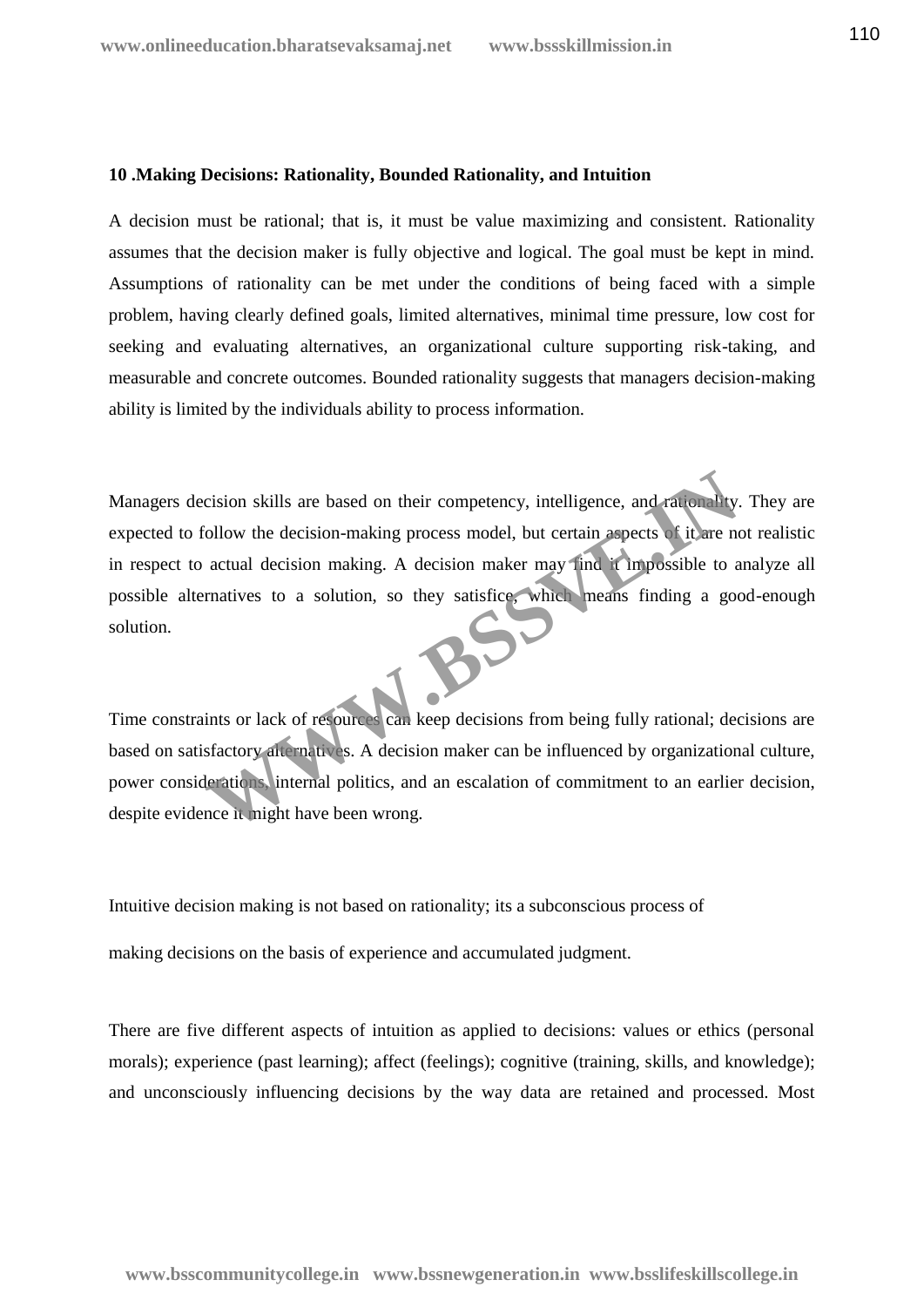decisions combine intuition and rationality. Decisions made on gut feeling are based on experience and judgment.

# **11. Types of Problems and Decisions**

## **11.1. Programmed and Nonprogrammed Decisions**

Programmed decisions occur on a regular basis, with a frequently reoccurring problem situation that can be handled with a routine approach. Programmed decisions become standard operating procedure, allowing the elimination of the develop the alternatives stage in the decision-making process.

Nonprogrammed decisions are nonrecurring and necessitated by unusual circumstances. The problem is poorly structured and usually new or unusual to the decision maker. Information may be incomplete or unavailable. A custom-made decision is required. The more sophisticated the company, the more programmed decisions are made. Large companies have policy and procedure manuals to guide decision making. Nonprogrammed decisions require greater analysis, innovation, and problem-solving skills. and operating procedure, allowing the elimination of the develop the a<br>
in the decision-making process.<br>
We are the decisions are nonrecurring and necessarated by unusual circu<br>
problem is poorly structured and usually new

#### **12. Decision-Making Conditions**

A decision of certainty involves having knowledge of all the alternatives and entails no risk. With risk conditions, the outcome is not certain, but the decision maker can estimate the probability of the outcome through historical data. Risk is characterized by having some knowledge of the outcome of the various alternatives, combined with the element of unpredictability. An uncertainty situation results when the outcome is not certain and reasonable estimates cant be made, usually because of lack of adequate information.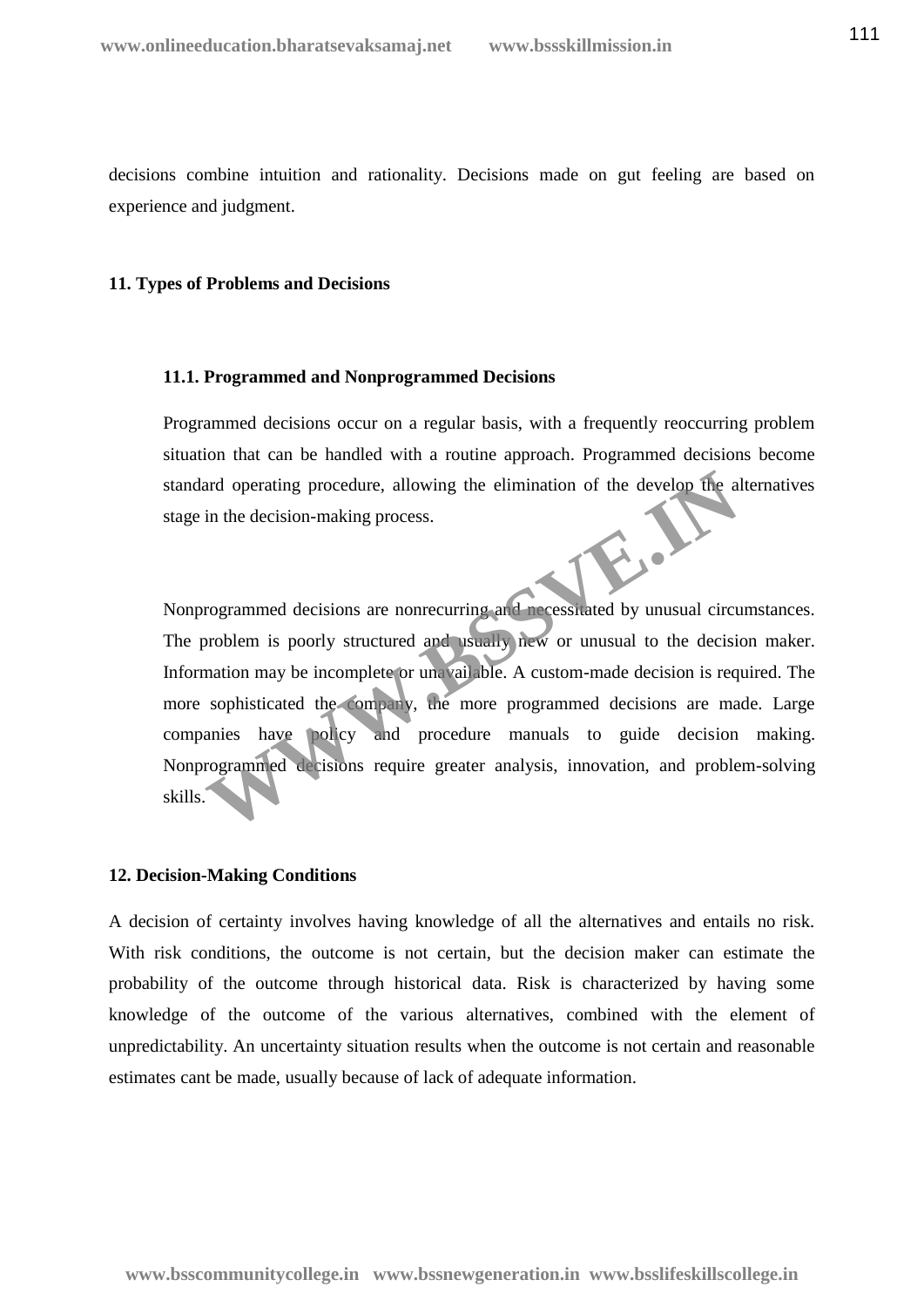# **13. Decision-Making Styles**

The way of thinking is one dimension of decision making; some managers are rational and logical and others are intuitive and creative. Managers also differ according to tolerance for ambiguity. A high tolerance for ambiguity allows managers to process a lot of information simultaneously. These two dimensions result in four major styles: directive, analytic, conceptual, and behavioral.

The directive style entails rationality and a low tolerance for ambiguity. These managers are logical and efficient, focus on the short run and value speed, often resulting in making decisions with minimal information. The analytic style is rational and tolerates ambiguity. These managers require a lot of information and makes careful decisions, with the leeway to cope with unique situation. The conceptual style is intuitive and creative. Numerous alternatives are considered, and the focus is on the long run. The behavioral style is receptive to suggestions and ideas from others and is concerned about employees achievements. These managers try to avoid conflict. Flexible managers vary their decision-making style according to each unique situation. Information. The analytic style is rational and tolerates ambigrafy. These<br>of information and makes careful decisions, with the Leway Cope w.<br>e conceptual style is intuitive and creative. Numerous attenuatives are c<br>is on

# **14. Trends in Communication and Decision Making**

Using technology to aid communication such as the Internet and two-way radios are likely to continue. An integral part of managements decision-making process is the management information system (MIS) and the decision support system (DSS).

#### **Human Resources And Motivation**

# **Topic Objective:**

At the end of this topic student would be able to:

- Explain the importance of job descriptions.
- Give an example of how productivity standards are determined.
- Name and describe the employment-related laws.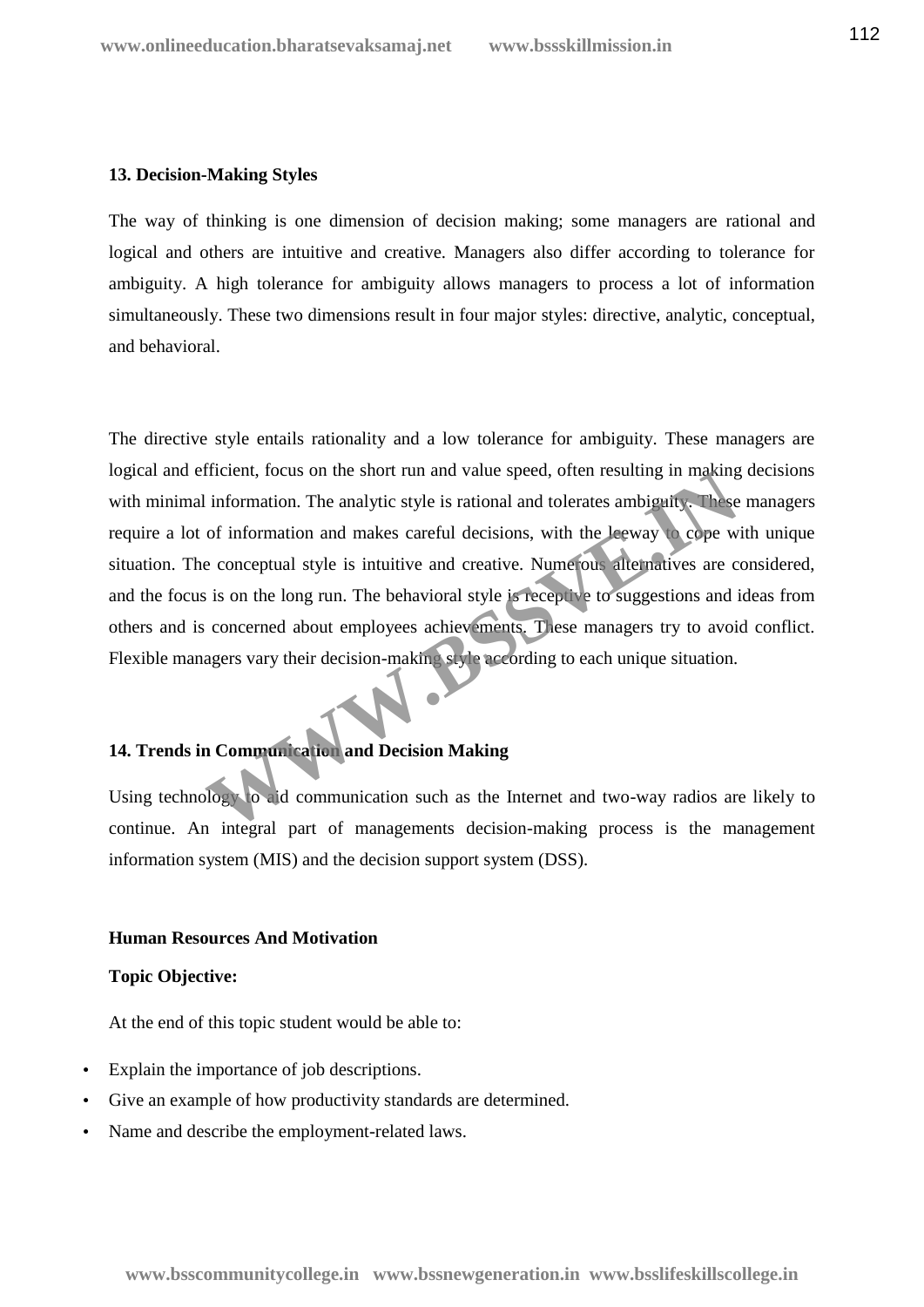- Discuss how to select, recruit, and orient employees.
- Identify methods of employee appraisal and compensation.
- Describe motivation theories and industry practice.

# **Definition/Overview:**

Human resources are frequently cited as a companys most valuable asset and competitive advantage. It is a challenge to find, retain, and develop great employees especially because employees are now looking for a trusting relationship with their employer, even more so than benefits. **WWW.BSSVE.**<br> **WWW.BSSVE.** 

#### **Key Points:**

# **1. Turnover**

One of the largest challenges in hospitality is getting and retaining staff; in many companies the turnover is over 100 % per year. Companies need to earn the trust of employees by offering respect, a safe and hospitable workplace, training, mentoring, fair treatment, equal treatment, employee assistance programs, and advancement opportunities. Employee satisfaction leads to better retention.

#### **2. Legal Issues**

Legislation to protect workers has increased the workload and complexity of human resources. The job of an HR director is to keep the company out of court.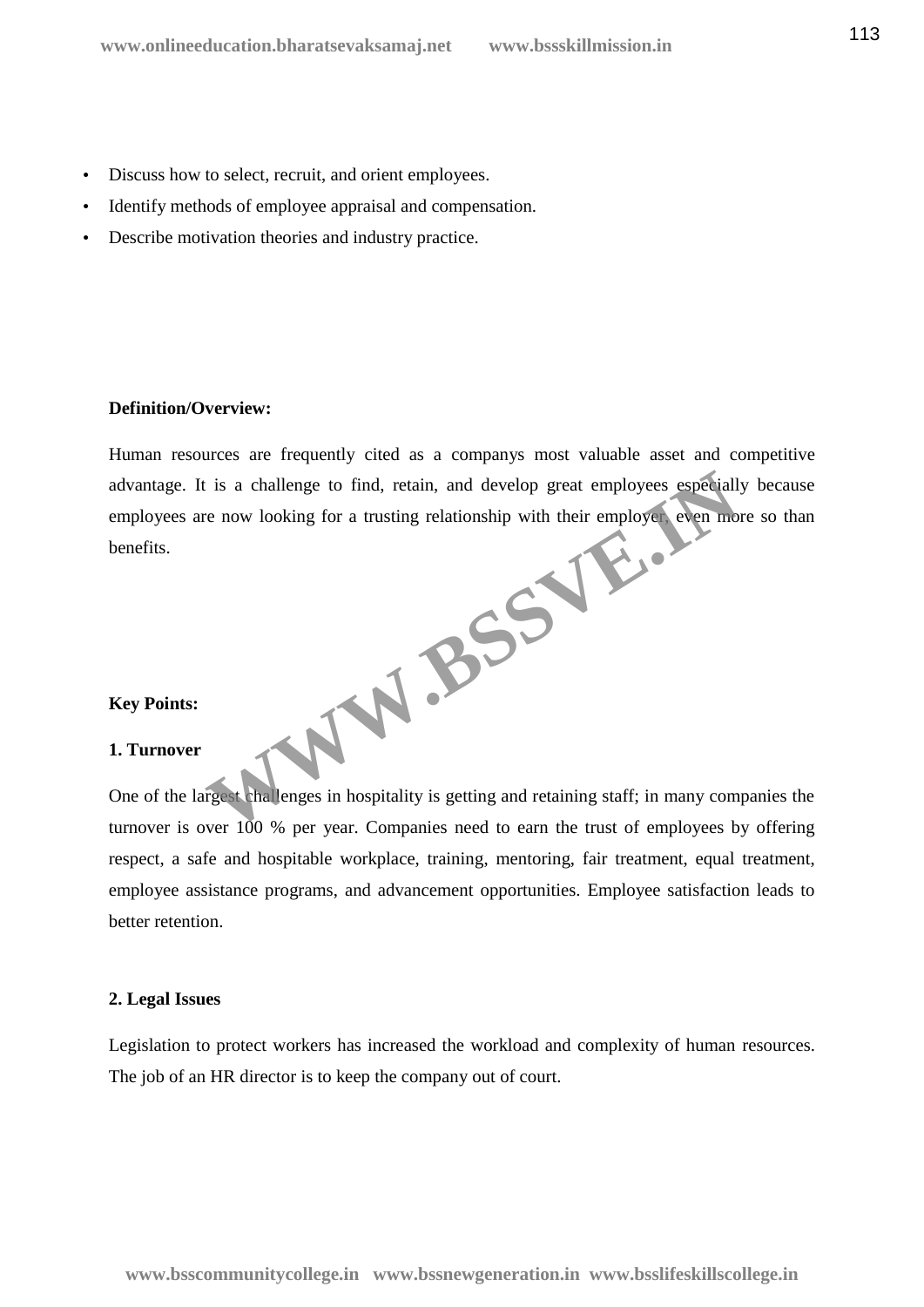#### **3. The Importance of Human Resources**

Progressive employers seek to become the employer of choice; this is done through leadership and management of human resources. The hospitality industry is the largest in the world, with many front-line entry-level employees with guest contact. Human resources is all about attracting, selecting, orienting, training, coaching, counseling, disciplining and mentoring, developing, evaluating the performance, and supporting and retaining an organizations most important resources. Cultural diversity and unskilled workers present challenges. Business and economic condition have resulted in downsizing or right-sizing. Other functions in HR include creating job descriptions, developing job specifications, managing payroll and benefits, handling grievances, financial management, community involvement, and ensuring conformance to federal, state, and provincial legislation. **WWW.BSSVE.IN**

# **4. The Human Resources Department**

In a large hospitality operation, the human resources department is headed by the director of human resources, an executive position with enormous responsibilities. Many departments have a co-coordinator, who ensures that inquiries are handled with courtesy, and an employment manager who checks applications and does interviews and background checks. The benefits manager ensures that employees apply for and receive appropriate benefits.

#### **5. Task Analysis, Job Descriptions, and Job Specification**

Because human resource or labor cost are the largest single cost of being in business, it has become necessary to examine each task of each employee to determine its contribution to the guests experience. Task analysis examines every task of each employee to determine the best way of doing the task and its potential outcome on the guest experience. From the task analysis, a description of the job can be formulated. A job description is a detailed list of the activities and outcomes of the person performing a specific job. It can become a legal document. Many companies require that employees sign their job descriptions to be sure that employees know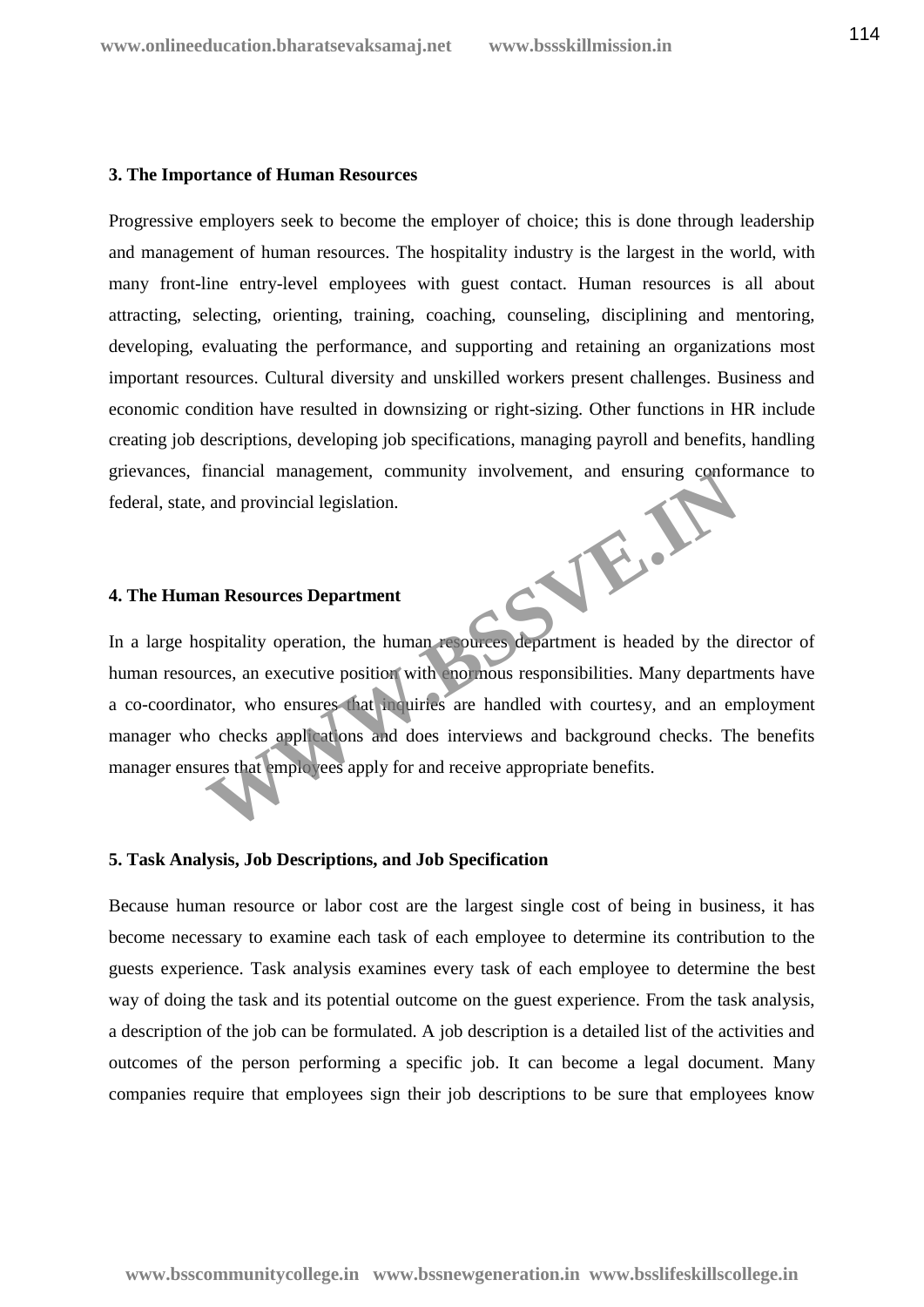what their responsibilities are. The job description specifies the qualities and knowledge the person will need to do the job.

#### **6. Productivity Standards**

Productivity standards may be established for each position within the organization. Measuring or timing how long it takes to do a given task determines the productivity standards. Employee productivity is measured in dollar terms by dividing sales by labor costs. The answer of the equation indicates the number of dollars generated per labor dollar spent. Other methods of measurement include number of guests served per food service employee and the number of guests checked in by a front-desk agent. One good way to set productivity standards is to have a group of the best employees do the tasks and time them, then average the time it takes, and that becomes the standard or benchmark. **255 14 Miles** 

# **7. Orientation**

The orientation is a way to introduce new employees to the company and the specifics of the workplace; it is a useful tool for retention. This usually occurs prior to beginning or during the first few days of employment. It covers the corporations history, policies, procedures, compensation and benefits, safety and fire prevention, and the propertys service philosophy.

#### **8. Training and Development**

Training is an ongoing activity conducted by the training department, a training manager, line management, or specially trained individuals within each department. The first step is to identify the training needs and set training objectives. There are five main types of employee training: apprentice, simulation, certification, corporate required, and on the job.

Apprentice training is given to people who are new at a particular job. It often follows the tell me, show me, let me do it routine. Simulation training simulates the actual work place sometimes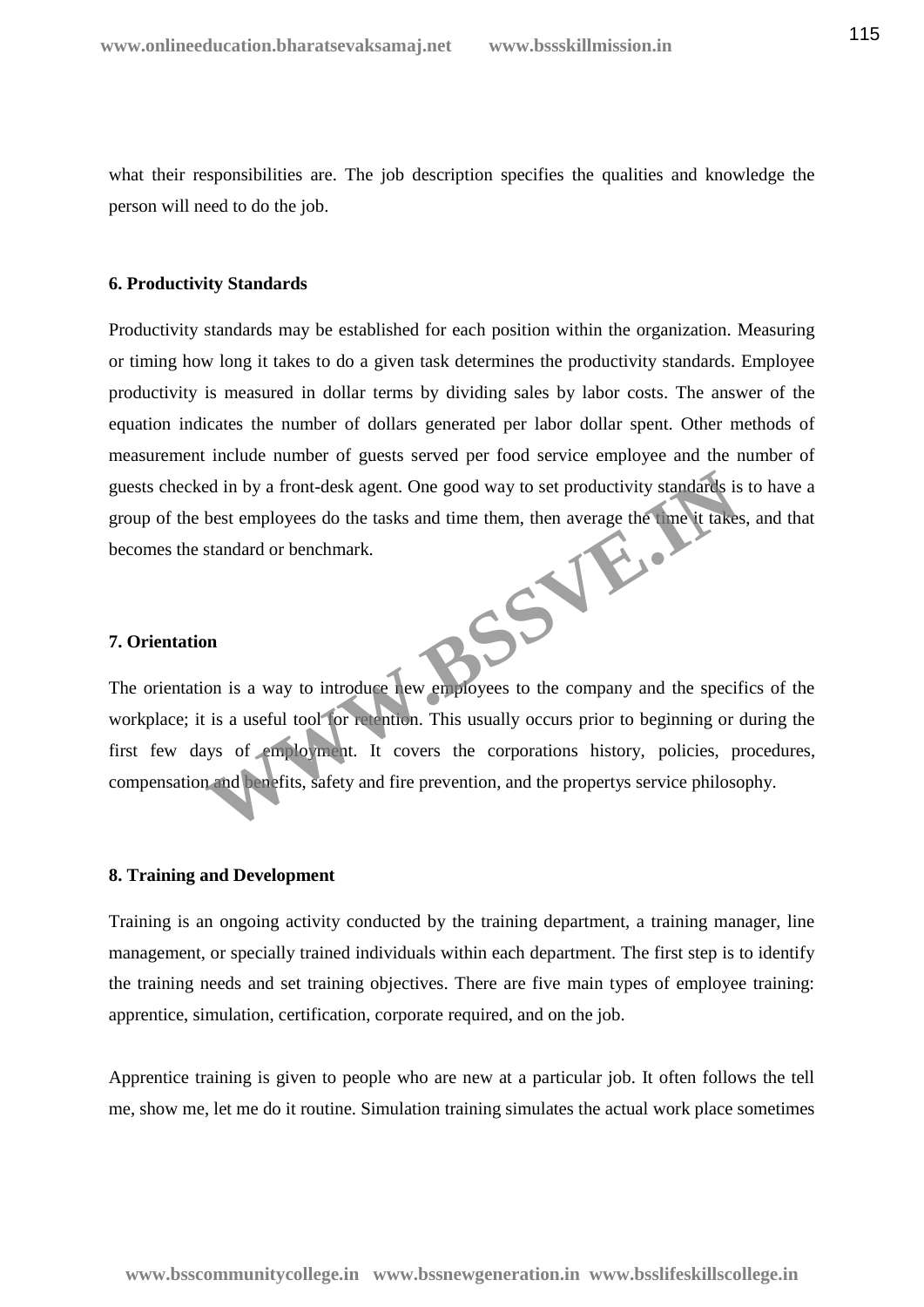using simulation software packages. Certification training enables individuals to gain corporate or professional certification by achieving passing scores on practical or theoretical tests. Corporate-required training includes topics like safety, values, ethics, harassment, service excellence and essentials, and valuing differences. On-the-job training helps to maintain standards through coaching on the most effective way to do the work.

#### **9. Employee Development**

In employee development, the employee and supervisor make a development plan that outlines developing activities and when they take place. It is an ongoing activity to enhance skills and for motivating midlevel managers. It is usually used for nontechnical training like communications, team building, motivation, and leadership. **WASSER** 

#### **10 .Performance Appraisals**

The purpose of performance appraisals is to compare an employees actual performance to pre established standards as described in the job description. Performance appraisals provide an opportunity to give feedback, personal development, promotions, compensation, and establish objectives for training programs. Another drawback can be the subjective nature of many evaluation systems. Three common problems are: recent behavior influences, the halo effect, and the like-me syndrome. Performance appraisals make the link between performance standards and organizational goals. They must be fair, consistent, equal, and nondiscriminatory.

#### **11. Employee Assistance Programs**

Employee Assistance Programs (EAPs) offer confidential and professional counseling and referral services to employees with such issues as drug and alcohol-related problems, personal finance, marital, career, and legal issues.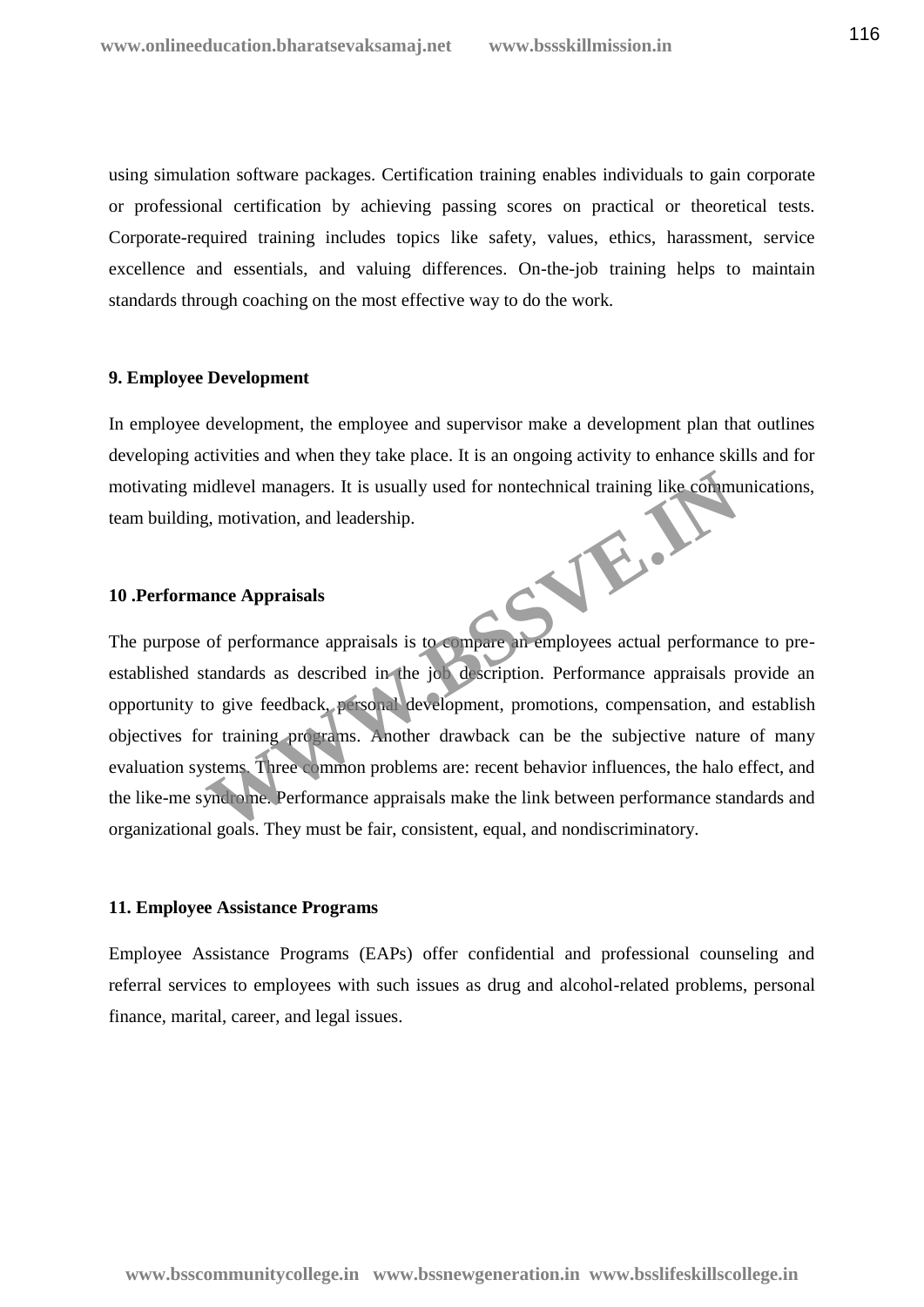## **12. Motivating a Diverse Workforce**

Managers must be flexible to keep a diverse workforce motivated. It is important to remember that each employee has a different background. Different incentives motivate a diverse workforce, for example, flexible working schedules designed to accommodate workers with other duties or responsibilities. Examples of flexible working schedules include a compressed workweek, where employees work longer hours on fewer days**;** flextime, where an employee schedules his own hours; job-sharing, where people share a job; and telecommunicating, where employees can perform their jobs at home through use of the Internet, phone, fax and computer. Opportunities for telecommuting are restricted in the hospitality industry because many jobs are labor-intensive and require customer contact.

#### **13. Pay-for-Performance Programs**

Pay-for-performance programs describe any method that relates pay to quality or quantity of work. The piecework pay plan pays an employee according to the actual amount of work produced. An example would be offering servers a commission on sales of wine. Vrooms expectancy theory explains piecework pay plans, saying that employees are motivated knowing a reward will follow. The variable pay plan is like gambling. Employees stake a percentage of their base salary against company goals; if goals are met their stake is matched or more, but they lose it if the goals are not achieved. This also is an example of Vrooms theory, but with negative expectancy. Performance Programs<br>
Performance Programs<br>
In the programs describe any method that relates pay to quality or q<br>
iecework pay plan pays an employee according to the actual amount<br>
in example would be offering servers a co

When employees are able to benefit directly from company gains, a gainsharing plan is the form of motivational theory. The employer chooses a unit of measure, such as cost per unit produced, and calculates a funding formula, or percentage of savings, that is shared. A hospitality example of gainsharing is upselling at the front desk (when the employee persuades a guest to upgrade his room). Profits from upselling are shared with the department employees. Most companies have stock option plans, where employees are paid with stock as a reward or incentive.

Employees are motivated to increase stock price through company performance. An open-book management policy lets employees see the direct result of their spending habits. The theory is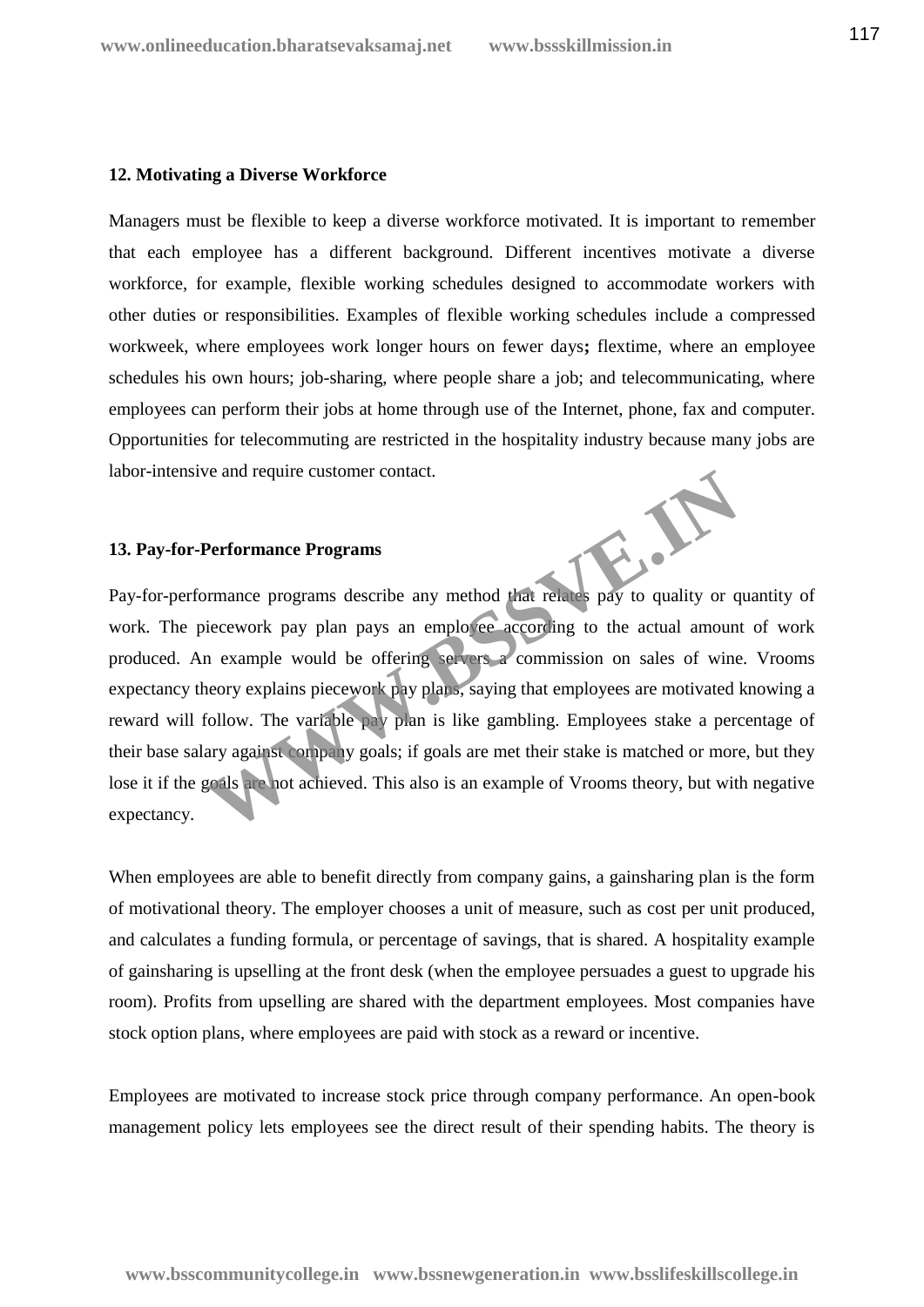that employees who are treated as partners are more likely to be productive. With open-book management, employees are able to link their performance with the companys operating results, profit margin, and standing in relation to its competitors.

#### **14. Motivating the New Workforce**

To days new workforce includes a number of employees that need special attention when it comes to conventional motivation plans. Professional workers are typically college-educated, specialized, and well paid. The challenge in motivating them is that they have intrinsic satisfaction in their jobs already. Professional workers are more likely to be motivated by intellectual satisfactions and the acknowledgement of superior work than by money. Increased autonomy can also be used.

One of the hardest tasks is to motivate low-skilled, minimum-wage employees, since companies usually cannot afford the typical motivator, higher salaries. Recognition works well for low wage employees, as in certificates, plaques, and ceremonies, as long as public praise is sincere and legitimate. Another way to motivate low-wage employees is through empowerment, which gives them the feeling of importance and responsibility and lets them see the direct result of improved performance. atisfactions and the acknowledgement of superior work than by money.<br>
n also be used.<br>
ardest tasks is to motivate low-skilled, **motivation**-wage employees, since to<br>
ot afford the typical motivator higher salaries. Recogn

#### **15. Trends in Human Resources and Motivation**

There is increasing diversity among new employees in hospitality. Trends include using emotional intelligence, increasing globalization, and advancing employee skills to motivate younger employees. Because companies are operating leaner, managers will need to be creative to motivate employees. Many teams are now virtual so managers will need to learn to motivate from afar. There is a labor-shortage problem, especially in food and beverage management, and for people with reading, writing, and math skills. There is an increased focus on retention and using flextime. Legal issues are of increasing concern. Finally, training has become more important as a competitive advantage.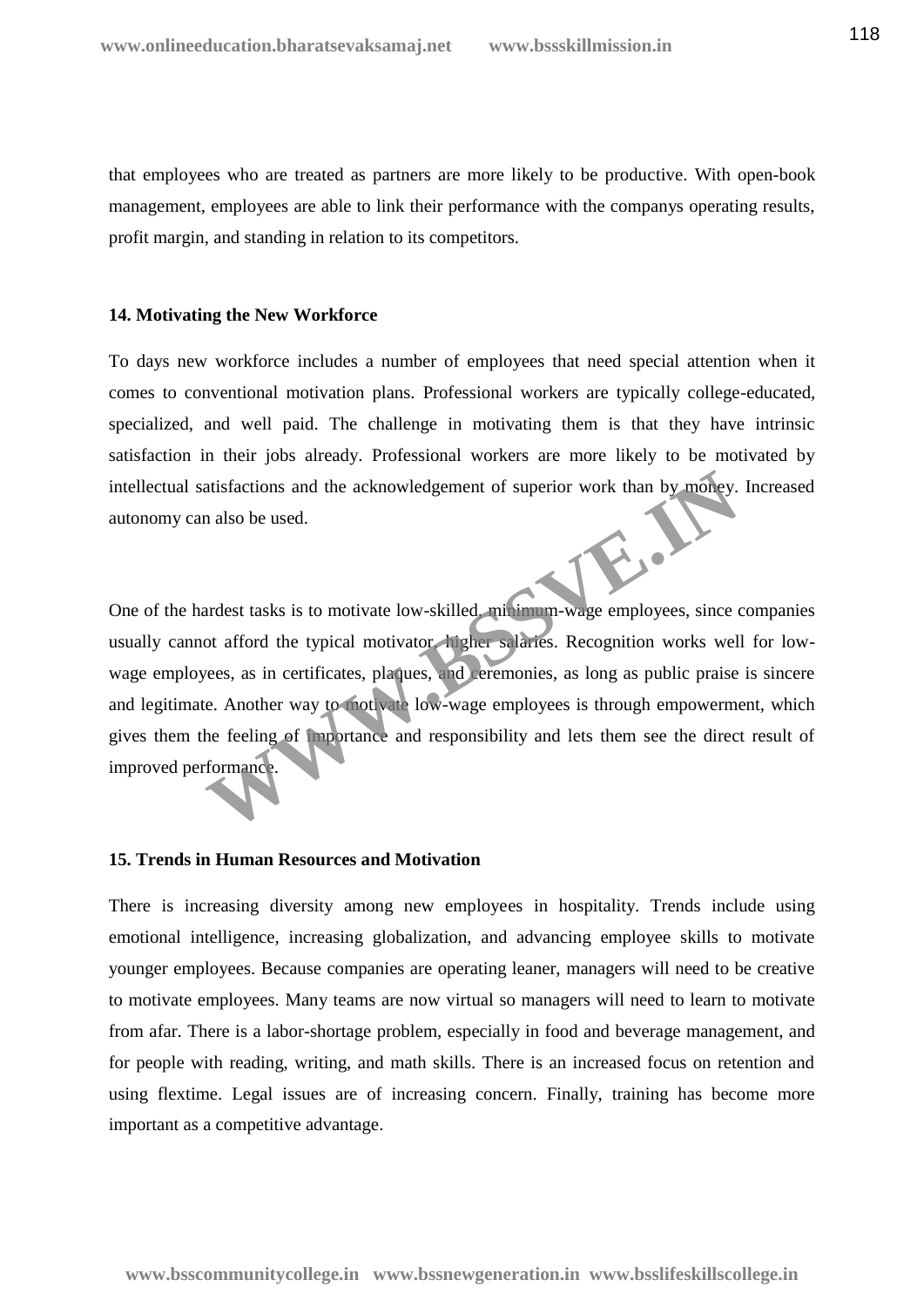# **Control**

# **Topic Objective:**

At the end of this topic student would be able to:

- Define control.
- Give reasons why control is important.
- Describe the four-step control process.
- Distinguish among the three types of control.
- Explain the important financial controls.
- Describe the qualities of an effective control system.
- Outline the contemporary issues in control.

#### **Definition/Overview:**

Control is the management function that provides information on the degree to which goals and objectives are being accomplished. **WASS** 

# **Key Points:**

# **1. The Control Process**

The control process is a four-step process including setting standards, actual performance, comparing actual performance against standard, and taking managerial action to correct deviations or inadequate performances.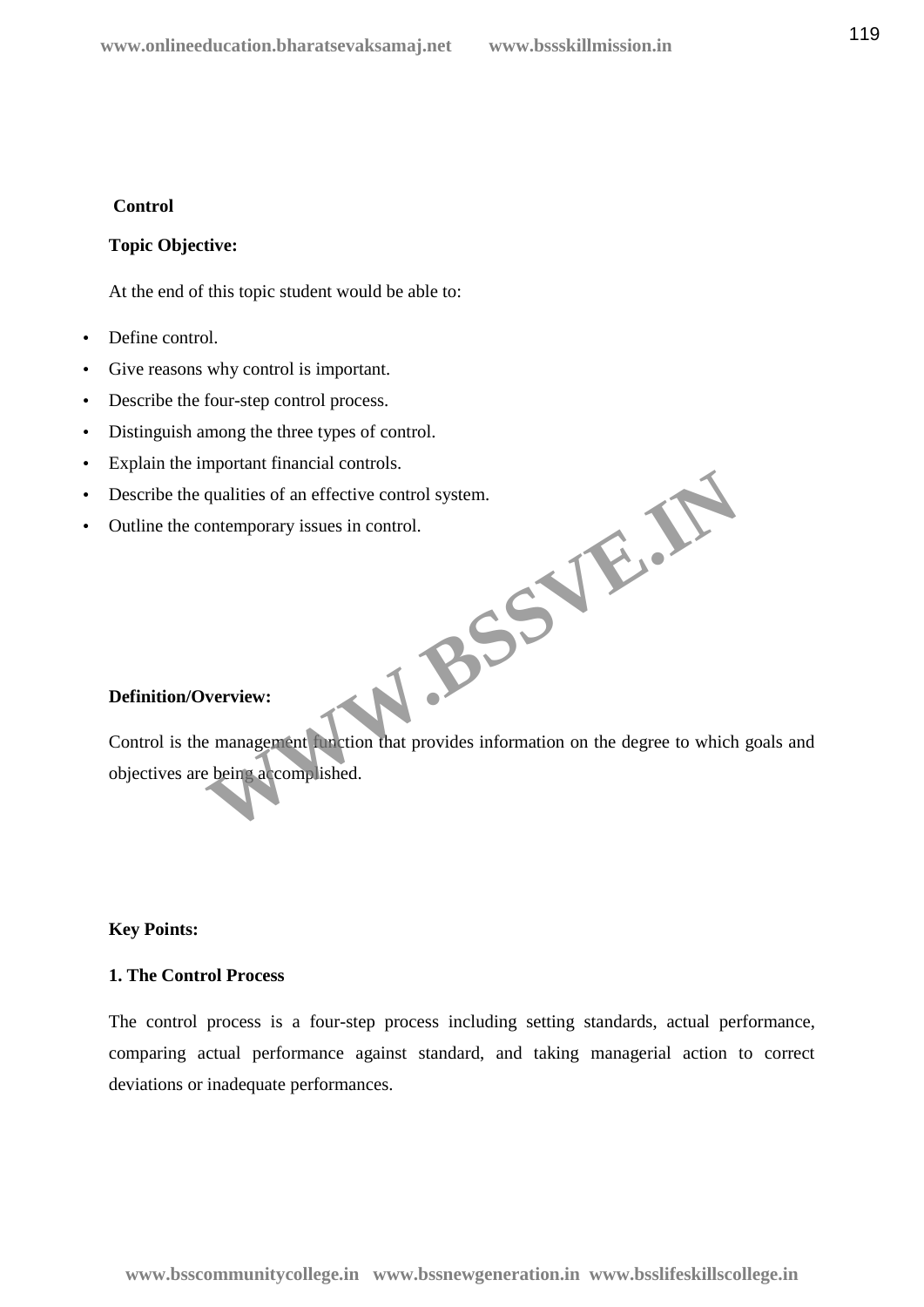# **2. Setting Standards**

Setting standards means establishing the levels of service, the quality of food and beverages, employee performance, and return on investment. In other words, standards are set in terms of quantity, quality, finances, or time.

# **3. Measuring**

Managers must first know what they are measuring and how they are measuring it. There are four common sources of information frequently used by managers to measure performance: personal observation, statistical reports, oral reports, and written reports. Management by walking around (MBWA) is the best way to make personal observations**.** MBWA describes when a manager is in the work area, interacting with associates and exchanging information.

Statistical reports provide data that measure results and can be used for comparative purposes. They also can display data in forms easy to visualize, such as charts and graphs. Oral reports, which also include conferences and meetings, provide control reports that can be quick and allow instant feedback. Written reports, like statistical reports, are slower and more formal than the oral reports or personal observations and provide more information. Experience and the best way to make personal observation. Management (MBWA) is the best way to make personal observation. MBWA<br>ger is in the work area, interacting with associates and exchanging informations<br>oorts provide

What we measure is more important than how we measure. Measure the big ticket items first. Results to measure include guest satisfaction, labor costs, food and beverage costs, employee satisfaction, rooms and room rates, bed sheets, energy costs, insurance, and labor turnover. Whenever results can be measured, it is desirable to have a results accountability system. Control criteria are applicable to any management situation. Keeping costs within budget is one fairly common control measure. One of the main purposes of control is to influence behavior.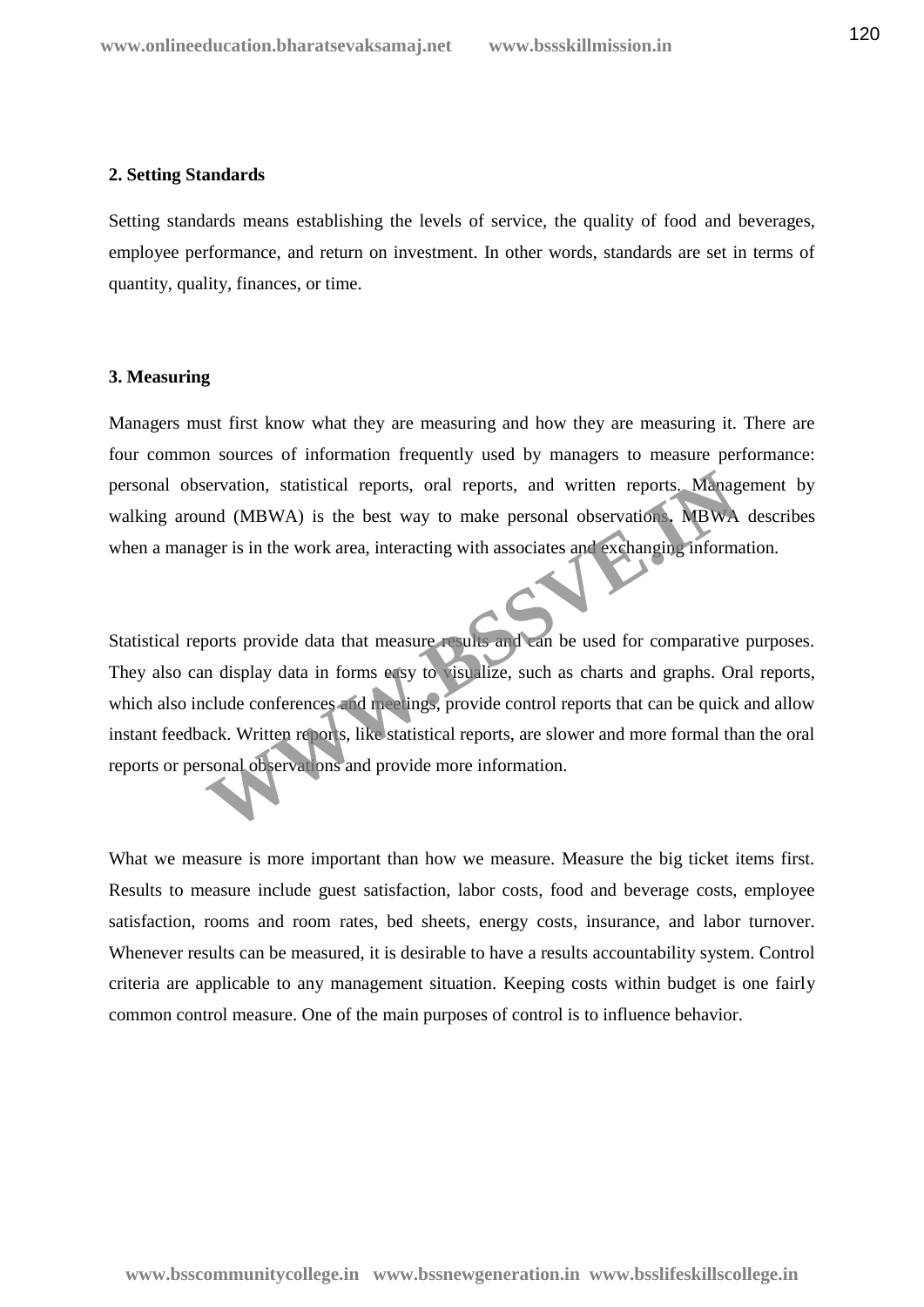# **4. Comparing Results**

Comparing results with expectations shows the amount of variation between actual performance and the expected results. The range of variation is the acceptable amount of variance. Managers also are concerned with the direction of variance.

# **5. Taking Managerial Action**

The final step in the control process is taking managerial action. If the source of the performance variation is unsatisfactory work, a manager will correct actual performance, which might include changing the way tasks are done. Other actions might include a change in strategy or structure**.** A decision to correct actual performance might involve either immediate corrective action, which corrects problems at once, or basic corrective action, which corrects the source of the deviation. Good communication is key to personnel control. It helps employees understand what is expected of them and reviews help shape future behavior. Granting raises and promotions based on operating criteria is a means of motivation and control. W.B.

#### **6. Types of Control**

# **6.1. Feed forward Control**

Feed-forward control focuses on preventing anticipated problems. It takes place in advance of a work activity. Recipes are one example, as is preventative maintenance. Feed-forward controls help prevent problems rather than react to them. They take more time to organize than the other types of control.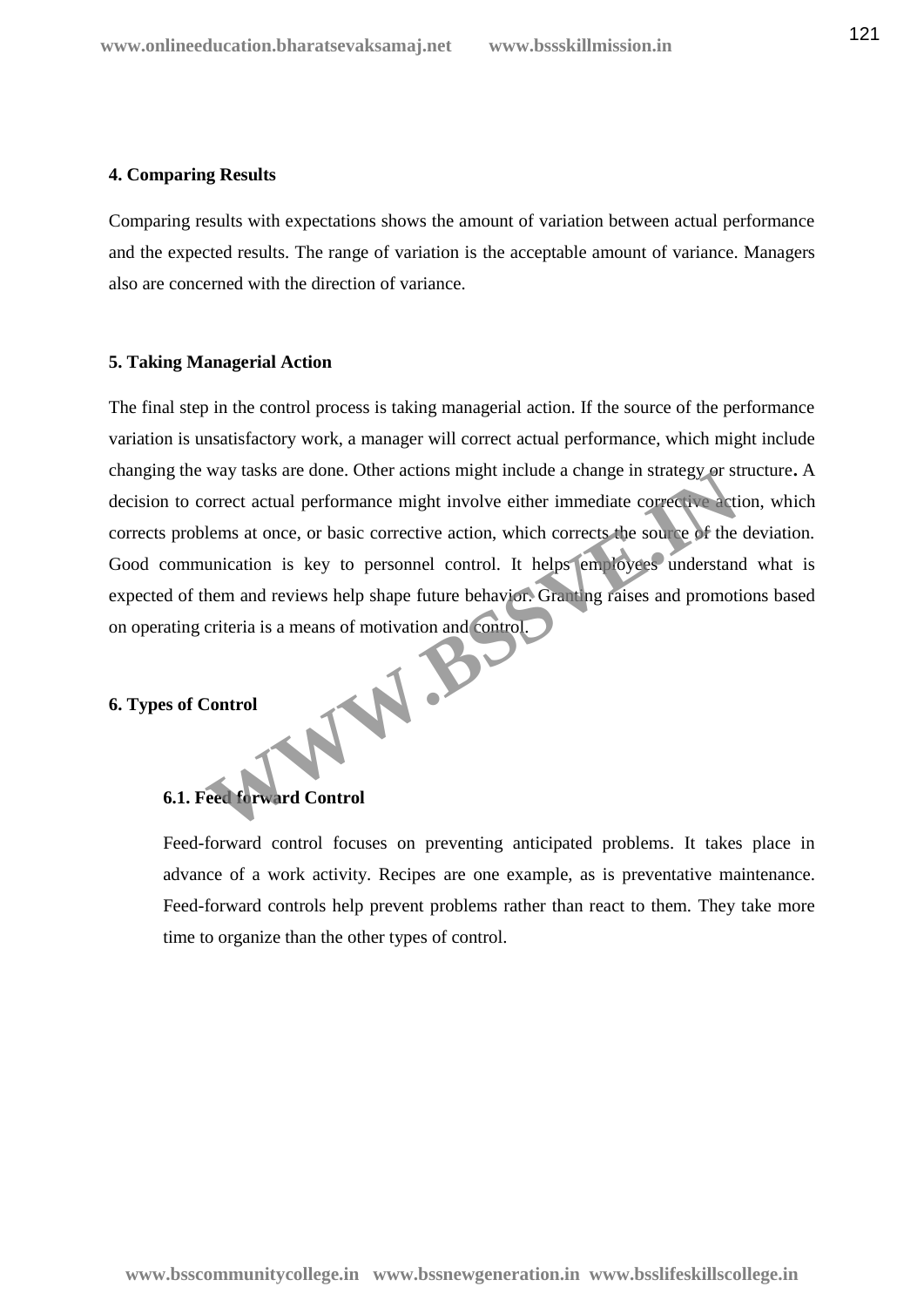#### **6.2. Concurrent Control**

Concurrent control takes place while a work activity is in progress. The usual form is direct supervision, where management can correct problems as they occur before they become too costly. Many organizational quality programs rely on concurrent controls to inform workers if the quality of their output meets standards.

#### **6.3. Feedback Control**

The most popular type of control is feedback control, which takes place after the activity is done. Financial statements are an example. Feedback control is helpful in situations where activities repeat themselves. In the hospitality industry, that would include reservations, check-in, and so forth. Controls help measure and report these activities. The advantages of feedback are twofold. Feedback provides meaningful information on how successful planning was; it indicates the variance between standard and actual performance. Feedback control also enhances employee motivation. The external statements are an example. Feedback control is helpful in<br>
2 activities repeat themselves. In the hospitality industry, that would<br>
activities repeat themselves. In the hospitality industry, that would<br>
action

# **7. Other Types of Control**

#### **7.1. Food and Beverage Controls**

First of all, a new manager changes the locks! Then he or she reviews all control procedures. Tight control calls for managerial approval of all orders. Stores need to be under the authority of one person who is accountable.

#### **7.2. Operational Financial Controls**

At the operational level in the hospitality industry, financial controls consist mainly of budgets and income statements. Budgets estimate the sales figures for the month or year and allow for the amount that can be spent on controllable cost items including cost of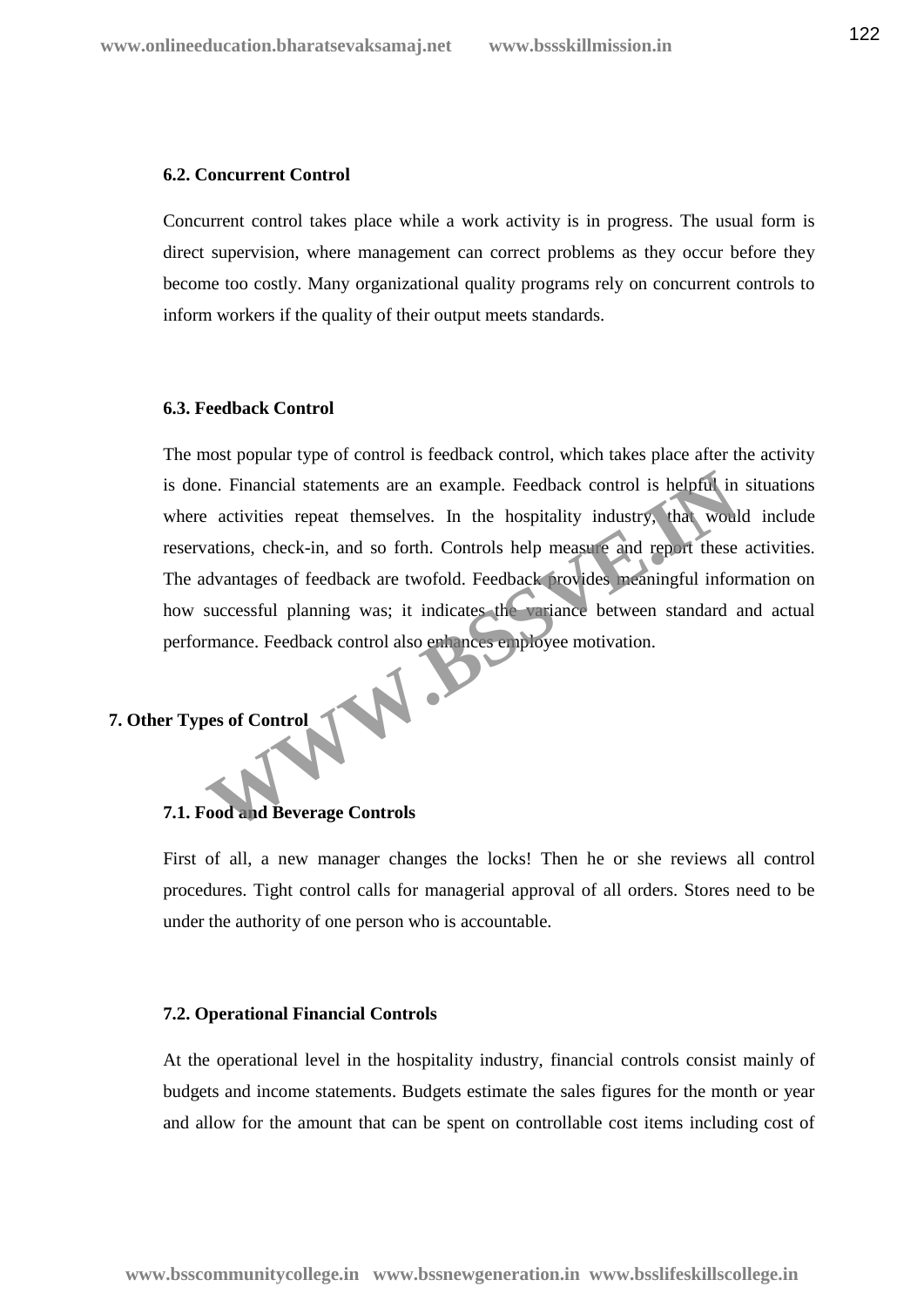goods sold. Zero-based budgeting has managers begin with a budget of zero dollars and justify the cost of goods sold, controllable costs, and capital expenditures, rather than always budgeting the same amount. Income statements show actual sales and expenditures and serve as control for subsequent periods. Managers first control bigticket items; payroll is the largest of the controllable costs. Food and beverage costs are the second largest; these need to be costed and priced to yield a certain percentage.

#### **8. Qualities of an Effective Control System**

Effective control systems have 10 characteristics whose importance varies with the situation:

- Accuracy: An effective control system is reliable and produces valid data.
- Timeliness: It provides timely information.
- Economy: It must be economical to operate.
- Flexibility: It can adjust to changes and opportunities.
- Understandability: Users can understand it.
- Reasonable criteria: Standards must be reasonable and attainable.
- Strategic placement: Managers must choose the factors strategic to the companys performance. The systems have 10 characteristics whose importance varies with the situ<br>
in effective control system is reliable and produces valid data.<br>
t provides timely information.<br>
must be economical to operate.<br>
can adjust to cha
- Emphasis on exceptions: Devices should call attention only to exceptions.
- Multiple criteria: Measures decrease tendencies toward a narrow focus.
- Corrective action: System suggests appropriate corrective action.

# **9. Contingency Plans and Control**

The most important contingency factor that affects the design of an organizations control system is its size. Small organizations rely more on informal and personal control such as concurrent control through direct supervision. Large organizations rely more on a formal control system of reports, regulations, and rules. The farther up in the organizations hierarchy, the greater the need for several different types of control. This reflects increased operational complexities: the greater the degree of decentralization, the greater the need for feedback about employees.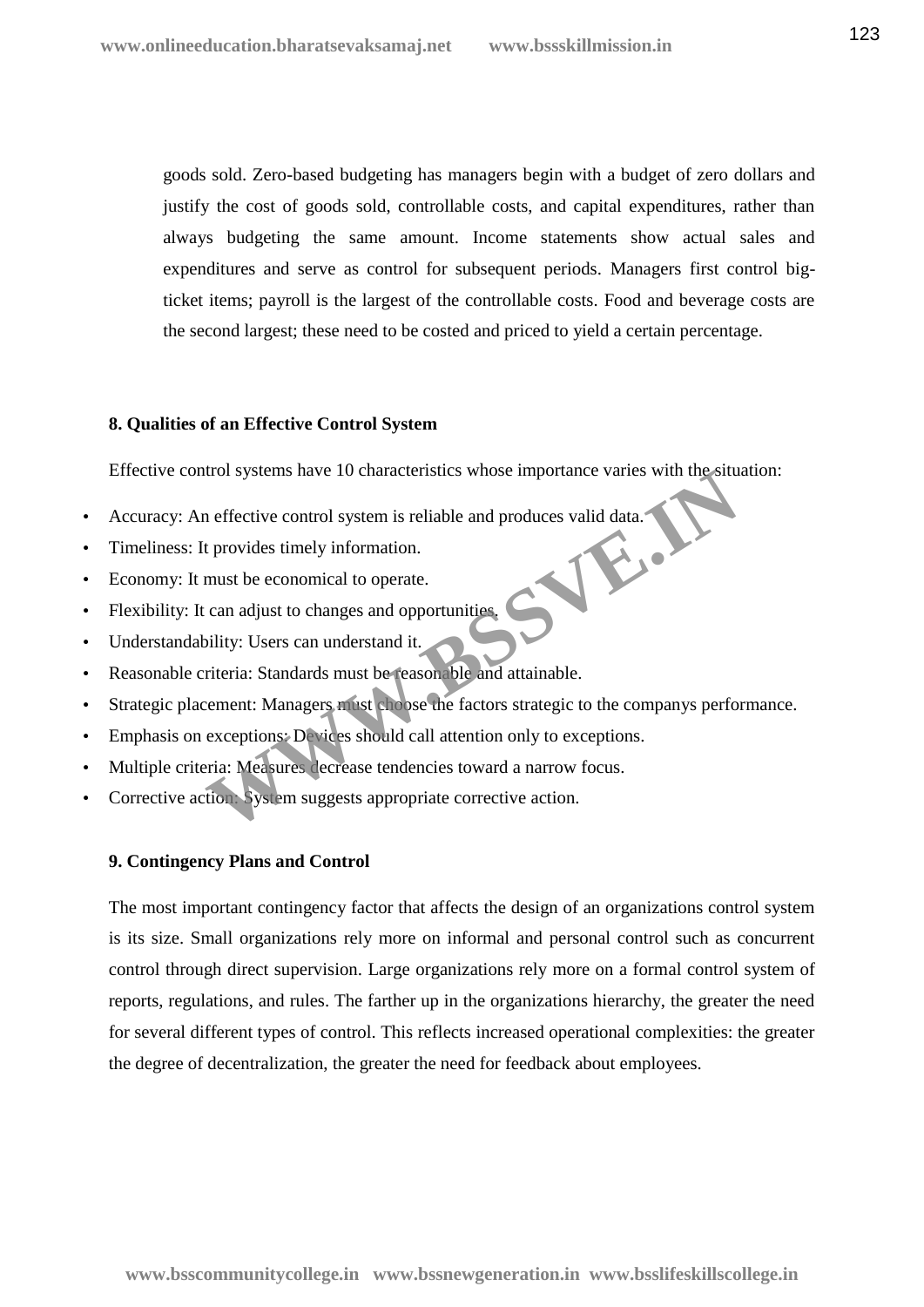#### **10. Adjusting Controls for Cultural Differences**

The differences in organizational control systems of global organizations are primarily in measurement and corrective action. Distance calls for more formalized controls. In less technologically advanced countries, managers tend to rely more on direct supervision and highly centralized decision-making. Corrective actions may also be affected by different laws in other countries, such as strictures against layoffs.

#### **11. Contemporary Issues in Control**

# **11.1. Workplace Privacy**

Managers need to monitor employees computer activities to guard against lost productivity and lawsuits, as well as to ensure that confidential information is not being divulged. W.B.

# **11.2. Employee Theft**

Employee theft is taking company property for personal use and includes such activities as filing for fraudulent expenses. It constitutes up to 85% of all organizational theft. In the hospitality industry, loose financial controls especially at the start up of a business are a serious source of losses. One reason for employee theft is the opportunity presented by lax controls and favorable circumstances. Another is an employees financial problems; a third is because an employee can rationalize it. The three methods of control provide ways to identify measures for deterring theft.

#### **12. Workplace Violence**

Factors contributing to workplace violence include:

Long working hours and crises